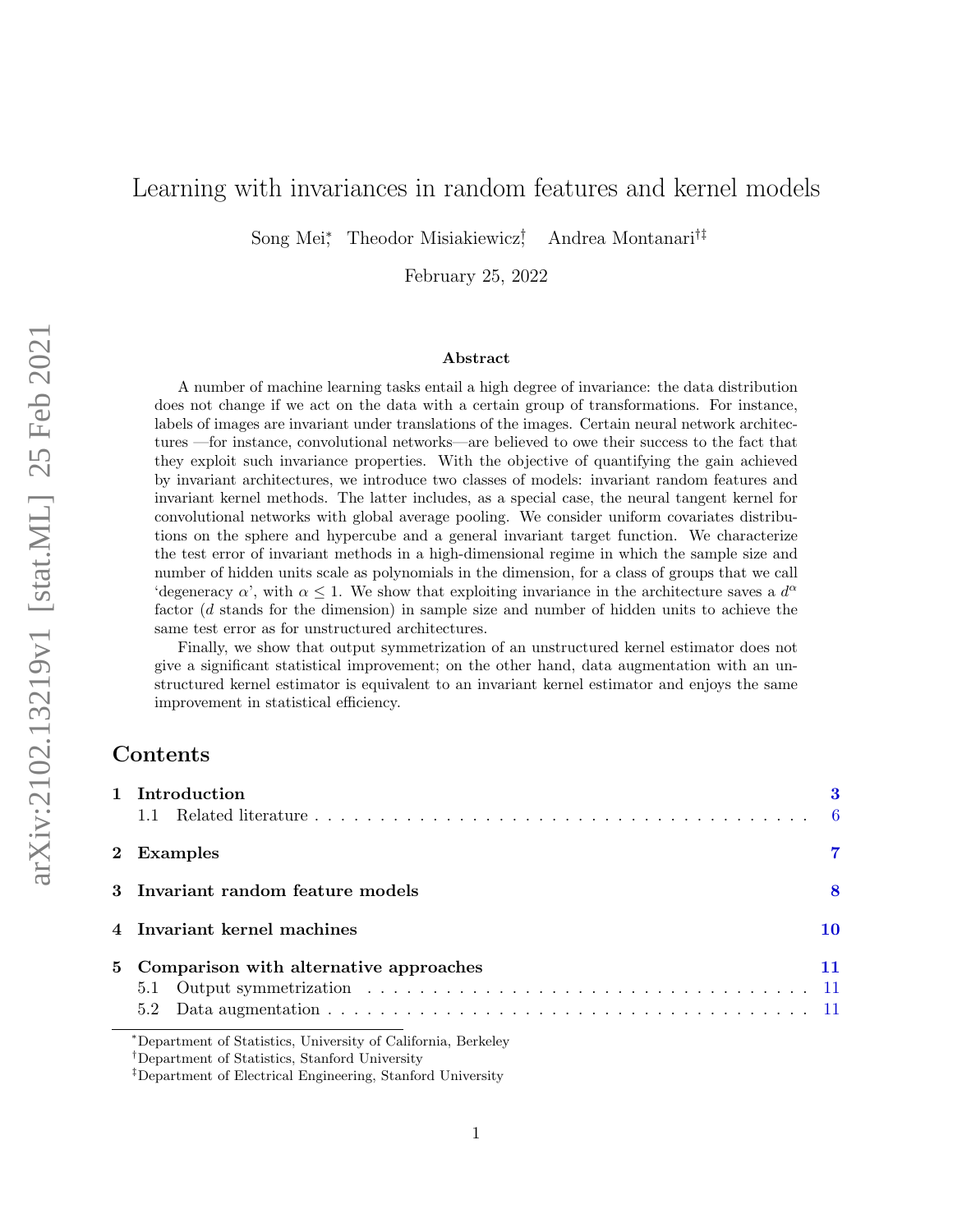# 6 Numerical illustration [12](#page-11-0)

|             | A Some details in the main text<br>A.1<br>A.2<br>A.3<br>A.5<br>A.5.2                                                                                                                                                                                                                                                              | 18<br>18<br>18<br>19<br>20<br>21<br>21<br>21 |
|-------------|-----------------------------------------------------------------------------------------------------------------------------------------------------------------------------------------------------------------------------------------------------------------------------------------------------------------------------------|----------------------------------------------|
|             | B Proof of the main theorems<br>B.1                                                                                                                                                                                                                                                                                               | 24<br>24<br>24<br>28                         |
| $\mathbf C$ | Decomposition of invariant functions<br>The invariant function class and the symmetrization operator $\dots \dots \dots \dots$<br>C.1<br>Orthogonal polynomials on invariant function class $\ldots \ldots \ldots \ldots \ldots \ldots \ldots$<br>C.2<br>C.3<br>Gegenbauer decomposition of invariant features and kernels<br>C.4 | 29<br>29<br>29<br>30<br>31                   |
|             | D Counting the degeneracy<br>D.1 Counting the degeneracy of $Cyc_d$ and $Cyc2D_{d_1,d_2}$ (Example 1 and 2)<br>D.2 Counting the degeneracy of band-limited function class (Example 3) $\dots \dots$                                                                                                                               | 31<br>31<br>31<br>34<br>35                   |
| E           | Concentration for invariant groups with degeneracy $\alpha \leq 1$<br>E.1<br>E.2                                                                                                                                                                                                                                                  | 36<br>37<br>38                               |
| F           | Kernel concentration for the cyclic group and general $\sigma$<br>F.1<br>F.2                                                                                                                                                                                                                                                      | 42<br>42<br>46                               |
|             | G Hypercontractivity of general activation $\sigma$ for $(\mathbb{S}^{d-1}(\sqrt{d}), \text{Cyc}_d)$                                                                                                                                                                                                                              | 50<br>50<br>53<br>56                         |
|             | H Technical background of function spaces<br>H.1.1<br>H.1.2<br>H.1.3<br>H.2<br>H.2.1                                                                                                                                                                                                                                              | 58<br>58<br>58<br>59<br>60<br>61<br>61       |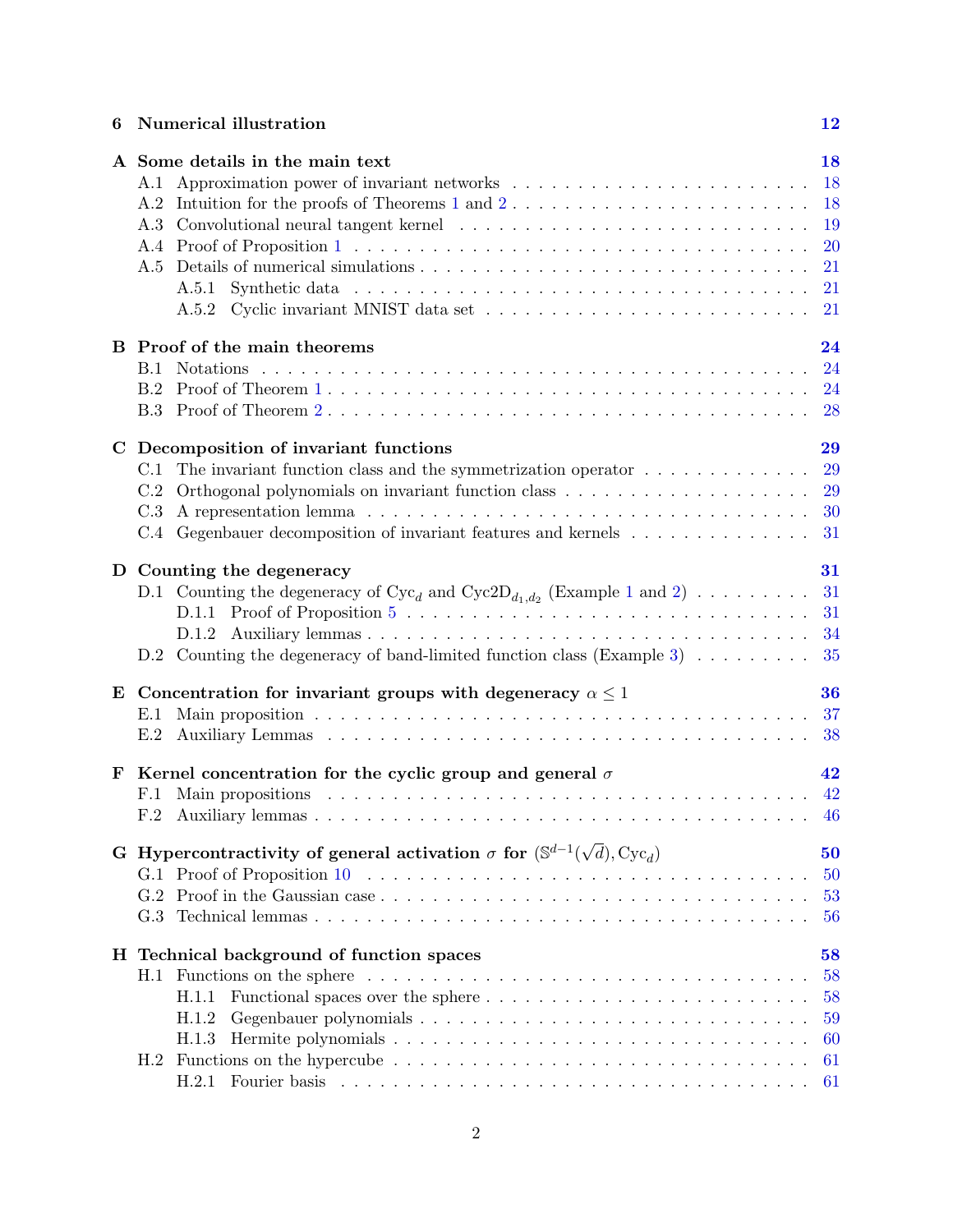| H.3 Hypercontractivity of Gaussian measure and uniform distributions on the sphere and |  |
|----------------------------------------------------------------------------------------|--|
|                                                                                        |  |

## <span id="page-2-0"></span>1 Introduction

Consider the following image classification problem. We are given data  $\{(\bm{x}_i, y_i)\}_{i \leq n}$  where  $\bm{x}_i \in \mathbb{R}^d$ is an image, and  $y_i \in \mathbb{R}$  is its label. We would like to learn a function  $\hat{f} : \mathbb{R}^d \to \mathbb{R}$  to predict labels of new unseen images. Throughout this paper we will measure prediction error in terms of the square loss  $R(\hat{f}) := \mathbb{E}\{(y_{\text{new}} - \hat{f}(\boldsymbol{x}_{\text{new}}))^2\}.$ 

We can think of  $x \in \mathbb{R}^d$  as a pixel representation of an image. For instance if this is a grayscale (one channel) two-dimensional image, x can represent the pixel values on a  $d_1 \times d_2$  grid with  $d = d_1 d_2$ . For mathematical convenience, we here work with the cartoon example of one-dimensional 'images' (or 'signals') with d pixels arranged on a line. Most of our results cover two-dimensional images as well.

We assume a model whereby the labels are  $y_i = f_*(x_i) + \varepsilon_i$ , with noise  $\varepsilon_i$  independent of  $x_i$ with  $\mathbb{E}(\varepsilon_i) = 0$  and  $\mathbb{E}(\varepsilon_i^2) = \sigma_{\varepsilon}^2$ . In many applications, the target function  $f_*$  is invariant under translations of the image: if  $x'$  is obtained by translating image x, then  $f_*(x') = f_*(x)$ . We will consider here periodic shifts (in the case of one-dimensional images): for  $x \in \mathbb{R}^d$ ,  $g_{\ell} \cdot x :=$  $(x_{\ell+1}, \ldots, x_d, x_1, \ldots, x_\ell)$  denotes its  $\ell$ -shift. Invariance implies  $f_*(\bm{x}) = f_*(g_\ell \cdot \bm{x})$  for all  $\ell$  and  $\bm{x}$ .

Convolutional neural networks are the state-of-the-art architecture for image classification and related computer vision tasks, and they are believed to exploit the translation invariance in a crucial way [\[KSH12\]](#page-15-0). Consider the simple example of two-layer convolutional networks with global average pooling. The network computes a nonlinear convolution of N filters  $w_1, \ldots, w_N$  with the image x. The results are then combined linearly with coefficients  $a_1, \ldots, a_N$ :

<span id="page-2-1"></span>
$$
f_{\text{CNN}}(\boldsymbol{x}) = \frac{1}{d} \sum_{i=1}^{N} a_i \sum_{\ell=1}^{d} \sigma(\langle \boldsymbol{w}_i, g_{\ell} \cdot \boldsymbol{x} \rangle).
$$
 (1)

This simple convolutional network can be compared with a standard fully-connected two-layer network with the same number of parameters:  $f_{NN}(x) = \sum_{i=1}^{N} a_i \sigma(\langle \boldsymbol{w}_i, \boldsymbol{x} \rangle)$ . It is clear that —when the target function  $f_*$  is translation invariant— the convolutional model  $f_{\text{CNN}}(x)$  is at least as powerful as  $f_{NN}(x)$  in terms of approximation, since it is invariant by construction (see Appendix [A.1](#page-17-1) for a simple formal argument).

The main objective of this paper is to quantify the advantage of architectures —such as convolutional ones— that enforce invariance. We are interested in characterizing the gain both in approximation error and in generalization error. We consider a general type of invariance, defined by a group  $\mathcal{G}_d$  that is represented as a subgroup of  $\mathcal{O}(d)$ , the orthogonal group in d dimensions. This means that each element  $g \in \mathcal{G}_d$  is identified with an orthogonal matrix (which we will also denote by  $g$ ), and group composition corresponds to matrix multiplication. The group element  $g \in \mathcal{G}_d$  acts on  $\mathbb{R}^d$  via  $x \mapsto g \cdot x$ . We will consider two simple distributions for the the signals  $x$ :  $g \in \mathcal{G}_d$  acts on  $\mathbb{R}^{\infty}$  via  $x \mapsto g \cdot x$ , we will consider two simple distributions for the the signals  $x$ :<br>  $x \sim \text{Unif}(\mathbb{S}^{d-1}(\sqrt{d}))$  (the uniform distribution over the sphere in d dimensions with radius  $\sqrt{$ and  $\mathbf{x} \sim \text{Unif}(\mathcal{Q}^d)$  (with  $\mathcal{Q}^d = \{+1, -1\}^d$  the discrete hypercube in d dimensions). We will write  $(\mathcal{A}_d, \tau_d) \in \{ (S^{d-1}(\sqrt{d}), \text{Unif}), (\mathscr{Q}^d, \text{Unif}) \}$  for either of these two probability spaces. In the case of  $\mathcal{A}_d = \mathcal{Q}^d$ , we will further require the action of  $\mathcal{G}_d$  to preserve  $\mathcal{Q}^d$ .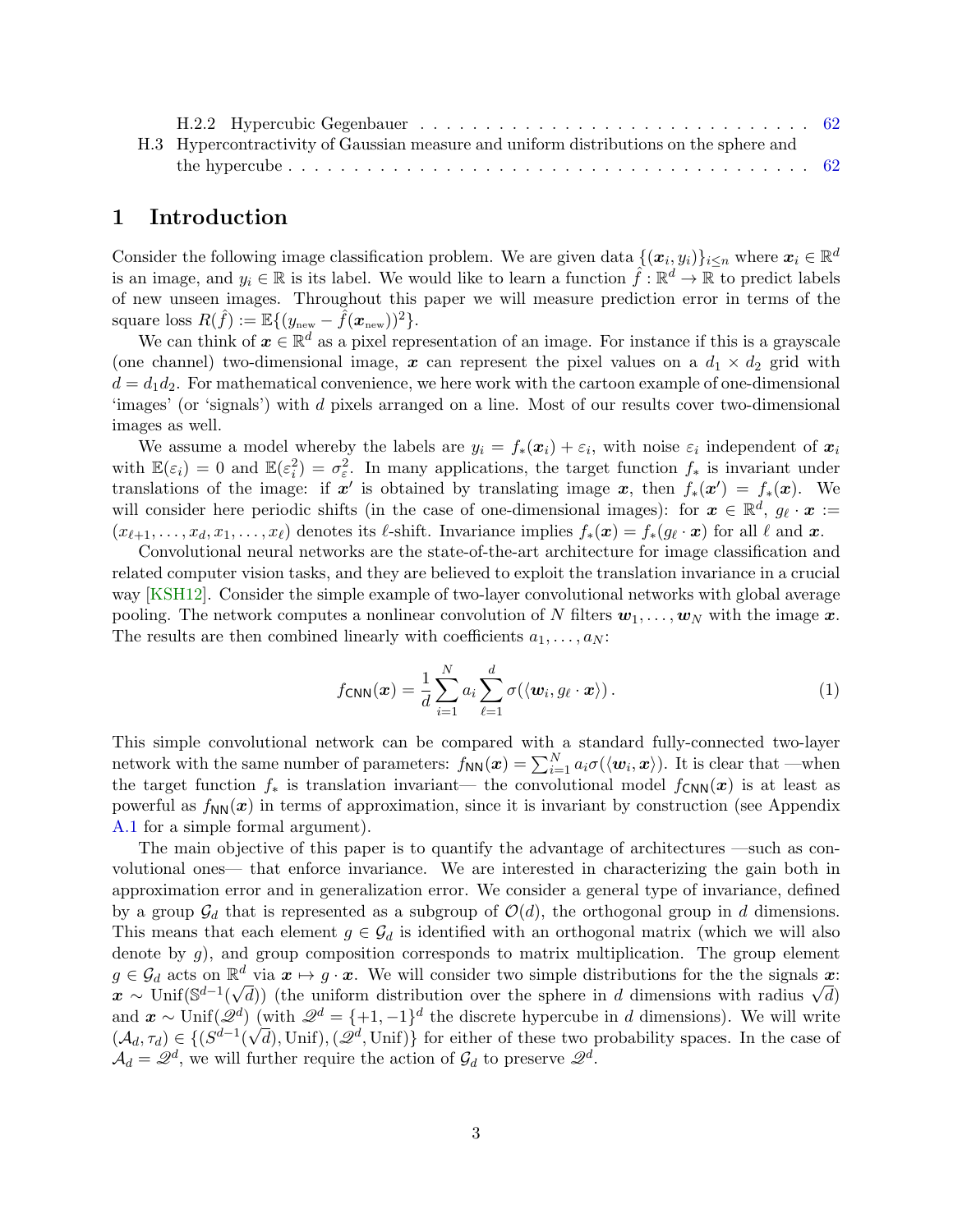In order to gain some insights on the behavior of actual neural networks, we consider two classes of linear 'overparametrized' models: invariant random features models and invariant kernel machines. We next describe these two approaches.

Invariant random feature models. Given an activation function  $\sigma : \mathbb{R} \to \mathbb{R}$  and a group  $\mathcal{G}_d$  endowed with invariant (Haar) measure  $\pi_d$ , we define the invariant random features (RF) function class

<span id="page-3-0"></span>
$$
\mathcal{F}_{\text{RF,inv}}^N(\boldsymbol{W}, \mathcal{G}_d) = \left\{ f(\boldsymbol{x}) = \sum_{i=1}^N a_i \int_{\mathcal{G}_d} \sigma(\langle \boldsymbol{w}_i, g \cdot \boldsymbol{x} \rangle) \, \pi_d(\mathrm{d}g) : a_i \in \mathbb{R}, i \in [N] \right\}.
$$
 (2)

Here  $\mathbf{W} := (\mathbf{w}_1, \dots, \mathbf{w}_N)$  is the set of first layer weights which are fixed and not optimized over. We here  $w := (w_1, \ldots, w_N)$  is the set of first layer weights which are fixed and not optimized over. We<br>draw them randomly with  $(\sqrt{d} \cdot w_i)_{i \leq N} \sim_{iid} \text{Unif}(\mathbb{S}^{d-1}(\sqrt{d}))$  or  $\text{Unif}(\mathcal{Q}^d)$  depending on whether the feature vectors are  $x_i \sim \text{Unif}(\mathbb{S}^{d-1})$  $(\sqrt{d})$  or Unit  $(\mathscr{L}^d)$ . If we let  $\mathcal{G}_d$  be the cyclic group  $Cyc_d := \sqrt{d}$ ) or Unif  $(\mathscr{L}^d)$ . If we let  $\mathcal{G}_d$  be the cyclic group  $Cyc_d :=$  ${g_0, g_1, \ldots, g_{d-1}}$  (here  $g_\ell$  is the shift by  $\ell$  positions), we obtain a random features version of the convolutional network of Eq. [\(1\)](#page-2-1). Other examples will be presented in Section [2.](#page-6-0)

Given data  $\{(\bm{x}_i, y_i)\}_{i \leq n}$ , we consider to fit the second-layer coefficients  $(a_i)_{i \leq N}$  in Eq. [\(2\)](#page-3-0) using the random features ridge regression (RFRR). Notice that the estimated function  $f$  is invariant by construction,  $\hat{f}(\boldsymbol{x}) = \hat{f}(g \cdot \boldsymbol{x})$ . We will denote the space of square integrable  $\mathcal{G}_d$ -invariant functions on  $\mathcal{A}_d \in \{ \mathbb{S}^{d-1}(\sqrt{d}), \mathscr{Q}^d \}$  by  $L^2(\mathcal{A}_d, \mathcal{G}_d)$ .

Invariant kernel machines. We then consider kernel ridge regression (KRR) in the reproducing kernel Hilbert space (RKHS) defined by a  $\mathcal{G}_d$ -invariant kernel. By this we mean a kernel  $H \in$  $L^2(\mathcal{A}_d\times\mathcal{A}_d)$  such that, for all  $g,g'\in\mathcal{G}_d$ , the following folds for every  $\boldsymbol{x}_1,\boldsymbol{x}_2$ :

<span id="page-3-2"></span>
$$
H(\boldsymbol{x}_1, \boldsymbol{x}_2) = H(g \cdot \boldsymbol{x}_1, g' \cdot \boldsymbol{x}_2).
$$
\n(3)

Note that, as a consequence of this property, any function that is not in  $L^2(\mathcal{A}_d, \mathcal{G}_d)$  (i.e. any function that is not invariant) has infinite RKHS norm: indeed this provides an alternate characterization of invariant kernel methods. Among  $\mathcal{G}_d$ -invariant kernels, we focus on the subclass that is obtained by averaging an inner product kernel over the group  $\mathcal{G}_d$ 

$$
H_{\text{inv}}(\boldsymbol{x}_1, \boldsymbol{x}_2) = \int_{\mathcal{G}_d} h(\langle \boldsymbol{x}_1, g \cdot \boldsymbol{x}_2 \rangle / d) \, \pi_d(\mathrm{d}g). \tag{4}
$$

Invariant kernel machines can be regarded as large-width  $(N \to \infty)$  limits of invariant random features methods. Vice versa, the latter can be regarded as randomized approximations of invariant kernel methods. Moreover, invariant kernel methods also capture the large-width limits of other models, for instance, neural tangent models associated to convolutional networks (c.f. Section [A.3\)](#page-18-0).

We focus on a type of groups  $\mathcal{G}_d$  that we call groups of degeneracy  $\alpha$ .

<span id="page-3-1"></span>**Definition 1** (Groups of degeneracy  $\alpha$ ). Let  $V_{d,k}$  be the subspace of degree-k polynomials that are orthogonal to polynomials of degree at most  $(k-1)$  in  $L^2(\mathcal{A}_d)$ , and denote by  $V_{d,k}(\mathcal{G}_d)$  the subspace of  $V_{d,k}$  formed by polynomials that are  $\mathcal{G}_d$ -invariant. We say that  $\mathcal{G}_d$  has degeneracy  $\alpha$  if for any integer  $k \geq \alpha$  we have  $\dim(V_{d,k}/V_{d,k}(\mathcal{G}_d)) \leq d^{\alpha}$  (i.e., there exists  $0 < c_k \leq C_k < \infty$  such that  $c_k \leq \dim(V_{d,k}/V_{d,k}(\mathcal{G}_d))/d^{\alpha} \leq C_k$  for any  $d \geq 2$ ).

This definition includes as special cases the cyclic group for one and two-dimensional signals (see Section [2\)](#page-6-0), which have both degeneracy 1.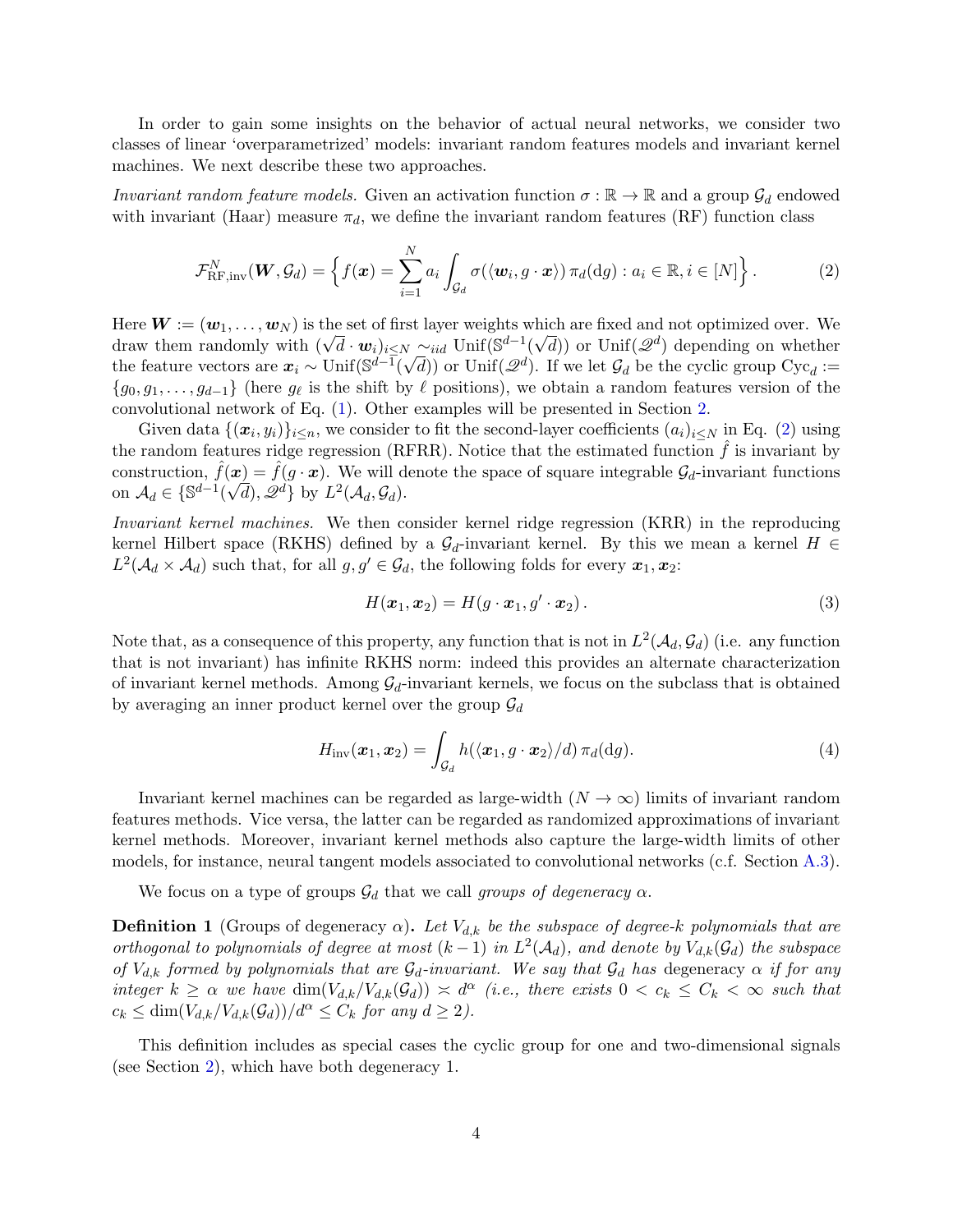We compare invariant methods to standard (non-invariant) random features models with inner product activation, defined as

<span id="page-4-0"></span>
$$
\mathcal{F}_{\text{RF}}^{N}(\boldsymbol{W}) = \left\{ f(\boldsymbol{x}) = \sum_{i=1}^{N} a_i \sigma(\langle \boldsymbol{w}_i, \boldsymbol{x} \rangle) : a_i \in \mathbb{R}, i \in [N] \right\},\tag{5}
$$

and standard inner product kernels  $H(x_1, x_2) = h_d(\langle x_1, x_2 \rangle/d)$ . For groups with degeneracy  $\alpha \leq 1$ , we obtain a fairly complete characterization of the gain achieved by using invariant models, when the target function is an arbitrary invariant function  $f_* \in L^2(\mathcal{A}_d; \mathcal{G}_d)$ .

- Invariance gain: underparametrized case. Consider the invariant RF class [\(2\)](#page-3-0) in the underparametrized regime  $N \ll n$ . We prove that the test error is dominated by the approximation error. Namely, if  $d^{\ell-\alpha} \ll N \ll d^{\ell+1-\alpha}$ , then the test error (c.f. Eq. [\(7\)](#page-7-2)) gives  $R(f_*,\lambda) \approx \|\overline{\mathsf{P}}_{\geq \ell} f_*\|_{L^2}^2$ , where  $\overline{\mathsf{P}}_{\geq \ell}$  is the projection orthogonal to the subspace of degree  $\ell$ polynomials. In order to achieve the same risk, standard (non-invariant) RF models would require  $d^{\ell} \ll N \ll d^{\ell+1}$ : invariance saves a  $d^{\alpha}$  factor in the network width to achieve the same risk.
- Invariance gain: overparametrized case. Consider next the overparametrized regime  $n \ll N$ . In this case the test error is dominated by the statistical error. Namely, if  $d^{\ell-\alpha} \ll n \ll d^{\ell+1-\alpha}$ , then the test error gives  $R(f_*) \geq \|\overline{P}_{\geq \ell} f_*\|_{L^2}^2$ . In order to achieve the same risk, standard (non-invariant) RF models would require  $d^{\ell} \ll n \ll d^{\ell+1}$ : invariance saves a  $d^{\alpha}$  factor in the sample size to achieve the same risk.

These results are precisely presented in Theorem [1](#page-8-0) and summarized in Table [1.](#page-5-1) We establish the same gain for invariant kernel methods in Theorem [2.](#page-9-1) While we focused in this paper on groups with degeneracy  $\alpha \leq 1$  (which include our primary motivating examples, cyclic group in one or two dimensions), we expect similar results to hold for groups with  $\alpha > 1$ . We defer this to future work.

Output symmetrization and data augmentation. Output symmetrization and data augmentation are two alternative approaches to incorporate invariances in machine learning models. We show that the performance of output symmetrization of standard KRR does not improve over standard KRR, and hence is sub-optimal compared to invariant KRR. On the other hand, it was shown that (c.f.  $[LWY^+19]$ ) data augmentation is mathematically equivalent to invariant KRR for discrete groups. As a consequence, our theoretical results characterize the statistical gain by performing data augmentation.

It is important to mention that our treatment omits an important characteristic of convolutional architectures: the fact that the filters  $w_i$  of Eq. [\(1\)](#page-2-1) have a short window size  $q \ll d$ . Namely, they have only q non-zero entries, for instance the first q entries. Using short-window filters has some interesting consequences, which can be investigated using the same approach developed here. We will report on these in a forthcoming article, and instead focus here on the impact of invariance.

Our analysis is enabled by a simple yet important observation, which might generalize to other settings. The subspaces  $V_{d,k}$  of degree-k polynomials (see Definition [1\)](#page-3-1) are eigenspaces for inner product kernels. At the same time, they are preserved under the symmetry group  $\mathcal{G}_d$ . Namely, define  $f^{(g)}(\boldsymbol{x}) = f(g \cdot \boldsymbol{x})$ , we have  $f^{(g)} \in V_{d,k}$  for any  $f \in V_{d,k}$ ,  $g \in \mathcal{G}_d$ . This observation is crucial in determining the eigendecomposition of the relevant kernels.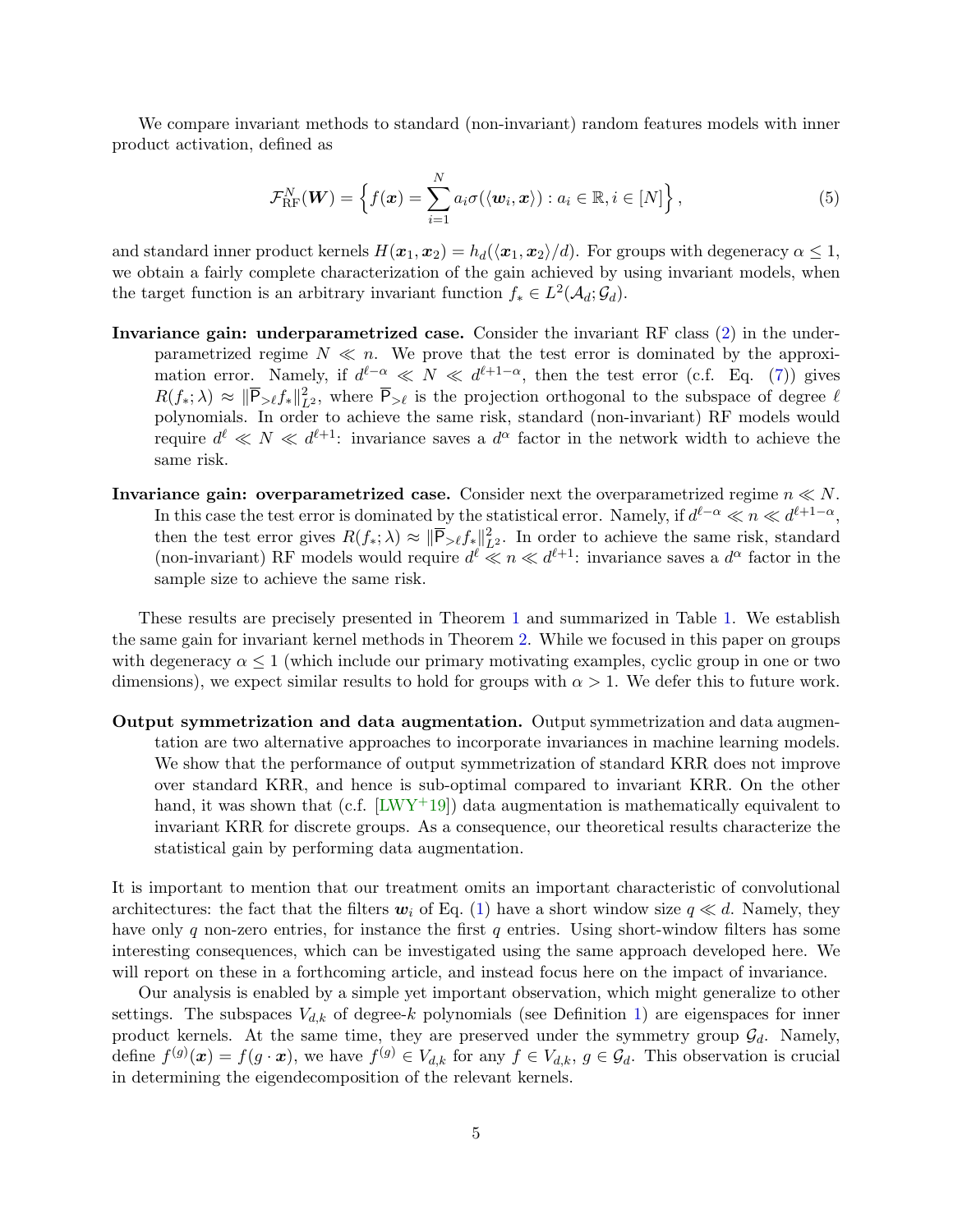Let us finally emphasize, that the factor- $d$  gain in sample size for degeneracy-one groups is not correctly predicted by a naive 'data augmentation heuristics'. The latter would suggest a gain of the order of  $|\mathcal{G}_d|$  or of the size of orbits of  $\mathcal{G}_d$ . As shown by the example of band limited functions (see below)  $|\mathcal{G}_d|$  can be  $\infty$  but the degeneracy can still be one (and hence the gain is d).

|                           | To fit a degree $\ell$ polynomial   Inner product random features | Invariant random features |
|---------------------------|-------------------------------------------------------------------|---------------------------|
| Underparameterized regime | $N \gg d^{\ell}$                                                  | $N \gg d^{\ell-\alpha}$   |
| $(N \ll n)$               |                                                                   |                           |
| Overparameterized regime  | $n \gg d^{\ell}$                                                  | $n \gg d^{\ell-\alpha}$   |
| $(n \ll N)$               |                                                                   |                           |

<span id="page-5-1"></span>Table 1: Sample size n and number of features N required to fit a  $\mathcal{G}_d$ -invariant polynomial of degree  $\ell$ using ridge regression with the standard random features model (Eq. [\(5\)](#page-4-0)) and the invariant random features model (Eq. [\(2\)](#page-3-0)), for group  $\mathcal{G}_d$  of degeneracy  $\alpha \leq 1$ .

#### <span id="page-5-0"></span>1.1 Related literature

### Invariant function estimation

A number of mathematical works emphasized the role of invariance in neural network architectures. Among others, [\[Mal12,](#page-15-2) [BM13,](#page-14-0) [Mal16\]](#page-15-3) propose architectures ('deep scattering networks') that explicitly achieve invariance to a rich group of transformations. However, these papers do not characterize the statistical error of these approaches.

The recent paper [\[LZA20\]](#page-15-4) constructs a simple data distribution on which a gap is proven between the sample complexity for convolutional architectures, and the one for standard (fully connected) architectures. This result differs from ours in several aspects. Most importantly, we study the risk for estimating general invariant functions using invariant kernels and random features, while [\[LZA20\]](#page-15-4) obtain results for a specific distribution using CNNs. Also, the weight sharing structure in [\[LZA20\]](#page-15-4) is different from the one in Eq. [\(1\)](#page-2-1).

Another work [\[CDL20\]](#page-14-1) studied the statistical benefits of data augmentation in the parametric setting via a group theory framework. Our result is different in the sense that we consider the non-parametric setting to estimate an invariant function using kernel methods.

To the best of the our knowledge, our paper is the first that characterizes the precise statistical benefit of using invariant random features and kernel models.

## Convolutional neural networks and convolutional kernels

A recent line of work [\[JGH18,](#page-15-5) [LL18,](#page-15-6) [DZPS19,](#page-14-2) [DLL](#page-14-3)+18, [AZLS19,](#page-14-4) [AZLL18,](#page-14-5) [ADH](#page-13-0)+19a, [ZCZG18,](#page-16-0) [OS19\]](#page-16-1) studied the training dynamics of overparametrized neural networks under certain random initialization, and showed that it converges to a kernel estimator, which corresponds to the "neural tangent kernel". The convolutional neural tangent kernel, which corresponds to the tangent kernel of convolutional neural networks, was studied in  $[ADH^+19b, LWY^+19, BM19]$  $[ADH^+19b, LWY^+19, BM19]$  $[ADH^+19b, LWY^+19, BM19]$  $[ADH^+19b, LWY^+19, BM19]$ . The connection between convolutional kernel ridge regression and data augmentation was pointed out in [\[LWY](#page-15-1)+19].

The network in Eq. [\(1\)](#page-2-1) corresponds to a two-layer convolutional neural network with global average pooling, which is a special case of the convolutional network that was defined as in [\[ADH](#page-14-6)+19b].

#### Random features and kernel methods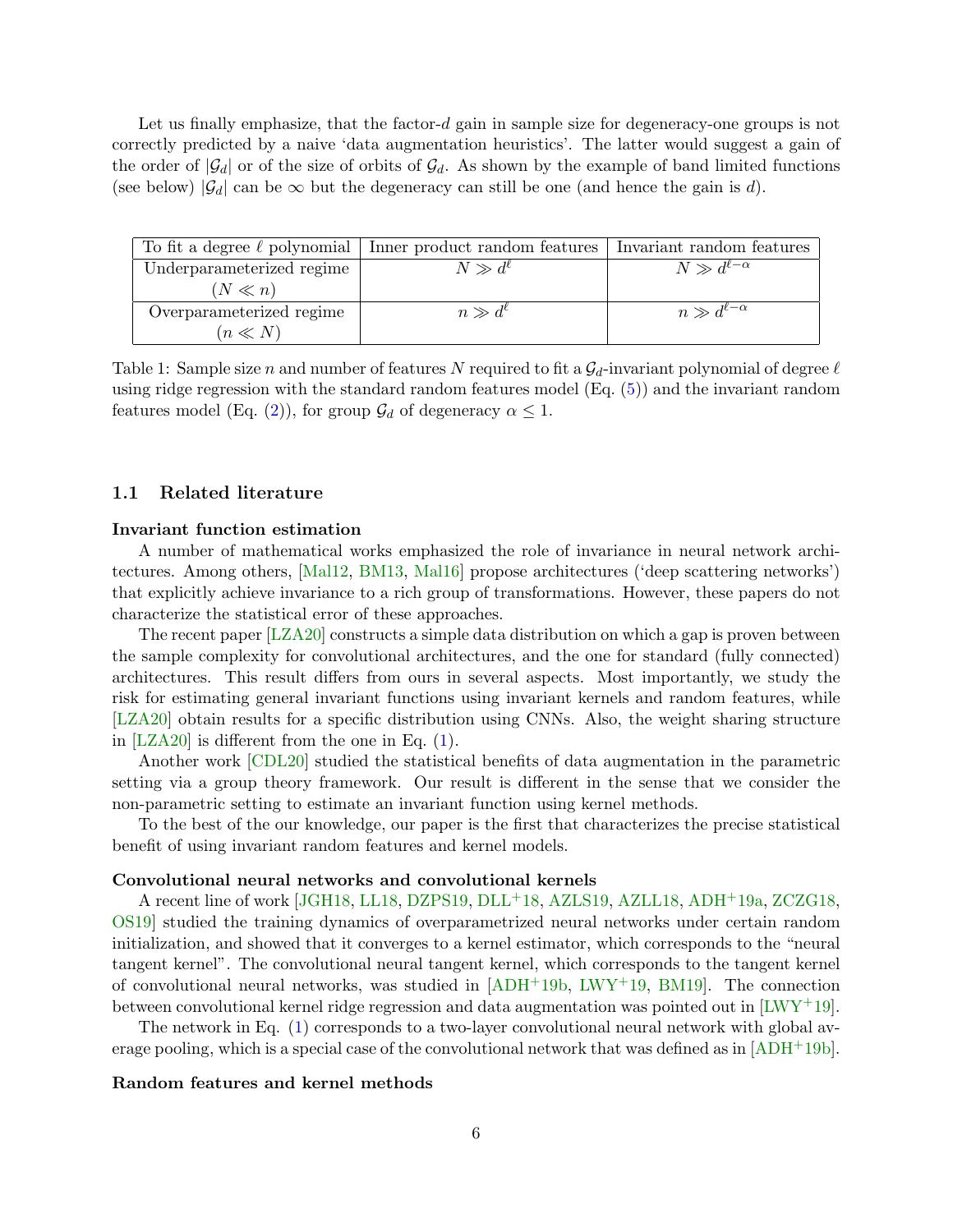A number of authors have studied the generalization error of kernel machines  $\lbrack CDV07, JSS^+20, \rbrack$  $LR+20$  $LR+20$ ,  $LRZ19$  Wai19, Theorem 13.17 and random features models  $RR09$ ,  $RR17$ ,  $MWW+20$  $MWW+20$ , [Bac15\]](#page-14-9). However, these results are not fine-grained enough to characterize the separation between invariant kernels (or random feature models) and standard inner product kernels, for several reasons. First, some of these results concern restricted target functions with bounded RKHS norm. Second, we establish a gap that holds pointwise, i.e. for any given target function f∗, while most of earlier work only obtain minimax lower bounds. Finally, we need the upper and lower bounds match up to a  $1 + o_d(1)$  factor, while earlier results only match up to unspecified constants.

The recent paper  $[JSS+20]$  provides sharp predictions for kernel machines, but it assumes that a certain random kernel matrix behaves like a random matrix with Gaussian components: proving an equivalence of this type is the central mathematical challenge we face here.

Our analysis builds on the general results of [\[GMMM19,](#page-14-10) [MMM21\]](#page-15-11). In particular, [\[MMM21\]](#page-15-11) provides general conditions under which the risk of random features and kernel methods can be characterized precisely. Checking these conditions for invariant methods requires to prove certain concentration properties for the entries of the relevant kernels. We achieve this goal for the cyclic group with general activations, and for degeneracy- $\alpha$  groups (for  $\alpha \leq 1$ ) with polynomial activations. Generalizing these results to other groups, data distributions, and activations is a promising direction.

## <span id="page-6-0"></span>2 Examples

In this section, we provide three examples of our general setting. We show in Appendix [D](#page-30-1) that all these groups have degeneracy 1 and therefore satisfy the assumptions of our general theorems.

<span id="page-6-1"></span>**Example 1** (One-dimensional images). The cyclic group has elements  $Cyc_d = \{g_0, g_1, \ldots, g_{d-1}\}\$ where  $g_i$  is a shift by i pixels. For any  $\boldsymbol{x} = (x_1, \ldots, x_d)^\mathsf{T} \in \mathcal{A}_d$ , the action of group element  $g_i$  on x is defined by  $g_i \cdot x = (x_{i+1}, x_{i+2}, \ldots, x_d, x_1, x_2, \ldots, x_i)^\mathsf{T} \in \mathcal{A}_d$ . (In particular,  $g_i$  is identified with an orthogonal transfromation in  $\mathbb{R}^d$ .) The measure  $\pi_d$  is the uniform probability measure on  $Cyc_d$ , i.e.,

$$
\int_{\text{Cyc}_d} f(g)\pi_d(\text{d}g) = \frac{1}{d} \sum_{i=0}^{d-1} f(g_i).
$$

We will refer to the invariant functions  $L^2(\mathcal{A}_d, \text{Cyc}_d)$  as the 'cyclic functions'.

<span id="page-6-2"></span>**Example 2** (Two-dimensional images). Let  $d = d_1 \times d_2$ . We identify  $\mathcal{X}_{d_1 \times d_2} = \{ \mathbf{X} \in \mathbb{R}^{d_1 \times d_2} :$  $||\boldsymbol{X}||_F^2 = d$  with  $\mathbb{S}^{d-1}(\sqrt{d})$  (simply by 'vectorizing' the matrix). The two-direction cyclic group has elements  $Cyc2D_{d_1,d_2} = \{g_{ij} : 0 \le i < d_1, 0 \le j < d_2, \}$ . For any  $\mathbf{X} = (X_{ij})_{i \in [d_1], j \in [d_2]} \in \mathcal{X}_{d_1 \times d_2}$ , the action of group element  $g_{ij} \in \text{Cyc2D}_{d_1, d_2}$  on **X** is defined by

$$
g_{ij} \cdot \mathbf{X} = \begin{bmatrix} X_{i+1,j+1} & \cdots & X_{i+1,d_2} & X_{i+1,1} & \cdots & X_{i+1,j} \\ \cdots & \cdots & \cdots & \cdots & \cdots \\ X_{d_1,j+1} & \cdots & X_{d_1,d_2} & X_{d_1,1} & \cdots & X_{d_1,j} \\ X_{1,j+1} & \cdots & X_{1,d_2} & X_{1,1} & \cdots & X_{1,j} \\ \cdots & \cdots & \cdots & \cdots & \cdots & \cdots \\ X_{i,j+1} & \cdots & X_{i,d_2} & X_{i,1} & \cdots & X_{i,j} \end{bmatrix}.
$$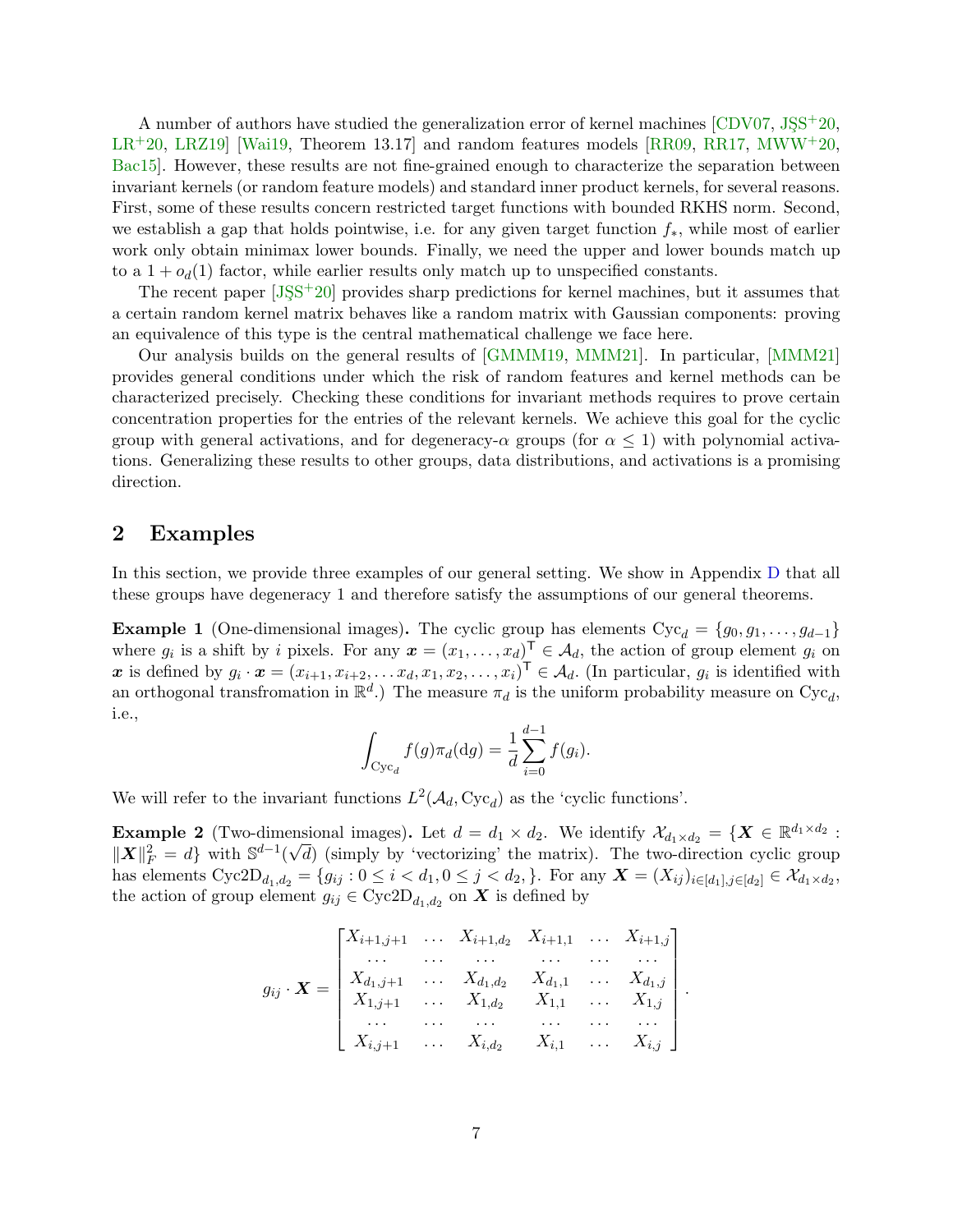Again, this is an orthogonal transformation in  $\mathcal{X}_{d_1 \times d_2} \cong \mathbb{S}^{d-1}$ √ d), and  $Cyc2D_{d_1,d_2}$  is isomorphic to a subgroup of  $\mathcal{O}(d)$ . The measure  $\pi_d$  is the uniform probability measure on  $Cyc2D_{d_1,d_2}$ . We will refer to the invariant functions  $L^2(\mathbb{S}^{d-1}(\sqrt{d}), \text{Cyc2D}_d)$  as the 'two-direction cyclic functions'.

<span id="page-7-1"></span>Example 3 (The translation invariant function class on band-limited signals). Suppose we have one-dimensional signals with very high resolution, but the signals are band-limited: their Fourier transforms have only  $d$  non-zero coefficients. We assume that the labels of the band-limited signals are invariant under translations. The following model captures this setting.

Let  $\{\varphi_j\}_{j\in[d]} \subseteq \mathcal{F}([0,1])$  be the real Fourier basis functions in  $L^2([0,1], \text{Unif})$ . That is, we define Let  $\{\varphi_j f_j \in [d] \subseteq \mathcal{F}([0,1])\}$  be the real rounder basis functions in  $L^1([0,1], \text{om})$ . That is, we define<br>  $\varphi_1(t) = 1$ , and for  $p = 1, 2, ..., \lfloor d/2 \rfloor$  (we assume d is odd),  $\varphi_{2p}(t) = \sqrt{2} \cos(2\pi pt), \varphi_{2p+1}(t) =$  $\overline{2} \sin(2\pi pt)$ . We define the band-limited covariate subspace  $\mathbb{W}_d \subseteq L^2([0,1], \text{Unif})$  to be (W stands for waves)

$$
\mathbb{W}_d = \Big\{ x \in L^2([0,1]) : x(t) = \sum_{j=1}^d \hat{x}_j \varphi_j(t), \; \; \hat{\bm{x}} = (\hat{x}_1, \dots, \hat{x}_d) \in \mathbb{S}^{d-1}(\sqrt{d}) \Big\}.
$$

Then the space  $\mathbb{W}_d$  can be identified with the space  $\mathbb{S}^{d-1}$ ( √ d).

Let  $St_{d} = \{g_u, u \in [0,1]\} \simeq SO(2)$  be the translation group that can act on  $\mathbb{W}_{d}$ . For any  $x \in \mathbb{W}_d$ , the action of group element  $g_u \in \text{Sft}_d$  on x is defined by

$$
[g_u \cdot x](t) = x(t - u).
$$

Equivalently, the action of group element  $g_u \in \text{Sft}_d$  on  $\hat{\boldsymbol{x}} \in \mathbb{S}^{d-1}$ √ d) is defined by

$$
g_u \cdot \hat{\bm{x}} = (\hat{x}_1, \cos(2\pi u)\hat{x}_2 + \sin(2\pi u)\hat{x}_3, -\sin(2\pi u)\hat{x}_2 + \cos(2\pi u)\hat{x}_3, \ldots).
$$

That means, Sft<sub>d</sub> can be interpreted as a subgroup of  $\mathcal{O}(d)$ . The measure  $\pi_d$  is the uniform distribution on  $Stt_d$ , i.e.,

$$
\int_{\operatorname{Sft}_d} f(g)\pi_d(\mathrm{d}g) = \int_{[0,1]} f(g_s)\mathrm{d}s.
$$

The function class  $L^2(\mathbb{W}_d, \text{Sft}_d)$ , or equivalently  $L^2(\mathbb{S}^{d-1})$  $(d)$ , SO $(2)$ ), can be regarded as the translation invariant function class on band-limited signals.

## <span id="page-7-0"></span>3 Invariant random feature models

Let  $\mathcal{G}_d$  be a group of degeneracy  $\alpha$  with  $\alpha \leq 1$  $\alpha \leq 1$  as defined in Definition 1 and  $f_d$  be a function that is invariant under the action of  $\mathcal{G}_d$ , i.e.,  $f_d \in L^2(\mathcal{A}_d, \mathcal{G}_d)$ . We consider fitting the data with the invariant random features model defined in Eq. [\(2\)](#page-3-0) using ridge regression, which we call invariant RFRR. Namely, we learn a function  $\hat{f}_{N,\lambda}^{\text{inv}}(\boldsymbol{x}; \hat{\boldsymbol{a}}(\lambda)) = \sum_{1 \leq j \leq N} \hat{a}_j \int_{\mathcal{G}_d} \sigma(\langle \boldsymbol{w}_j, g \cdot \boldsymbol{x} \rangle) \pi_d(\text{d}g)$  with

<span id="page-7-3"></span>
$$
\hat{\boldsymbol{a}}(\lambda) = \arg\min_{\boldsymbol{a}} \left\{ \sum_{i=1}^{n} \left( y_i - \hat{f}_{N,\lambda}^{\text{inv}}(\boldsymbol{x}_i; \boldsymbol{a}) \right)^2 + \frac{N\lambda}{d^{\alpha}} ||\boldsymbol{a}||_2^2 \right\},
$$
\n(6)

where the regularization parameter  $\lambda$  can depend on the dimension d. (The factor  $d^{\alpha}$  in the ridge penalty is introduced to compensate for the effect of averaging the random features over  $\mathcal{G}_d$ .) We further denote the test error of invariant RFRR by

<span id="page-7-2"></span>
$$
R_{\rm RF,inv}(f_d, \mathbf{X}, \mathbf{W}, \lambda) := \mathbb{E}_{\mathbf{x}} \left[ \left( f_d(\mathbf{x}) - \hat{f}_{N,\lambda}^{\rm inv}(\mathbf{x}; \hat{\mathbf{a}}(\lambda)) \right)^2 \right]. \tag{7}
$$

We will make the following assumption on  $\sigma$ .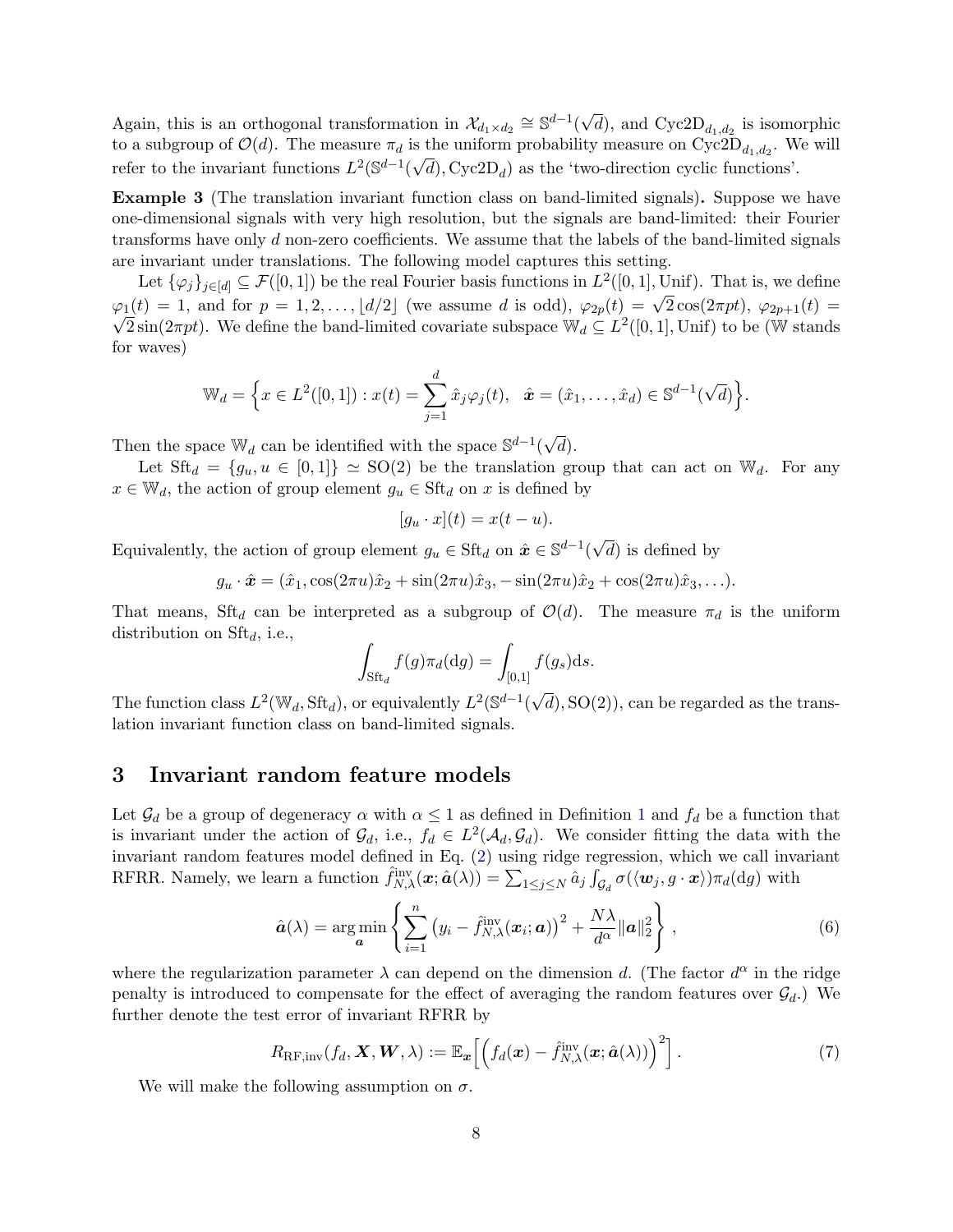<span id="page-8-1"></span>**Assumption 1** (Conditions on  $\sigma$ , n, N, and  $(\mathcal{A}_d, \mathcal{G}_d)$  at level  $(s, S) \in \mathbb{N}^2$ ). For  $\sigma : \mathbb{R} \to \mathbb{R}$ , we assume the following conditions hold.

(a) For  $(\mathcal{A}_d, \mathcal{G}_d) = (\mathbb{S}^{d-1})$ √ d), Cyc<sub>d</sub>), we assume  $\sigma$  to be  $(\min(s, S) + 1) \vee 3$  differentiable and there exists constants  $c_0 > 0$  and  $c_1 < 1$  such that  $|\sigma^{(k)}(u)| \leq c_0 e^{c_1 u^2/2}$  for any  $2 \leq k \leq$  $(\min(s, S) + 1) \vee 3$ . Moreover, there exists an integer  $p > 1/\delta$  such that  $n \le N^{1-\delta}$  or  $N \le n^{1-\delta}$ and  $|\sigma(x)|, |\sigma'(x)| \leq c_0 \exp(c_1 x^2/(8p)).$ 

For general  $(\mathcal{A}_d, \mathcal{G}_d)$ , we assume that  $\sigma$  is a (finite degree) polynomial function.

- (b) The Hermite coefficients  $\mu_k(\sigma) \equiv \mathbb{E}_{G \sim N(0,1)}[\sigma(G)He_k(G)]$  verify  $\mu_k(\sigma) \neq 0$  for any  $0 \leq k \leq$  $min(s, S)$  (see Appendix [H](#page-57-0) for definitions).
- (c) We assume that  $\sigma$  is not a polynomial with degree less or equal to max(s, S).

For  $k \in \mathbb{N}$ , we denote by  $\overline{P}_{\leq k}: L^2(\mathcal{A}_d) \to L^2(\mathcal{A}_d)$  the orthogonal projection operator onto the subspace of polynomials of degree at most k, and  $\overline{P}_{>k} = I - \overline{P}_{\leq k}$  (see Appendix [H](#page-57-0) for details). We denote  $f(d) = o_{d,\mathbb{P}}(g(d))$  if  $f(d)/g(d)$  converges to 0 in probability as  $d \to \infty$ .

<span id="page-8-0"></span>**Theorem 1** (Test error of invariant RFRR). Let  $\mathcal{G}_d$  be a group of degeneracy  $\alpha \leq 1$  and let  ${f_d \in L^2(\mathcal{A}_d, \mathcal{G}_d)}_{d\geq 1}$  be a sequence of  $\mathcal{G}_d$ -invariant functions. Assume  $d^{s-\alpha+\delta} \leq n \leq d^{s+1-\alpha-\delta}$  and  $d^{\mathsf{S}-\alpha+\delta} \leq N \leq d^{\mathsf{S}+\overline{1}-\alpha-\delta}$  for fixed integers s, S and some  $\delta > 0$ . Let  $\sigma$  be an activation function that satisfies Assumption [1](#page-8-1) at level  $(s, S)$ . Then the following hold for the test error of invariant  $RFRR$  (see Eq.  $(7)$ ):

(a) (Overparametrized regime) Assume  $N \geq nd^{\delta}$  for some  $\delta > 0$ . Then for any regularization parameter  $\lambda = O_d(1)$  (including  $\lambda = 0$ ) and  $\eta > 0$ , we have

$$
R_{\mathrm{RF,inv}}(f_d, \mathbf{X}, \mathbf{W}, \lambda) = \|\overline{\mathsf{P}}_{>s} f_d\|_{L^2}^2 + o_{d,\mathbb{P}}(1) \cdot (\|f_d\|_{L^{2+\eta}}^2 + \sigma_{\varepsilon}^2). \tag{8}
$$

(b) (Underparametrized regime) Assume  $n \geq N d^{\delta}$  for some  $\delta > 0$ . Then for any regularization parameter  $\lambda = O_d(n/N)$  (including  $\lambda = 0$ ) and any  $\eta > 0$ , we have,

$$
R_{\rm RF,inv}(f_d, \mathbf{X}, \mathbf{W}, \lambda) = \|\overline{\mathsf{P}}_{>S} f_d\|_{L^2}^2 + o_{d,\mathbb{P}}(1) \cdot (\|f_d\|_{L^{2+\eta}}^2 + \sigma_{\varepsilon}^2). \tag{9}
$$

In particular, this theorem applies to the one-dimensional and two-dimensional cyclic groups, and band-limited functions listed in Section [2.](#page-6-0) We refer readers to Appendix [A.2](#page-17-2) for an informal intuition and Appendix [B.2](#page-23-2) for the proof of this result.

We can compare these bounds with ridge regression on the standard random features model of Eq.  $(5)$ . Theorem 2 in [\[MMM21\]](#page-15-11) (with Assumption [1\)](#page-8-1) shows that the same test error holds as in Theorem [1](#page-8-0) but with  $d^{s+\delta} \leq n \leq d^{s+1-\delta}$  and  $d^{s+\delta} \leq N \leq d^{s+1-\delta}$ . We thus gain a factor  $d^{\alpha}$  in the sample and feature complexity by using invariant features compared to non invariant ones.

Remark 3.1. Assumption [1](#page-8-1) requires the activation function to be polynomial, except for the cyclic group, for which only differentiability conditions are assumed. We believe that the differentiability condition (and indeed weaker conditions) should be sufficient for general groups. We defer these improvements to future work.

**Remark 3.2.** Consider two-dimensional images with  $d = D \times D$  (Example [2\)](#page-6-2) and functions  $f_d$  that are invariant with respect to the group of cyclic translations along the horizontal direction only. It can be shown that this group has degeneracy  $\alpha = 1/2$ , and in fact  $\dim(V_{d,k}/V_{d,k}(\mathcal{G}_d)) \asymp D = d^{1/2}$ . Our theory also applies to this group.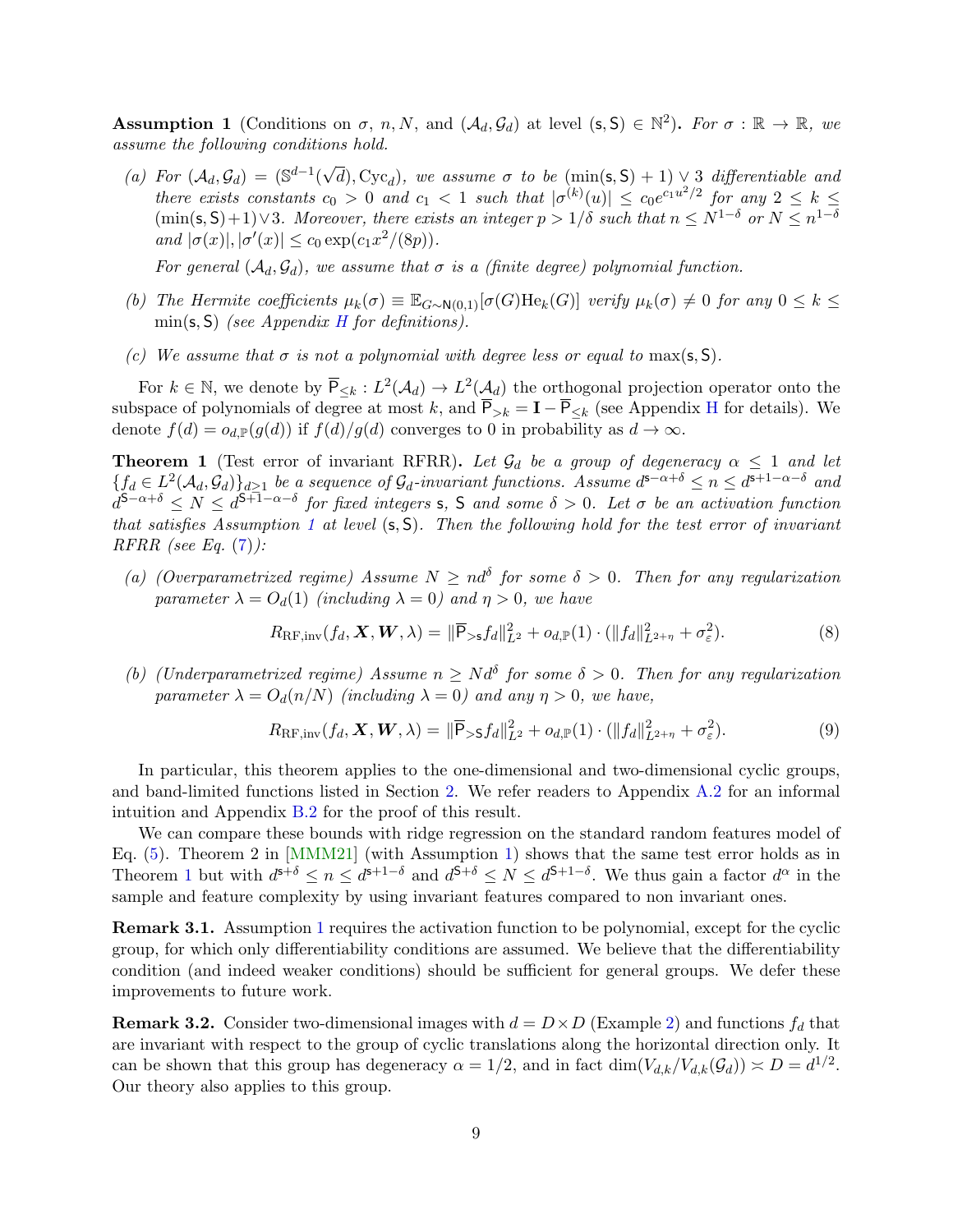# <span id="page-9-0"></span>4 Invariant kernel machines

Note that any invariant kernel of the form [\(4\)](#page-3-2) can be written as a kernel of the form:

<span id="page-9-2"></span>
$$
H_{d,\text{inv}}(\boldsymbol{x}_1,\boldsymbol{x}_2)=\int_{\mathcal{G}_d}\mathbb{E}_{\boldsymbol{w}\sim\text{Unif}(\mathbb{S}^{d-1})}\big[\sigma(\langle\boldsymbol{x}_1,\boldsymbol{w}\rangle)\sigma(\langle\boldsymbol{x}_2,g\cdot\boldsymbol{w}\rangle)\big]\pi_d(\mathrm{d}g). \hspace{1cm} (10)
$$

To see this, note that any inner product kernel h can be decomposed as

$$
h(\langle \bm{x}_1, \bm{x}_2 \rangle/d) = \mathbb{E}_{\bm{w} \sim \text{Unif}(\mathbb{S}^{d-1})} \big[ \sigma(\langle \bm{x}_1, \bm{w} \rangle) \sigma(\langle \bm{x}_2, \bm{w} \rangle) \big]
$$

for some activation function  $\sigma$ , which amounts to taking the square root of the positive semidefinite operator associated to h. Substituting in Eq.  $(4)$ , we get the desired representation.

Consider Kernel ridge regression with regularization parameter  $\lambda$  associated to  $H_{d,\text{inv}}$ , that we call invariant KRR. Namely, we learn a function  $\hat{f}_{\lambda}^{\text{inv}}(\boldsymbol{x};\hat{\boldsymbol{u}}(\lambda)) = \sum_{i \in [n]} \hat{u}_i H_{d,\text{inv}}(\boldsymbol{x}_i, \boldsymbol{x})$  where

<span id="page-9-4"></span>
$$
\hat{\boldsymbol{u}}(\lambda) = \underset{\boldsymbol{u}}{\arg\min} \left\{ \sum_{i=1}^{n} \left( y_i - \hat{f}_{\lambda}^{\text{inv}}(\boldsymbol{x}_i; \boldsymbol{u}) \right)^2 + \frac{\lambda}{d^{\alpha}} \| \hat{f}_{\lambda}^{\text{inv}}(\cdot; \boldsymbol{u}) \|_{\mathcal{H}}^2 \right\}.
$$
 (11)

with  $\|\cdot\|_{\mathcal{H}}$  the RKHS norm associated to  $H_{d,\text{inv}}$ . We further denote the test error of invariant KRR by

<span id="page-9-3"></span>
$$
R_{\text{KR,inv}}(f_d, \mathbf{X}, \lambda) := \mathbb{E}_{\mathbf{x}} \left[ \left( f_d(\mathbf{x}) - \hat{f}_{\lambda}^{\text{inv}}(\mathbf{x}; \hat{\mathbf{u}}) \right)^2 \right]. \tag{12}
$$

<span id="page-9-1"></span>**Theorem 2** (Test error of invariant KRR). Let  $\mathcal{G}_d$  be a group of degeneracy  $\alpha \leq 1$  and  $\{f_d \in$  $L^2(A_d, \mathcal{G}_d)$ <sub>d</sub> $\geq 1$  be a sequence of  $\mathcal{G}_d$ -invariant functions. Assume  $d^{\mathsf{s}-\alpha+\delta} \leq n \leq d^{\mathsf{s}+1-\alpha-\delta}$  for some fixed integer  $s \ge 1$  $s \ge 1$  and some  $\delta > 0$ . Let  $\sigma$  be an activation function that satisfies Assumption 1 at level (s, s) (and  $N = \infty$ ) and let  $H_{d,inv}$  be the associated invariant kernel as defined in Eq. [\(10\)](#page-9-2). Then, the following holds for the test error of invariant KRR (c.f. Eq. [\(12\)](#page-9-3)): for any  $\lambda = O_d(1)$ (including  $\lambda = 0$  identically) any  $\eta > 0$ , we have

$$
R_{\text{KR,inv}}(f_d, \mathbf{X}, \lambda) = \|\overline{\mathsf{P}}_{>s} f_d\|_{L^2}^2 + o_{d,\mathbb{P}}(1) \cdot (\|f_d\|_{L^{2+\eta}}^2 + \sigma_{\varepsilon}^2). \tag{13}
$$

We can compare the performance of this kernel against a standard (inner product) kernel  $H_d(\bm{x}, \bm{y}) = h_d(\langle \bm{x}, \bm{y} \rangle/d)$ . Then Theorem 4 in [\[GMMM19\]](#page-14-10) shows that the above theorem holds but with  $d^{s+\delta} \leq n \leq d^{s+1-\delta}$ . We gain a factor  $d^{\alpha}$  in sample complexity by using an invariant kernel.

**Remark 4.1.** Recall that the neural tangent kernel (NTK) associated to a function  $f(x; \Theta)$  with random initialization  $\Theta_0$  is defined as

$$
H_{\rm NT}(\boldsymbol{x},\boldsymbol{y}):=\mathbb{E}_{\boldsymbol{\Theta}_0}\Big[\langle\nabla_{\boldsymbol{\Theta}}f(\boldsymbol{x};\boldsymbol{\Theta}_0),\nabla_{\boldsymbol{\Theta}}f(\boldsymbol{y};\boldsymbol{\Theta}_0)\rangle\Big].
$$

The neural tangent kernel associated to a multi-layers fully connected network is an inner-product kernel (as long as the weights are initialized to be isotropic Gaussian.) In contrast, the NTK associated to the CNN of Eq. [\(1\)](#page-2-1) is an example of invariant kernel, and is covered by Theorem [2](#page-9-1) (see Appendix [A.3](#page-18-0) for more details).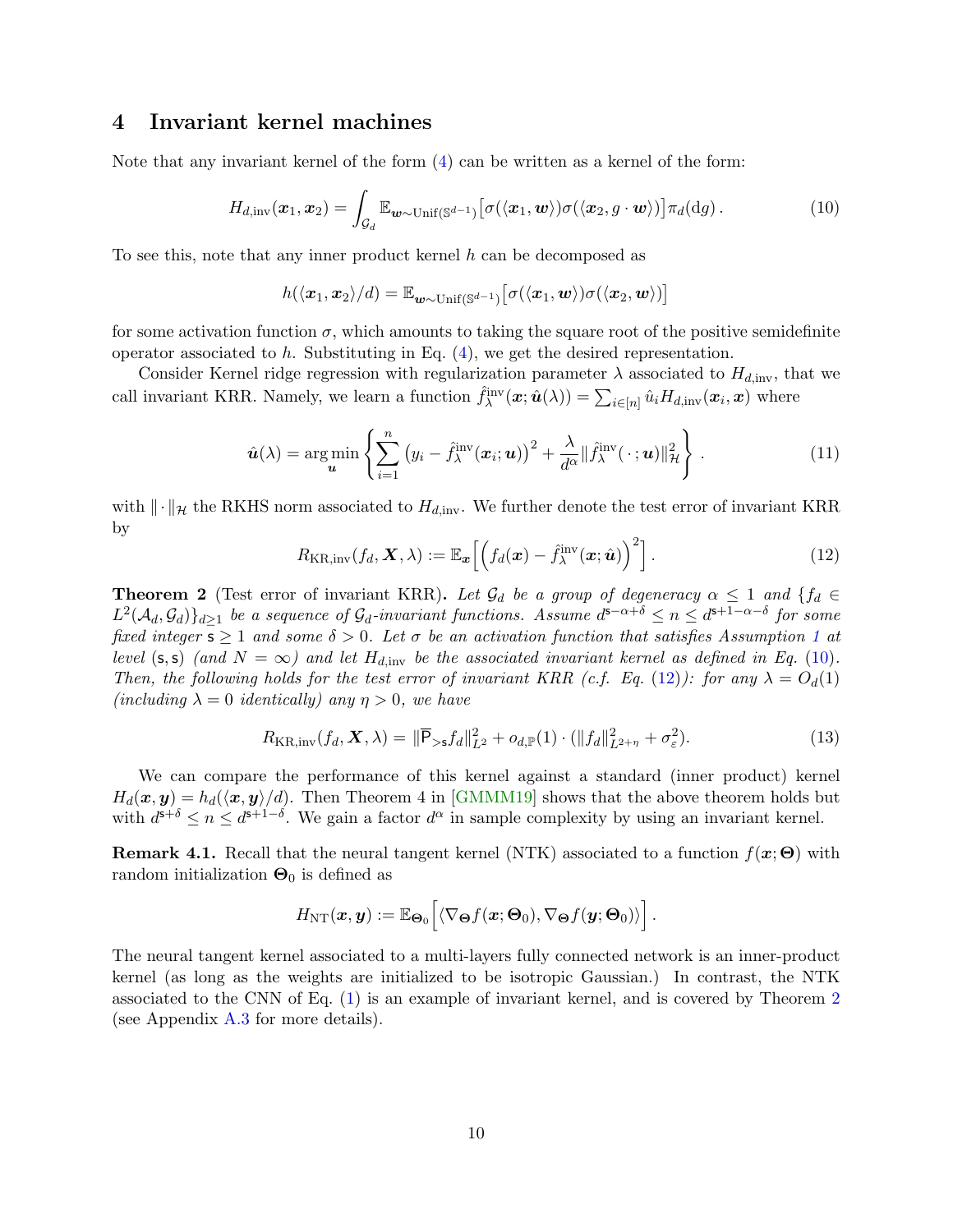## <span id="page-10-0"></span>5 Comparison with alternative approaches

To provide further context, it is useful to compare invariant random features and kernel models with other approaches. Here we consider two alternatives:  $(i)$  *output symmetrization*, which uses a non-invariant method for training and then symmetrizes the estimated function over the group  $\mathcal{G}_d$  to obtain an invariant function; *(ii) data augmentation*, which trains the model on a dataset augmented by samples obtained by applying group transformations to the original data. As shown in  $[LWY^+19]$ , data augmentation is mathematically equivalent to invariant kernel methods, so that it is superior to standard kernel methods (with inner-product kernels). On the other hand, we show that output symmetrization of standard kernel estimators does not significantly improve over the standard kernel estimator, and is fundamentally sub-optimal comparing to invariant kernel methods.

## <span id="page-10-1"></span>5.1 Output symmetrization

Given an estimater  $\hat{f}$ , the symmetrization operator  $\mathcal{S}\hat{f}$  computes the average of  $\hat{f}$  over the group:

$$
(\mathcal{S}\hat{f})(\boldsymbol{x}) \equiv \int_{\mathcal{G}_d} \hat{f}(g \cdot \boldsymbol{x}) \pi_d(\mathrm{d}g). \tag{14}
$$

When the target function  $f_d$  is  $\mathcal{G}_d$ -invariant, one might naively think that the symmetrization operation will significantly improve the performance of standard kernel estimators (standard RFRR and KRR). Indeed, when  $f_d \in L^2(\mathcal{A}_d, \mathcal{G}_d)$ , Jensen's inequality gives  $||f_d - S\hat{f}||_{L^2}^2 = ||\mathcal{S}(f_d - \hat{f})||_{L^2}^2 \le$  $|| f_d - \hat{f} ||_{L^2}^2$ . However, the proposition below (which is proved in Section [A.4\)](#page-19-0) shows that  $S\hat{f}$  is not significantly better when  $f$  is a standard kernel estimator.

<span id="page-10-3"></span>**Proposition 1.** Let  $f_d \in L^2(\mathcal{A}_d, \mathcal{G}_d)$  be a sequence of target functions. For any sequence of estimators  $\hat{f}_d$  satisfying  $\|\hat{f}_d - \overline{\mathsf{P}}_{\leq \ell} f_d\|_{L^2}^2 \leq \varepsilon$ , we have

$$
\|\overline{\mathsf{P}}_{\geq \ell} f_d\|_{L^2}^2 - 2\varepsilon \|\overline{\mathsf{P}}_{\geq \ell} f_d\|_{L^2} \leq \|f_d - \mathcal{S}\hat{f}_d\|_{L^2}^2 \leq \|f_d - \hat{f}_d\|_{L^2}^2 \leq \|\overline{\mathsf{P}}_{\geq \ell} f_d\|_{L^2}^2 + 2\varepsilon \|\overline{\mathsf{P}}_{\geq \ell} f_d\|_{L^2} + \varepsilon^2.
$$
\n(15)

Now consider —to be definite— a setting in which  $N \ge nd^{\delta}$  and  $d^{\ell+\delta} \le n \le d^{\ell+1-\delta}$ , and  $\mathcal{G}_d$  is a group with degeneracy 1. For any  $f_d \in L^2(\mathcal{A}_d, \mathcal{G}_d)$  with  $||f_d||^2_{L^{2+\eta}} = O_d(1)$ , the results of [\[MMM21\]](#page-15-11) imply that standard RFRR (c.f. Eq. [\(5\)](#page-4-0)) with sufficiently small regularization returns a function  $\hat{f}_{\rm RF}$  with  $\|\overline{\mathsf{P}}_{\leq \ell} f_d - \hat{f}_{\rm RF}\|_{L^2}^2 = o_{d,\mathbb{P}}(1)$  $\|\overline{\mathsf{P}}_{\leq \ell} f_d - \hat{f}_{\rm RF}\|_{L^2}^2 = o_{d,\mathbb{P}}(1)$  $\|\overline{\mathsf{P}}_{\leq \ell} f_d - \hat{f}_{\rm RF}\|_{L^2}^2 = o_{d,\mathbb{P}}(1)$ . Consequently, Proposition 1 implies that we have

$$
||f_d - S\hat{f}_{\text{RF}}||_{L^2}^2 = ||f_d - \hat{f}_{\text{RF}}||_{L^2}^2 + o_{d,\mathbb{P}}(1) = ||\overline{P}_{> \ell}f_d||_{L^2}^2 + o_{d,\mathbb{P}}(1),
$$

while Theorem [1](#page-8-0) implies that invariant RFRR  $\hat{f}_{\rm RF}^{\rm inv}$  with sufficiently small regularization achieves a substantially smaller risk:

$$
||f_d - \hat{f}_{\rm RF}^{\rm inv}||_{L^2}^2 = ||\overline{\mathsf{P}}_{\gt \ell+1} f_d||_{L^2}^2 + o_{d,\mathbb{P}}(1).
$$

#### <span id="page-10-2"></span>5.2 Data augmentation

We consider full data augmentation whereby we replace each sample  $(y_i, x_i)$  in the dataset by  $|\mathcal{G}_d|$ samples  $\{(y_i, g \cdot x_i) : g \in \mathcal{G}_d\}$  (for simplicity we consider here the case of a finite group  $\mathcal{G}_d$ ), and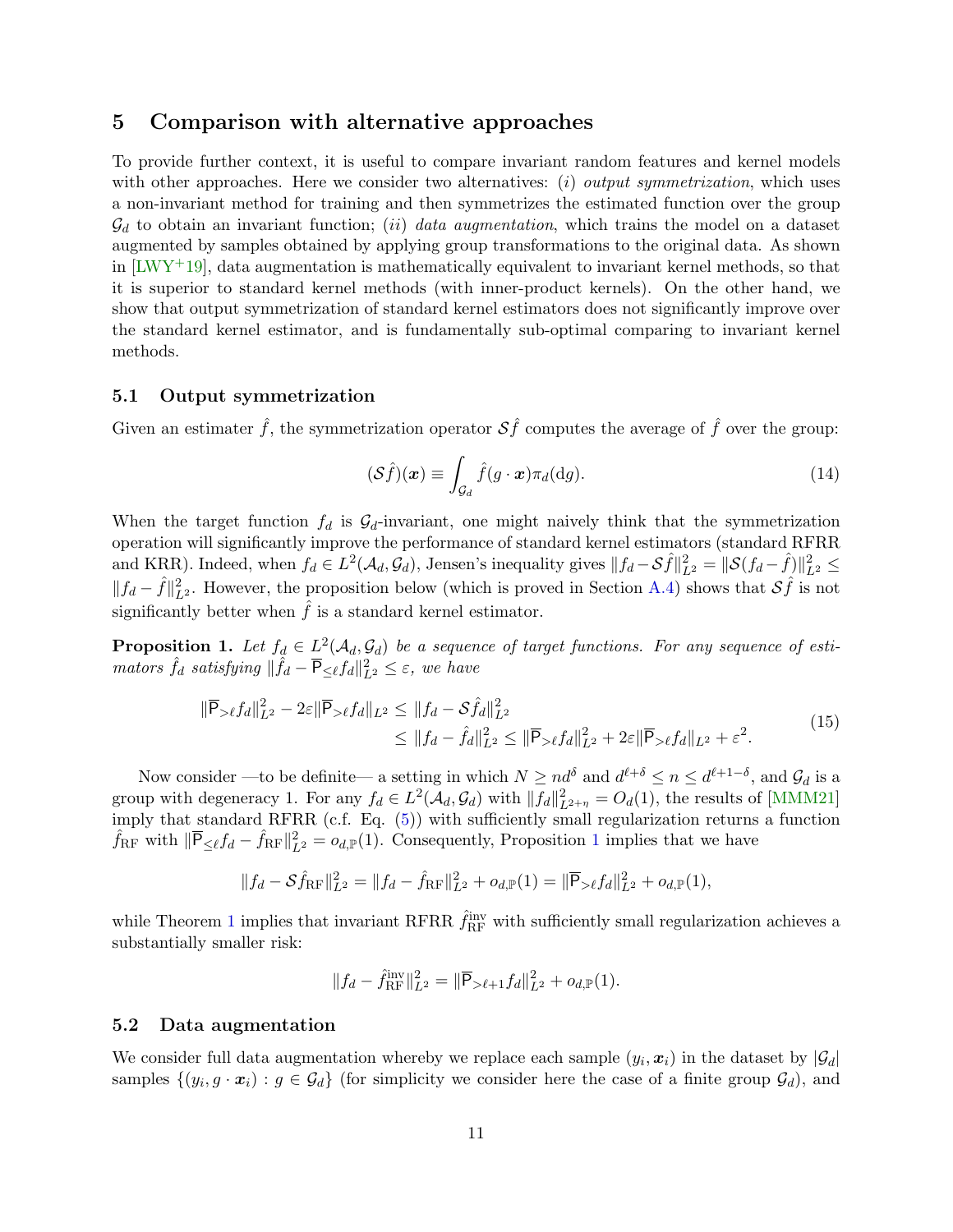

<span id="page-11-2"></span>Figure 1: Learning cyclic polynomials (cf. Eq. [\(16\)](#page-11-1)) over the d-dimensional sphere,  $d = 30$ , using KKR with a standard (inner-product) kernel and a cyclic invariant kernel, and regularization parameter  $\lambda = 0^+$ . We report the average and the standard deviation of the test error over 10 realizations, against the sample size n.

perform standard KRR on the augmented dataset. One might naively think that this is not as effective as enforcing invariance in the kernel structure. After all, we are only requiring invariance to hold at the sampled points. However,  $[LWY^+19]$  showed that these two approaches are in fact equivalent.

We compare KRR using the kernel  $H(x, y) = h(\langle x, y \rangle / d)$  on the augmented dataset, with invariant KRR on the original dataset using the symmetrized kernel  $H_{\text{inv}}(\bm{x}, \bm{y}) = \int_{\mathcal{G}_d} h(\langle \bm{x}, g \cdot$  $y/d\pi_d(\text{d}g)$ . Denote by  $\hat{f}^{\text{data}}_{\lambda}$  and  $\hat{f}^{\text{inv}}_{\lambda}$  the KRR estimates with the standard kernel H and full data augmentation, and with the invariant kernel  $H_{\text{inv}}$  respectively.

**Proposition 2** ([\[LWY](#page-15-1)+19]). Let G be a finite group, and H,  $H_{\text{inv}}$  as defined above. Then we have  $\hat{f}_{\lambda}^{\text{data}} = \hat{f}_{\lambda}^{\text{inv}}.$ 

A couple of remarks are in order. First, this equivalence is general (holds for any dataset  $\{(y_i, x_i)\}_{i \leq n}$ , and is in fact a consequence of the algebraic structure of ridge regressions. Second, while this result establishes that the two approaches are mathematically equivalent, there are computational advantages for invariant KRR. Indeed, full data augmentation increases the size of the kernel matrix from n to  $n|\mathcal{G}_d|$  which is computationally more expensive. Finally, this equivalence shows that data augmentation with standard KRR is superior to output symmetrization of standard KRR.

# <span id="page-11-0"></span>6 Numerical illustration

To check our predictions, we first consider the setting of  $x \sim \text{Unif}(\mathbb{S}^{d-1})$ √  $\inf_{\mathcal{A}} (\mathbb{S}^{d-1}(\sqrt{d}))$  with  $d = 30$ , and three cyclic invariant polynomials  $f_{d,\text{lin}}$ ,  $f_{d,\text{quad}}$ ,  $f_{d,\text{cube}} \in L^2(\mathbb{S}^{d-1}(\sqrt{d}), \text{Cyc}_d)$  defined as

<span id="page-11-1"></span>
$$
f_{d,\text{lin}} = \frac{1}{\sqrt{d}} \sum_{i=1}^{d} x_i, \quad f_{d,\text{quad}} = \frac{1}{\sqrt{d}} \sum_{i=1}^{d} x_i x_{i+1}, \quad f_{d,\text{cube}} = \frac{1}{\sqrt{d}} \sum_{i=1}^{d} x_i x_{i+1} x_{i+2}, \quad (16)
$$

where the sub-index i in  $x_i$  should be understood in the modulo d sense  $(d + 1 = 1 \pmod{d})$ . We compare the performance between two kernels: a standard (inner product) kernel  $H_d(\mathbf{x}, \mathbf{y})$  :=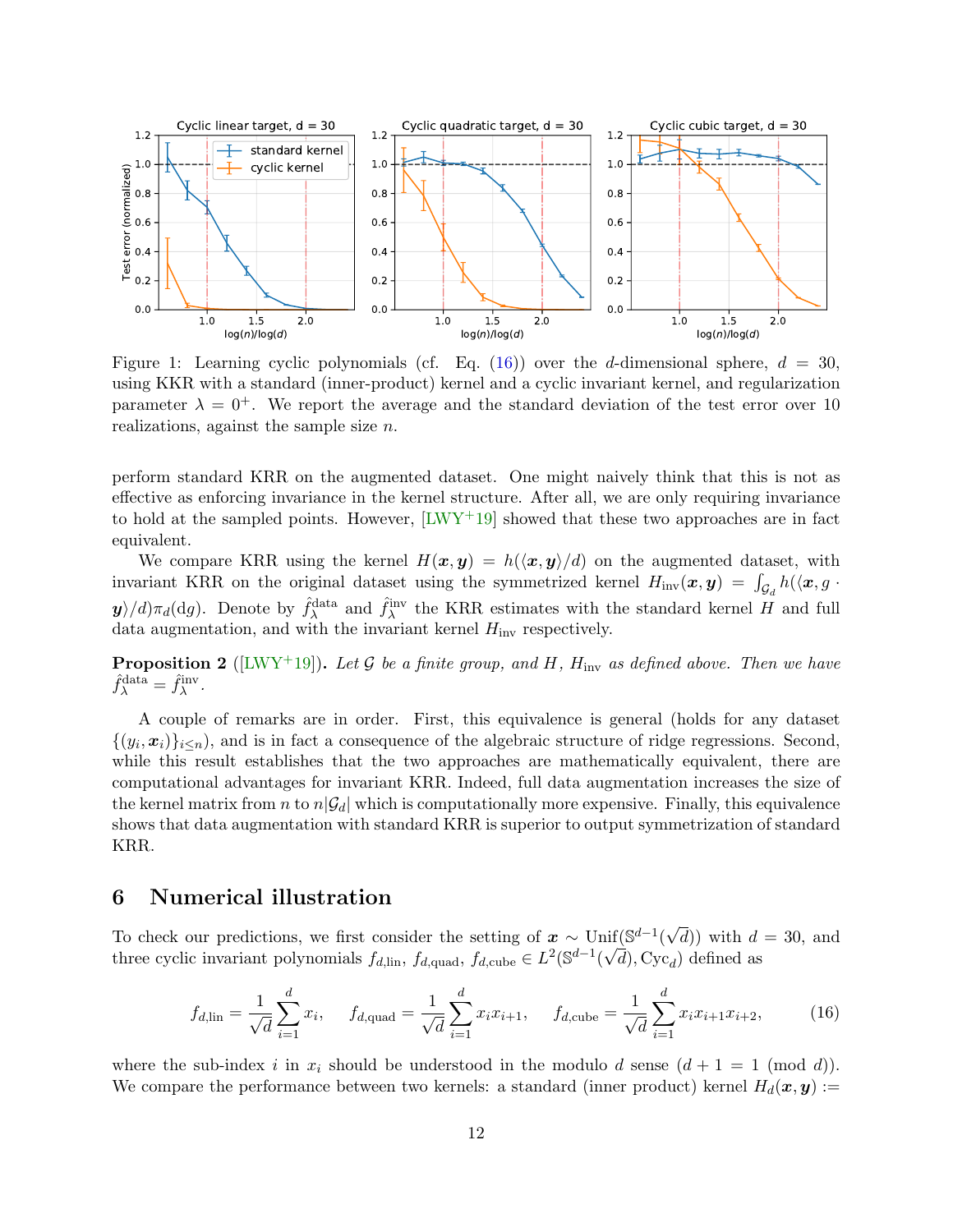$h_d(\langle x, y \rangle/d)$  that we take to be the neural tangent kernel associated to a depth-5 neural network with fully connected layers and ReLu activations  $\sigma(x) = \max(x, 0)$ . We compare this with its cyclically invariant counterpart

$$
H_{d, \text{Cyc}}(\boldsymbol{x}, \boldsymbol{y}) = \frac{1}{d} \sum_{0 \leq i < d} h_d(\langle \boldsymbol{x}, g_i \cdot \boldsymbol{y} \rangle / d),
$$

where  $g_i \in Cyc_d$  is the shift by i positions as defined in Example [1.](#page-6-1) Note that the precise number of layers L is not important. As long as L is fixed in the large  $N, n$  limit, our predictions remain unchanged, and the simulations appear to confirm this.

In Figure [1,](#page-11-2) we report the test errors of fitting each cyclic polynomials with KRR with the two kernels, and regularization parameter  $\lambda = 0^+$  (min-norm interpolation). We consider  $\sigma_{\varepsilon} = 0$  and we report the risk averaged over  $10$  instances against the number of samples  $n$ . We observe that the risk in fitting  $f_{d,\text{lin}}$ ,  $f_{d,\text{quad}}$  and  $f_{d,\text{cube}}$ , using KRR with the cylcic kernel  $H_{d,\text{Cyc}}$  drops when  $n = \Theta_d(1)$ ,  $n = \Theta_d(d)$  and  $n = \Theta_d(d^2)$  respectively. In contrast, the risk of KRR with the standard kernel drops when  $n = \Theta_d(d)$ ,  $n = \Theta_d(d^2)$  and  $n = \Theta_d(d^3)$  respectively. This matches well the predictions of Theorem [2.](#page-9-1)

We next investigate the relevance of our results for real data. We consider the MNIST dataset  $(d = 28 \times 28 = 784, n_{\text{train}} = 60000, n_{\text{test}} = 10000 \text{ and } 10 \text{ classes}).$  We encoded class labels by  $y_i \in \{-4.5, -3.5, \ldots, 3.5, 4.5\}$ . We make these data invariant under cyclic translations in two dimensions (Example [2\)](#page-6-2): for each samples in the training and test sets, we replace the image by a uniformly generated 2 dimensional (cyclic) translation of the image (see Fig. [5](#page-22-0) in Appendix [A.5.2\)](#page-20-2). In this cyclic invariant MNIST data set, the labels are therefore invariant under the action of  $Cyc2D_{28,28}$ .

Images are highly anisotropic in pixel space  $\mathbb{R}^{784}$ . In particular, directions corresponding to low-frequency components of the Fourier transform of  $x$  have significantly larger variance than directions corresponding to high-frequency components. Nevertheless, [\[GMMM20\]](#page-14-11), showed that the analysis of random features and kernel models of [\[GMMM19,](#page-14-10) [MMM21\]](#page-15-11) extends to certain anisotropic models provided the ambient dimension  $d$  is replaced by a suitably defined effective dimension  $d_{\text{eff}}$ .

In order to explore the role of data anisotropy, we pre-process images as follows. We compute the discrete Fourier transform components of the images in the training set and select the  $T \in$  $\{20, 70, 120, 200, 400, 784\}$  components with the highest average absolute value. For each T, we then construct training and test sets in which we project each image onto the top  $T$  frequencies (see Fig. [3](#page-20-3) in Appendix [A.5.2\)](#page-20-2). When T is small, we expect all the non-zero frequencies to have comparable variance and therefore  $d_{\text{eff}} \approx T$ . For larger T, we include frequencies of progressively small variance, and therefore  $d_{\text{eff}}$  should saturate.

For each frequency content  $T$ , we compare the performance of two kernels: a standard innerproduct kernel  $H_d(\boldsymbol{x}, \boldsymbol{y}) := h_d(\langle \boldsymbol{x}, \boldsymbol{y} \rangle/d)$  and its cyclic counterpart given by

$$
H_{d,\text{Cyc}}(\boldsymbol{x},\boldsymbol{y}) = \frac{1}{28^2} \sum_{0 \leq i,j < 28} h_d(\langle \boldsymbol{x}, g_{ij} \cdot \boldsymbol{y} \rangle / d) \,,
$$

where  $g_{ij} \in \text{Cyc2D}_{28,28}$ . We choose  $H_d$  to be the neural tangent kernel associated to a twolayers neural network, and hence  $H_{d, \text{Cyc}}$  is the one associated to a CNN analogous to [\(1\)](#page-2-1) (but in two dimensions). We compute the KRR estimates with regularization parameter  $\lambda = 0^+$ . In Fig. [2,](#page-13-1) we report the classification error averaged over 5 instances against the number of samples  $\log(n)/\log(d)$ .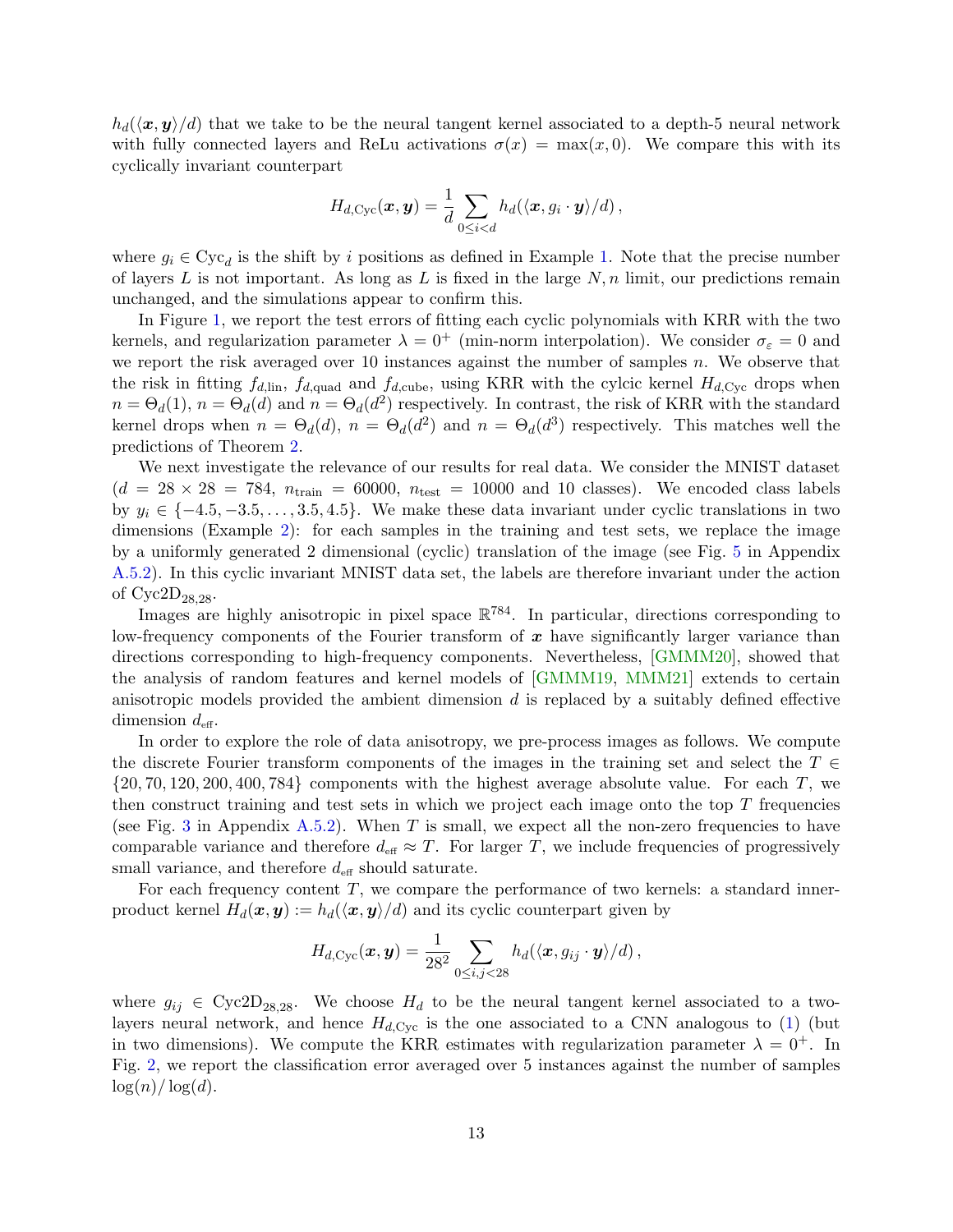

<span id="page-13-1"></span>Figure 2: Classification error for the cyclic invariant MNIST dataset. For each frequencies content T, we plot the classification error averaged over 5 instances against the number of samples  $log(n)/log(d)$ , for KRR using a standard (inner-product) kernel and a cyclic invariant kernel and regularization parameter  $\lambda = 0^+$ .

We observe that the cyclic invariant kernel vastly outperform the inner product kernel: the same test error is achieved at a significantly smaller sample size, in qualitative agreement with our general theory. In order to quantify this gap, for each  $T$  we fit two curves to the test error of the two kernels, which differ uniquely in an horizontal shift (see Appendix [A.5.2\)](#page-20-2). We estimate the sample complexity gain by the difference between these shifts, and denote this estimate by  $d_{\text{eff}}$ .

It is visually clear that  $d_{\text{eff}}$  increases with T, as expected. We plot  $d_{\text{eff}}$  as a function of T in Fig. [6](#page-22-1) in Appendix [A.5.2.](#page-20-2) We observe that the behavior of  $d_{\text{eff}}$  roughly matches our expectations: it grows linearly at small T and eventually saturates.

# Acknowledgments

This work was supported by NSF through award DMS-2031883 and from the Simons Foundation through Award 814639 for the Collaboration on the Theoretical Foundations of Deep Learning We also acknowledge NSF grants CCF-2006489, IIS-1741162 and the ONR grant N00014-18-1-2729.

# References

<span id="page-13-0"></span>[ADH+19a] Sanjeev Arora, Simon Du, Wei Hu, Zhiyuan Li, and Ruosong Wang, Fine-grained analysis of optimization and generalization for overparameterized two-layer neural networks, Proceedings of the 36th International Conference on Machine Learning, Proceedings of Machine Learning Research, vol. 97, PMLR, 09–15 Jun 2019, pp. 322– 332.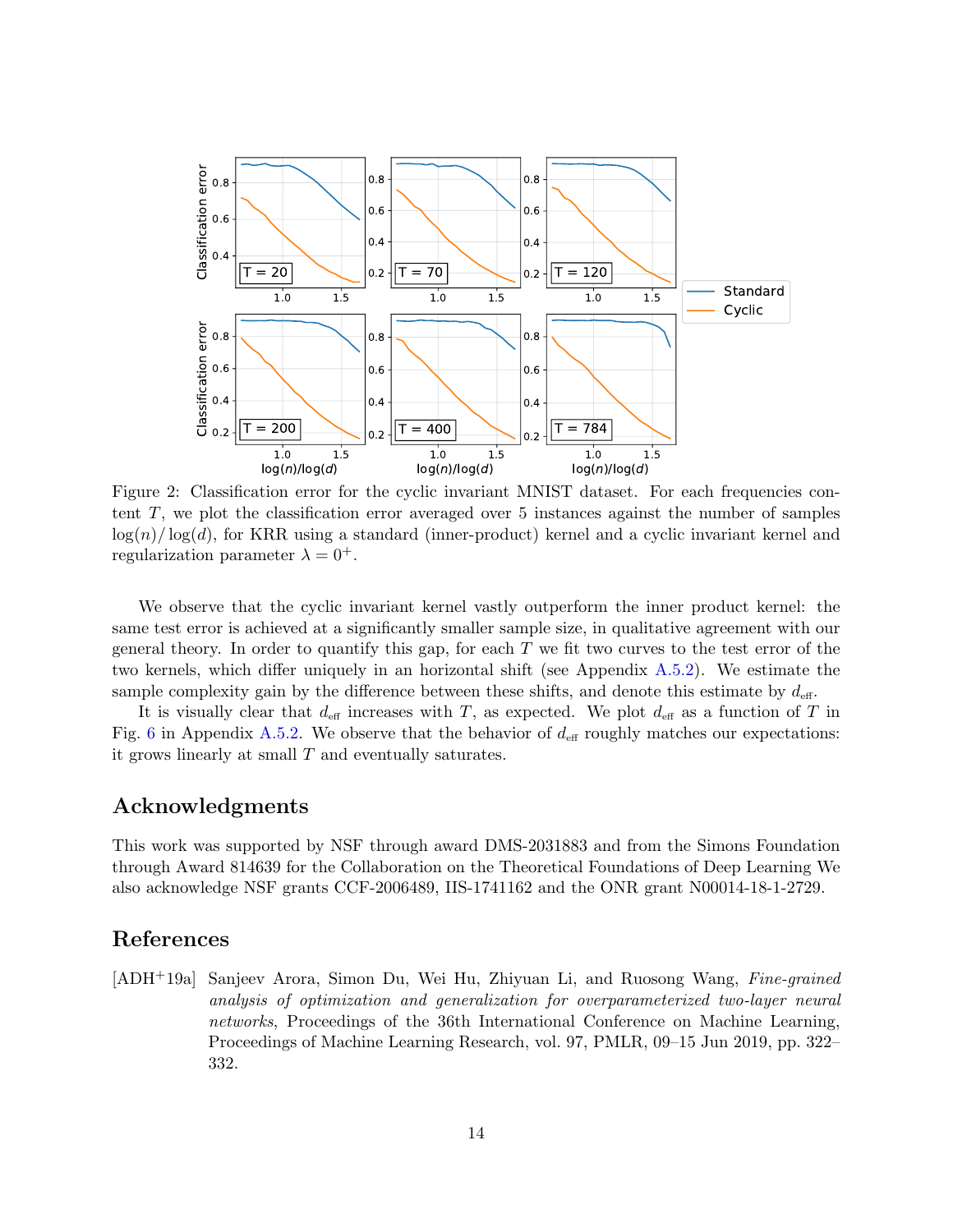- <span id="page-14-6"></span>[ADH+19b] Sanjeev Arora, Simon S Du, Wei Hu, Zhiyuan Li, Russ Salakhutdinov, and Ruosong Wang, On exact computation with an infinitely wide neural net, Advances in Neural Information Processing Systems, 2019, pp. 8139–8148.
- <span id="page-14-5"></span>[AZLL18] Zeyuan Allen-Zhu, Yuanzhi Li, and Yingyu Liang, Learning and generalization in overparameterized neural networks, going beyond two layers, arXiv:1811.04918 (2018).
- <span id="page-14-4"></span>[AZLS19] Zeyuan Allen-Zhu, Yuanzhi Li, and Zhao Song, On the convergence rate of training recurrent neural networks, Advances in Neural Information Processing Systems, 2019, pp. 6676–6688.
- <span id="page-14-9"></span>[Bac15] Francis Bach, On the equivalence between quadrature rules and random features, arXiv preprint arXiv:1502.06800 (2015), 135.
- <span id="page-14-12"></span>[BB20] Alberto Bietti and Francis Bach, Deep equals shallow for relu networks in kernel regimes, arXiv preprint arXiv:2009.14397 (2020).
- <span id="page-14-14"></span>[Bec75] William Beckner, *Inequalities in Fourier analysis*, Annals of Mathematics (1975), 159– 182.
- <span id="page-14-15"></span>[Bec92]  $\qquad \qquad \qquad$ , Sobolev inequalities, the Poisson semigroup, and analysis on the sphere  $S^n$ , Proceedings of the National Academy of Sciences 89 (1992), no. 11, 4816–4819.
- <span id="page-14-0"></span>[BM13] Joan Bruna and Stéphane Mallat, *Invariant scattering convolution networks*, IEEE transactions on pattern analysis and machine intelligence 35 (2013), no. 8, 1872–1886.
- <span id="page-14-7"></span>[BM19] Alberto Bietti and Julien Mairal, On the inductive bias of neural tangent kernels, arXiv preprint arXiv:1905.12173 (2019).
- <span id="page-14-13"></span>[Bon70] Aline Bonami, *Etude des coefficients de Fourier des fonctions de*  $L^p(G)$ , Annales de l'institut Fourier, vol. 20, 1970, pp. 335–402.
- <span id="page-14-1"></span>[CDL20] Shuxiao Chen, Edgar Dobriban, and Jane H Lee, A group-theoretic framework for data augmentation, Journal of Machine Learning Research 21 (2020), no. 245, 1–71.
- <span id="page-14-8"></span>[CDV07] Andrea Caponnetto and Ernesto De Vito, Optimal rates for the regularized leastsquares algorithm, Foundations of Computational Mathematics 7 (2007), no. 3, 331– 368.
- <span id="page-14-3"></span>[DLL+18] Simon S Du, Jason D Lee, Haochuan Li, Liwei Wang, and Xiyu Zhai, Gradient descent finds global minima of deep neural networks, arXiv:1811.03804 (2018).
- <span id="page-14-2"></span>[DZPS19] Simon S Du, Xiyu Zhai, Barnabas Poczos, and Aarti Singh, Gradient descent provably optimizes over-parameterized neural networks, International Conference on Learning Representations, 2019.
- <span id="page-14-10"></span>[GMMM19] Behrooz Ghorbani, Song Mei, Theodor Misiakiewicz, and Andrea Montanari, Linearized two-layers neural networks in high dimension, arXiv preprint arXiv:1904.12191 (2019).
- <span id="page-14-11"></span>[GMMM20] , When do neural networks outperform kernel methods?, arXiv preprint arXiv:2006.13409 (2020).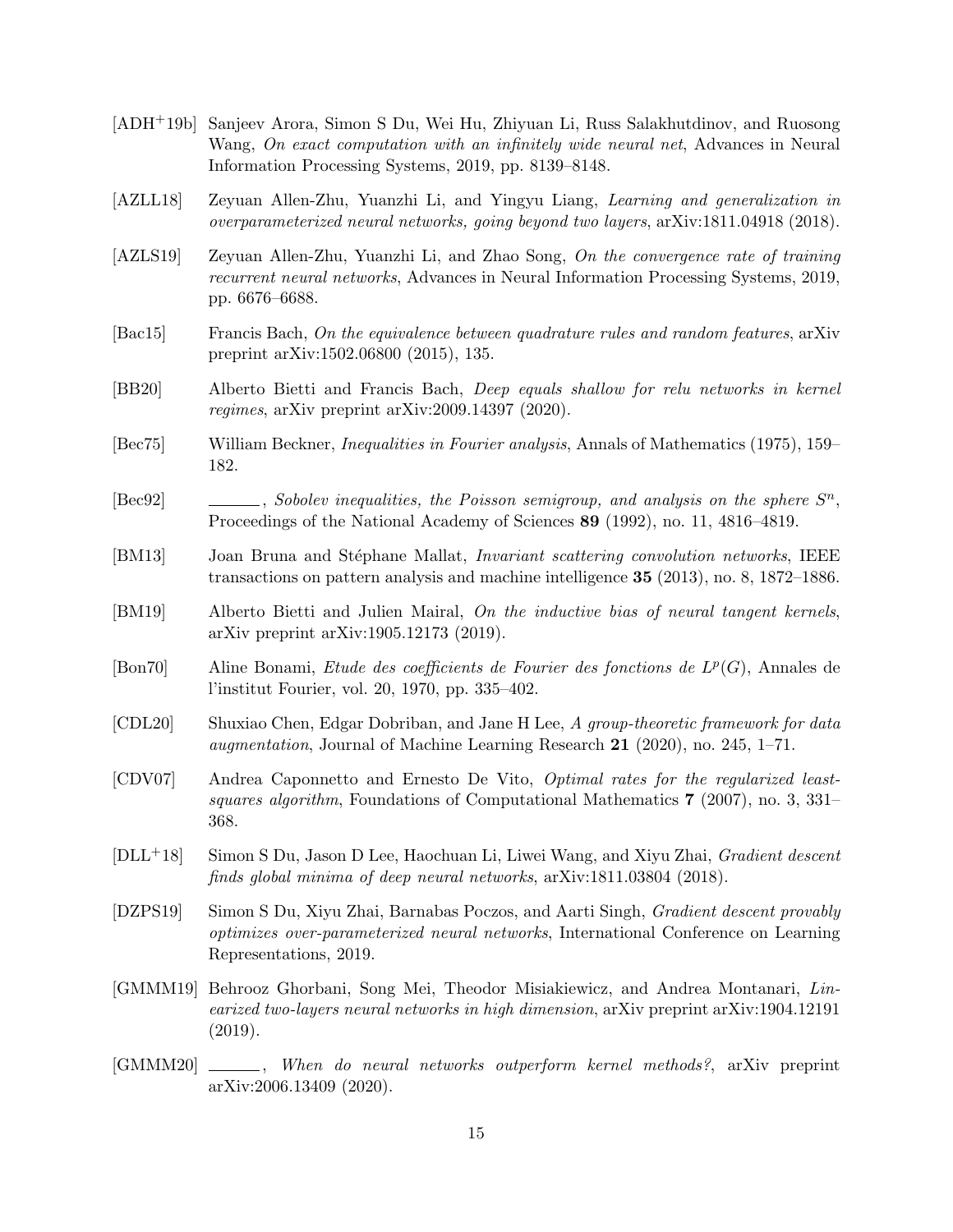- <span id="page-15-13"></span>[Gro75] Leonard Gross, Logarithmic sobolev inequalities, American Journal of Mathematics 97 (1975), no. 4, 1061–1083.
- <span id="page-15-5"></span>[JGH18] Arthur Jacot, Franck Gabriel, and Clément Hongler, Neural tangent kernel: Convergence and generalization in neural networks, Advances in Neural Information Processing Systems, 2018, pp. 8580–8589.
- <span id="page-15-7"></span>[JSS<sup>+</sup>20] Arthur Jacot, Berfin Simsek, Francesco Spadaro, Clément Hongler, and Franck Gabriel, Kernel alignment risk estimator: Risk prediction from training data, arXiv preprint arXiv:2006.09796 (2020).
- <span id="page-15-0"></span>[KSH12] Alex Krizhevsky, Ilya Sutskever, and Geoffrey E Hinton, Imagenet classification with deep convolutional neural networks, Advances in Neural Information Processing Systems, 2012, pp. 1097–1105.
- <span id="page-15-6"></span>[LL18] Yuanzhi Li and Yingyu Liang, Learning overparameterized neural networks via stochastic gradient descent on structured data, Advances in Neural Information Processing Systems, 2018, pp. 8168–8177.
- <span id="page-15-8"></span>[LR+20] Tengyuan Liang, Alexander Rakhlin, et al., Just interpolate: Kernel "ridgeless" regression can generalize, Annals of Statistics 48 (2020), no. 3, 1329–1347.
- <span id="page-15-9"></span>[LRZ19] Tengyuan Liang, Alexander Rakhlin, and Xiyu Zhai, On the risk of minimum-norm interpolants and restricted lower isometry of kernels, arXiv preprint arXiv:1908.10292 (2019).
- <span id="page-15-1"></span>[LWY+19] Zhiyuan Li, Ruosong Wang, Dingli Yu, Simon S Du, Wei Hu, Ruslan Salakhutdinov, and Sanjeev Arora, Enhanced convolutional neural tangent kernels, arXiv preprint arXiv:1911.00809 (2019).
- <span id="page-15-4"></span>[LZA20] Zhiyuan Li, Yi Zhang, and Sanjeev Arora, Why are convolutional nets more sampleefficient than fully-connected nets?,  $\arXiv$  preprint  $\arXiv:2010.08515$  (2020).
- <span id="page-15-2"></span>[Mal12] Stéphane Mallat, *Group invariant scattering*, Communications on Pure and Applied Mathematics 65 (2012), no. 10, 1331–1398.
- <span id="page-15-3"></span>[Mal16]  $\qquad \qquad \qquad$ , Understanding deep convolutional networks, Philosophical Transactions of the Royal Society A: Mathematical, Physical and Engineering Sciences 374 (2016), no. 2065, 20150203.
- <span id="page-15-11"></span>[MMM21] Song Mei, Theodor Misiakiewicz, and Andrea Montanari, *Generalization error of ran*dom features and kernel methods: hypercontractivity and kernel matrix concentration, arXiv preprint arXiv:2101.10588 (2021).
- <span id="page-15-10"></span>[MWW+20] Chao Ma, Stephan Wojtowytsch, Lei Wu, et al., Towards a mathematical understanding of neural network-based machine learning: what we know and what we don't, arXiv preprint arXiv:2009.10713 (2020).
- <span id="page-15-12"></span>[O'D14] Ryan O'Donnell, Analysis of boolean functions, Cambridge University Press, 2014.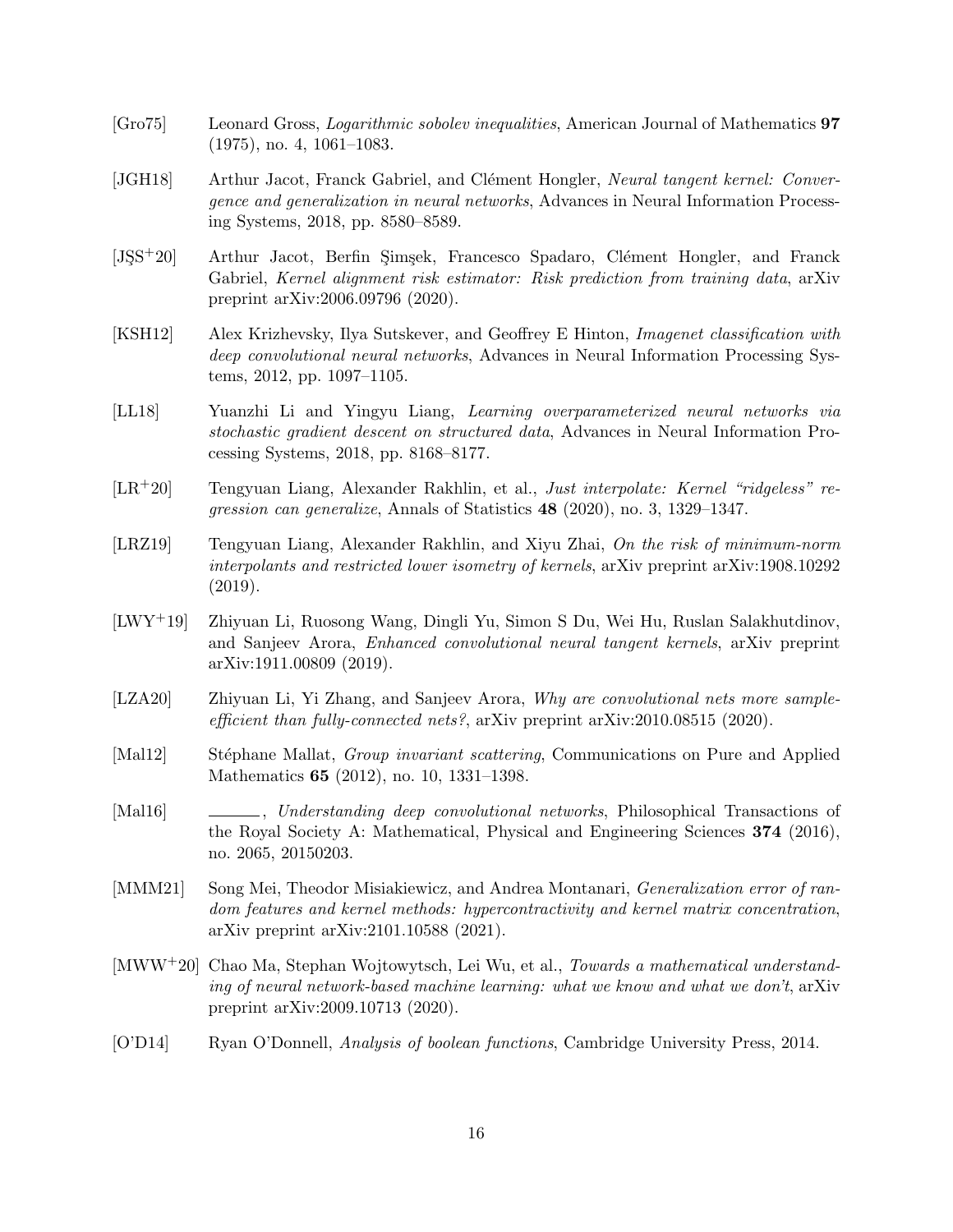- <span id="page-16-1"></span>[OS19] Samet Oymak and Mahdi Soltanolkotabi, Towards moderate overparameterization: global convergence guarantees for training shallow neural networks, arXiv preprint arXiv:1902.04674 (2019).
- <span id="page-16-3"></span>[RR09] Ali Rahimi and Benjamin Recht, Weighted sums of random kitchen sinks: Replacing minimization with randomization in learning, Advances in neural information processing systems, 2009, pp. 1313–1320.
- <span id="page-16-4"></span>[RR17] Alessandro Rudi and Lorenzo Rosasco, Generalization properties of learning with random features, Advances in Neural Information Processing Systems, 2017, pp. 3215– 3225.
- <span id="page-16-5"></span>[RV+13] Mark Rudelson, Roman Vershynin, et al., Hanson-wright inequality and sub-gaussian concentration, Electronic Communications in Probability 18 (2013).
- <span id="page-16-2"></span>[Wai19] Martin J Wainwright, High-dimensional statistics: A non-asymptotic viewpoint, vol. 48, Cambridge University Press, 2019.
- <span id="page-16-0"></span>[ZCZG18] Difan Zou, Yuan Cao, Dongruo Zhou, and Quanquan Gu, Stochastic gradient descent optimizes over-parameterized deep relu networks, arXiv preprint arXiv:1811.08888 (2018).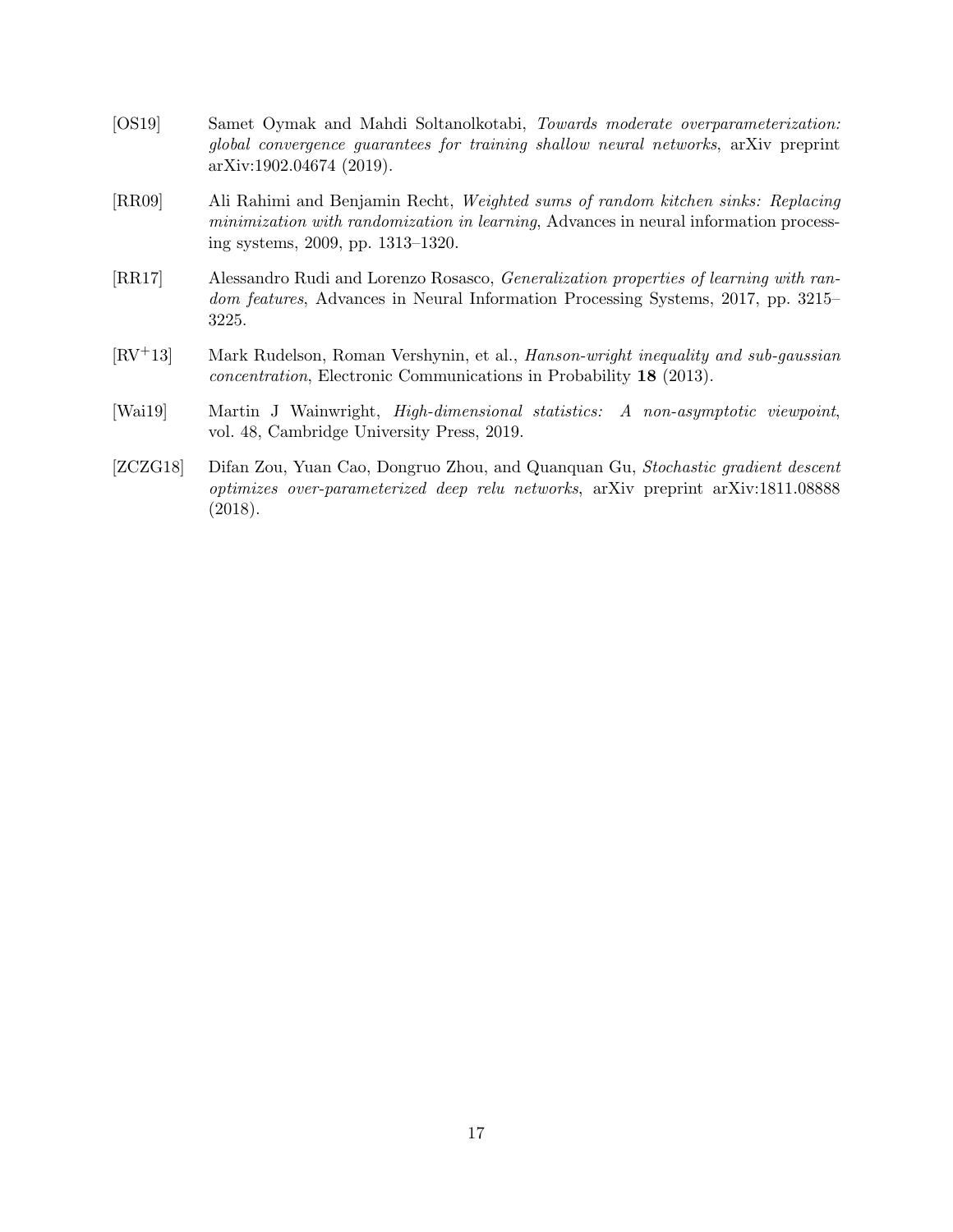# <span id="page-17-0"></span>A Some details in the main text

#### <span id="page-17-1"></span>A.1 Approximation power of invariant networks

In the proposition below, we show that the approximation power of two-layers  $\mathcal{G}_d$ -invariant neural networks are always no worse than two-layers fully-connected neural networks when the target function is  $\mathcal{G}_d$ -invariant.

<span id="page-17-3"></span>**Proposition 3.** Let  $\sigma \in C(\mathbb{R})$  be an activation function. Let  $\mathcal{A}_d \in \{ \mathbb{S}^{d-1}(\mathbb{R}) \mid d \in \mathbb{S}^{d-1}(\mathbb{R}) \}$  $\sqrt{d}$ ,  $\mathscr{Q}^d$ . Let  $\mathcal{G}_d$  be a subgroup of  $\mathcal{O}(d)$  that preserves  $\mathcal{A}_d$ . Let  $\pi_d$  be the Haar measure of  $\mathcal{G}_d$ . Let  $f_* \in L^2(\mathcal{A}_d; \mathcal{G}_d)$  be a  $\mathcal{G}_d$ -invariant function. Define the function classes of two-layers invariant neural networks and two-layers fully-connected neural networks by

$$
\mathcal{F}_{\mathsf{NN},\mathcal{G}_d,N} = \Big\{ f(\boldsymbol{x}) = \sum_{i=1}^N a_i \int_{\mathcal{G}_d} \sigma(\langle \boldsymbol{\theta}_i, g_\ell \cdot \boldsymbol{x} \rangle / \sqrt{d}) \pi_d(\mathrm{d}g) : \boldsymbol{\theta}_i \in \mathcal{A}_d, a_i \in \mathbb{R} \Big\},\tag{17}
$$

$$
\mathcal{F}_{\mathsf{NN},N} = \left\{ f(\boldsymbol{x}) = \sum_{i=1}^{N} a_i \sigma(\langle \boldsymbol{\theta}_i, \boldsymbol{x} \rangle / \sqrt{d}) : \boldsymbol{\theta}_i \in \mathcal{A}_d, a_i \in \mathbb{R} \right\}.
$$
 (18)

Then we have

$$
\inf_{f \in \mathcal{F}_{\mathsf{NN},\mathcal{G}_d,N}} \|f_* - f\|_{L^2}^2 \le \inf_{f \in \mathcal{F}_{\mathsf{NN},N}} \|f_* - f\|_{L^2}^2.
$$

*Proof of Proposition [3.](#page-17-3)* We define the symmetrization operator  $S: L^2(\mathcal{A}_d) \to L^2(\mathcal{A}_d; \mathcal{G}_d)$  by

$$
(\mathcal{S}f)(\boldsymbol{x}) = \int_{\mathcal{G}_d} f(g \cdot \boldsymbol{x}) \pi_d(\mathrm{d}g).
$$

Since  $f_* \in L^2(\mathcal{A}_d; \mathcal{G}_d)$ , by Jensen's inequality, for any  $f \in L^2(\mathcal{A}_d)$ , we have

$$
||f_{\star} - \mathcal{S}f||_{L^2}^2 = ||\mathcal{S}(f_{\star} - f)||_{L^2}^2 \le ||f_{\star} - f||_{L^2}^2.
$$

Moreover, for any  $f \in \mathcal{F}_{NN,N}$ , we have  $Sf \in \mathcal{F}_{NN,G_d,N}$ . This gives

$$
\inf_{f \in \mathcal{F}_{\mathsf{NN},\mathcal{G}_d,N}} \|f_* - f\|_{L^2}^2 \le \inf_{f \in \mathcal{F}_{\mathsf{NN},N}} \|f_* - \mathcal{S}f\|_{L^2}^2 \le \inf_{f \in \mathcal{F}_{\mathsf{NN},N}} \|f_* - f\|_{L^2}^2.
$$

This concludes the proof.

#### <span id="page-17-2"></span>A.2 Intuition for the proofs of Theorems [1](#page-8-0) and [2](#page-9-1)

Theorem [1](#page-8-0) and [2](#page-9-1) are consequences of general theorems proved in [\[MMM21\]](#page-15-11). The  $d^{\alpha}$  improvement between invariant and non-invariant models can be understood as follows: consider an inner-product activation  $\sigma(\langle x,\theta\rangle/\sqrt{d})$  with  $x,\theta \sim \text{Unif}(\mathcal{A}_d)$  (where we denoted  $\theta = \sqrt{d\cdot w}$ ), then we have the following eigendecomposition

$$
\sigma(\langle \boldsymbol{x}, \boldsymbol{\theta} \rangle / \sqrt{d}) = \sum_{k=0}^{\infty} \xi_{d,k}^2 \sum_{l=1}^{B(\mathcal{A}_d; k)} Y_{kl}^{(d)}(\boldsymbol{x}) Y_{kl}^{(d)}(\boldsymbol{\theta}),
$$

where  $\{Y_{kl}^{(d)}\}_{l\in[B(\mathcal{A}_d;k)]}$  form an orthonormal basis of  $V_{d,k}$ , the subspace of degree-k polynomials on  $\mathcal{A}_d$  (see Section [H](#page-57-0) for background on functional spaces on the sphere and hypercube). The eigenvalues of  $\sigma$  are given by  $\{\xi_{d,k}\}_{k>0}$  with each having degeneracy  $B(\mathcal{A}_d; k)$ .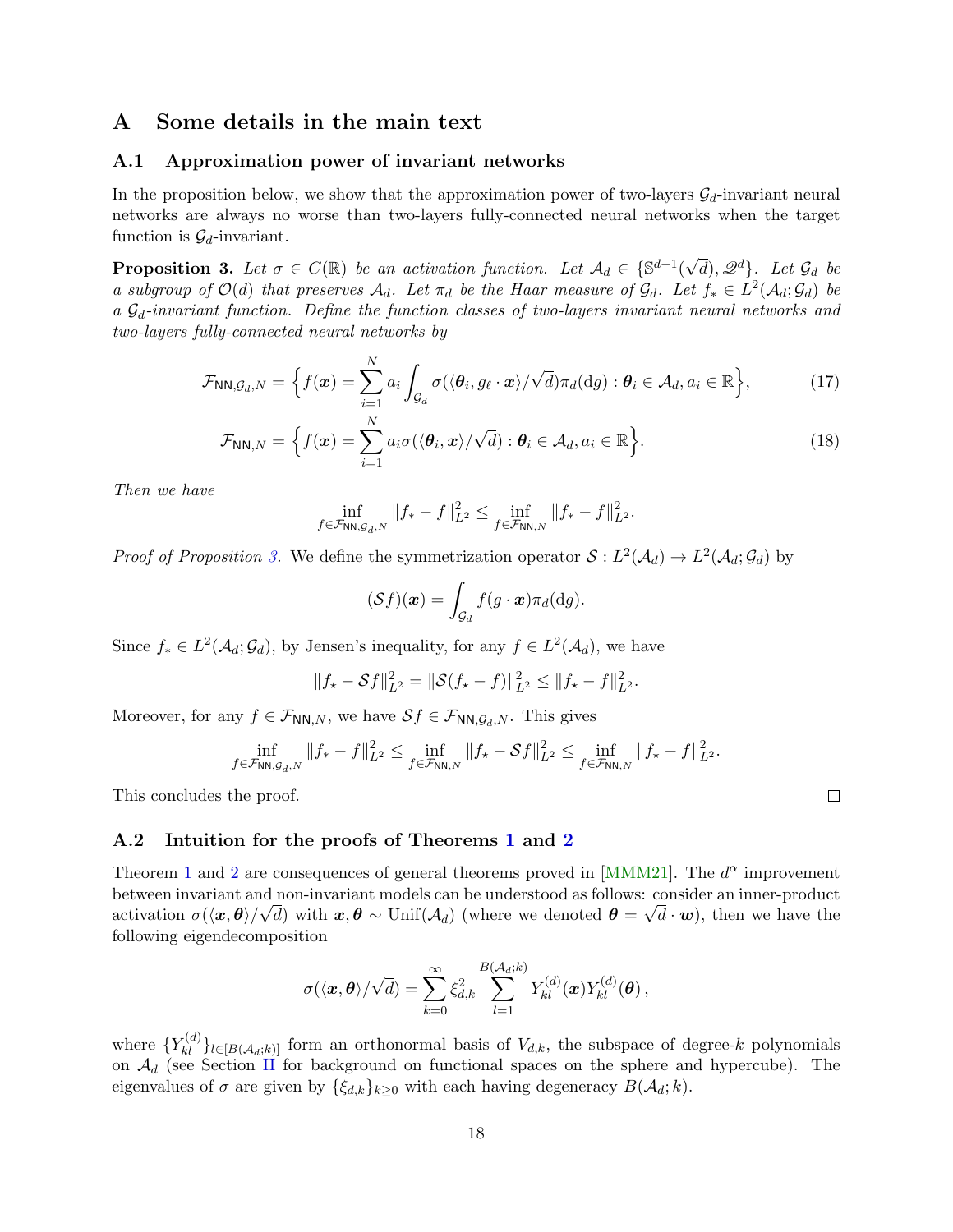As mentioned in the introduction, the symmetry group  $\mathcal{G}_d$  preserves  $V_{d,k}$  (see Section [C.2\)](#page-28-2) and the invariant activation function has the following eigendecomposition

$$
\overline{\sigma}(\boldsymbol{x};\boldsymbol{\theta}):=\int_{\mathcal{G}_d}\sigma(\langle \boldsymbol{x},g\cdot \boldsymbol{\theta}\rangle/\sqrt{d})\pi_d(\mathrm{d} g)=\sum_{k=0}^{\infty}\xi_{d,k}^2\sum_{l=1}^{D(\mathcal{A}_d;k)}\overline{Y}_{kl}^{(d)}(\boldsymbol{x})\overline{Y}_{kl}^{(d)}(\boldsymbol{\theta})\,,
$$

where the  $\{\overline{Y}_{kl}^{(d)}\}_{l\in[B(\mathcal{A}_d;k)]}$  form an orthonormal basis of  $V_{d,k}(\mathcal{G}_d)$ , the subspace of degree-k invariant polynomials on  $\mathcal{A}_d$ . The eigenvalues of  $\overline{\sigma}$  are given by  $\{\xi_{d,k}\}_{k\geq 0}$  with each having degeneracy  $D(\mathcal{A}_d; k)$ .

Hence  $\bar{\sigma}$  has the same eigenvalues  $\xi_{d,k}$  as  $\sigma$ , but with degeneracy smaller by a factor

$$
\frac{B(\mathcal{A}_d; k)}{D(\mathcal{A}_d; k)} = \Theta_d(d^{\alpha}).
$$

In other words, in order to fit degree  $\ell$  polynomials using invariant methods, one needs to fit a factor  $d^{\alpha}$  less eigendirections, which translates to a factor  $d^{\alpha}$  improvement in the sample and features complexity.

This intuition is verified rigorously in the proof of these theorems in Appendix [B.](#page-23-0)

#### <span id="page-18-0"></span>A.3 Convolutional neural tangent kernel

<span id="page-18-1"></span>**Proposition 4.** Let  $\sigma \in C^1(\mathbb{R})$  be an activation function. Let  $\mathcal{G}_d$  be a discrete subgroup of  $\mathcal{O}(d)$ with Haar measure  $\pi_d$ . Let  $f_N$  be an invariant neural network

$$
f_N(\boldsymbol{x};\boldsymbol{\Theta}) = \sum_{i=1}^N a_i \int_{\mathcal{G}_d} \sigma(\langle \boldsymbol{w}_i, g \cdot \boldsymbol{x} \rangle) \pi_d(\mathrm{d}g).
$$

Let  $a_i^0 \sim_{i.i.d.} \mathcal{N}(0,1)$  and  $\mathbf{w}_i^0 \sim_{i.i.d.} \text{Unif}(\mathbb{S}^{d-1})$  independently, and  $\mathbf{\Theta}^0 = (a_1^0, \ldots, a_N^0, \mathbf{w}_1^0, \ldots, \mathbf{w}_N^0).$ Then there exists  $h_d: [-1,1] \to \mathbb{R}$ , such that for any  $x, y \in \mathbb{S}^{d-1}(\sqrt{d})$ , we have almost surely

$$
\lim_{N\to\infty}\langle\nabla_{\boldsymbol{\Theta}}f_N(\boldsymbol{x};\boldsymbol{\Theta}^0),\nabla_{\boldsymbol{\Theta}}f_N(\boldsymbol{y};\boldsymbol{\Theta}^0)\rangle/N=\int_{\mathcal{G}_d}h_d(\langle\boldsymbol{x},g\cdot\boldsymbol{y}\rangle/d)\pi_d(\mathrm{d}g).
$$

*Proof of Proposition [4.](#page-18-1)* For  $x, y \in \mathbb{S}^{d-1}$ √  $(d)$ , define

$$
h_d^{(1)}(\langle \mathbf{x}, \mathbf{y} \rangle/d) = \mathbb{E}_{\mathbf{w} \sim \text{Unif}(\mathbb{S}^{d-1})}[\sigma(\langle \mathbf{w}, \mathbf{x} \rangle) \sigma(\langle \mathbf{w}, \mathbf{y} \rangle)],
$$
  

$$
h_d^{(2)}(\langle \mathbf{x}, \mathbf{y} \rangle/d) = \mathbb{E}_{\mathbf{w} \sim \text{Unif}(\mathbb{S}^{d-1})}[\sigma'(\langle \mathbf{w}, \mathbf{x} \rangle) \sigma'(\langle \mathbf{w}, \mathbf{y} \rangle) \langle \mathbf{x}, \mathbf{y} \rangle].
$$

By the technical backgrounds in Section [H,](#page-57-0) we can see that  $h_d^{(1)}$  $\binom{1}{d}$  and  $h_d^{(2)}$  $\frac{d}{d}$  can be well-defined. Calculating the derivative of the neural network with respect to  $\mathbf{a} = (a_1, \ldots, a_N)$ , we have

$$
\frac{1}{N}\langle \nabla_{\boldsymbol{a}}f(\boldsymbol{x};\boldsymbol{\Theta}^{0}), \nabla_{\boldsymbol{a}}f(\boldsymbol{y};\boldsymbol{\Theta}^{0})\rangle = \int_{\mathcal{G}_{d}\times\mathcal{G}_{d}}\frac{1}{N}\sum_{i=1}^{N}\Big[\sigma(\langle \boldsymbol{w}_{i},g\cdot\boldsymbol{x}\rangle)\sigma(\langle \boldsymbol{w}_{i},g'\cdot\boldsymbol{y}\rangle)\Big]\pi_{d}(\mathrm{d}g)\pi_{d}(\mathrm{d}g').
$$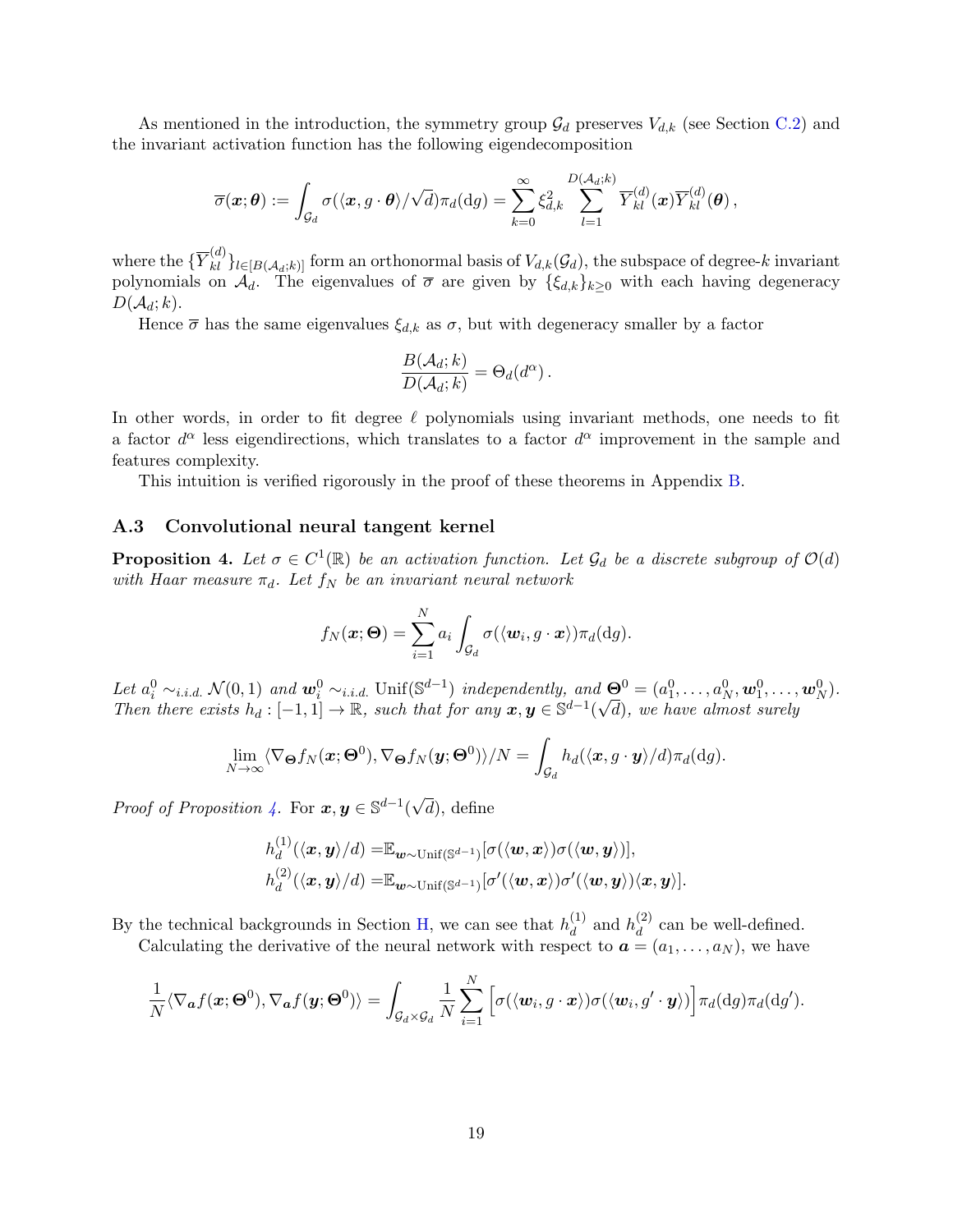Since  $\mathcal{G}_d$  is a discrete group, by law of large numbers, we have

$$
\lim_{N \to \infty} \frac{1}{N} \langle \nabla_{\boldsymbol{a}} f(\boldsymbol{x}; \boldsymbol{\Theta}^0), \nabla_{\boldsymbol{a}} f(\boldsymbol{y}; \boldsymbol{\Theta}^0) \rangle
$$
\n
$$
= \int_{\mathcal{G}_{d} \times \mathcal{G}_{d}} \mathbb{E}_{\boldsymbol{w}} [\sigma(\langle \boldsymbol{w}, g \cdot \boldsymbol{x} \rangle) \sigma(\langle \boldsymbol{w}, g' \cdot \boldsymbol{y} \rangle)] \pi_{d}(\mathrm{d}g) \pi_{d}(\mathrm{d}g')
$$
\n
$$
= \int_{\mathcal{G}_{d} \times \mathcal{G}_{d}} h_{d}^{(1)}(\langle g \cdot \boldsymbol{x}, g' \cdot \boldsymbol{y} \rangle / d) \pi_{d}(\mathrm{d}g) \pi_{d}(\mathrm{d}g')
$$
\n
$$
= \int_{\mathcal{G}_{d}} h_{d}^{(1)}(\langle \boldsymbol{x}, g \cdot \boldsymbol{y} \rangle / d) \pi_{d}(\mathrm{d}g).
$$

Moreover, calculating the derivative of the neural network with respect to  $\mathbf{W} = (\mathbf{w}_1, \dots, \mathbf{w}_N)$ , we have

$$
\frac{1}{N}\langle \nabla_{\mathbf{W}}f(\mathbf{x};\boldsymbol{\Theta}^{0}), \nabla_{\mathbf{W}}f(\mathbf{y};\boldsymbol{\Theta}^{0})\rangle \n= \int_{\mathcal{G}_{d}\times\mathcal{G}_{d}}\frac{1}{N}\sum_{i=1}^{N}\left[ (a_{i}^{0})^{2}\sigma'(\langle \mathbf{w}_{i}, g\cdot\mathbf{x}\rangle)\sigma'(\langle \mathbf{w}_{i}, g'\cdot\mathbf{y}\rangle)\langle g\cdot\mathbf{x}, g'\cdot\mathbf{y}\rangle \right]\pi_{d}(\mathrm{d}g)\pi_{d}(\mathrm{d}g')
$$

Since  $\mathcal{G}_d$  is a discrete group, by law of large numbers, we have

$$
\lim_{N \to \infty} \frac{1}{N} \langle \nabla_{\mathbf{W}} f(\mathbf{x}; \Theta^0), \nabla_{\mathbf{W}} f(\mathbf{y}; \Theta^0) \rangle
$$
\n
$$
= \int_{\mathcal{G}_d \times \mathcal{G}_d} \mathbb{E}_{\mathbf{w}} [\sigma'(\langle \mathbf{w}, g \cdot \mathbf{x} \rangle) \sigma'(\langle \mathbf{w}, g' \cdot \mathbf{y} \rangle) \langle g \cdot \mathbf{x}, g' \cdot \mathbf{y} \rangle] \pi_d(\mathrm{d}g) \pi_d(\mathrm{d}g')
$$
\n
$$
= \int_{\mathcal{G}_d \times \mathcal{G}_d} h_d^{(2)}(\langle g \cdot \mathbf{x}, g' \cdot \mathbf{y} \rangle / d) \pi_d(\mathrm{d}g) \pi_d(\mathrm{d}g')
$$
\n
$$
= \int_{\mathcal{G}_d} h_d^{(2)}(\langle \mathbf{x}, g \cdot \mathbf{y} \rangle / d) \pi_d(\mathrm{d}g).
$$

Taking  $h_d = h_d^{(1)} + h_d^{(2)}$  $\frac{d^{(2)}}{d}$  concludes the proof.

## <span id="page-19-0"></span>A.4 Proof of Proposition [1](#page-10-3)

Let  $\hat{f}_d$  be an estimator satisfying

<span id="page-19-2"></span>
$$
\varepsilon^{2} := \|\overline{\mathsf{P}}_{\leq \ell} f_{d} - \hat{f}_{d}\|_{L^{2}}^{2} = \|\overline{\mathsf{P}}_{\leq \ell} f_{d} - \overline{\mathsf{P}}_{\leq \ell} \hat{f}_{d}\|_{L^{2}}^{2} + \|\overline{\mathsf{P}}_{> \ell} \hat{f}_{d}\|_{L^{2}}^{2}.
$$
\n(19)

By Jensen's inequality and by the equation above, we have

<span id="page-19-1"></span>
$$
\|\mathcal{S}\overline{\mathsf{P}}_{>\ell}\widehat{f}_d\|_{L^2}^2 \le \|\overline{\mathsf{P}}_{>\ell}\widehat{f}_d\|_{L^2}^2 \le \varepsilon^2. \tag{20}
$$

As a consequence, we have

$$
\|\overline{\mathsf{P}}_{\geq \ell} f_d\|_{L^2}^2 - 2\varepsilon \|\overline{\mathsf{P}}_{\geq \ell} f_d\|_{L^2} \stackrel{(1)}{\leq} \|\overline{\mathsf{P}}_{> \ell} f_d - \mathcal{S} \overline{\mathsf{P}}_{> \ell} \hat{f}_d\|_{L^2}^2 \stackrel{(2)}{=} \|\overline{\mathsf{P}}_{> \ell} f_d - \overline{\mathsf{P}}_{> \ell} \mathcal{S} \hat{f}_d\|_{L^2}^2
$$
\n
$$
\stackrel{(3)}{\leq} \|f_d - \mathcal{S} \hat{f}_d\|_{L^2}^2 \stackrel{(4)}{=} \| \mathcal{S}(f_d - \hat{f}_d)\|_{L^2}^2 \stackrel{(5)}{\leq} \|f_d - \hat{f}_d\|_{L^2}^2
$$
\n
$$
\stackrel{(6)}{=} \|\overline{\mathsf{P}}_{\leq \ell} f_d - \overline{\mathsf{P}}_{\leq \ell} \hat{f}_d\|_{L^2}^2 + \|\overline{\mathsf{P}}_{> \ell} f_d - \overline{\mathsf{P}}_{> \ell} \hat{f}_d\|_{L^2}^2 \stackrel{(7)}{=} \|\overline{\mathsf{P}}_{> \ell} f_d\|_{L^2}^2 + \varepsilon^2 + 2\varepsilon \|\overline{\mathsf{P}}_{> \ell} f_d\|_{L^2}.
$$
\n
$$
(21)
$$

Here, (1) is by Eq. [\(20\)](#page-19-1); (2) is by the fact that S is exchangable with  $\overline{P}_{\geq \ell}$  (c.f. Section [C\)](#page-28-0); (3) is by the fact that  $\overline{P}_{\geq \ell}$  is a projection operator; (4) is by the fact that  $f_d$  is  $\mathcal{G}_d$ -invariant; (5) is by Jensen's inequality; (6) is by orthogonal decomposition; (7) is by Eq. [\(19\)](#page-19-2). This concludes the proof.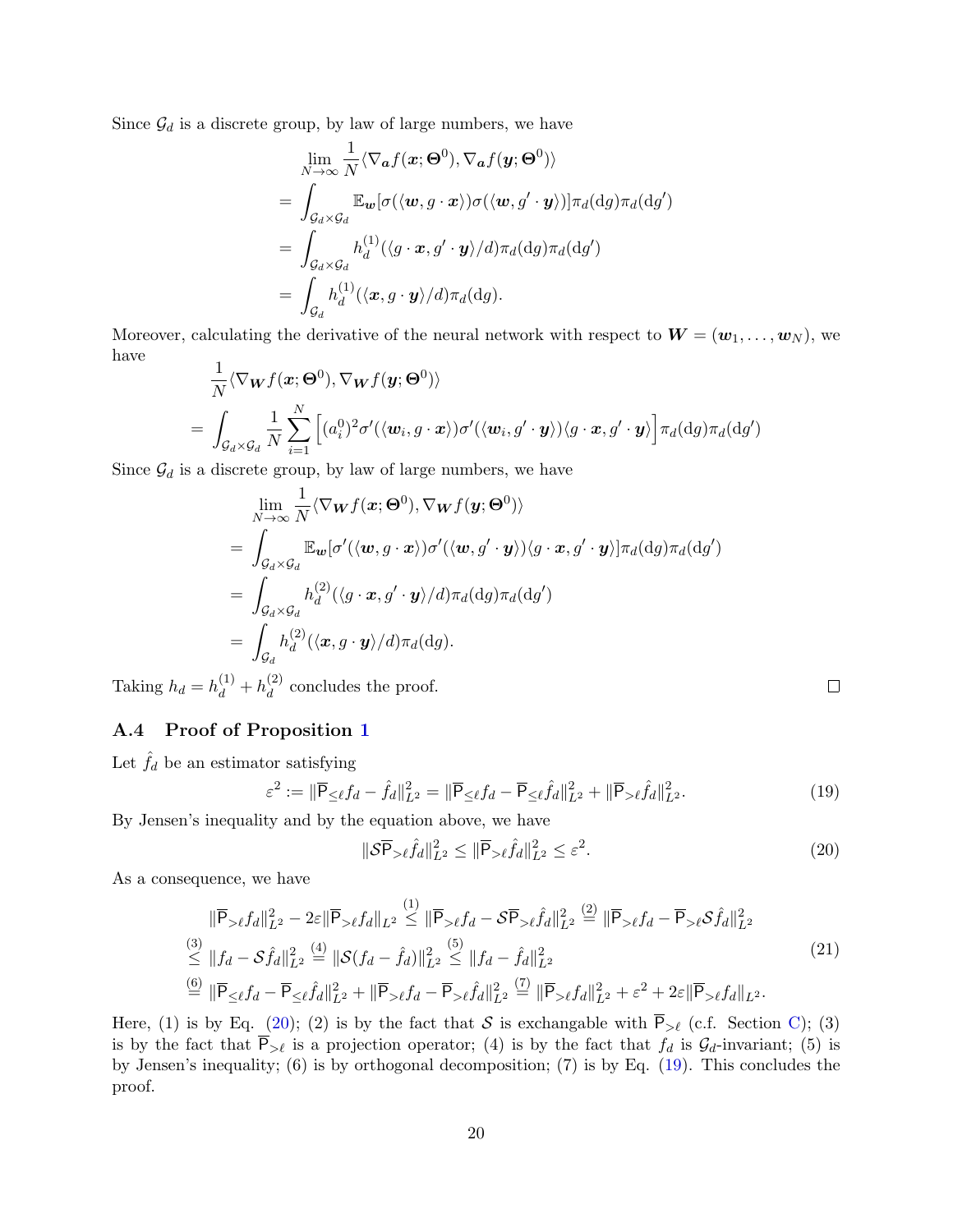

<span id="page-20-3"></span>Figure 3: Left frame: the absolute value of the frequency components of MNIST images averaged over the training set (threshold at 1 in the figure). Coordinates on the bottom left-hand side correspond to lower frequency components while coordinates closer to the top right-hand side represent the high frequency directions. Right frame: average absolute value of the frequencies in nonincreasing order. The vertical lines correspond to the different T chosen  $(T = 784$  corresponds to keeping all the frequencies).

## <span id="page-20-0"></span>A.5 Details of numerical simulations

#### <span id="page-20-1"></span>A.5.1 Synthetic data

We consider the standard (inner-product) kernel  $H_d(x, y) = h_{NTK}(\langle x, y \rangle/d)$  to be the neural tangent kernel associated to a depth-5 neural network with fully connected layers and ReLu activation  $\sigma(x) = \max(x, 0)$ . This can be obtained iteratively as follow (see [\[JGH18\]](#page-15-5) and [\[BB20\]](#page-14-12)): define for  $u \in [-1, 1],$ 

$$
h_0(u) = \frac{1}{\pi} (\pi - \arccos(u)),
$$
  $h_1(u) = u \cdot h_0(u) + \frac{1}{\pi} \sqrt{1 - u^2},$ 

and  $h_{\text{NTK}}(u) = h_{\text{NTK}}^5(u)$  with  $h_{\text{NTK}}^1(u) = h^1(u) = u$  and for  $k = 2, ..., 5$ ,

$$
h^{k}(u) = h_{1}(h^{k-1}(u)),
$$
  
\n
$$
h_{\text{NTK}}^{k}(u) = h_{\text{NTK}}^{k-1}(u)h_{0}(h^{k-1}(u)) + h^{k}(u).
$$

We compute the cyclic invariant kernel by summing over all cyclic translations  $g \in Cyc_d$ :

$$
H_{d,\mathrm{inv}}(\boldsymbol{x},\boldsymbol{y}) = \frac{1}{d} \sum_{g \in \mathrm{Cyc}_d} h_{\text{NTK}}(\langle \boldsymbol{x}, g \cdot \boldsymbol{y} \rangle/d) \,.
$$

#### <span id="page-20-2"></span>A.5.2 Cyclic invariant MNIST data set

We consider the MNIST data set of  $28 \times 28$  grayscale images ( $d = 784$ ) of handwritten digits, which contains 60000 training images and 10000 testing images. We pre-process the images in three steps:

(a) We compute the discrete Fourier transform of the images in the training set and compute the average absolute value of the frequency components (see left frame of Fig. [3\)](#page-20-3). For each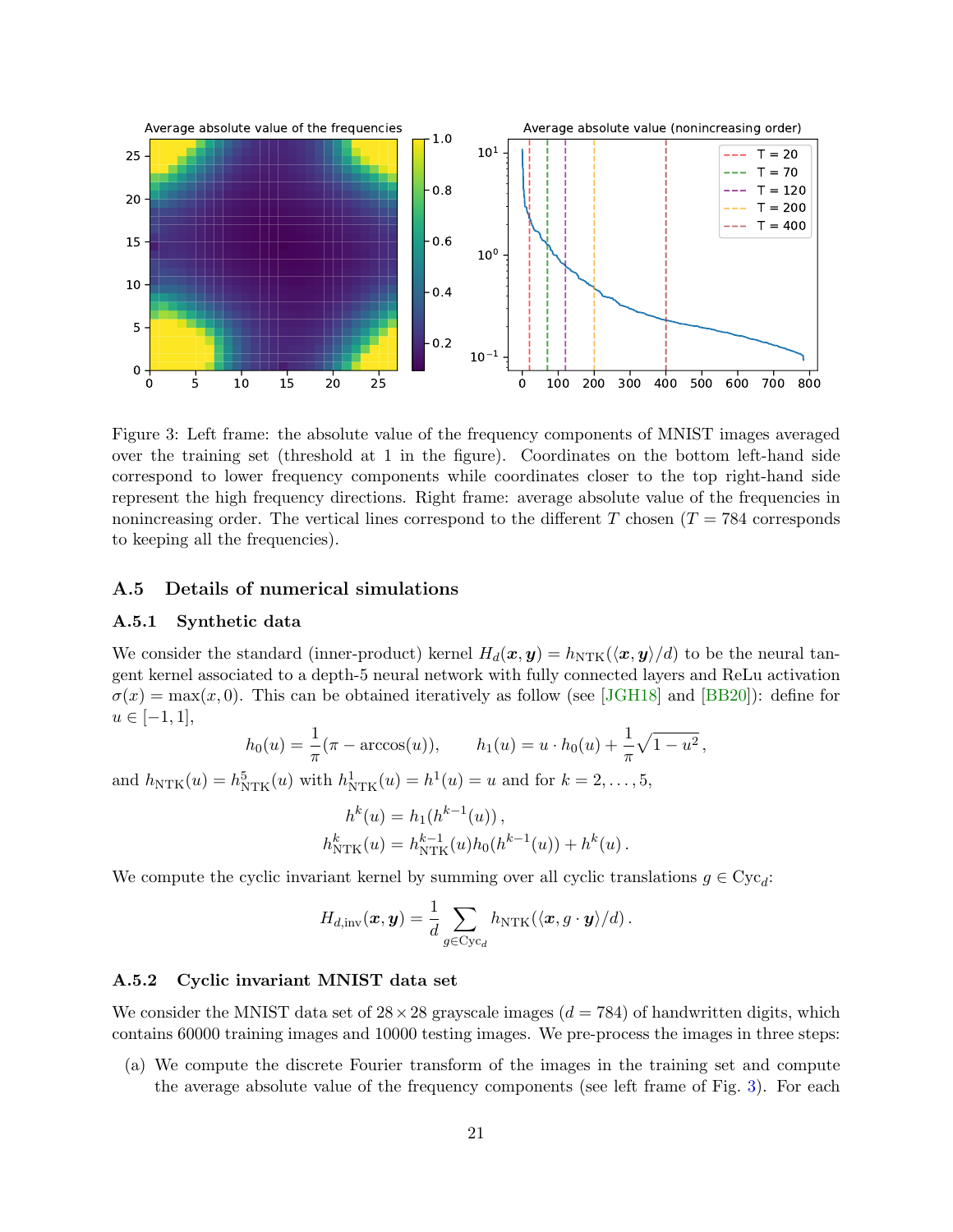

<span id="page-21-0"></span>Figure 4: Examples of two images projected on the top T frequencies.

 $T \in \{20, 70, 120, 200, 400, 784\}$ , we select  $\Omega_T \subset [28] \times [28]$  to be the set of the top T frequencies (i.e., the T frequencies with highest absolute value averaged on the training set).

- (b) For each T, we construct a train and test sets in which we project each image onto  $\Omega_T$  (i.e., we set all the frequency components not in  $\Omega_T$  to 0). We displayed in Fig. [4](#page-21-0) two digits and their projection on the top T frequencies  $\Omega_T$  for different T.
- (c) For each image in the training and test sets, we replace the image by a uniformly generated 2 dimensional (cyclic) translation of the image. We display some examples in Fig. [5.](#page-22-0)

We further normalize the images so that  $||x||_2 = 1$  and center the labels  $y_i \in \mathcal{Y}$  where  $\mathcal{Y} =$  $\{-4.5, -3.5, \ldots, 3.5, 4.5\}$ . In order to compute the classification error, we round the prediction value to the nearest label in  $\mathcal{Y}$ .

We use the inner-product kernel  $H_d(\boldsymbol{x}, \boldsymbol{y}) = h_{\text{NTK}}(\langle \boldsymbol{x}, \boldsymbol{y} \rangle / d)$  where  $h_{\text{NTK}}$  is the neural tangent kernel associated to a 2-layers neural network with fully connected layers and ReLu activation  $\sigma(x) = \max(x, 0)$ , which given by

$$
h_{\text{NTK}}(u) = u \cdot \left(\pi - \frac{\arccos(u)}{\pi}\right) + \frac{1}{\pi} \sqrt{1 - u^2}.
$$

The cyclic invariant kernel is computed by summing over all two-dimensional cyclic translations  $g_{ij} \in \text{Cyc2D}_{28.28}:$ 

$$
H_{d,\mathrm{inv}}(\boldsymbol{x},\boldsymbol{y}) = \frac{1}{28^2} \sum_{i,j=0}^{27} h_{\text{NTK}}(\langle \boldsymbol{x}, g_{ij} \cdot \boldsymbol{y} \rangle / d) \,.
$$

For each T, we estimate the effective dimension  $d_{\text{eff}}$  by fitting two parallel lines through the classification error points of the standard and cyclic kernels at the same time (keeping only the points where the curves decrease). The estimated (log) effective dimension is then given by the difference of the offsets. We report these estimates for different  $T$  in Fig. [6.](#page-22-1)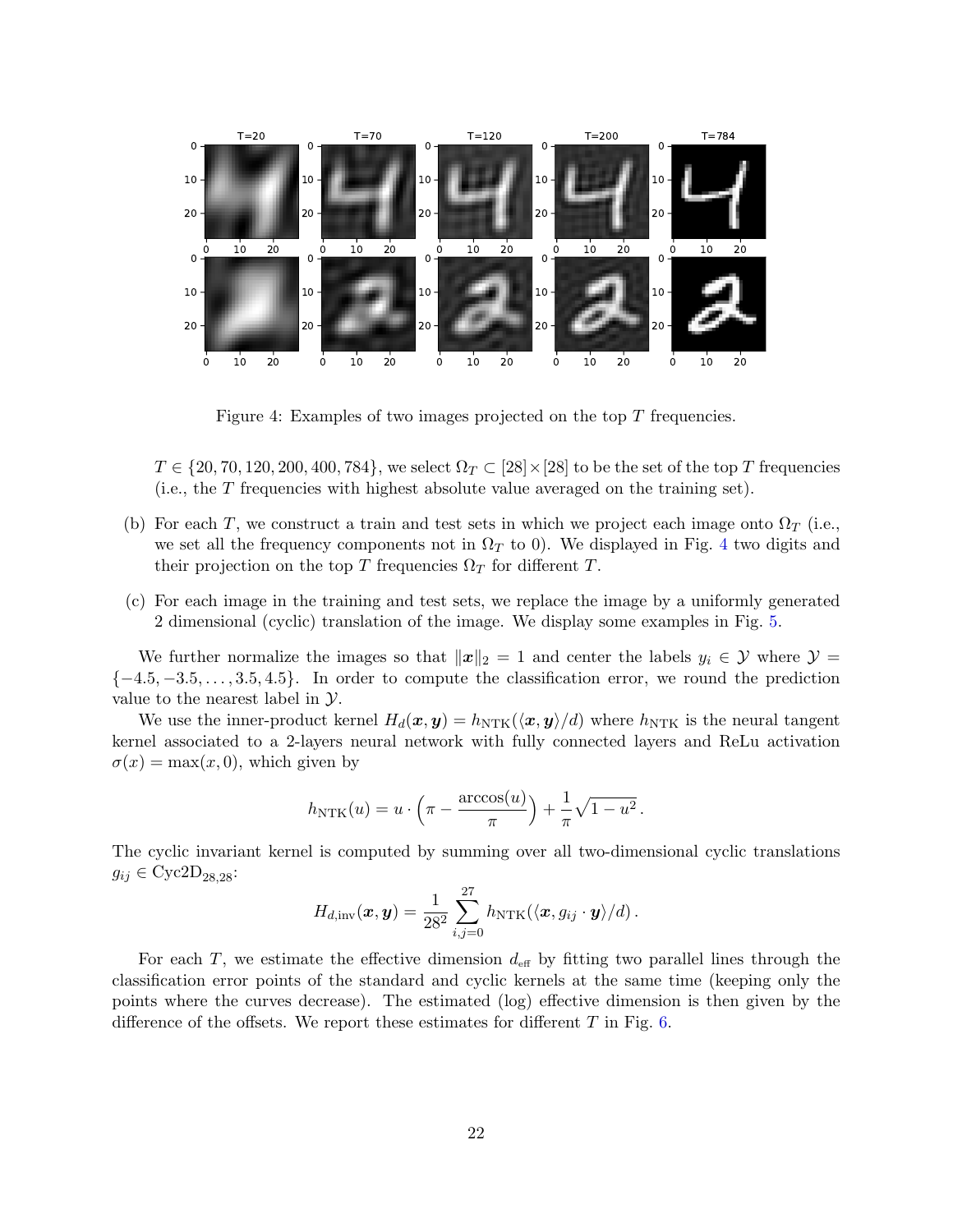

<span id="page-22-0"></span>Figure 5: Examples of random 2-dimensional cyclic translations of the images (for  $T = 784$ ).



<span id="page-22-1"></span>Figure 6: Estimated sample size gap between standard and invariant kernel methods, for the translationally invariant MNIST dataset, as a function of the frequency content T.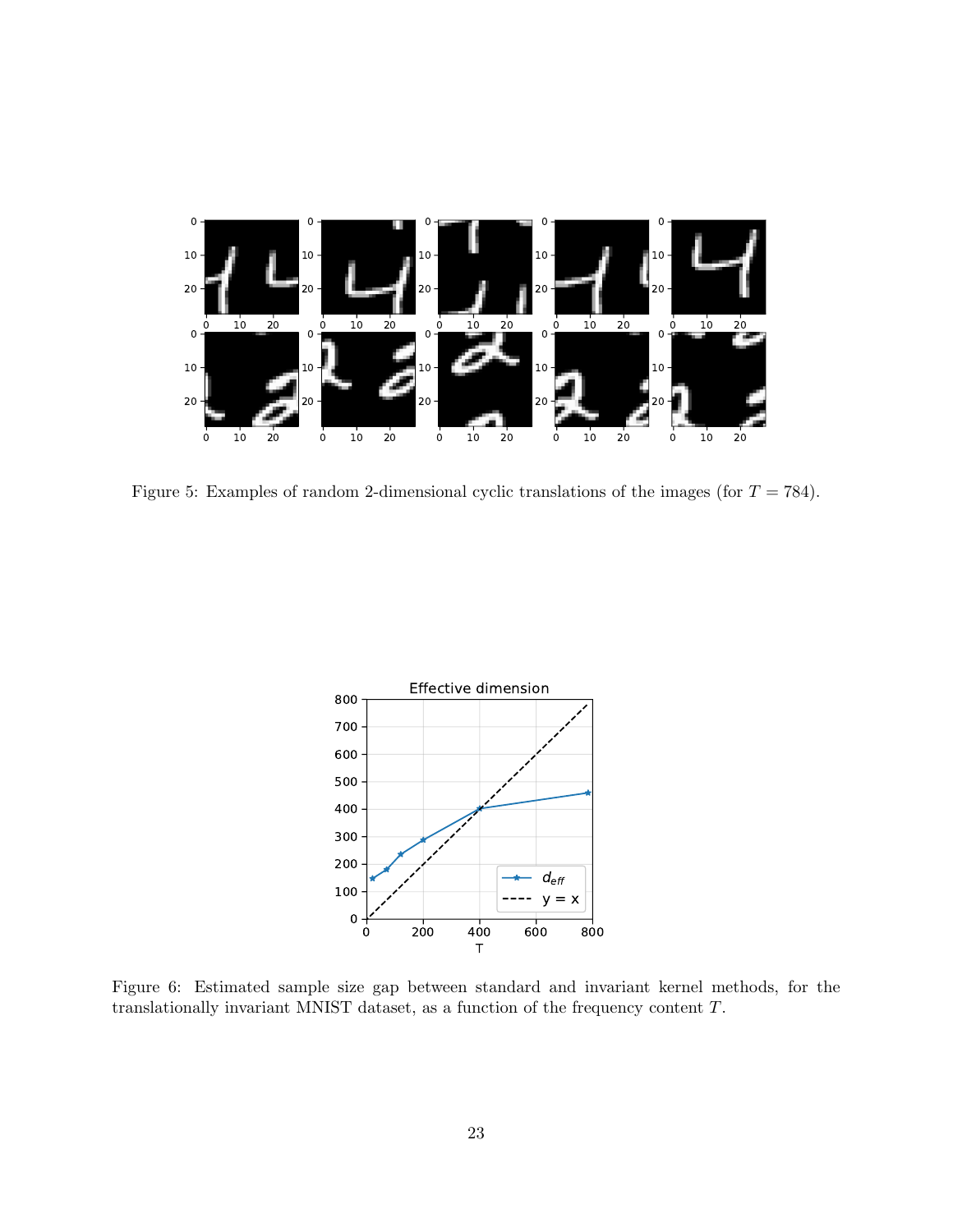# <span id="page-23-0"></span>B Proof of the main theorems

In this section, we present the proofs of Theorem [1](#page-8-0) and [2](#page-9-1) stated in the main text. The rest of the appendices are organized as follow:

- Appendix [C](#page-28-0) presents key properties of the decomposition of invariant functions, while Appendix [H](#page-57-0) reviews some technical background on the functional spaces on the sphere and the hypercube.
- Appendix [D](#page-30-1) proves that the examples of symmetry group listed in Section [2](#page-6-0) (one and twodimensional cyclic groups and band-limited functions) have degeneracy 1.
- Appendix [E](#page-35-0) presents a key concentration result on the diagonal elements of polynomial invariant kernels. In particular, the results of Appendix [E](#page-35-0) are the only ones required in the proofs of Theorems [1](#page-8-0) and [2](#page-9-1) in the case of polynomial activations for general symmetry group  $\mathcal{G}_d$  of degeneracy  $\alpha \leq 1$ .
- Appendices [F](#page-41-0) and [G](#page-49-0) provides necessary results to extend the proofs to non-polynomial acti-√ vations in the case of  $(\mathcal{A}_d, \mathcal{G}_d) = (\mathbb{S}^{d-1}(\sqrt{d}), \text{Cyc}_d)$ .

#### <span id="page-23-1"></span>B.1 Notations

For a positive integer, we denote by [n] the set  $\{1, 2, ..., n\}$ . For vectors  $u, v \in \mathbb{R}^d$ , we denote  $\langle u, v \rangle = u_1 v_1 + \ldots + u_d v_d$  their scalar product, and  $||u||_2 = \langle u, u \rangle^{1/2}$  the  $\ell_2$  norm. Given a matrix  $\boldsymbol{A} \in \mathbb{R}^{n \times m}$ , we denote  $\|\boldsymbol{A}\|_{\mathrm{op}} = \max_{\|\boldsymbol{u}\|_2 = 1} \|\boldsymbol{A}\boldsymbol{u}\|_2$  its operator norm and by  $\|\boldsymbol{A}\|_F = \big(\sum_{i,j} A_{ij}^2\big)^{1/2}$ its Frobenius norm. If  $\boldsymbol{A} \in \mathbb{R}^{n \times n}$  is a square matrix, the trace of  $\boldsymbol{A}$  is denoted by  $\text{Tr}(\boldsymbol{A}) = \sum_{i \in [n]}^{\infty} A_{ii}$ .

We use  $O_d(\cdot)$  (resp.  $o_d(\cdot)$ ) for the standard big-O (resp. little-o) relations, where the subscript d emphasizes the asymptotic variable. Furthermore, we write  $f = \Omega_d(g)$  if  $g(d) = O_d(f(d))$ , and  $f = \omega_d(g)$  if  $g(d) = o_d(f(d))$ . Finally,  $f = \Theta_d(g)$  if we have both  $f = O_d(g)$  and  $f = \Omega_d(g)$ .

We use  $O_{d,\mathbb{P}}(\cdot)$  (resp.  $o_{d,\mathbb{P}}(\cdot)$ ) the big-O (resp. little-o) in probability relations. Namely, for  $h_1(d)$  and  $h_2(d)$  two sequences of random variables,  $h_1(d) = O_{d,\mathbb{P}}(h_2(d))$  if for any  $\varepsilon > 0$ , there exists  $C_{\varepsilon} > 0$  and  $d_{\varepsilon} \in \mathbb{Z}_{>0}$ , such that

$$
\mathbb{P}(|h_1(d)/h_2(d)| > C_{\varepsilon}) \le \varepsilon, \qquad \forall d \ge d_{\varepsilon},
$$

and respectively:  $h_1(d) = o_{d,\mathbb{P}}(h_2(d))$ , if  $h_1(d)/h_2(d)$  converges to 0 in probability. Similarly, we will denote  $h_1(d) = \Omega_{d,\mathbb{P}}(h_2(d))$  if  $h_2(d) = O_{d,\mathbb{P}}(h_1(d))$ , and  $h_1(d) = \omega_{d,\mathbb{P}}(h_2(d))$  if  $h_2(d) = o_{d,\mathbb{P}}(h_1(d))$ . Finally,  $h_1(d) = \Theta_{d,\mathbb{P}}(h_2(d))$  if we have both  $h_1(d) = O_{d,\mathbb{P}}(h_2(d))$  and  $h_1(d) = \Omega_{d,\mathbb{P}}(h_2(d))$ .

#### <span id="page-23-2"></span>B.2 Proof of Theorem [1](#page-8-0)

Let  $\mathcal{G}_d$  be a group of degeneracy  $\alpha \leq 1$ . Consider  $\boldsymbol{x}, \boldsymbol{\theta} \sim \text{Unif}(\mathcal{A}_d)$ ,  $d^{\mathbf{s}-\alpha+\delta_0} \leq n \leq d^{\mathbf{s}-\alpha+1-\delta_0}$ ,  $d^{5-\alpha+\delta_0} \leq N \leq d^{5-\alpha+1-\delta_0}$  $d^{5-\alpha+\delta_0} \leq N \leq d^{5-\alpha+1-\delta_0}$  $d^{5-\alpha+\delta_0} \leq N \leq d^{5-\alpha+1-\delta_0}$  and an activation function  $\sigma$  that satisfies Assumption 1 at level (s, S). Denote

$$
\overline{\sigma}(\boldsymbol{x};\boldsymbol{\theta})=\int_{\mathcal{G}_d}\sigma(\langle \boldsymbol{\theta},g\cdot\boldsymbol{x}\rangle/\sqrt{d})\pi_d(\mathrm{d}g).
$$

Theorem [1](#page-8-0) is a consequence of Theorem 1 in [\[MMM21\]](#page-15-11) where we take  $\mathcal{X}_d = \Omega_d = \mathcal{A}_d$ ,  $\nu_d = \tau_d =$ Unif( $\mathcal{A}_d$ ) and  $\mathcal{D}_d = \mathcal{V}_d = L^2(\mathcal{A}_d, \mathcal{G}_d) \subset L^2(\mathcal{A}_d)$ . The proof amounts to checking that  $\bar{\sigma}$  indeed verifies the feature map concentration and spectral gap assumptions (see Section 2.2 in [\[MMM21\]](#page-15-11)). We borrow some of the notations introduced in [\[MMM21\]](#page-15-11) and refer the reader to their Section 2.1.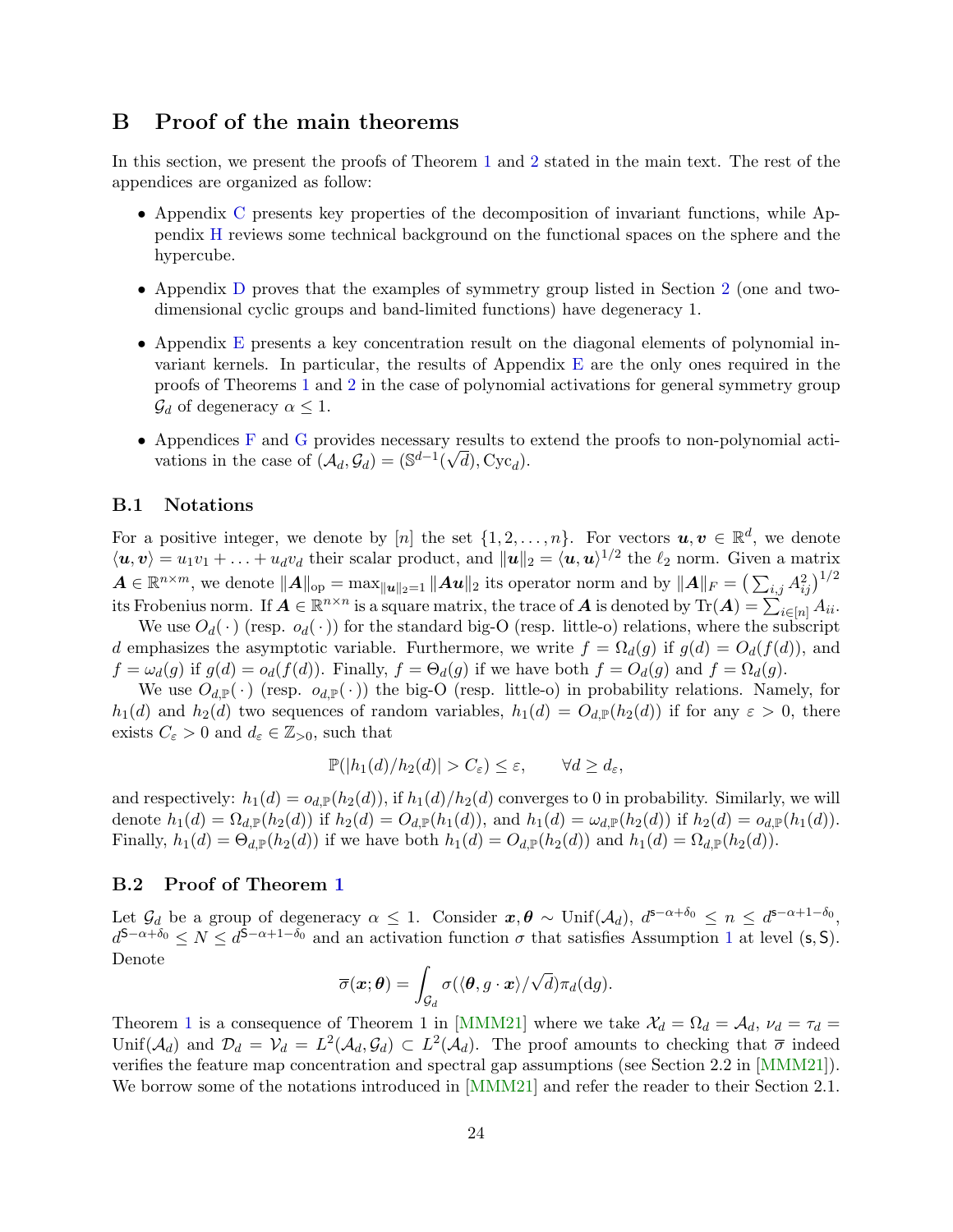*Proof of Theorem [1.](#page-8-0)* For the sake of simplicity, we consider the overparametrized case  $N(d) \geq$  $n(d)d^{\delta}$  for some  $\delta > 0$ , and therefore  $S \geq s$ . The underparametrized case  $d^{\delta}N(d) \leq n(d)$  is treated analogously.

Step 1. Diagonalization of the activation function  $\bar{\sigma}$  and choosing m = m(d), M = M(d).

We can decompose the inner product activation  $\sigma$  in the basis of Gegenbauer polynomials (see Section [H](#page-57-0) for definitions):

$$
\sigma(\langle \boldsymbol{x}, \boldsymbol{\theta} \rangle / \sqrt{d}) = \sum_{k=0}^{\infty} \xi_{d,k} B(\mathcal{A}_d; k) Q_k^{(d)}(\langle \boldsymbol{x}, \boldsymbol{\theta} \rangle),
$$

where (with  $e \in \mathcal{A}_d$  arbitrary)

$$
\xi_{d,k}(\sigma) = \mathbb{E}_{\boldsymbol{\theta} \sim \text{Unif}(\mathcal{A}_d)}[\sigma(\langle \boldsymbol{e}, \boldsymbol{\theta} \rangle / \sqrt{d}) Q_k^{(d)}(\langle \boldsymbol{e}, \boldsymbol{\theta} \rangle)].
$$

From Assumption [1.](#page-8-1)(a) that  $|\sigma(x)| \leq c_0 \exp(c_1 x^2/2)$  for some constants  $c_0 > 0$  and  $c_1 < 1$  (which is trivially verified for a polynomial activation function), there exists a constant  $C > 0$  such that (see for example Lemma 5 in [\[GMMM19\]](#page-14-10))

<span id="page-24-0"></span>
$$
\|\sigma(\langle e, \cdot \rangle / \sqrt{d})\|_{L^2(\mathcal{A}_d)} = \sum_{k=1}^{\infty} \xi_{d,k}^2 B(\mathcal{A}_d; k) \le C. \tag{22}
$$

We have for fixed k,  $B(A_d; k) = \Theta(d^k)$ . Furthermore, for non-polynomial activation functions in the case of  $(\mathcal{A}_d, \mathcal{G}_d) = (\mathbb{S}^{d-1}(\sqrt{d}), \text{Cyc}_d)$ , we use  $\sup_{k>S} B(\mathbb{S}^{d-1}; k)^{-1} = O_d(d^{-s-1})$  (Lemma 1 in [\[GMMM19\]](#page-14-10)). We deduce that

$$
\sup_{k>s} \xi_{d,k}^2 = O_d(d^{-s-1}),
$$
\n(23)

$$
\sup_{k>S} \xi_{d,k}^2 = O_d(d^{-S-1}).\tag{24}
$$

From the correspondence between Gegenbauer and Hermite polynomials when  $d \to \infty$  (see Eq. [\(111\)](#page-60-2) in Section [H.1.3\)](#page-59-0), Assumption [1.](#page-8-1)(b) implies that  $\xi_{d,k}^2 = \Theta_d(d^{-k})$  for  $k = 0, \ldots, s$ .

Let us diagonalize  $\overline{\sigma}$  in the basis of  $\mathcal{G}_d$ -invariant polynomials  $\{\overline{Y}_{kl}\}_{k\geq 0,\ell\in[D(\mathcal{A}_d;k)]}$  (see Section [C](#page-28-0) for definitions). From Lemma [1](#page-29-1) stated in Section [C.3,](#page-29-0) we have

<span id="page-24-1"></span>
$$
\overline{\sigma}(\boldsymbol{x};\boldsymbol{\theta}) = \sum_{k=0}^{\infty} \xi_{d,k} B(\mathcal{A}_d; k) \int_{\mathcal{G}_d} Q_k^{(d)}(\langle \boldsymbol{x}, g \cdot \boldsymbol{\theta} \rangle) \pi_d(\mathrm{d}g)
$$
  
= 
$$
\sum_{k=0}^{\infty} \xi_{d,k} \sum_{l=1}^{D(\mathcal{A}_d; k)} \overline{Y}_{kl}^{(d)}(\boldsymbol{x}) \overline{Y}_{kl}^{(d)}(\boldsymbol{\theta}).
$$
 (25)

Denote  $(\lambda_{d,j})_{j\geq 1}$  the eigenvalues of  $\overline{\sigma}$  in non increasing order of their absolute value (namely, the  $\xi_{d,k}$ 's which have degeneracies  $D(\mathcal{A}_d; k)$ . Set m and M to be the number of eigenvalues  $\lambda_{d,j}^2$  that are bigger than  $d^{-s-1+\delta}$  and  $d^{-s-1+\delta}$  respectively, for a constant  $\delta > 0$  that will be set sufficiently small (see Step 4). From the above discussion,  $(\lambda_{d,j})_{j\leq m}$  corresponds exactly to all the eigenvalues associated to invariant polynomials of degree less of equal to s, while  $(\lambda_{d,j})_{j\leq M}$  does not contain any eigenvalues associated to invariant polynomials of degree bigger or equal to  $S + 1$ . Hence,

<span id="page-24-2"></span>
$$
\mathsf{m} = \sum_{k=0}^{\mathsf{s}} D(\mathcal{A}_d; k) = \Theta_d(d^{\mathsf{s}-\alpha}), \qquad \mathsf{M} \le \sum_{k=0}^{\mathsf{s}} D(\mathcal{A}_d; k) = O_d(d^{\mathsf{s}-\alpha}), \tag{26}
$$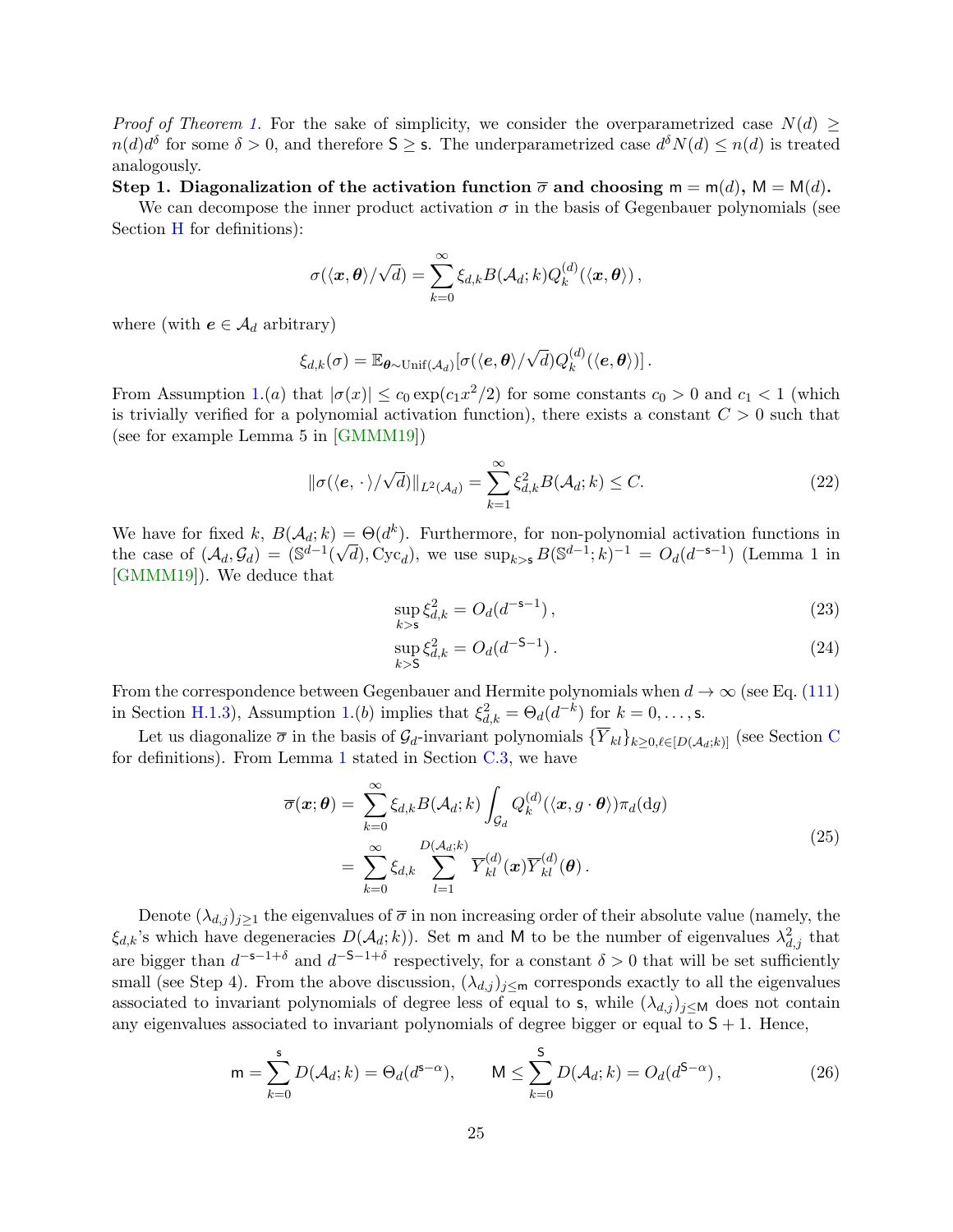where we used that  $\mathcal{G}_d$  has degeneracy  $\alpha$  so that  $D(\mathcal{A}_d; k) = \Theta_d(d^{-\alpha}) \cdot B(\mathcal{A}_d; k)$ . Step 2. Diagonal elements of the truncated kernel.

We introduce the kernel associated to activation  $\bar{\sigma}$ :

$$
H_d(\boldsymbol{x}_1,\boldsymbol{x}_2) = \mathbb{E}_{\boldsymbol{\theta}}[\overline{\sigma}(\boldsymbol{x}_1;\boldsymbol{\theta})\overline{\sigma}(\boldsymbol{x}_2;\boldsymbol{\theta})] = \sum_{k=0}^{\infty} \xi_{d,k}^2 D(\mathcal{A}_d;k) \Upsilon_k^{(d)}(\boldsymbol{x}_1,\boldsymbol{x}_2),
$$

where we denote

$$
\Upsilon_k^{(d)}(\boldsymbol{x}_1, \boldsymbol{x}_2) = \frac{1}{D(\mathcal{A}_d; k)} \sum_{l=1}^{D(\mathcal{A}_d; k)} \overline{Y}_{kl}^{(d)}(\boldsymbol{x}_1) \overline{Y}_{kl}^{(d)}(\boldsymbol{y}_1) .
$$

Similarly, we introduce a kernel in the feature space

$$
U_d(\boldsymbol{\theta}_1,\boldsymbol{\theta}_2)=\mathbb{E}_{\boldsymbol{x}}[\overline{\sigma}(\boldsymbol{x};\boldsymbol{\theta}_1)\overline{\sigma}(\boldsymbol{x};\boldsymbol{\theta}_2)]=\sum_{k=0}^{\infty}\xi_{d,k}^2D(\mathcal{A}_d;k)\Upsilon_k^{(d)}(\boldsymbol{\theta}_1,\boldsymbol{\theta}_2).
$$

We denote  $\mathbb{H}_d$ ,  $\mathbb{U}_d$  :  $L^2(\mathcal{A}_d, \mathcal{G}_d) \to L^2(\mathcal{A}_d, \mathcal{G}_d)$  the kernel operators with kernel representation  $H_d$ and  $U_d$ , and denote  $\mathbb{H}_{d,\geq m}$  and  $\mathbb{U}_{d,\geq M}$  the kernel operators where the biggest m and M eigenvalues respectively are set to 0. Recalling the discussion on the choice of m and M, denote  $E = \{k : \xi_{d,k}^2 \leq$  $d^{-S-1+\delta}$ : E contain all integers bigger or equal to S + 1 and none smaller or equal to s.

The diagonal elements of the truncated kernels are then given by

<span id="page-25-0"></span>
$$
H_{d,\geq m}(\boldsymbol{x},\boldsymbol{x}) = \sum_{k=s+1}^{\infty} \xi_{d,k}^{2} D(\mathcal{A}_{d}; k) \Upsilon_{k}^{(d)}(\boldsymbol{x}, \boldsymbol{x}),
$$
  

$$
U_{d,\geq M}(\boldsymbol{\theta}, \boldsymbol{\theta}) = \sum_{k \in E} \xi_{d,k}^{2} D(\mathcal{A}_{d}; k) \Upsilon_{k}^{(d)}(\boldsymbol{\theta}, \boldsymbol{\theta}),
$$
 (27)

and

$$
\mathrm{Tr}(\mathbb{H}_{d,\gt;\mathbf{m}})=\mathbb{E}_{\mathbf{x}}[H_{d,\gt;\mathbf{m}}(\mathbf{x},\mathbf{x})]=\sum_{k=\mathbf{s}+1}^{\infty}\xi_{d,k}^{2}D(\mathcal{A}_{d};k),
$$
  
\n
$$
\mathrm{Tr}(\mathbb{U}_{d,\gt;\mathbf{M}})=\mathbb{E}_{\theta}[U_{d,\gt;\mathbf{M}}(\theta,\theta)]=\sum_{k\in E}\xi_{d,k}^{2}D(\mathcal{A}_{d};k).
$$

From Assumption [1.](#page-8-1)(c),  $\sigma$  is not a polynomial of degree less or equal to S. Hence, there exists  $\ell > S$  such that  $\mu_{\ell}(\sigma) \neq 0$  and therefore  $\xi_{d,\ell}^2 D(\mathcal{A}_d; \ell) = \Theta(d^{-\alpha})$ . Furthermore, from Eq. [\(22\)](#page-24-0) and the assumption that  $\mathcal{G}_d$  is of degeneracy  $\alpha$  (for polynomial activation functions, see Proposition [8](#page-42-0) in Section [G](#page-49-0) for general  $\sigma$  in the case of  $(\mathcal{A}_d, \mathcal{G}_d) = (\mathbb{S}^{d-1}(\sqrt{d}), \text{Cyc}_d)$ , we have

<span id="page-25-1"></span>
$$
\operatorname{Tr}(\mathbb{H}_{d,\geq m}) = \Theta(d^{-\alpha}), \qquad \operatorname{Tr}(\mathbb{U}_{d,\geq M}) = \Theta(d^{-\alpha}). \tag{28}
$$

#### Step 3. Checking the feature map concentration property at level  $\{N(d), M(d), n(d), m(d)\}_{d\geq 1}$ .

Let us first consider the case of a polynomial activation function  $\sigma$ . Denote D its degree and  $u = u(d)$  the total (finite) number of nonzero eigenvalues of  $\overline{\sigma}$  (which are associated to invariant polynomials of degree less or equal to  $D$ ). Let us verify the feature map concentration property (Assumption 1 in [\[MMM21\]](#page-15-11)) with sequence  $u(d) \ge \max(m, M)$ . Note that  $u \ge \max(m, M)$ , part (b) and (c) of the property are trivially verified in that case.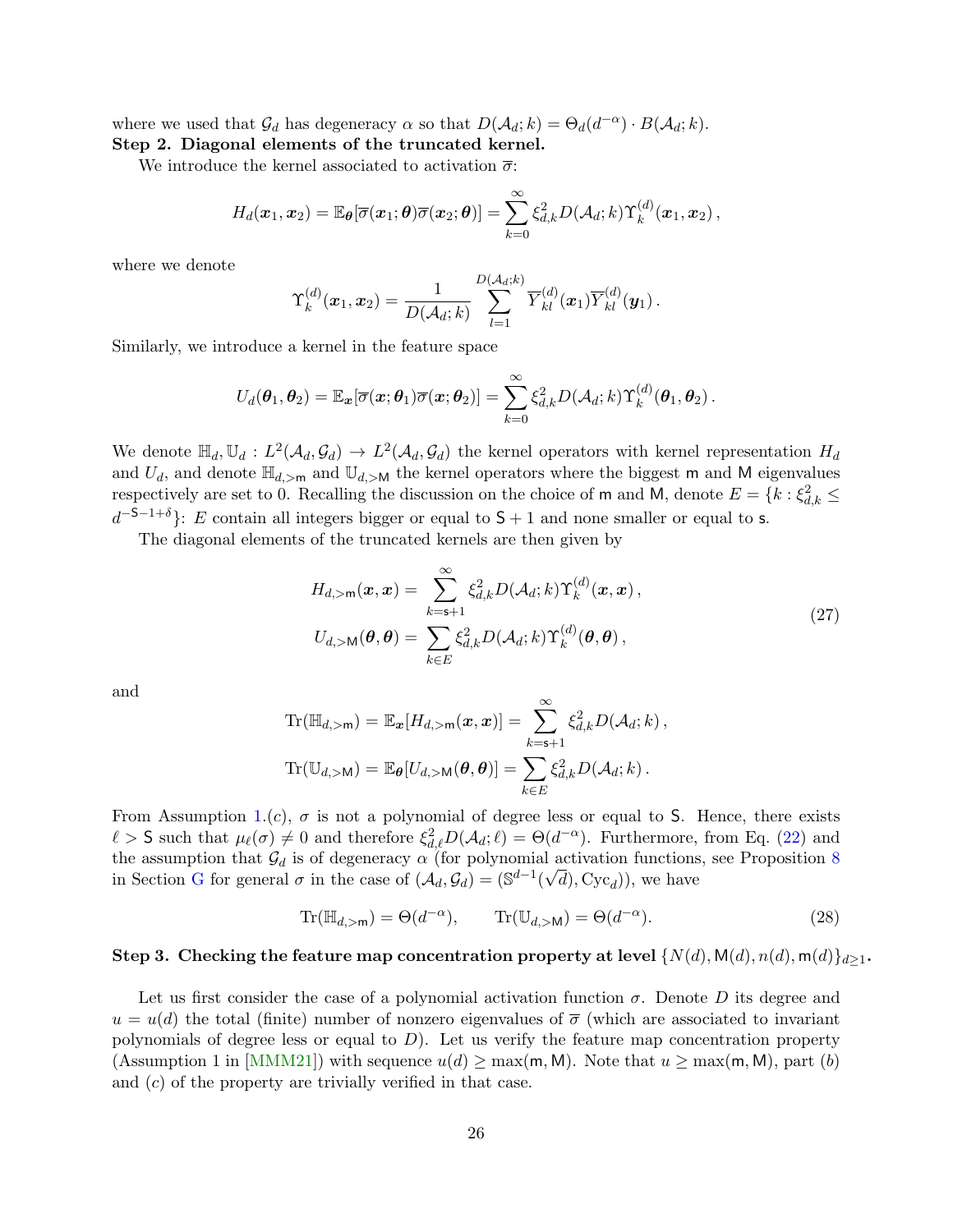- (a) *(Hypercontractivity of finite eigenspaces on*  $\mathcal{D}_d$ .) The subspace of polynomials of degree less or equal to  $D$  on the hypercube and the sphere verifies the hypercontractivity property (see Lemmas [18](#page-61-2) and [19](#page-61-3) in Section [H.3\)](#page-61-1).
- (d) (Concentration of diagonal elements.) From Eq. [\(27\)](#page-25-0) and Proposition [7](#page-36-1) stated in Section [E,](#page-35-0) we have

$$
\sup_{i\in[n]}\Big|H_{d,\gt;\mathfrak{m}}(\boldsymbol{x}_i,\boldsymbol{x}_i)-\mathbb{E}_{\boldsymbol{x}}[H_{d,\gt;\mathfrak{m}}(\boldsymbol{x},\boldsymbol{x})]\Big|\\\leq \sum_{k=\mathsf{s}+1}^D \xi_{d,k}^2 D(\mathcal{A}_d;k)\sup_{i\in[n]}\Big|\Upsilon_k^{(d)}(\boldsymbol{x}_i,\boldsymbol{x}_i)-\mathbb{E}_{\boldsymbol{x}}[\Upsilon_k^{(d)}(\boldsymbol{x},\boldsymbol{x})]\Big|=o_{d,\mathbb{P}}(1)\cdot \mathbb{E}_{\boldsymbol{x}}[H_{d,\gt;\mathfrak{m}}(\boldsymbol{x},\boldsymbol{x})].
$$

A similar computation shows the concentration of the diagonal elements of  $U_{d,\geq M}$ .

Let us now consider a non polynomial activation function  $\sigma$  in the case of  $\mathcal{A}_d = \mathbb{S}^{d-1}$ √ d) and  $\mathcal{G}_d = \text{Cyc}_d$  (of degeneracy 1). Let us choose  $\ell > 2\mathsf{S}+10$  such that  $\mu_\ell(\sigma) \neq 0$  (it must exists otherwise  $\sigma$  would be a polynomial) and therefore  $\xi_{d,\ell}^2 = \Theta_d(d^{-\ell})$ . Consider  $u = u(d)$  to be the number of eigenvalues such that  $\lambda_{d,j}^2$  is strictly bigger than  $\xi_{d,\ell}^2$ . Then,  $(\lambda_{d,j})_{j\leq u}$  do not contain any eigenvalues  $\xi_{d,k}$  for  $k \geq \ell$  and contain all  $\xi_{d,k}$  for  $k \leq s$ . In particular,  $u \geq \max(\mathsf{m}, \mathsf{M})$ . Denote  $E = \{k : \xi_{d,k}^2 \leq \xi_{d,\ell}^2\}$ : E contain all integers bigger or equal to  $\ell$ .

Let us verify the feature map concentration property with the sequence  $u(d)$  (part  $(a)$ ) is the same with D replaced by  $\ell - 1$ .

(b) (Properly decaying eigenvalues.) We have

$$
\mathrm{Tr}(\mathbb{H}_{d,>u}) \ge \xi_{d,\ell}^2 D(\mathbb{S}^{d-1}; \ell) = \Omega_d(d^{-\alpha}),
$$
  
\n
$$
\mathrm{Tr}(\mathbb{H}_{d,>u}^2) = \sum_{k \in E} \xi_{d,k}^4 D(\mathbb{S}^{d-1}; k) \le \xi_{d,\ell}^2 \mathrm{Tr}(\mathbb{H}_{d,>u}).
$$

Hence,

$$
\frac{\text{Tr}(\mathbb{H}_{d,>u})^2}{\text{Tr}(\mathbb{H}_{d,>u}^2)} \ge \xi_{d,\ell}^{-2} \cdot \text{Tr}(\mathbb{H}_{d,>u}) = \Omega_d(1) \cdot d^{2\mathsf{S}+\mathsf{9}} \ge \max(n,N)^{2+\delta}.
$$

(c) (Hypercontractivity of the high degree part.) Denote  $\overline{\sigma}_{>u} = \overline{P}_E \overline{\sigma}$  the activation  $\overline{\sigma}$  obtained by setting the first u eigenvalues to 0 (i.e., setting coefficients  $k \notin E$  to zero in Eq. [\(25\)](#page-24-1)). From Eq. [\(28\)](#page-25-1), we need to show that for p as defined in Assumption [1.](#page-8-1) $(a)$ , we have

$$
\mathbb{E}_{\boldsymbol{x},\boldsymbol{\theta}}[\overline{\sigma}_{>u}(\boldsymbol{x};\boldsymbol{\theta})^{2p}]^{1/(2p)} = O_d(d^{-1/2+\delta}).
$$

Denote  $E_{\leq 4p} = E \cap \{0, \ldots, 4p\}$  (recall that E contains all  $k \geq \ell$ ) and decompose  $\overline{\sigma}_{>u} =$  $P_{E_{\leq 4p}}\overline{\sigma}$  +  $P_{>4p}\overline{\sigma}$ . Then by triangle inequality we have,

$$
\mathbb{E}_{\boldsymbol{x},\boldsymbol{\theta}}[\overline{\sigma}_{>u}(\boldsymbol{x};\boldsymbol{\theta})^{2p}]^{1/(2p)} \leq \mathbb{E}_{\boldsymbol{x},\boldsymbol{\theta}}[\overline{\mathsf{P}}_{E_{\leq 4p}}\overline{\sigma}(\boldsymbol{x};\boldsymbol{\theta})^{2p}]^{1/(2p)} + \mathbb{E}_{\boldsymbol{x},\boldsymbol{\theta}}[\overline{\mathsf{P}}_{>4p}\overline{\sigma}(\boldsymbol{x};\boldsymbol{\theta})^{2p}]^{1/(2p)}.
$$

Using hypercontractivity of polynomials of degree less or equal to  $4p$ , the first term is bounded by  $O_d(d^{-1/2})$ , while the second term is bounded in Proposition [10](#page-49-1) in Section [G.](#page-49-0)

(d) (Concentration of diagonal elements.) This is proved in Proposition [8](#page-42-0) in Section [F.](#page-41-0)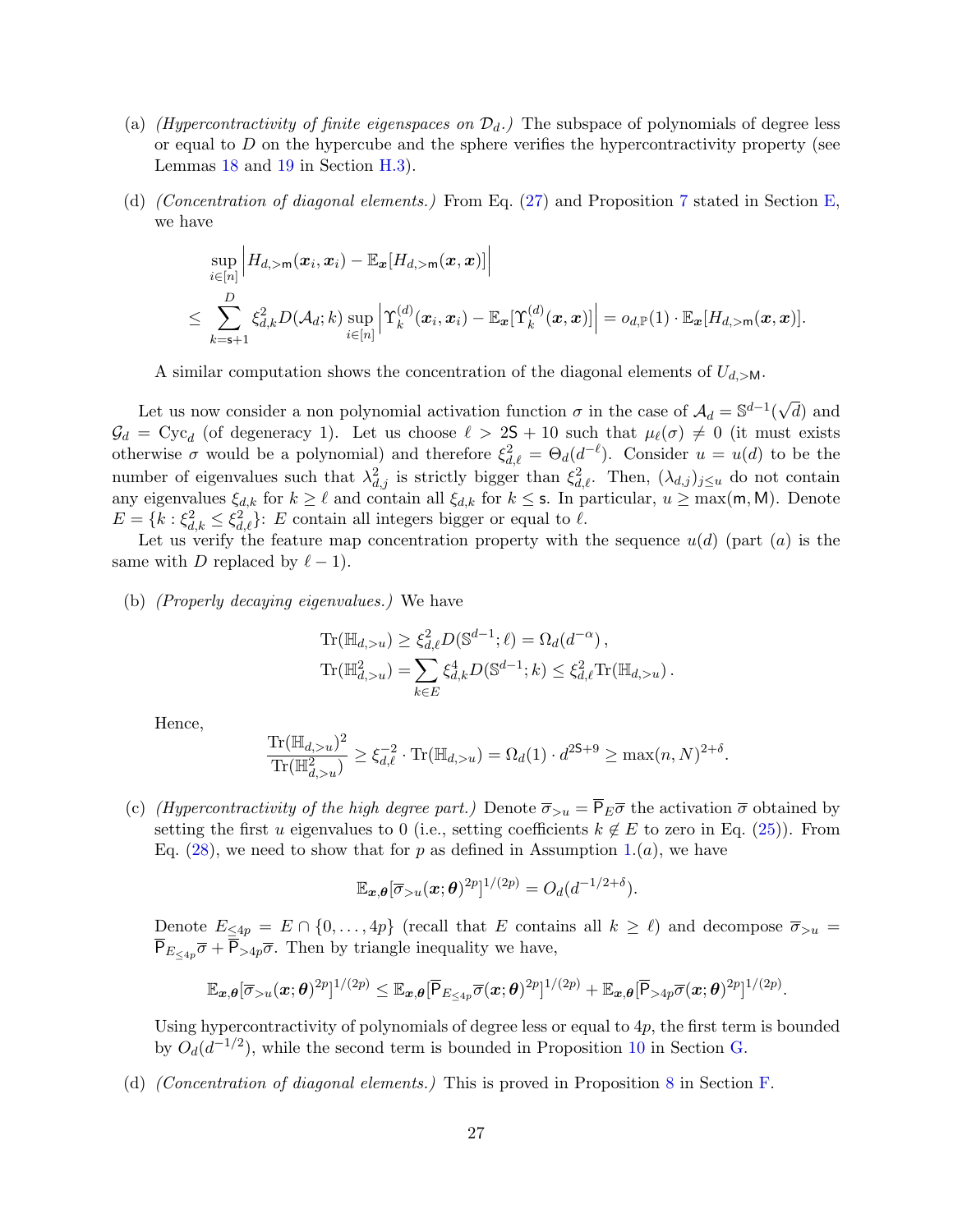## Step 4. Checking the spectral gap property at level  $\{N(d), M(d), n(d), m(d)\}_{d\geq 1}$ .

Let us now check the spectral gap property (Assumption 2 in [\[MMM21\]](#page-15-11)).

(a) (Number of samples.) First by Eq. [\(26\)](#page-24-2) and the assumption  $d^{s-\alpha+\delta_0} \leq n \leq d^{s+1-\alpha-\delta_0}$ , we have  $m \leq n^{1-\delta}$  for  $\delta > 0$  chosen sufficiently small. By the choice of m and recalling Eq. [\(28\)](#page-25-1), we have

$$
\lambda_{m+1}^{-2} \text{Tr}(\mathbb{H}_{d,>m}) = \sup_{k \ge s+1} \{ \xi_{d,k}^{-2} \} \cdot \text{Tr}(\mathbb{H}_{d,>m}) = \Omega_d(d^{s+1-\alpha}) \ge n^{1+\delta}
$$
  

$$
\lambda_m^{-2} \text{Tr}(\mathbb{H}_{d,>m}) = \xi_{d,s}^{-2} \text{Tr}(\mathbb{H}_{d,>m}) = O_d(1) \cdot d^{s-\alpha} \le n^{1-\delta},
$$

,

with  $\delta > 0$  chosen sufficiently small.

(b) (Number of features.) By construction  $M \geq m$ . Furthermore, recalling Eq. [\(26\)](#page-24-2) and the assumption  $d^{\mathsf{S}-\alpha+\delta_0} \leq N \leq d^{\mathsf{S}+1-\alpha-\delta_0}$ , we have  $\mathsf{M} \leq N^{1-\delta}$  for  $\delta > 0$  chosen sufficiently small. By choice of M,  $\lambda_{d,M+1}^2 \leq d^{-S-1+\delta}$ . Hence,

$$
\lambda_{\mathsf{M}+1}^{-2} \mathrm{Tr}(\mathbb{U}_{d,>\mathsf{M}}) = \Omega_d(1) \cdot d^{\mathsf{S}+1-\alpha-\delta} \ge N^{1+\delta},
$$

for  $\delta > 0$  chosen sufficiently small.

Finally notice that we used a different parametrization of  $\lambda$  in Eq. [\(6\)](#page-7-3) and the condition in [\[MMM21\]](#page-15-11) becomes  $\lambda/d^{\alpha} = O_d(1) \cdot \text{Tr}(\mathbb{H}_{d,\geq m})$ , i.e.,  $\lambda = O_d(1)$ . This concludes the proof.  $\Box$ 

## <span id="page-27-0"></span>B.3 Proof of Theorem [2](#page-9-1)

We consider the same setting as in the previous section and consider

$$
H_d(\boldsymbol{x}_1,\boldsymbol{x}_2) = \mathbb{E}_{\boldsymbol{\theta}}[\overline{\sigma}(\boldsymbol{x}_1;\boldsymbol{\theta})\overline{\sigma}(\boldsymbol{x}_2;\boldsymbol{\theta})].
$$

Theorem [2](#page-9-1) is a consequence of Theorem 4 in [\[MMM21\]](#page-15-11) and the proof amounts to checking that  $H_d$ verifies the kernel concentration properties and eigenvalue condition (see Section 3.2 in [\[MMM21\]](#page-15-11)). Note that some of the conditions were already covered in the proof of Theorem [1](#page-8-0) and we will only mention the ones that still need to be verified. Furthermore, by the spectral gap property proven in Section [B.2,](#page-23-2) the bound in Theorem 4 in [\[MMM21\]](#page-15-11) (which is in term of a shrinkage operator) can indeed be rewritten as

$$
R_{\text{KR,inv}}(f_d, \mathbf{X}, \lambda) = \|\overline{\mathsf{P}}_{>s} f_d\|_{L^2}^2 + o_{d,\mathbb{P}}(1) \cdot (\|f_d\|_{L^{2+\eta}}^2 + \sigma_{\varepsilon}^2).
$$

*Proof of Theorem [2.](#page-9-1)* We choose m as in the proof of Theorem [1.](#page-8-0)

Step 1. Checking the kernel concentration property at level  $\{n(d), m(d)\}_{d\geq 1}$ .

First notice that

$$
\mathbb{E}_{\boldsymbol{x}}[H_{d,\gt;\mathsf{m}}(\boldsymbol{x}_i,\boldsymbol{x})] = \sum_{k=\mathsf{s}+1}^{\infty} \xi_{d,k}^4 D(\mathcal{A}_d;k) \Upsilon_k^{(d)}(\boldsymbol{x}_i,\boldsymbol{x}_i),
$$

and the concentration of the diagonal elements in the case of a polynomial activation function follows from the same argument as in Section [B.2.](#page-23-2)

Hence, we only need to check this property in the case non polynomial activation function  $\sigma$  $(\mathcal{A}_d = \mathbb{S}^{d-1}(\sqrt{d})$  and  $\mathcal{G}_d = \text{Cyc}_d$  of degeneracy 1). Let us choose u as in the proof of the feature map concentration property in Theorem [1.](#page-8-0)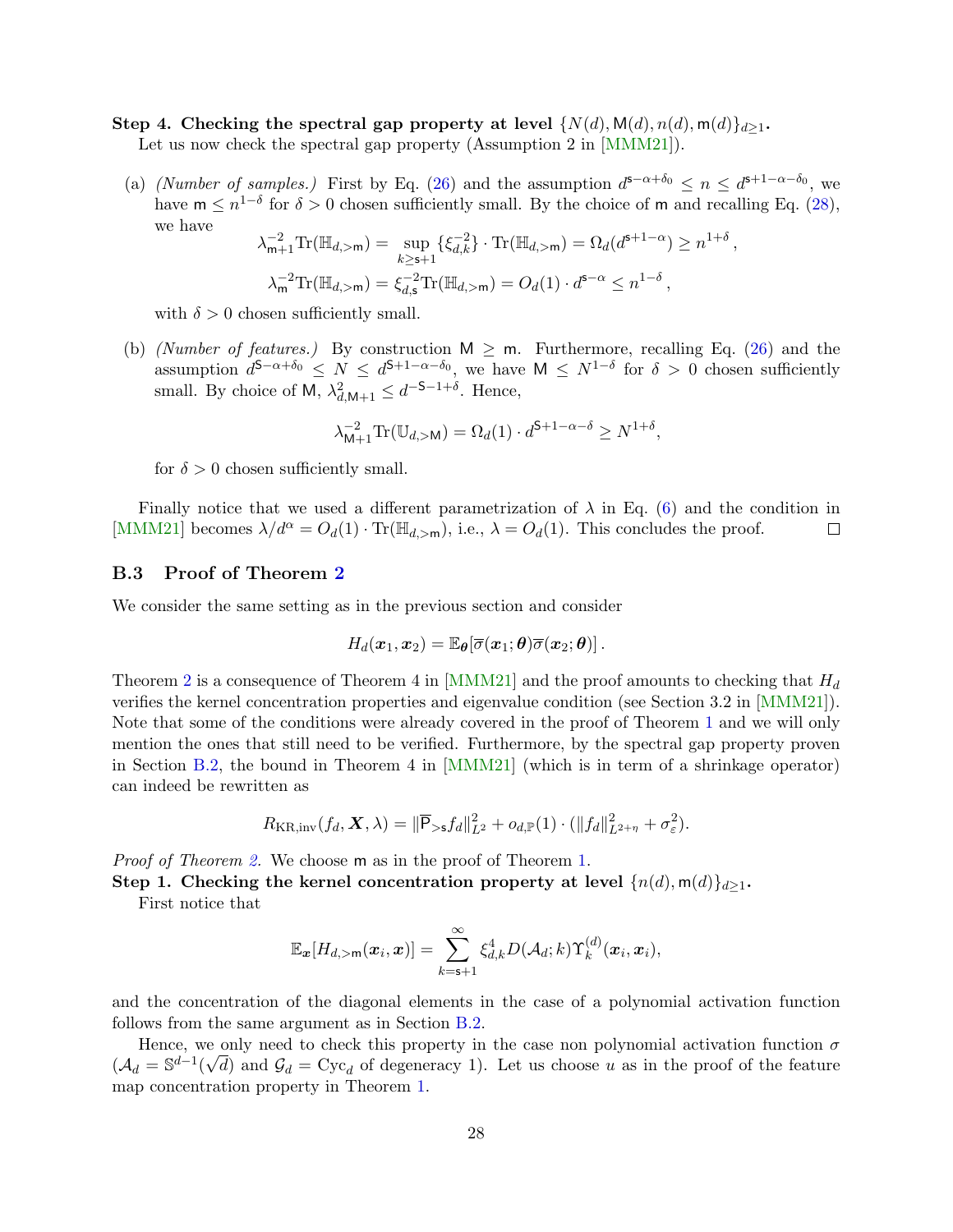• *(Properly decaying eigenvalues.)* We have

$$
\text{Tr}(\mathbb{H}_{d,>u}^2) \ge \xi_{d,\ell}^4 D(\mathbb{S}^{d-1}; \ell) = \Omega_d(1) \cdot d^{-\ell-1},
$$
  
\n
$$
\text{Tr}(\mathbb{H}_{d,>u}^4) \le \sup_{j \le u} \{\lambda_{d,j}^6\} \text{Tr}(\mathbb{H}_{d,>u}) = O_d(1) \cdot d^{-3\ell}.
$$

Hence,

$$
\frac{\text{Tr}(\mathbb{H}_{d,>u}^2)^2}{\text{Tr}(\mathbb{H}_{d,>u}^4)} = \Omega_d(1) \cdot d^{\ell-2} = \Omega_d(d^{2\mathsf{s}}) \ge n^{2+\delta}.
$$

• (Concentration of the diagonal elements of the kernel.) This is proven in Proposition [9](#page-43-0) in Section [F.](#page-41-0)

## Step 2. Checking the eigenvalue condition at level  $\{n(d), m(d)\}_{d\geq 1}$ .

By the choice of m, we have

$$
\lambda_{d,\mathsf{m}+1}^{-4}\text{Tr}(\mathbb{H}^2_{d,>\mathsf{m}})=\frac{\sum_{k\geq \mathsf{s}+1}\xi_{d,k}^4D(\mathcal{A}_d;k)}{\sup_{k\geq \mathsf{s}+1}\xi_{d,k}^4}\geq D(\mathcal{A}_d;\mathsf{s}+1)=\Omega_d(d^{\mathsf{s}+1-\alpha})\geq n^{1+\delta}.
$$

Again notice that we used a different parametrization of  $\lambda$  in Eq. [\(11\)](#page-9-4) and the condition in [\[MMM21\]](#page-15-11) becomes  $\lambda/d^{\alpha} = O_d(1) \cdot \text{Tr}(\mathbb{H}_{d,\geq m})$ , i.e.,  $\lambda = O_d(1)$ . This concludes the proof.  $\Box$ 

# <span id="page-28-0"></span>C Decomposition of invariant functions

In this section, we take  $A_d \in \{S^{d-1}(\}$  $\sqrt{d}$ ,  $\mathscr{Q}^d$ , and  $\mathcal{G}_d$  to be any group that is isomorphic to a subgroup of  $\mathcal{O}(d)$  and that preserves  $\mathcal{A}_d$ . This section is mostly built on the technical background presented in Appendix [H.](#page-57-0)

## <span id="page-28-1"></span>C.1 The invariant function class and the symmetrization operator

Let  $L^2(\mathcal{A}_d)$  be the class of  $L^2$  functions on  $\mathcal{A}_d$  equipped with uniform probability measure Unif $(\mathcal{A}_d)$ . We define the invariant function class to be

$$
L^2(\mathcal{A}_d,\mathcal{G}_d)=\Big\{f\in L^2(\mathcal{A}_d):f(\boldsymbol{x})=f(g\cdot\boldsymbol{x}),\;\;\forall \boldsymbol{x}\in\mathcal{A}_d,\;\;\forall g\in\mathcal{G}_d\Big\}.
$$

We define the symmetrization operator  $S: L^2(\mathcal{A}_d) \to L^2(\mathcal{A}_d, \mathcal{G}_d)$  to be

$$
(\mathcal{S}f)(\boldsymbol{x}) = \int_{\mathcal{G}_d} f(g \cdot \boldsymbol{x}) \pi_d(\mathrm{d}g).
$$

### <span id="page-28-2"></span>C.2 Orthogonal polynomials on invariant function class

For either  $A_d \in \{\mathbb{S}^{d-1}(\}$  $\sqrt{d}$ ,  $\mathscr{Q}^d$ }, we define  $V_{d,\leq k} \subseteq L^2(\mathcal{A}_d)$  to be the subspace spanned by all the degree  $\ell$  polynomials,  $V_{d,\geq k} \equiv V_{d,\leq k}^{\perp} \subseteq L^2(\overline{\mathcal{A}_d})$  to be the orthogonal complement of  $V_{d,\leq k}$ , and  $V_{d,k} = V_{d,\leq k} \cap V_{d,\leq k-1}^{\perp}$ . In words,  $V_{d,k}$  contains all degree k polynomials that orthogonal to all polynomials of degree at most  $k-1$ . We further define  $V_{d,\leq k} = V_{d,\leq k-1}$  and  $V_{d,\geq k} = V_{d,\geq k-1}$ .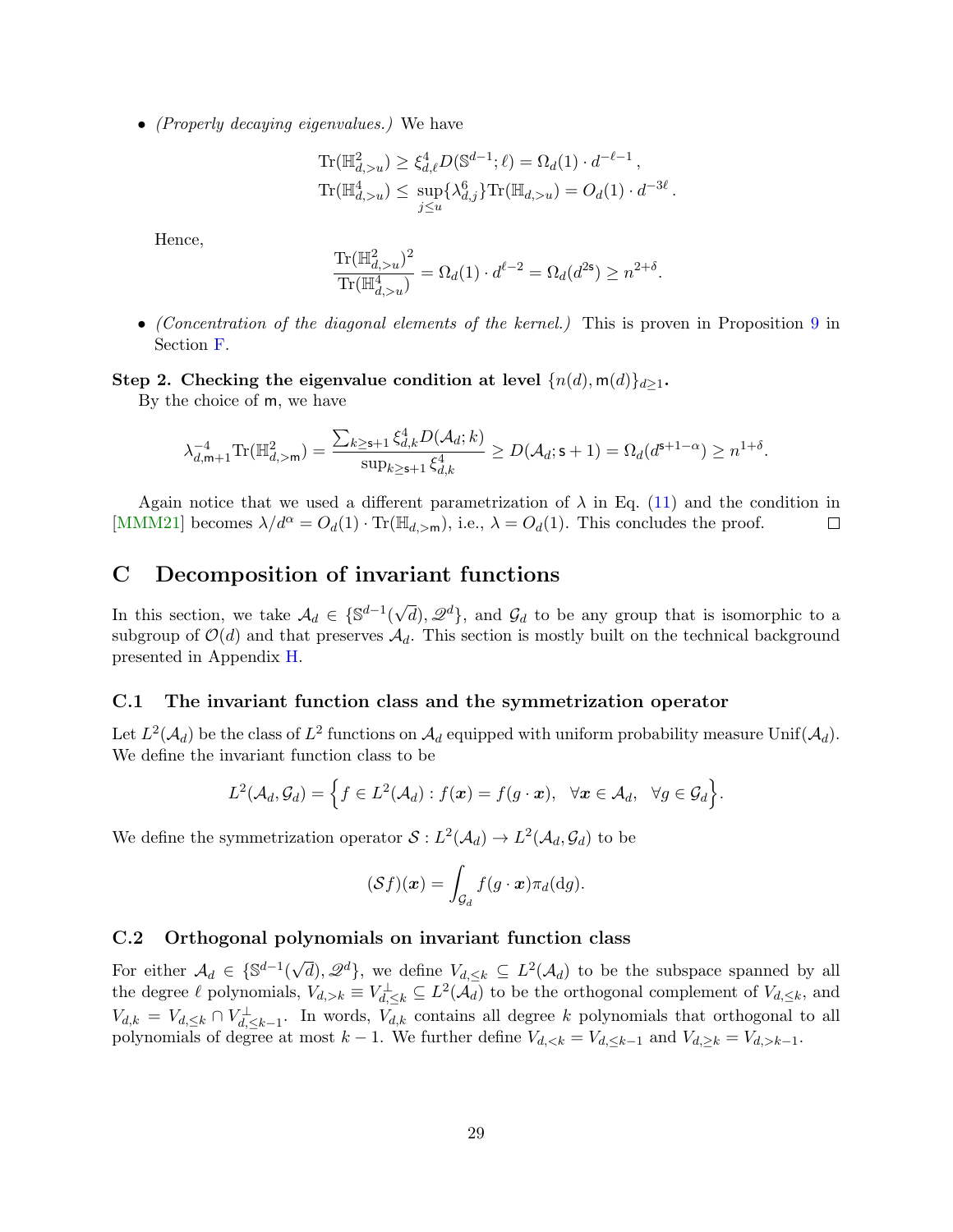Let  $\overline{P}_{\leq \ell}$  to be the projection operator on  $L^2(\mathcal{A}_d, \text{Unif})$  that project a function onto  $V_{d,\leq \ell}$ , the space spanned by all the degree  $\ell$  polynomials. Then it is easy to see that  $\overline{P}_{\leq \ell}$  and S operator commute. This means, for any  $f \in L^2(\mathcal{A}_d)$ , we have

$$
\overline{\mathsf{P}}_{\leq \ell}[\mathcal{S}(f)] = \mathcal{S}[\overline{\mathsf{P}}_{\leq \ell}(f)].
$$

Similarly, we can define  $P_\ell, P_{\leq \ell}, P_{\geq \ell}$ , which commute with S. We denote  $V_{d,\ell}(\mathcal{G}_d) \equiv \mathcal{P}_\ell(\mathcal{A}_d, \mathcal{G}_d)$ to be the space of polynomials in the images of  $\overline{P}_\ell S$  (which is consistent with the definition of  $V_{d,\ell}(\mathcal{G}_d)$ in Definition [1\)](#page-3-1). Then we have

$$
\mathcal{P}_{\ell}(\mathcal{A}_d, \mathcal{G}_d) = \overline{\mathsf{P}}_{\ell}(L^2(\mathcal{A}_d, \mathcal{G}_d)) = \mathcal{S}[\overline{\mathsf{P}}_{\ell}(L^2(\mathcal{A}_d))].
$$

We denote  $D(\mathcal{A}_d; k) = D(\mathcal{A}_d; \mathcal{G}_d; k) \equiv \dim(\mathcal{P}_k(\mathcal{A}_d, \mathcal{G}_d))$  to be the dimension of  $\mathcal{P}_k(\mathcal{A}_d, \mathcal{G}_d)$ . We denote  $\{\overline{Y}_{kl}^{(d)}\}_{l\in[D(\mathcal{A}_d;k)]}$  to be a set of orthonormal polynomial basis in  $\mathcal{P}_k(\mathcal{A}_d,\mathcal{G}_d)$ . That means

$$
\mathbb{E}_{\boldsymbol{x}\sim\text{Unif}(\mathcal{A}_d)}[\overline{Y}_{k_1l_1}^{(d)}(\boldsymbol{x})\overline{Y}_{k_2l_2}^{(d)}(\boldsymbol{x})]=\mathbf{1}\{k_1=k_2,l_1=l_2\},\
$$

and

$$
\overline{Y}_{kl}^{(d)}(\boldsymbol{x})=\overline{Y}_{kl}^{(d)}(g\cdot\boldsymbol{x}),\ \ \forall \boldsymbol{x}\in\mathcal{A}_d,\ \ \forall g\in\mathcal{G}_d.
$$

#### <span id="page-29-0"></span>C.3 A representation lemma

We have the following representation lemma. This lemma is important in the proofs of counting the degeneracy of groups (See Section [D\)](#page-30-1).

<span id="page-29-1"></span>**Lemma 1** (Convolution representation of projection operator). Let  $Q_k^{(d)}$  $\binom{a}{k}$  be the k-th Gegenbauer polynomial, or the  $k$ -th hypercubic Gegenbauer polynomial. For any fixed integer  $k$ , we have

$$
\frac{1}{D(\mathcal{A}_d;k)}\sum_{l=1}^{D(\mathcal{A}_d;k)}\overline{Y}_{kl}^{(d)}(\boldsymbol{x})\overline{Y}_{kl}^{(d)}(\boldsymbol{y})=\frac{B(\mathcal{A}_d;k)}{D(\mathcal{A}_d;k)}\int_{\mathcal{G}_d}Q_k^{(d)}(\langle \boldsymbol{x},g\cdot\boldsymbol{y}\rangle)\pi_d(\mathrm{d}g).
$$
 (29)

Proof of Lemma [1.](#page-29-1) Define

$$
\Gamma_{1k}(\boldsymbol{x},\boldsymbol{y})=\sum_{l=1}^{D(\mathcal{A}_d;k)}\overline{Y}_{kl}^{(d)}(\boldsymbol{x})\overline{Y}_{kl}^{(d)}(\boldsymbol{y}),
$$

and

$$
\Gamma_{2k}(\boldsymbol{x},\boldsymbol{y})=B(\mathcal{A}_d;k)\int_{\mathcal{G}_d}Q_k^{(d)}(\langle g\cdot\boldsymbol{x},\boldsymbol{y}\rangle)\pi_d(\mathrm{d}g).
$$

Then  $\Gamma_{1k}$  and  $\Gamma_{2k}$  define two operators  $\mathbb{T}_{1k}$ ,  $\mathbb{T}_{2k}$  :  $L^2(\mathcal{A}_d) \to L^2(\mathcal{A}_d)$ , i.e., for  $j = 1, 2$ ,

$$
\mathbb{T}_{jk}f(\boldsymbol{x}) = \mathbb{E}_{\boldsymbol{y} \sim \text{Unif}(\mathcal{A}_d)}[\Gamma_{jk}(\boldsymbol{x}, \boldsymbol{y})f(\boldsymbol{y})].
$$

Recall that  $Q_k^{(d)}$  $\binom{u}{k}$  is a representation of the projector onto the subspace of degree-k spherical harmonics (see Eq.  $(104)$  in Section [H.1.2\)](#page-58-0). We deduce that

$$
\mathbb{T}_{2k}f(\boldsymbol{x})=\mathcal{S}\mathbb{E}_{\boldsymbol{y}}[B(\mathcal{A}_d;k)Q_k^{(d)}(\langle \boldsymbol{x},\boldsymbol{y}\rangle)f(\boldsymbol{y})]=\mathcal{S}\overline{\mathsf{P}}_kf(\boldsymbol{x}),
$$

and therefore  $\mathbb{T}_{2k} = \mathcal{S}\overline{P}_k$ .

Furthermore, we have  $\mathbb{T}_{1k} = \overline{P}_k \mathcal{S}$ . Indeed, the images of both  $\mathbb{T}_{1k}$  and  $\overline{P}_k \mathcal{S}$  are  $\mathcal{P}_k(\mathcal{A}_d, \mathcal{G}_d)$ , the space  $\mathcal{P}_k(\mathcal{A}_d, \mathcal{G}_d)^{\perp}$  is the null space of both  $\mathbb{T}_{1k}$  and  $\overline{\mathsf{P}}_k\mathcal{S}$ , and  $\mathbb{T}_{1k} \overline{Y}_{kp}^{(d)}(\boldsymbol{x}) = \overline{\mathsf{P}}_k \mathcal{S} \overline{Y}_{kp}^{(d)}(\boldsymbol{x}) = \overline{Y}_{kp}^{(d)}(\boldsymbol{x})$ .

By the commutativity of  $\overline{P}_k$  and S operator, we have  $\mathbb{T}_{1k} = \overline{P}_k \mathcal{S} = \mathcal{S}\overline{P}_k = \mathbb{T}_{2k}$ , and hence  $\Gamma_{1k} = \Gamma_{2k}.$ П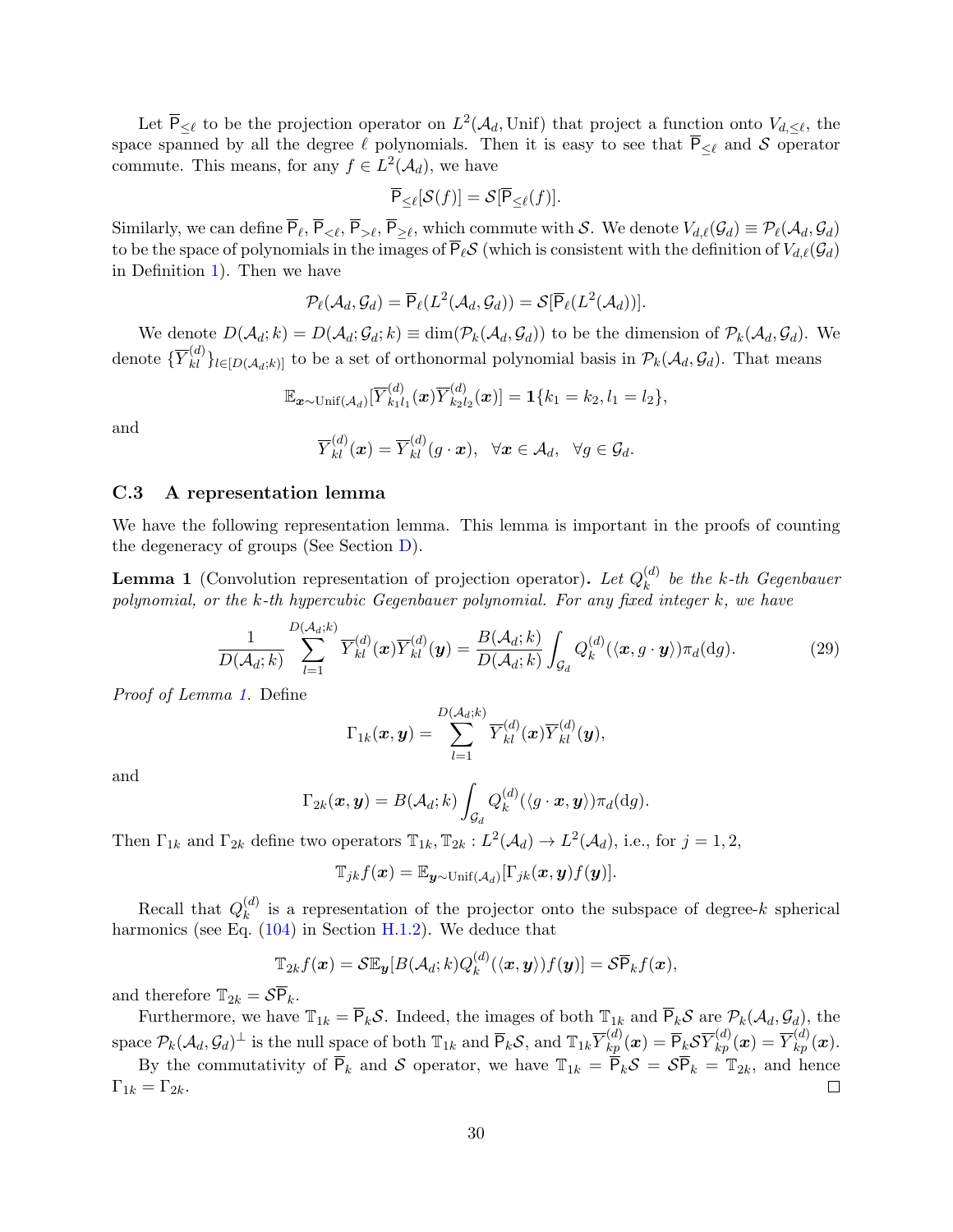### <span id="page-30-0"></span>C.4 Gegenbauer decomposition of invariant features and kernels

By Section [H,](#page-57-0) for either  $A_d \in \{S^{d-1}(\}$  $\sqrt{d}$ ),  $\mathscr{Q}^d$ }, for any activation function  $\sigma \in L^2([ \sqrt{d}, \sqrt{d}], \tau_d^1)$ (where  $\tau_d^1$  is the distribution of  $\langle x_1, x_2 \rangle$  when  $x_1, x_2 \sim_{iid} \text{Unif}(\mathcal{A}_d)$ ), we can define its coefficients  $\xi_{d,k}(\sigma)$  defined by

$$
\xi_{d,k}(\sigma) = \int_{\left[-\sqrt{d},\sqrt{d}\right]} \sigma(x) Q_k^{(d)}(\sqrt{d}x) \tau_d^1(\mathrm{d}x),\tag{30}
$$

so that we have the following equation holds in  $L^2([ \sqrt{d}, \sqrt{d}$ ,  $\tau_d^1$ ) sense

$$
\sigma(x) = \sum_{k=0}^{\infty} \xi_{d,k}(\sigma) B(\mathcal{A}_d; k) Q_k^{(d)}(\sqrt{d}x).
$$

For any group  $\mathcal{G}_d$  that is a subgroup of  $\mathcal{O}(d)$ , we define

$$
\overline{\sigma}(\boldsymbol{x};\boldsymbol{\theta})\equiv\int_{\mathcal{G}_d}\sigma(\langle \boldsymbol{x},g\cdot \boldsymbol{\theta}\rangle/\sqrt{d})\pi_d(\mathrm{d} g).
$$

Then, by the representation lemma (Lemma [1\)](#page-29-1), we have

$$
\overline{\sigma}(\boldsymbol{x};\boldsymbol{\theta}) \equiv \sum_{k=0}^{\infty} \xi_{d,k}(\sigma) B(\mathcal{A}_d; k) \int_{\mathcal{G}_d} Q_k^{(d)}(\langle \boldsymbol{x}, g \cdot \boldsymbol{\theta} \rangle) \pi_d(\mathrm{d}g)
$$

$$
= \sum_{k=0}^{\infty} \xi_{d,k}(\sigma) \sum_{l=1}^{D(\mathcal{A}_d; k)} \overline{Y}_{kl}^{(d)}(\boldsymbol{x}) \overline{Y}_{kl}^{(d)}(\boldsymbol{\theta}).
$$

As a consequence, suppose we define

$$
H_d(\boldsymbol{x},\boldsymbol{y}) = \mathbb{E}_{\boldsymbol{\theta} \sim \text{Unif}(\mathcal{A}_d)}[\overline{\sigma}(\boldsymbol{x}; \boldsymbol{\theta}) \overline{\sigma}(\boldsymbol{y}; \boldsymbol{\theta})].
$$

Then we have

$$
H_d(\boldsymbol{x}, \boldsymbol{y}) = \sum_{k=0}^{\infty} \xi_{d,k}(\sigma)^2 \sum_{l=1}^{D(\mathcal{A}_d;k)} \overline{Y}_{kl}^{(d)}(\boldsymbol{x}) \overline{Y}_{kl}^{(d)}(\boldsymbol{y}).
$$

## <span id="page-30-1"></span>D Counting the degeneracy

# <span id="page-30-2"></span>D.[1](#page-6-1) Counting the degeneracy of  $\text{Cyc}_d$  and  $\text{Cyc2D}_{d_1,d_2}$  (Example 1 and [2\)](#page-6-2)

<span id="page-30-3"></span>**Proposition 5.** Let  $\mathcal{G}_d \in \{\text{Cyc}_d, \text{Cyc2D}_{d_1, d_2}\}\$  with  $d = d_1 \times d_2$ . Let  $\mathcal{A}_d \in \{\mathbb{S}^{d-1}(\text{Cyc}_d, \text{Cyc}_d\})\}$  $\sqrt{d}$ ,  $\mathscr{Q}^d$ . Then for any fixed  $k \geq 1$ , we have

$$
\dim(\mathcal{P}_k(\mathcal{A}_d, \mathcal{G}_d)) \equiv D(\mathcal{A}_d; k) = \Theta_d(d^{k-1}).
$$

#### <span id="page-30-4"></span>D.1.1 Proof of Proposition [5](#page-30-3)

Here we state a key lemma that is used to prove Proposition [5.](#page-30-3)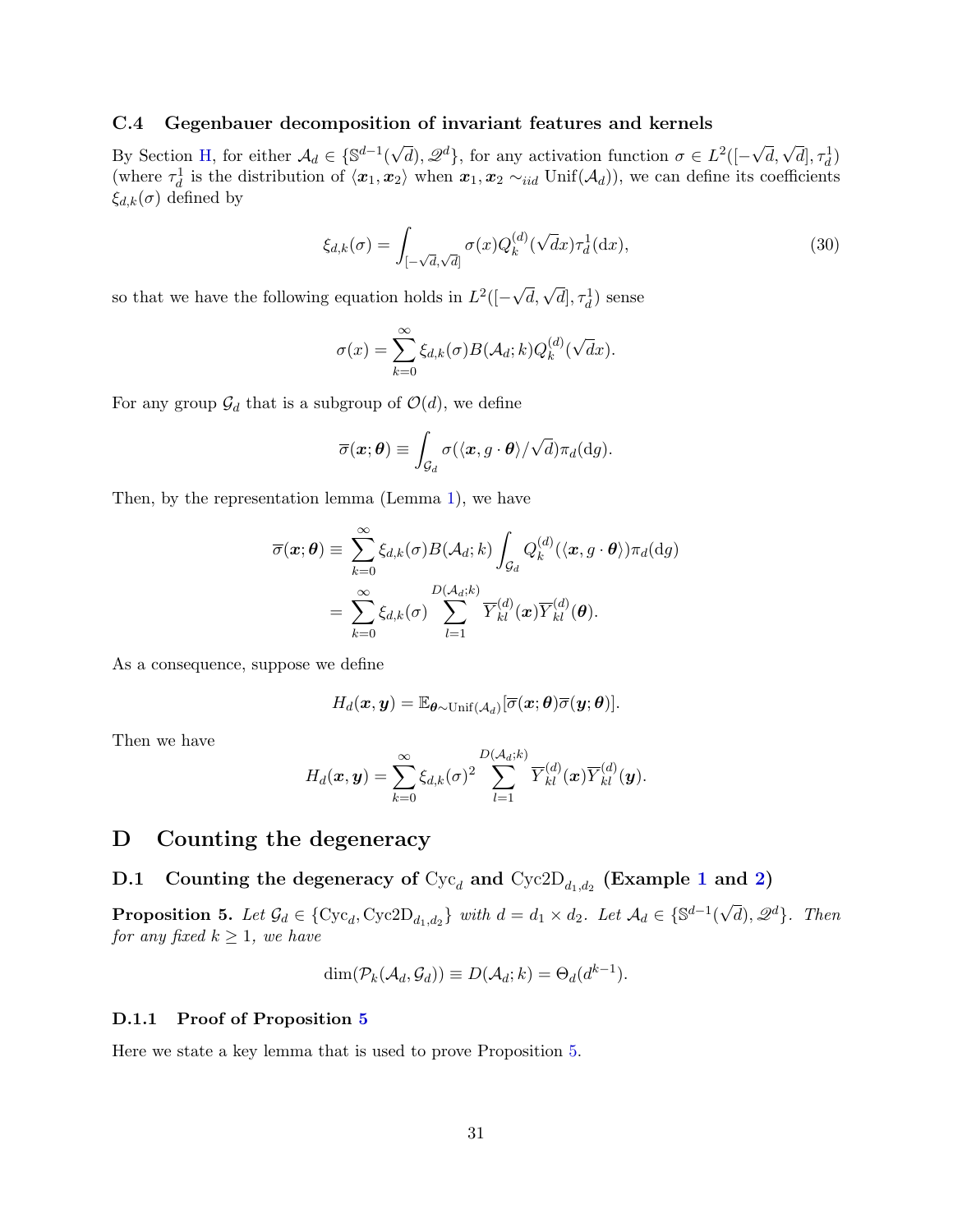<span id="page-31-0"></span>**Lemma 2.** Let  $\mathcal{G}_d \in \{ \text{Cyc}_d, \text{Cyc2D}_{d_1, d_2} \}$  with  $d = d_1 \times d_2$ . Denote

$$
F_k(\boldsymbol{z}) = \int_{\mathcal{G}_d} (\langle \boldsymbol{z}, g \cdot \boldsymbol{z} \rangle / d)^k \pi_d(\mathrm{d}g).
$$

Then for any fixed  $k \geq 1$ , we have

<span id="page-31-3"></span><span id="page-31-2"></span><span id="page-31-1"></span>
$$
\mathbb{E}_{\mathbf{z}\sim\mathcal{N}(\mathbf{0},\mathbf{I}_d)}[F_k(\mathbf{z})] = \Theta_d(d^{-1}),\tag{31}
$$

$$
\mathbb{E}_{\boldsymbol{\theta} \sim \text{Unif}(\mathscr{Q}^d)}[F_k(\boldsymbol{\theta})] = \Theta_d(d^{-1}),\tag{32}
$$

$$
\mathbb{E}_{\boldsymbol{\theta}\sim\mathbb{S}^{d-1}(\sqrt{d})}[F_k(\boldsymbol{\theta})] = \Theta_d(d^{-1}).
$$
\n(33)

Proof of Lemma [2.](#page-31-0) We prove Eq. [\(31\)](#page-31-1) and [\(33\)](#page-31-2). The proof for Eq. [\(32\)](#page-31-3) is similar to the proof of Eq. [\(31\)](#page-31-1).

Let  ${L_\ell}_{0 \leq \ell \leq d-1}$  be the matrix representation of group elements of  $Cyc_d$  or  $Cyc2D_{d_1,d_2}$ : when  $\mathcal{G}_d = \text{Cyc}_d$ ,  $g_\ell \in \text{Cyc}_d$  gives matrix representation  $L_\ell$  for  $0 \leq \ell \leq d-1$ ; when  $\mathcal{G}_d = \text{Cyc2D}_{d_1,d_2}$ ,  $g_{st} \in \text{Cyc2D}_{d_1, d_2}$  gives matrix representation  $L_{s \times d_2 + t}$  for  $0 \le s \le d_1 - 1$ ,  $0 \le t \le d_2 - 1$ . As a consequence, for either  $\mathcal{G}_d \in \{\text{Cyc}_d, \text{Cyc2D}_{d_1,d_2}\}, L_0 = \mathbf{I}_d$  is the identity matrix. This gives

$$
F_k(z) = ||z||_2^{2k} / d^{k+1} + \sum_{l=1}^{d-1} \langle z, L_l z \rangle^k / d^{k+1}.
$$

**Step 1. The case**  $k = 1$ . For either  $\mathcal{G}_d \in \{ \text{Cyc}_d, \text{Cyc2D}_{d_1, d_2} \}$ , we have  $\mathbb{E}[\langle z, L_l z \rangle] = 0$  for  $1 \leq l \leq d-1$ . As a consequence, we have

<span id="page-31-4"></span>
$$
\mathbb{E}_{\mathbf{z}\sim\mathcal{N}(\mathbf{0},\mathbf{I}_d)}[F_1(\mathbf{z})] = \mathbb{E}[\|\mathbf{z}\|_2^2/d^2] + \sum_{l=1}^{d-1} \mathbb{E}[\langle \mathbf{z}, L_l \mathbf{z} \rangle/d^2] = \frac{1}{d}.
$$
 (34)

**Step 2. The case**  $k = 2$ . Note we have

$$
\mathbb{E}_{\mathbf{z}\sim\mathcal{N}(\mathbf{0},\mathbf{I}_d)}[F_2(\mathbf{z})] = \mathbb{E}[\|\mathbf{x}\|_2^4/d^3] + \sum_{l=1}^{d-1} \mathbb{E}[\langle \mathbf{x}, L_l \mathbf{x} \rangle^2/d^3]
$$
  
\n
$$
= \mathbb{E}\Big[\Big(\sum_{i=1}^d x_i^2\Big)^2\Big]/d^3 + \sum_{l=1}^{d-1} \mathbb{E}\Big[\Big(\sum_{i=1}^d x_i (L_l \mathbf{x})_i\Big)^2\Big]/d^3
$$
  
\n
$$
= \sum_{i,j=1}^d \mathbb{E}[x_i^2 x_j^2]/d^3 + \sum_{l=1}^{d-1} \sum_{i,j=1}^d \mathbb{E}[x_i (L_l \mathbf{x})_i x_j (L_l \mathbf{x})_j]/d^3
$$
  
\n
$$
= \Big(\frac{1}{d} + \frac{2}{d^2}\Big) + \sum_{l=1}^{d-1} \sum_{i,j=1}^d \mathbb{E}[x_i (L_l \mathbf{x})_i x_j (L_l \mathbf{x})_j]/d^3.
$$

Note that for either  $\mathcal{G}_d \in \{\text{Cyc}_d, \text{Cyc2D}_{d_1,d_2}\}$ , for any  $i \in [d]$  and  $1 \leq l \leq d-1$ , the random variable  $(L_l x)_i$  is independent from  $x_i$ . This gives

$$
0 \leq \sum_{l=1}^{d-1} \sum_{i,j=1}^d \mathbb{E}[x_i(L_l \boldsymbol{x})_i x_j(L_l \boldsymbol{x})_j]/d^3 \leq \frac{2(d-1)d}{d^3} = \Theta_d(d^{-1}).
$$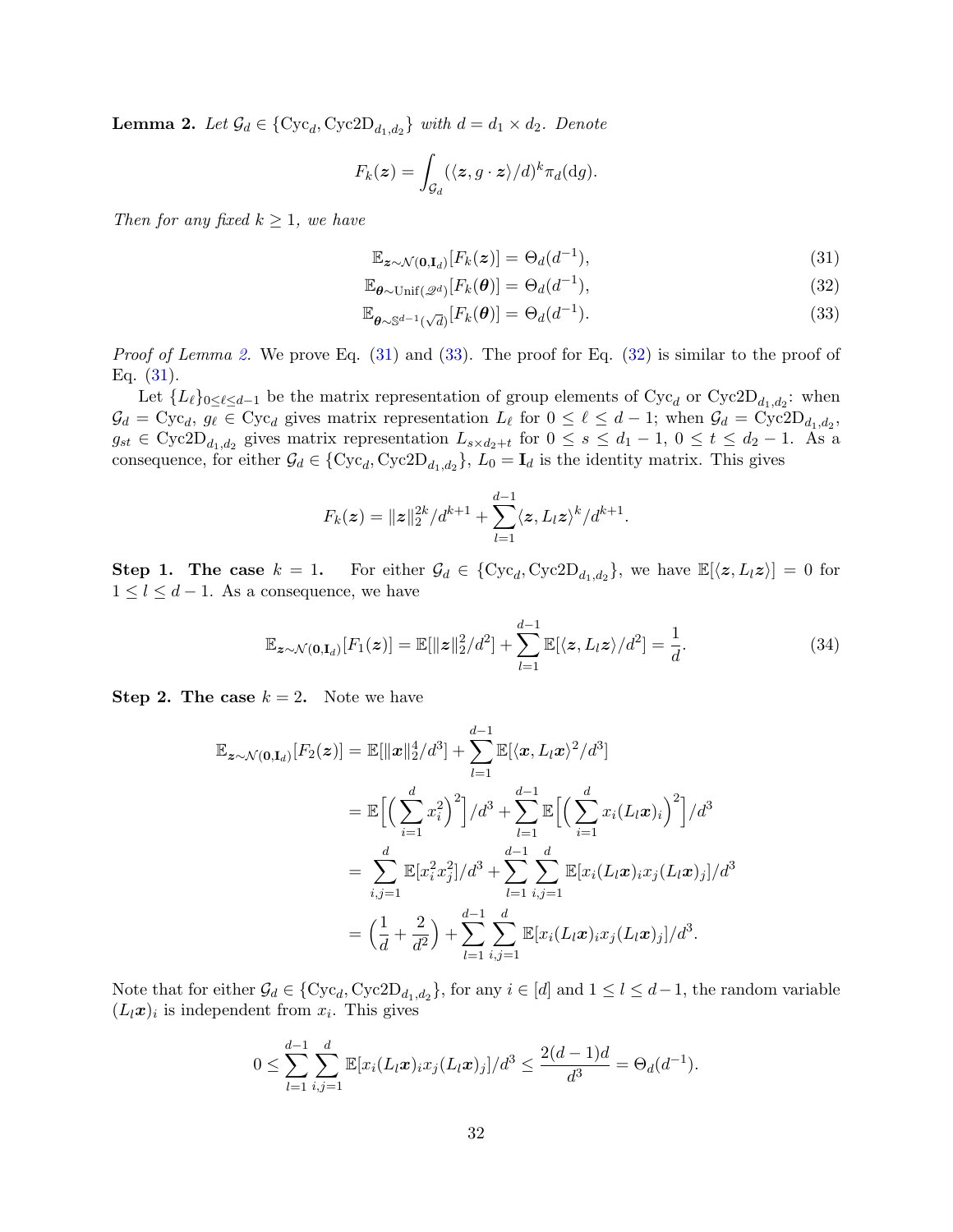As a consequence, we have

<span id="page-32-0"></span>
$$
\mathbb{E}_{\mathbf{z}\sim\mathcal{N}(\mathbf{0},\mathbf{I}_d)}[F_2(\mathbf{z})] = \Theta_d(d^{-1}).\tag{35}
$$

**Step 3. The case**  $k \geq 3$ . By the moment formula of the  $\chi^2$  distribution, we have

$$
\mathbb{E}_{\mathbf{z}\sim\mathcal{N}(\mathbf{0},\mathbf{I}_d)}[(\|\mathbf{z}\|_2^2/d)^k] = 1 + o_d(1).
$$

Moreover, for either  $\mathcal{G}_d \in \{\text{Cyc}_d, \text{Cyc2D}_{d_1, d_2}\}$ , for any  $l \neq 0$ , we have

$$
\mathbb{E}[\langle z, L_l z \rangle]/d = 0.
$$

As a consequence, by the Hanson-Wright inequality as in Lemma [3,](#page-33-1) for any fixed  $k \ge 3$  and  $\varepsilon > 0$ , we have

$$
\mathbb{E}_{\boldsymbol{z}\sim\mathcal{N}(\mathbf{0},\mathbf{I}_d)}\Big[\sup_{1\leq l\leq d-1}(\langle \boldsymbol{z},L_l\boldsymbol{z}\rangle/d)^k\Big] = O_d(d^{-k/2+\varepsilon}).
$$

Therefore, for  $k \geq 3$ , we have

$$
\left|\mathbb{E}_{\boldsymbol{z}\sim\mathcal{N}(\mathbf{0},\mathbf{I}_d)}[F_k(\boldsymbol{z})] - \frac{1}{d}\mathbb{E}_{\boldsymbol{z}\sim\mathcal{N}(\mathbf{0},\mathbf{I}_d)}[(\|\boldsymbol{z}\|_2^2/d)^k]\right| \leq \mathbb{E}_{\boldsymbol{z}\sim\mathcal{N}(\mathbf{0},\mathbf{I}_d)}\Big[\sup_{1\leq l\leq d-1}(\langle \boldsymbol{z},L_l\boldsymbol{z}\rangle/d)^k\Big] = o_d(1/d),
$$

so that

<span id="page-32-1"></span>
$$
\mathbb{E}_{\mathbf{z}\sim\mathcal{N}(\mathbf{0},\mathbf{I}_d)}[F_k(\mathbf{z})] = 1/d + o_d(1/d). \tag{36}
$$

Combining Eq. [\(34\)](#page-31-4), [\(35\)](#page-32-0), and [\(36\)](#page-32-1) proves Eq. [\(31\)](#page-31-1).

Step 4. From Gaussian to spherical. Note that when  $z \sim \mathcal{N}(0, \mathbf{I}_d)$ , we have  $||z||_2^2 \sim \chi^2(d)$ **Step 4. From Gaussian to spherical.** Note that when  $\mathbf{z} \sim \mathcal{N}(\mathbf{0}, \mathbf{0})$ , which is independent of  $\sqrt{d} \cdot \mathbf{z}/\|\mathbf{z}\|_2 \sim \text{Unif}(\mathbb{S}^{d-1}(\sqrt{d}))$ . Hence, we have

$$
\mathbb{E}_{\mathbf{z}\sim\mathcal{N}(\mathbf{0},\mathbf{I}_d)}[F_k(\mathbf{z})] = \mathbb{E}_{\boldsymbol{\theta}\sim\mathbb{S}^{d-1}(\sqrt{d}),\mathbf{z}\sim\mathcal{N}(\mathbf{0},\mathbf{I}_d)}[F_k(\boldsymbol{\theta})(\|\mathbf{z}\|_2^{2k}/d^k)]
$$
  
= 
$$
\mathbb{E}_{\boldsymbol{\theta}\sim\mathbb{S}^{d-1}(\sqrt{d})}[F_k(\boldsymbol{\theta})] \cdot \mathbb{E}_{\mathbf{z}\sim\mathcal{N}(\mathbf{0},\mathbf{I}_d)}[\|\mathbf{z}\|_2^{2k}/d^k].
$$

Note that for fixed  $k \geq 1$ , the moment formula for  $\chi^2$  distribution gives

$$
\mathbb{E}_{\boldsymbol{z}\sim\mathcal{N}(\mathbf{0},\mathbf{I}_d)}[\|\boldsymbol{z}\|_2^{2k}/d^k] = 1 + o_d(1).
$$

Combining with Eq.  $(31)$ , we have

$$
\mathbb{E}_{\boldsymbol{\theta}\sim\mathbb{S}^{d-1}(\sqrt{d})}[F_k(\boldsymbol{\theta})]=\mathbb{E}_{\boldsymbol{z}\sim\mathcal{N}(\mathbf{0},\mathbf{I}_d)}[F_k(\boldsymbol{z})]/\mathbb{E}_{\boldsymbol{z}\sim\mathcal{N}(\mathbf{0},\mathbf{I}_d)}[\|\boldsymbol{z}\|_2^{2k}/d^k]=\Theta_d(d^{-1}).
$$

This proves Eq. [\(33\)](#page-31-2).

Proof of Proposition [5.](#page-30-3) Denote

$$
P_k(\boldsymbol{\theta}) \equiv \frac{1}{B(\mathcal{A}_d; k)} \sum_{l=1}^{D(\mathcal{A}_d; k)} \overline{Y}_{kl}^{(d)}(\boldsymbol{\theta})^2 = \int_{\mathcal{G}_d} Q_k^{(d)}(\langle \boldsymbol{\theta}, g \cdot \boldsymbol{\theta} \rangle) \pi_d(\mathrm{d}g).
$$

By Lemma [1,](#page-29-1) for any fixed  $k \geq 1$ , we have

<span id="page-32-2"></span>
$$
\mathbb{E}_{\boldsymbol{\theta} \sim \text{Unif}(\mathcal{A}_d)}[P_k(\boldsymbol{\theta})] = \frac{D(\mathcal{A}_d; k)}{B(\mathcal{A}_d; k)}.
$$
\n(37)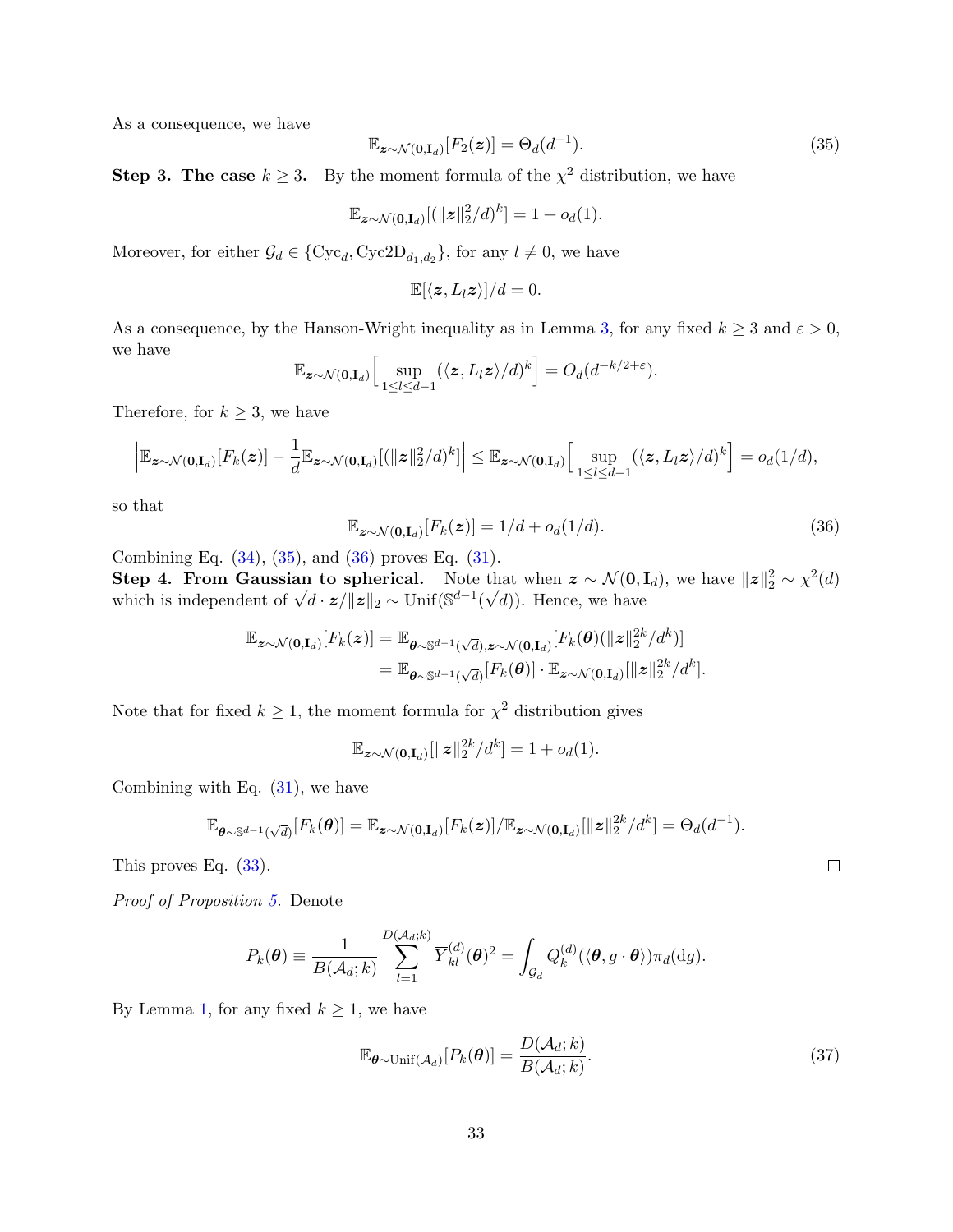By Lemma [4,](#page-33-2) we have

$$
P_k(\boldsymbol{\theta}) = \sum_{m=0}^k a_{d,k,m} F_m(\boldsymbol{\theta}),
$$

where  $|a_{d,k,m}| \leq C_{k,m}/d^{(k-m)/2}$ . As a result, we have

$$
\mathbb{E}_{\boldsymbol{\theta} \sim \text{Unif}(\mathcal{A}_d)}[P_k(\boldsymbol{\theta})] = \sum_{m=0}^k a_{d,k,m} \mathbb{E}_{\boldsymbol{\theta} \sim \text{Unif}(\mathcal{A}_d)}[F_k(\boldsymbol{\theta})] = \Theta(d^{-1}).
$$

Combining with Eq. [\(37\)](#page-32-2) shows that  $D(\mathcal{A}_d; k) = \Theta(d^{-1}B(\mathcal{A}_d; k)) = \Theta(d^{k-1})$ . This concludes the  $\Box$ proof.

#### <span id="page-33-0"></span>D.1.2 Auxiliary lemmas

<span id="page-33-1"></span>**Lemma 3** (Hanson-Wright inequality). There exists a universal constant  $c > 0$ , such that for any  $t > 0$  and  $d \in \mathbb{N}$ , and any permutation matrix  $L \in \mathbb{R}^{d \times d}$  be any permutation matrix, when  $\boldsymbol{x} \sim \mathcal{N}(\mathbf{0}, \mathbf{I}_d)$  or  $\boldsymbol{x} \sim \text{Unif}(\mathscr{Q}^d)$ , we have

$$
\mathbb{P}\Big(\Big|\langle \boldsymbol{x}, L \cdot \boldsymbol{x}\rangle - \mathbb{E}[\langle \boldsymbol{x}, L \cdot \boldsymbol{x}\rangle]\Big|/d \ge t\Big) \le 2 \cdot \exp\{-cd \cdot \min(t^2, t)\}.
$$

*Proof of Lemma [3.](#page-33-1)* Note that for any permutation matrix L, we have  $||L||_F \le$ d, and  $||L||_{op} \leq 1$ . By the Hanson-Wright inequality of vectors with independent sub-Gaussian entries (for example, see Theorem 1.1 of  $[RV^+13]$ , we have

$$
\mathbb{P}\Big(\Big| \langle \boldsymbol{x}, L\boldsymbol{x}\rangle - \mathbb{E}[\langle \boldsymbol{x}, L\boldsymbol{x}\rangle]\Big| / d > t\Big) \leq 2\exp\{-cd\cdot\min(t^2, t)\}.
$$

This concludes the proof

<span id="page-33-2"></span>Lemma 4. Let  $Q_k^{(d)}$  $\binom{a}{k}$  be either the k'th Gegenbauer polynomial or the k'th hypercubic Gegenbauer polynomial (as defined in Section [H\)](#page-57-0). Let coefficients of monomials in  $Q_k^{(d)}$  $\binom{a}{k}(d\mathbf{\cdot} x)$  to be  $\{a_{d,k,m}\}_{0\leq m\leq k}$ . That is, we have

$$
Q_k^{(d)}(x) = \sum_{m=0}^k a_{d,k,m}(x/d)^m.
$$

Then, for any fixed k, there exists constant  $C(k)$ , such that

$$
|a_{d,k,m}| \le C(k)/d^{(k-m)/2}.
$$

Moreover, we have

$$
\lim_{d \to \infty} a_{d,k,k} = 1.
$$

Finally, for k and m in different parity, we have

$$
a_{d,k,m}=0.
$$

*Proof of Lemma [4.](#page-33-2)* The proof holds by the following equation

$$
\lim_{d \to \infty} \text{Coeff} \Big\{ B(\mathcal{A}_d; k)^{1/2} Q_k^{(d)}(\sqrt{d} \cdot x) \Big\} = \text{Coeff} \Big\{ \frac{1}{\sqrt{k!}} \text{He}_k(x) \Big\}.
$$

when  $Q_k^{(d)}$  $\binom{a}{k}$  is either Gegenbauer polynomial or Hypercubic Gegenbauer polynomial (See Eq. [\(110\)](#page-60-3) and Eq. [\(112\)](#page-61-4)).  $\Box$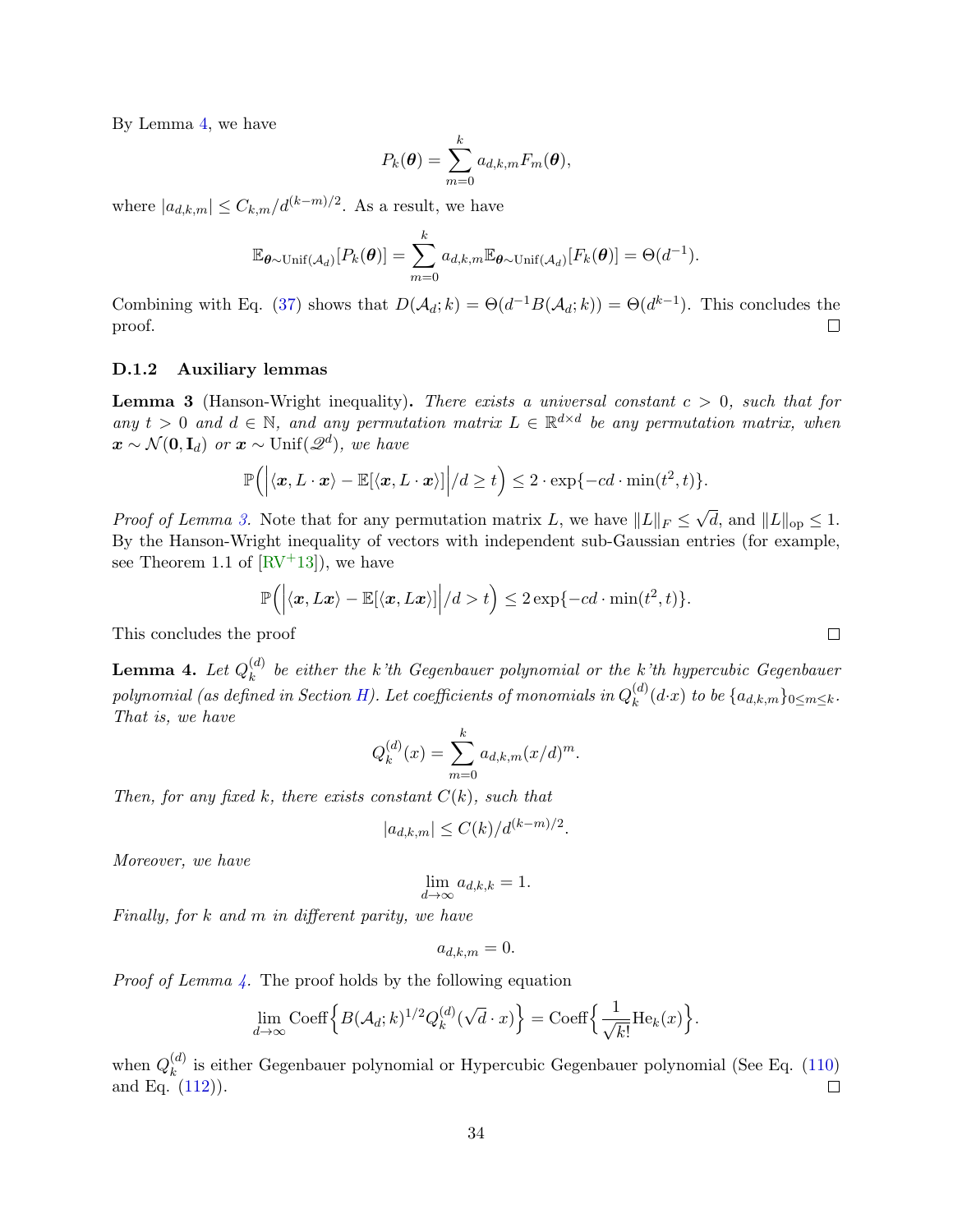## <span id="page-34-0"></span>D.2 Counting the degeneracy of band-limited function class (Example [3\)](#page-7-1)

<span id="page-34-2"></span>**Proposition 6.** Follow the notations of Example [3.](#page-7-1) Then for any fixed  $k \geq 1$ , we have

$$
D(\mathbb{S}^{(d-1)};k) = \Theta_d(d^{k-1}).
$$

Here we state Lemma [5](#page-34-1) that is used to prove Proposition [6.](#page-34-2) Given Lemma [5,](#page-34-1) the proof of Proposition [6](#page-34-2) is the same as the proof of Proposition [5.](#page-30-3)

<span id="page-34-1"></span>Lemma 5. Follow the notations of Example [3.](#page-7-1) Denote

$$
F_k(\boldsymbol{z}) = \int_{\mathrm{Sft}_d} (\langle \boldsymbol{z}, g \cdot \boldsymbol{z} \rangle / d)^k \pi_d(\mathrm{d}g).
$$

Then for any fixed  $k \geq 1$ , we have

$$
\mathbb{E}_{\boldsymbol{z}\sim\mathcal{N}(\mathbf{0},\mathbf{I}_d)}[F_k(\boldsymbol{z})] = \Theta_d(d^{-1}).
$$

*Proof of Lemma [5.](#page-34-1)* We prove the lemma for the case when d is odd. We denote  $u_1 = z_1^2$ , and  $u_i = z_{2i}^2 + z_{2i+1}^2$  for  $i = 2, ..., (d-1)/2$ . Then we have

<span id="page-34-3"></span>
$$
\mathbb{E}_{\mathbf{z}\sim\mathcal{N}(\mathbf{0},\mathbf{I}_d)}[F_k(\mathbf{z})] = d^{-k} \cdot \mathbb{E}_{\mathbf{z}} \Big\{ \int_{[0,1]} \Big( \sum_{j=0}^{(d-1)/2} u_j \cos(2\pi j t) \Big)^k \mathrm{d}t \Big\}
$$
  
=  $d^{-k} \cdot \mathbb{E}_{\mathbf{z}} \Big\{ \int_{[0,1]} \sum_{j_1,\ldots,j_k=0}^{(d-1)/2} \Big( \prod_{s \in [k]} u_{j_s} \cos(2\pi j_s t) \Big) \mathrm{d}t \Big\}$   
=  $d^{-k} \cdot \sum_{j_1,\ldots,j_k=0}^{(d-1)/2} \mathbb{E}_{\mathbf{z}} \Big\{ \prod_{s \in [k]} u_{j_s} \Big\} \Big( \int_{[0,1]} \prod_{s \in [k]} \cos(2\pi j_s t) \mathrm{d}t \Big).$  (38)

**Step 1. Bound**  $Z$  **function.** First, we denote

$$
Z(j_1,\ldots,j_k)=\mathbb{E}_{\boldsymbol{z}}\Big\{\prod_{s\in[k]}u_{j_s}\Big\}.
$$

We have

<span id="page-34-4"></span>
$$
\sup_{j_1,\dots,j_k} Z(j_1,\dots,j_k) \le \sup_{j_1,\dots,j_k} \prod_{s \in [k]} \mathbb{E}[u_{j_s}^{2k}]^{1/(2k)}
$$
  

$$
\le \sup_{j \in \{0,1,\dots,(d-1)/2\}} \mathbb{E}[u_j^{2k}]^{1/2} \le 2^k \cdot \mathbb{E}_{G \sim \mathcal{N}(0,1)}[G^{2k}]^{1/2} \equiv M_k.
$$
 (39)

Moreover, we have

<span id="page-34-6"></span>
$$
\inf_{j_1,\dots,j_k} Z(j_1,\dots,j_k) \geq \mathbb{E}_{G \sim \mathcal{N}(0,1)}[G^2] = 1.
$$
\n(40)

**Step 2. Bound**  $|\mathcal{I}|$ **.** Further, we denote

$$
\mathcal{I} = \Big\{ (j_1, \ldots, j_k) \in \{0, \ldots, (d-1)/2\}^k : \exists (\varepsilon_i)_{i \in [k]} \in {\{\pm 1\}}^k, \sum_{i=1}^k \varepsilon_i j_i = 0 \Big\},\
$$

Then it is easy to see that

<span id="page-34-5"></span>
$$
[(d+1)/2]^{k-1} \le |\mathcal{I}| \le 2 \cdot (d+1)^{k-1}.
$$
\n(41)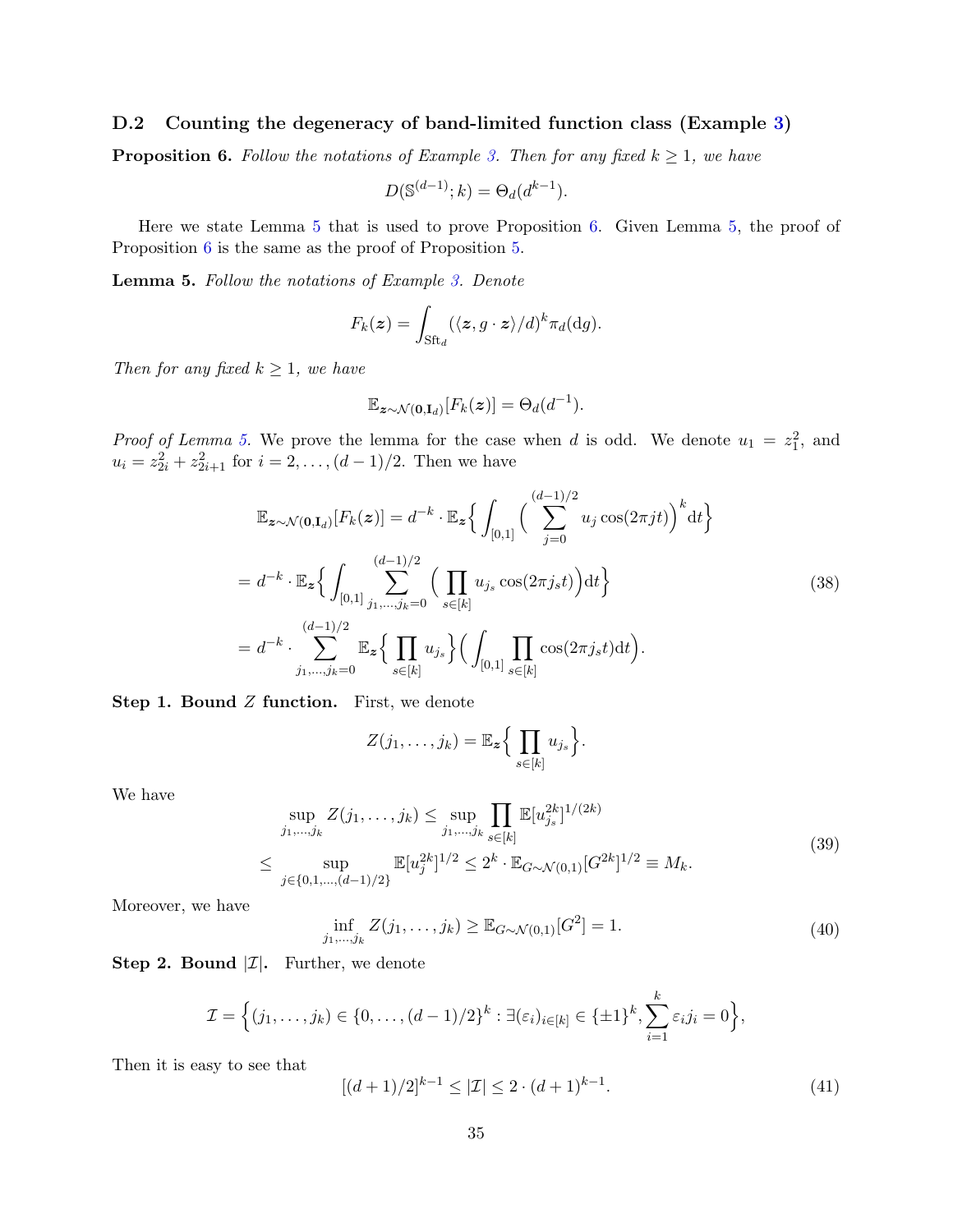**Step 3. Bound E function.** Next, we denote

$$
E(j_1,..., j_k) = \int_{[0,1]} \prod_{s \in [k]} \cos(2\pi j_s t) dt.
$$

It is easy to see that

<span id="page-35-1"></span>
$$
\sup_{j_1,\dots,j_k} |E(j_1,\dots,j_k)| \le 1.
$$
\n(42)

Moreover, for any  $(j_1, \ldots, j_k) \notin \mathcal{I}$ , we have  $E(j_1, \ldots, j_k) = 0$ . For any  $(j_1, \ldots, j_k) \in \mathcal{I}$ , we have

<span id="page-35-2"></span>
$$
E(j_1, \dots, j_k) = \frac{1}{2^k} \int_{[0,1]} \prod_{s \in [k]} [\exp(i2\pi j_s t) + \exp(-i2\pi j_s t)] dt \ge 1/2^k.
$$
 (43)

The last inequality used the fact that  $(j_1, \ldots, j_k) \in \mathcal{I}$ . **Step 4. Concludes the proof.** Therefore, combining Eq.  $(38)(39)(41)(42)$ , we have

$$
\mathbb{E}_{\mathbf{z}\sim\mathcal{N}(\mathbf{0},\mathbf{I}_d)}[F_k(\mathbf{z})] \leq d^{-k} \cdot M_k \cdot \sum_{j_1,\dots,j_k=0}^{(d-1)/2} |E(j_1,\dots,j_k)|
$$
  

$$
\leq d^{-k} \cdot M_k \cdot |\mathcal{I}| = O_d(d^{-1}).
$$

Combining Eq.  $(38)$   $(40)$   $(41)$   $(43)$ , we have

$$
\mathbb{E}_{\mathbf{z}\sim\mathcal{N}(\mathbf{0},\mathbf{I}_d)}[F_k(\mathbf{z})] \geq d^{-k} \cdot \sum_{j_1,\dots,j_k=0}^{(d-1)/2} |E(j_1,\dots,j_k)|
$$
  

$$
\geq d^{-k} \cdot |\mathcal{I}|/2^k = \Omega_d(d^{-1}).
$$

This concludes the proof.

# <span id="page-35-0"></span>E Concentration for invariant groups with degeneracy  $\alpha \leq 1$

 ${\rm Let}\, Q_k^{(d)}$  $\mathbf{k}^{(d)}$  be the k'th Gegenbauer polynomial on  $\mathcal{A}_d \in \{\mathbb{S}^{d-1}\}\$  $\sqrt{d}$ ,  $\mathscr{Q}^d$ } (see Section [H](#page-57-0) for definitions). Let  $\mathcal{G}_d$  be an invariant group with degeneracy  $\alpha$ . That means, for any fixed  $k \geq \alpha$ , we have  $B(\mathcal{A}_d; k)/[D(\mathcal{A}_d; k)d^{\alpha}] = \Theta_d(1)$ . For  $k \in \mathbb{N}_{\geq 0}$ , we denote

<span id="page-35-3"></span>
$$
\Upsilon_k(\boldsymbol{\theta}) = \frac{1}{D(\mathcal{A}_d; k)} \sum_{l=1}^{D(\mathcal{A}_d; k)} \overline{Y}_{kl}^{(d)}(\boldsymbol{\theta}) \overline{Y}_{kl}^{(d)}(\boldsymbol{\theta}) = \frac{B(\mathcal{A}_d; k)}{D(\mathcal{A}_d; k)} \int_{\mathcal{G}_d} Q_k^{(d)}(\langle \boldsymbol{\theta}, g \cdot \boldsymbol{\theta} \rangle) \pi_d(\mathrm{d}g). \tag{44}
$$

Then we have

$$
\mathbb{E}[\Upsilon_k(\boldsymbol{\theta})] = 1.
$$

In this section, we show that  $\Upsilon_k$  concentration around its mean, for any fixed  $k \geq 2$  and  $\alpha \leq 1$ .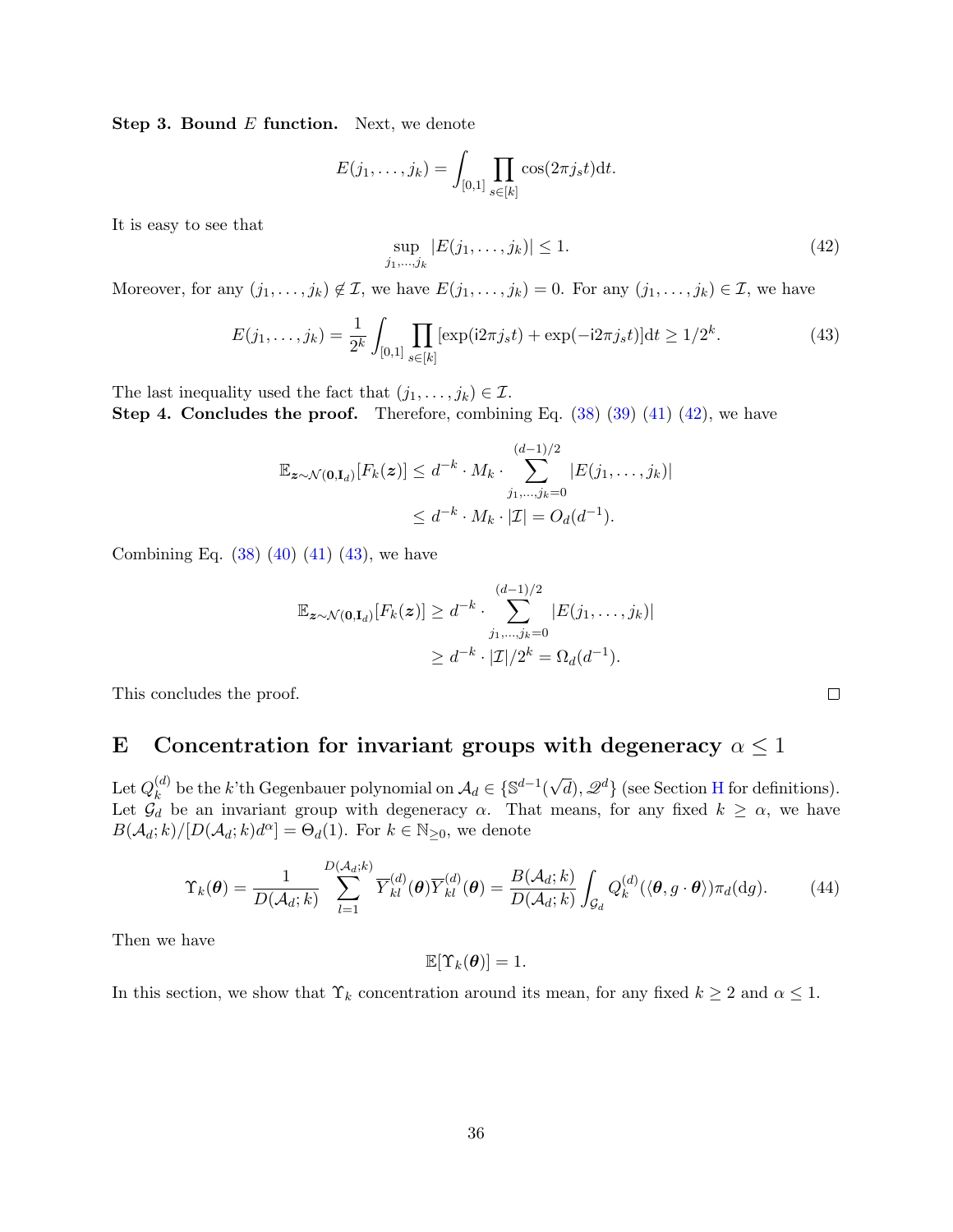### <span id="page-36-0"></span>E.1 Main proposition

<span id="page-36-1"></span>**Proposition 7.** Let  $\mathcal{G}_d$  be an invariant group with degeneracy  $\alpha \leq 1$ . Let  $(\theta_i)_{i \in [N]} \sim \text{Unif}(\mathcal{A}_d)$ where  $N = O_d(d^p)$  for some fixed integer p. Let  $\Upsilon_k$  be as defined in Eq. [\(44\)](#page-35-3). Then for any fixed  $k \geq 2$ , we have

$$
\sup_{i\in[N]}\Big|\Upsilon_k(\boldsymbol{\theta}_i)-1\Big|=o_{d,\mathbb{P}}(1).
$$

*Proof of Proposition [7.](#page-36-1)* Let us first focus on the sphere case  $\mathcal{A}_d = \mathbb{S}^{d-1}$ √ d). Let  $(\boldsymbol{x}_i)_{i\in[N]} \sim_{iid}$  $\mathcal{N}(\mathbf{0}, \mathbf{I}_d)$ . Without loss of generality, we assume  $\boldsymbol{x}_i$  and  $\boldsymbol{\theta}_i$  are coupled such that  $\boldsymbol{\theta}_i = \sqrt{d} \cdot \boldsymbol{x}_i / ||\boldsymbol{x}_i||_2$ . Denote

$$
F_k(z) = \int_{\mathcal{G}_d} (\langle z, g \cdot z \rangle / d)^k \pi_d(\mathrm{d}g).
$$

Let  $\{a_{d,k,m}\}_{0 \leq m \leq k}$  be the coefficients of monomials in  $Q_k^{(d)}$  $\binom{u}{k}(d \cdot x)$ . That is, we have

$$
Q_k^{(d)}(x) = \sum_{m=0}^k a_{d,k,m}(x/d)^m.
$$

Then

$$
\int_{\mathcal{G}_d} Q_k^{(d)} (\langle \boldsymbol{\theta}, g \cdot \boldsymbol{\theta} \rangle) \pi_d(\mathrm{d}g) = \sum_{m=0}^k a_{d,k,m} F_m(\boldsymbol{\theta}).
$$

Moreover, by Lemma [4,](#page-33-2) we have  $|a_{d,k,m}| \leq C_{k,m}/d^{(k-m)/2}$ ,  $\lim_{d\to\infty} a_{d,k,k} = 1$ , and  $a_{d,k,m} = 0$  for k and m of different parity.

Then we have

$$
\sup_{i \in [N]} |\Upsilon_{k}(\theta_{i}) - \mathbb{E}[\Upsilon_{k}(\theta_{i})]|
$$
\n
$$
= \frac{B(\mathbb{S}^{d-1}; k)}{D(\mathbb{S}^{d-1}; k)} \sup_{i \in [N]} \Big| \int_{\mathcal{G}_{d}} Q_{k}(\langle \theta_{i}, g \cdot \theta_{i} \rangle) \pi_{d}(\mathrm{d}g) - \mathbb{E} \Big[ \int_{\mathcal{G}_{d}} Q_{k}(\langle \theta_{i}, g \cdot \theta_{i} \rangle) \pi_{d}(\mathrm{d}g) \Big] \Big|
$$
\n
$$
\leq C \times d^{\alpha} \times \sum_{m=1}^{k} a_{d,k,m} \times \sup_{i \in [N]} \Big| F_{m}(\theta_{i}) - \mathbb{E}[F_{m}(\theta_{i})] \Big|
$$
\n
$$
\leq C \times d^{\alpha} \times \sum_{m=1}^{k} a_{d,k,m} \times \sup_{i \in [N]} \Big| F_{m}(x_{i}) - \mathbb{E}[F_{m}(x_{i})] \Big| \cdot [d^{m} / \|x_{i}\|_{2}^{2m}].
$$

 $\overline{\phantom{a}}$  $\overline{\phantom{a}}$ 

By the concentration of  $\chi^2$ -distribution, for any  $\varepsilon > 0$ , the following event happens with high probability

$$
\mathcal{E}_1 \equiv \left\{ \sup_{i \in [N]} \left| \|\boldsymbol{x}_i\|_2^2 / d - 1 \right| \leq 1 / d^{1/2 - \varepsilon} \right\}.
$$

Moreover, combining Lemma [6](#page-37-1) with Lemma [7,](#page-39-0) for any fixed  $m \geq 2$ , we have

$$
\mathbb{E}[(F_m(\boldsymbol{x}) - \mathbb{E}[F_m(\boldsymbol{x})])^2] \leq C_m d^{-1-3\alpha/2}.
$$

By the hypercontractivity property of Gaussian distribution as per Lemma [20,](#page-62-0) for any  $\varepsilon > 0$ , taking q sufficiently large, we have

$$
\mathbb{E}\Big[\sup_{i\in[N]}\Big|F_m(\boldsymbol{x}_i)-\mathbb{E}[F_m(\boldsymbol{x}_i)]\Big|\Big]\leq \mathbb{E}\Big[\sum_{i=1}^N\Big(F_m(\boldsymbol{x}_i)-\mathbb{E}[F_m(\boldsymbol{x}_i)]\Big)^{2q}\Big]^{1/(2q)}
$$
  

$$
\leq C(q)\cdot d^{p/(2q)}\cdot \mathbb{E}[(F_m(\boldsymbol{x})-\mathbb{E}[F_m(\boldsymbol{x})])^2]^{1/2}\leq Cd^{-1-3\alpha/2+\varepsilon}
$$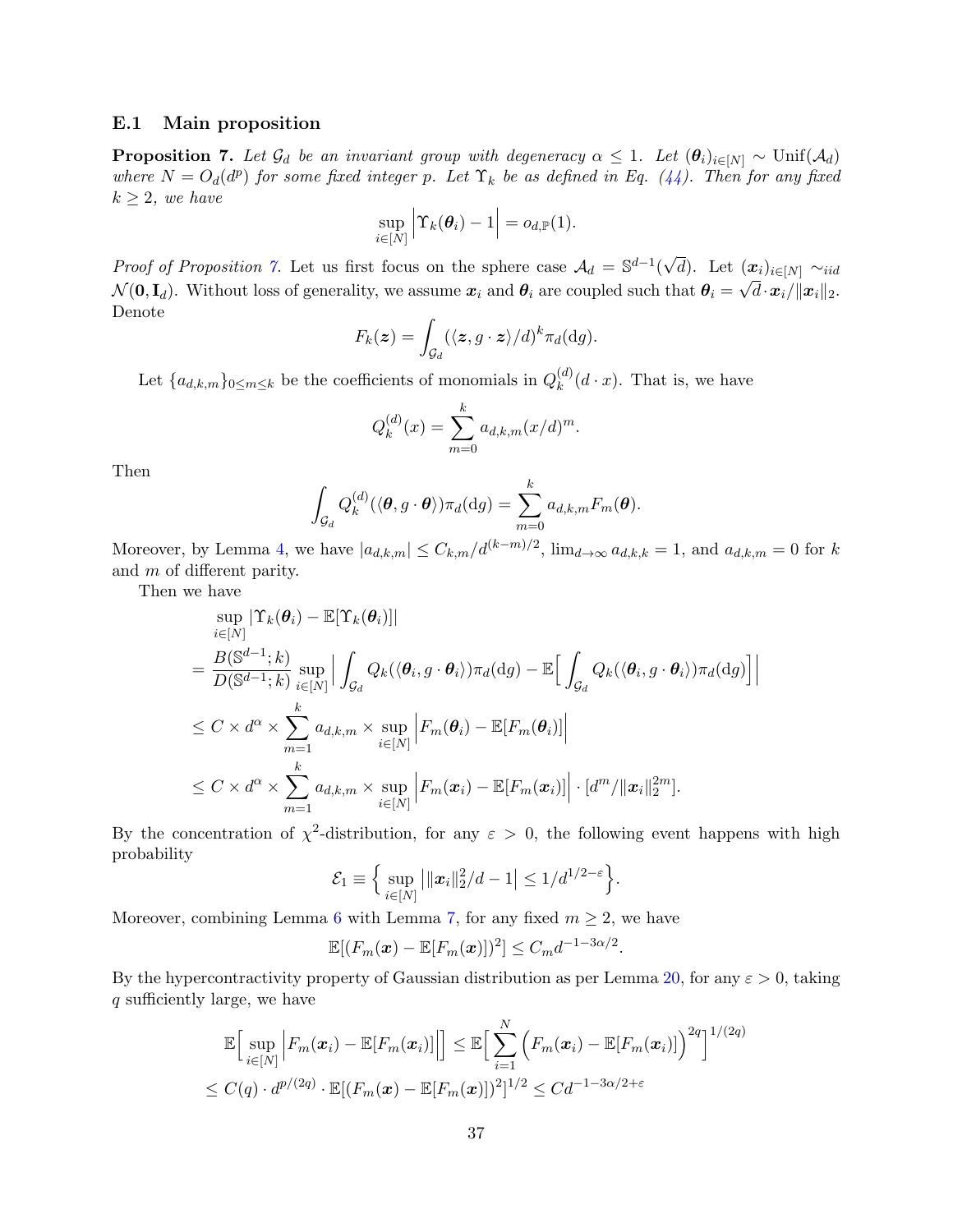By Markov's inequality, we deduce that the following event happens with high probability

$$
\mathcal{E}_2 \equiv \left\{ \forall 2 \leq m \leq k, \sup_{i \in [N]} \left| F_m(\boldsymbol{x}_i) - \mathbb{E}[F_m(\boldsymbol{x}_i)] \right| \leq C d^{-1-3\alpha/2+\varepsilon} \right\}.
$$

Finally, by Lemma [6,](#page-37-1) we have

$$
\mathbb{E}[F_1(\boldsymbol{x})^2] \leq C d^{-2\alpha},
$$

and by the hypercontractivity property of low degree polynomials with Gaussian measure (Lemma [20\)](#page-62-0), for any  $\varepsilon > 0$ , taking q sufficiently large, we have

$$
\mathbb{E}\Big[\sup_{i\in[N]}\Big|F_1(\boldsymbol{x}_i)-\mathbb{E}[F_1(\boldsymbol{x}_i)]\Big|\Big]\leq c\mathbb{E}\Big[\sum_{i=1}^N F_1(\boldsymbol{x}_i)^{2q}\Big]^{1/(2q)}+\mathbb{E}[F_1(\boldsymbol{x})^2]^{1/2} \leq C(q)\cdot d^{p/(2q)}\cdot \mathbb{E}[F_1(\boldsymbol{x})^2]^{1/2}+\mathbb{E}[F_1(\boldsymbol{x})^2]^{1/2}\leq Cd^{-\alpha+\varepsilon}.
$$

As a result, the following event happens with high probability

$$
\mathcal{E}_3 \equiv \Big\{\sup_{i\in[N]} \Big| F_1(\boldsymbol{x}_i) - \mathbb{E}[F_1(\boldsymbol{x}_i)] \Big| \leq C d^{-\alpha+\varepsilon} \Big\}.
$$

When all the events  $\mathcal{E}_1$ ,  $\mathcal{E}_2$ , and  $\mathcal{E}_3$  happen, for any  $k \geq 2$ , we have

$$
\sup_{i \in [N]} |\Upsilon_k(\theta_i) - \mathbb{E}[\Upsilon_k(\theta_i)]|
$$
\n
$$
\leq C \times d^{\alpha} \times \sum_{m=1}^k a_{d,k,m} \times \sup_{i \in [N]} \left| F_m(\boldsymbol{x}_i) - \mathbb{E}[F_m(\boldsymbol{x}_i)] \right| \cdot [d^m / \|\boldsymbol{x}_i\|_2^{2m}]
$$
\n
$$
\leq C \times d^{\alpha} \times \left[ d^{-(k-1)/2} d^{-\alpha + \varepsilon} + \sum_{m=2}^k d^{-(k-m)/2} \times d^{-1-3\alpha/2 + \varepsilon} \right] = o_d(1).
$$

The case of the hypercube  $\mathcal{A}_d \sim \mathcal{Q}^d$  follows similarly without introducing the gaussian measure and using Lemma [8](#page-40-0) instead of Lemma [7.](#page-39-0)  $\Box$ 

#### <span id="page-37-0"></span>E.2 Auxiliary Lemmas

<span id="page-37-1"></span>**Lemma 6.** Let  $\mathcal{G}_d$  be an invariant group with degeneracy  $\alpha \leq 1$ . Denote

$$
F_k(\boldsymbol{z}) = \int_{\mathcal{G}_d} (\langle \boldsymbol{z}, g \cdot \boldsymbol{z} \rangle / d)^k \pi_d(\mathrm{d}g).
$$

Then for any fixed  $s \in [1,\infty)$  and integer  $k \geq 1$ , we have

$$
\mathbb{E}_{\boldsymbol{x}\sim\mathcal{N}(\mathbf{0},\mathbf{I}_d)}[F_k(\boldsymbol{x})^s]^{1/s} = O_d(d^{-\alpha}),\tag{45}
$$

$$
\mathbb{E}_{\boldsymbol{\theta} \sim \text{Unif}(\mathcal{A}_d)} [F_k(\boldsymbol{\theta})^s]^{1/s} = O_d(d^{-\alpha}).\tag{46}
$$

*Proof of Lemma [6.](#page-37-1)* For  $\boldsymbol{\theta} \in \mathcal{A}_d$ , denote

$$
P_k(\boldsymbol{\theta}) \equiv \frac{1}{B(\mathcal{A}_d; k)} \sum_{l=1}^{D(\mathcal{A}_d; k)} \overline{Y}_{kl}^{(d)}(\boldsymbol{\theta})^2 = \int_{\mathcal{G}_d} Q_k^{(d)}(\langle \boldsymbol{\theta}, g \cdot \boldsymbol{\theta} \rangle) \pi_d(\mathrm{d}g).
$$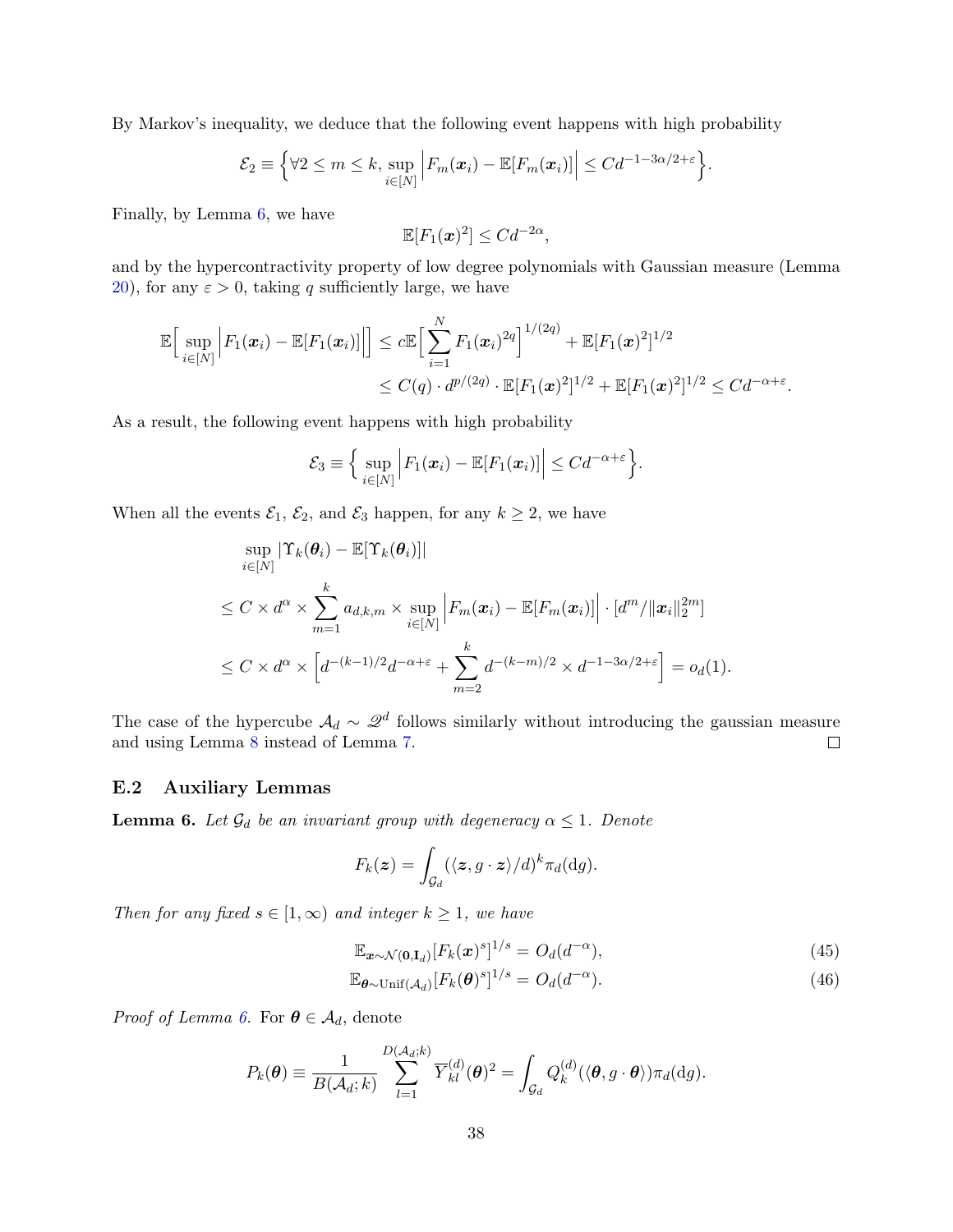By Lemma [1](#page-29-1) and by the assumption that  $\mathcal{G}_d$  is an invariant group with degeneracy  $\alpha \leq 1$ , i.e.,  $B(\mathcal{A}_k; k)/[D(\mathcal{A}_k; k)d^{\alpha}] = \Theta_d(1)$ , for any fixed  $k \geq 1$ , we have

$$
\mathbb{E}[P_k(\boldsymbol{\theta})] = \frac{D(\mathcal{A}_d; k)}{B(\mathcal{A}_d; k)} = O_d(d^{-\alpha}).
$$

Throughout the proof, we will denote  $L^s = L^s(\mathcal{A}_d)$  to be the  $L^s$  space with respect to distribution  $\boldsymbol{\theta} \sim \text{Unif}(\mathcal{A}_d).$ 

By the hypercontractivity of low degree polynomials on the sphere and the hypercube, as per Lemmas [18](#page-61-2) and [19,](#page-61-3) for any  $s \geq 1$ , we have

<span id="page-38-0"></span>
$$
||P_{k}||_{L^{s}} = \frac{D(\mathcal{A}_{d};k)}{B(\mathcal{A}_{d};k)} \left\| \frac{B(\mathcal{A}_{d};k)}{D(\mathcal{A}_{d};k)} P_{k} \right\|_{L^{s}} \leq \frac{C_{k,s}}{d^{\alpha}} \left\| \frac{B(\mathcal{A}_{d};k)}{D(\mathcal{A}_{d};k)} P_{k} \right\|_{L^{2}}
$$
  
\n
$$
= \frac{C_{k,s}}{d^{\alpha}} \Big[ \frac{1}{D(\mathcal{A}_{d};k)^{2}} \sum_{l_{1},l_{2}=1}^{D(\mathcal{A}_{d};k)} \mathbb{E} \Big[ \overline{Y}_{kl_{1}}^{(d)}(\boldsymbol{\theta})^{2} \overline{Y}_{kl_{2}}^{(d)}(\boldsymbol{\theta})^{2} \Big]^{1/2}
$$
  
\n
$$
\leq \frac{C_{k,s}}{d^{\alpha}} \Big[ \frac{1}{D(\mathcal{A}_{d};k)^{2}} \sum_{l_{1},l_{2}=1}^{D(\mathcal{A}_{d};k)} \mathbb{E} \Big[ \overline{Y}_{kl_{1}}^{(d)}(\boldsymbol{\theta})^{4} \Big]^{1/2} \mathbb{E} \Big[ \overline{Y}_{kl_{2}}^{(d)}(\boldsymbol{\theta})^{4} \Big]^{1/2} \Big]^{1/2}
$$
  
\n
$$
\leq \frac{C_{k,s}}{d^{\alpha}} \Big[ \frac{1}{D(\mathcal{A}_{d};k)^{2}} \sum_{l_{1},l_{2}=1}^{D(\mathcal{A}_{d};k)} \mathbb{E} \Big[ \overline{Y}_{kl_{1}}^{(d)}(\boldsymbol{\theta})^{2} \Big] \mathbb{E} \Big[ \overline{Y}_{kl_{2}}^{(d)}(\boldsymbol{\theta})^{2} \Big]^{1/2} = \frac{C_{k,s}}{d^{\alpha}}.
$$
 (47)

Let  $\{a_{d,k,m}\}_{0 \leq m \leq k}$  be the coefficients of monomials in  $Q_k^{(d)}$  $\binom{u}{k}(d \cdot x)$ . That is, we have

$$
Q_k^{(d)}(x) = \sum_{m=0}^k a_{d,k,m}(x/d)^m.
$$
  

$$
P_k = \sum_{k=0}^k a_{d,k,m} F_m.
$$
 (48)

Then

Moreover, by Lemma 4, we have 
$$
|a_{d,k,m}| \leq C_{k,m}/d^{(k-m)/2}
$$
,  $\lim_{d\to\infty} a_{d,k,k} = 1$ , and  $a_{d,k,m} = 0$  for k and m have different parity.

<span id="page-38-1"></span> $m=0$ 

We conclude the proof by induction over k. Note we have  $F_0(\theta) \equiv 1$ . Moreover, for any  $s \geq 1$ , by Eq. [\(47\)](#page-38-0) and [\(48\)](#page-38-1) (and note that  $a_{d,1,0} = 0$  and  $\lim_{d\to\infty} a_{d,1,1} \to 1$ ), we have

$$
||F_1||_{L^s} = \frac{1}{a_{d,1,1}} ||P_1||_{L^s} \leq C_s/d^{\alpha}.
$$

Fix a k ≥ 2. Assume that, for any  $1 \le u \le k-1$ , we have  $||F_u||_{L^s} \le C_u/d^{\alpha}$  for  $s \ge 1$ , by Eq. [\(48\)](#page-38-1) and [\(47\)](#page-38-0), and the fact that  $|a_{d,k,m}| \leq C_{k,m}/d^{(k-m)/2}$  and  $\lim_{d\to\infty} a_{d,k,k} = 1$ , we have

$$
||F_k||_{L^s} = \left\|\frac{1}{a_{d,k,k}}P_k - \sum_{m=1}^{k-1} a_{d,k,m}F_m - a_{d,k,0}\right\|_{L^s}
$$
  
\n
$$
\leq \left\|\frac{1}{a_{d,k,k}}P_k\right\|_{L^s} + \sum_{m=1}^{k-1} |a_{d,k,m}|\left\|F_m\right\|_{L^s} + |a_{d,k,0}|
$$
  
\n
$$
\leq C/d^{\alpha} + \left[\sum_{m=1}^{k-1} C/d^{(k-m)/2}\right] \cdot C/d^{\alpha} + C/d^{k/2} \leq C_{k,s}/d^{\alpha},
$$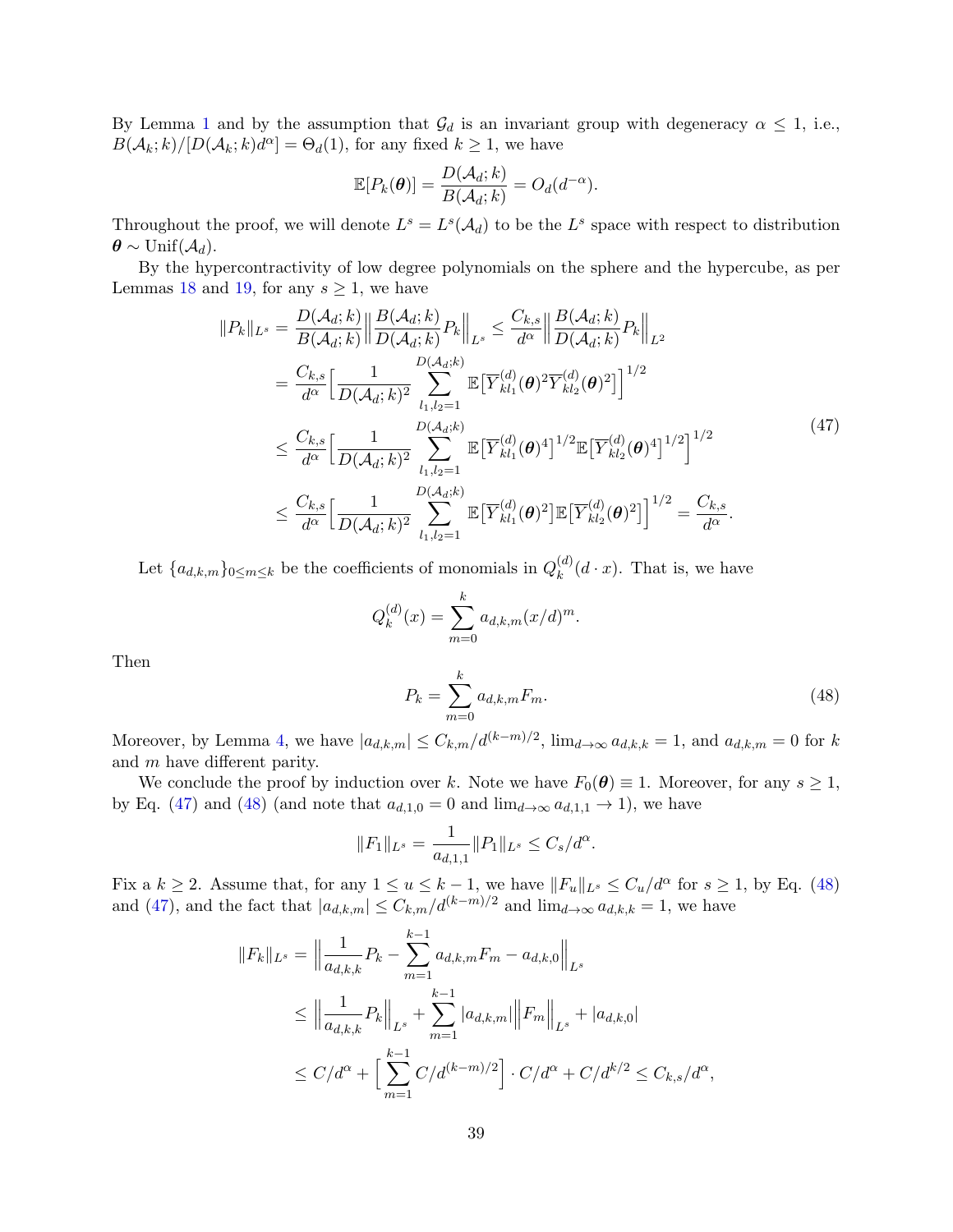where we recall that we assume  $\alpha \leq 1$ . √

Finally, for the case of  $\mathcal{A}_d = \mathbb{S}^{d-1}$ ( d), recalling that we can write

$$
F_k(\boldsymbol{x}) = (\|\boldsymbol{x}\|_2^2/d)^k F_k(\boldsymbol{\theta}),
$$

where  $\boldsymbol{\theta} = \boldsymbol{x} / \| \boldsymbol{x}_i \|_2 \sim \text{Unif}(\mathbb{S}^{d-1})$ √ d) is independent of  $||x_i||_2$  in the case of  $x \sim N(0, I_d)$ . Hence, we get by Cauchy-Schwarz inequality

$$
\mathbb{E}_{\mathbf{x}\sim\mathsf{N}(\mathbf{0},\mathbf{I}_d)}[F_k(\mathbf{x})^s]^{1/s} = \|F_k\|_{L^{2s}} \cdot \mathbb{E}_{\mathbf{x}\sim\mathsf{N}(\mathbf{0},\mathbf{I}_d)}\Big[ (\|\mathbf{x}\|_2^2/d)^{2sk} \Big]^{1/(2s)} \leq C_{k,s}/d^{\alpha},
$$

by hypercontractivity of low degree polynomials for Gaussian measure (Lemma [20\)](#page-62-0).

<span id="page-39-0"></span>**Lemma 7.** Let  $x \sim N(0, I_d)$ . Let  $\mathcal{G}_d$  be a general invariant group. Let  $F_k(z)$  be defined as in Lemma [6.](#page-37-1) Then for any fixed  $k \geq 1$ , there exists a constant  $C_k$ , such that

• If  $k$  is odd, then

$$
\text{Var}_{\boldsymbol{x}\sim\mathsf{N}(\boldsymbol{0},\mathbf{I}_d)}[F_k(\boldsymbol{x})] \leq \frac{C_k}{d} \mathbb{E}_{\boldsymbol{x}}[F_{k-1}(\boldsymbol{x})^2].
$$

• If k is even, then

$$
\text{Var}_{\boldsymbol{x}\sim\mathsf{N}(\mathbf{0},\mathbf{I}_d)}[F_k(\boldsymbol{x})] \leq \frac{C_k}{d} \Big( \mathbb{E}_{\boldsymbol{x}}[F_{k-2}(\boldsymbol{x})^2] \wedge \mathbb{E}_{\boldsymbol{x}}[F_k(\boldsymbol{x})^2]^{(2k-1)/(2k)} \Big).
$$

*Proof of Lemma*  $\gamma$ *.* By the Gaussian Poincaré inequality, we have

$$
\mathbb{E}_{\boldsymbol{x}\sim\mathsf{N}(\mathbf{0},\mathbf{I}_d)}[(F_k(\boldsymbol{x})-\mathbb{E}[F_k(\boldsymbol{x})])^2] \leq \mathbb{E}[\|\nabla F_k(\boldsymbol{x})\|_2^2].
$$

We have

$$
\nabla F_k(\boldsymbol{x}) = k \int_{\mathcal{G}_d} (\langle \boldsymbol{x}, g \cdot \boldsymbol{x} \rangle / d)^{k-1} [(g \cdot \boldsymbol{x} + g^{-1} \cdot \boldsymbol{x}) / d] \pi_d(\mathrm{d}g),
$$

which gives

<span id="page-39-1"></span>
$$
\mathbb{E}[\|\nabla F_k(\boldsymbol{x})\|_2^2] \n= \frac{4k^2}{d} \int_{\mathcal{G}_d \times \mathcal{G}_d} \mathbb{E}\Big[ (\langle \boldsymbol{x}, g_1 \cdot \boldsymbol{x} \rangle / d)^{k-1} (\langle \boldsymbol{x}, g_2 \cdot \boldsymbol{x} \rangle / d)^{k-1} \langle \boldsymbol{x}, g_1 g_2 \cdot \boldsymbol{x} \rangle / d \Big] \pi_d(\mathrm{d}g_1) \pi_d(\mathrm{d}g_2).
$$
\n(49)

**Case 1: Odd k.** When k is odd, we have

$$
\mathbb{E}[\|\nabla F_k(\boldsymbol{x})\|_2^2] \n\leq \frac{4k^2}{d} \int_{\mathcal{G}_d \times \mathcal{G}_d} \mathbb{E}\Big[ \langle \langle \boldsymbol{x}, g_1 \cdot \boldsymbol{x} \rangle / d \rangle^{k-1} (\langle \boldsymbol{x}, g_2 \cdot \boldsymbol{x} \rangle / d)^{k-1} \|\boldsymbol{x}\|_2^2 / d \Big] \pi_d(\mathrm{d} g_1) \pi_d(\mathrm{d} g_2) \n= \frac{4k^2}{d} \mathbb{E}\big[F_{k-1}(\boldsymbol{x})^2 (\|\boldsymbol{x}\|_2^2 / d) \big] \leq \frac{4k^2}{d} \mathbb{E}\big[F_{k-1}(\boldsymbol{x})^4\big]^{1/2} \mathbb{E}\big[ (\|\boldsymbol{x}\|_2^2 / d)^2 \big]^{1/2} \leq \frac{C_k}{d} \mathbb{E}[F_{k-1}(\boldsymbol{x})^2],
$$

where we used in the second line Cauchy-Schwarz inequality and that the matrix representations of g are orthogonal matrices, and in the last inequality the hypercontractivity of low degree polynomials for Gaussian measures (Lemma [20\)](#page-62-0).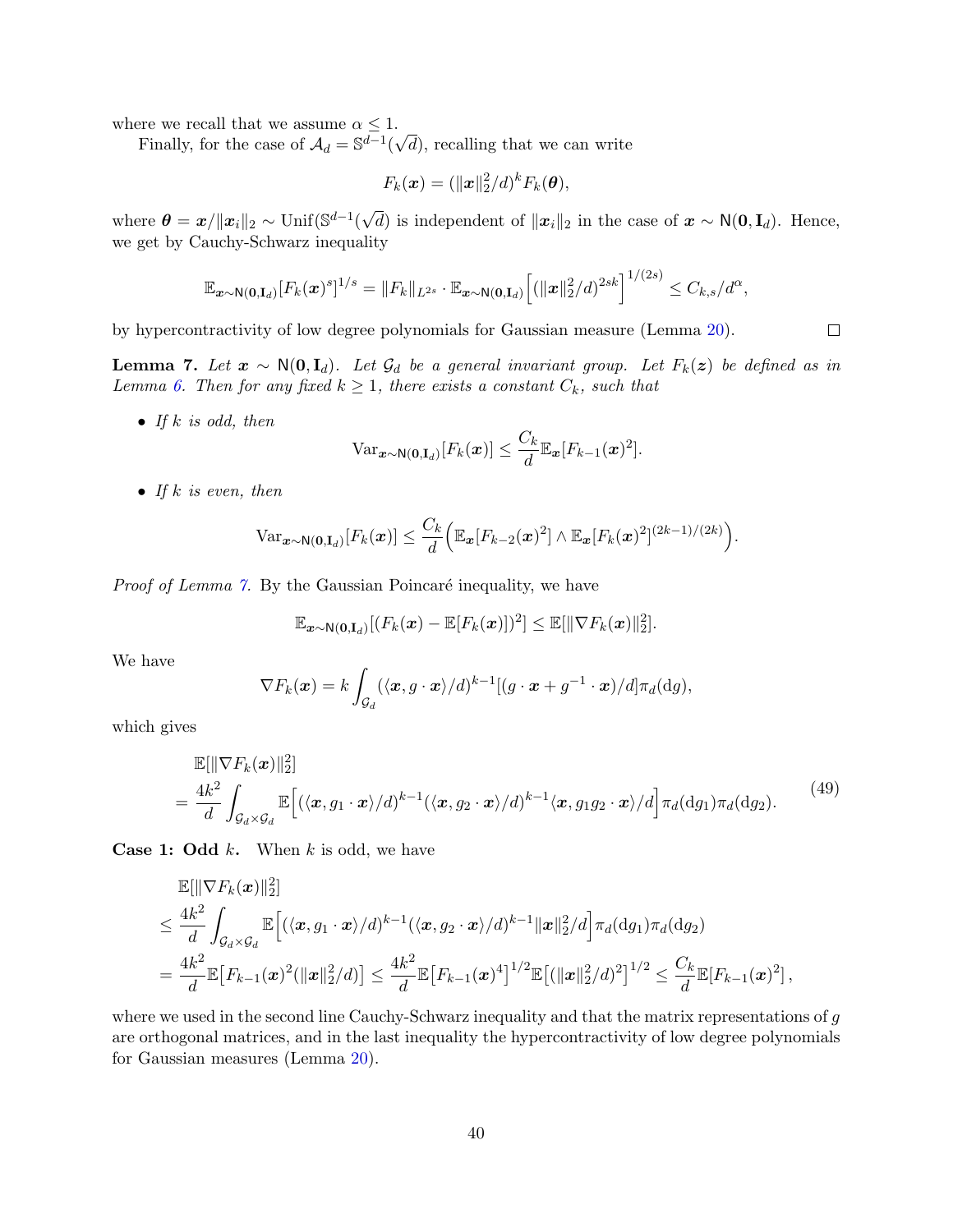**Case 2: Even k. Bound 1.** When k is even, we have the following first bound

$$
\mathbb{E}[\|\nabla F_k(\boldsymbol{x})\|_2^2] \n\leq \frac{4k^2}{d} \int_{\mathcal{G}_d \times \mathcal{G}_d} \mathbb{E}\Big[ (\langle \boldsymbol{x}, g_1 \cdot \boldsymbol{x} \rangle / d)^{k-2} (\langle \boldsymbol{x}, g_2 \cdot \boldsymbol{x} \rangle / d)^{k-2} \|\boldsymbol{x}\|_2^6 / d^3 \Big] \pi_d(\mathrm{d}g_1) \pi_d(\mathrm{d}g_2) \n= \frac{4k^2}{d} \mathbb{E}\Big[ F_{k-2}(\boldsymbol{x})^2 (\|\boldsymbol{x}\|_2^6 / d^3) \Big] \leq \frac{4k^2}{d} \mathbb{E}\Big[ F_{k-2}(\boldsymbol{x})^4 \Big]^{1/2} \mathbb{E}\big[ (\|\boldsymbol{x}\|_2^6 / d^3)^2 \big]^{1/2} \leq \frac{C_k}{d} \mathbb{E}\big[ F_{k-2}(\boldsymbol{x})^2 \big].
$$

**Case 3: Even k. Bound 2.** When  $k$  is even, we have the following second bound, which follows by Hölder's inequality  $\mathbb{E}[XY] \leq \mathbb{E}[|X|^{k/(k-1)}]^{(k-1)/k} \cdot \mathbb{E}[|Y|^{k}]^{1/k}$ ,

$$
\mathbb{E}[\|\nabla F_k(\boldsymbol{x})\|_2^2] \n= \frac{4k^2}{d} \int_{\mathcal{G}_d \times \mathcal{G}_d} \mathbb{E}\Big[ \langle \langle \boldsymbol{x}, g_1 \cdot \boldsymbol{x} \rangle / d \rangle^{k-1} \langle \langle \boldsymbol{x}, g_2 \cdot \boldsymbol{x} \rangle / d \rangle^{k-1} \langle \boldsymbol{x}, g_1 g_2 \cdot \boldsymbol{x} \rangle / d \Big] \pi_d(\mathrm{d}g_1) \pi_d(\mathrm{d}g_2) \n\leq \frac{4k^2}{d} \mathbb{E}\Big[ \int_{\mathcal{G}_d \times \mathcal{G}_d} (\langle \boldsymbol{x}, g_1 \cdot \boldsymbol{x} \rangle / d)^k (\langle \boldsymbol{x}, g_2 \cdot \boldsymbol{x} \rangle / d)^k \pi_d(\mathrm{d}g_1) \pi_d(\mathrm{d}g_2) \Big]^{(k-1)/k} \n\times \mathbb{E}\Big[ \int_{\mathcal{G}_d} (\langle \boldsymbol{x}, g \cdot \boldsymbol{x} \rangle / d)^k \pi_d(\mathrm{d}g) \Big]^{1/k} \n= \frac{4k^2}{d} \mathbb{E}\big[F_k(\boldsymbol{x})^2\big]^{(k-1)/k} \times \mathbb{E}\big[F_k(\boldsymbol{x})\big]^{1/k} \leq \frac{4k^2}{d} \mathbb{E}\big[F_k(\boldsymbol{x})^2\big]^{(2k-1)/(2k)}.
$$

Combining these two bounds yields the result for  $k$  even.

<span id="page-40-0"></span>**Lemma 8.** Let  $\theta \sim \text{Unif}(\mathscr{Q}^d)$ . Let  $\mathcal{G}_d$  be a general invariant group that preserves  $\mathscr{Q}^d$ . Let  $F_k(z)$ be defined as in Lemma [6.](#page-37-1) Then for any fixed  $k \geq 1$ , there exists a constant  $C_k$ , such that

• If k is odd, then

$$
\text{Var}_{\boldsymbol{\theta} \sim \text{Unif}(\mathscr{Q}^d)}[F_k(\boldsymbol{\theta})] \leq \frac{C_k}{d} \mathbb{E}_{\boldsymbol{\theta}}[F_{k-1}(\boldsymbol{\theta})^2] + \frac{C_k}{d^3}.
$$

• If k is even, then

$$
\text{Var}_{\boldsymbol{\theta} \sim \text{Unif}(\mathscr{Q}^d)}[F_k(\boldsymbol{\theta})] \leq \frac{C_k}{d} \Big( \mathbb{E}_{\boldsymbol{\theta}}[F_{k-2}(\boldsymbol{\theta})^2] \wedge \mathbb{E}_{\boldsymbol{\theta}}[F_k(\boldsymbol{\theta})^2]^{(2k-1)/(2k)} \Big) + \frac{C_k}{d^3}.
$$

*Proof of Lemma [8.](#page-40-0)* The proof is similar to the proof of Lemma [7.](#page-39-0) By the discrete Poincaré inequality, we have

$$
\mathbb{E}_{\boldsymbol{\theta}\sim\text{Unif}(\mathscr{Q}_d)}\big[\big(F_k(\boldsymbol{\theta})-\mathbb{E}[F_k(\boldsymbol{\theta})]\big)^2\big]\leq \mathbb{E}_{\boldsymbol{\theta}}\bigg[\sum_{i=1}^d D_i F_k(\boldsymbol{\theta})^2\bigg],
$$

where  $D_i$  denote the discrete derivative defined as

$$
D_i f(\boldsymbol{\theta}) = \frac{f(\boldsymbol{\theta}) - f(\boldsymbol{\theta}_{-i})}{2},
$$

with  $\boldsymbol{\theta}_{-i} = (\theta_1, \dots, \theta_{i-1}, -\theta_i, \theta_{i+1}, \dots, \theta_d)$ . Let  $\varphi_g(\boldsymbol{\theta}) = (\langle \boldsymbol{\theta}, g \cdot \boldsymbol{\theta} \rangle / d)^k$ , then

$$
D_i \varphi_g(\boldsymbol{\theta}) = \frac{(\langle \boldsymbol{\theta}, g \cdot \boldsymbol{\theta} \rangle / d)^k - (\langle \boldsymbol{\theta}_{-i}, g \cdot \boldsymbol{\theta} \rangle / d)^k}{2} + \frac{(\langle \boldsymbol{\theta}_{-i}, g \cdot \boldsymbol{\theta} \rangle / d)^k - (\langle \boldsymbol{\theta}_{-i}, g \cdot \boldsymbol{\theta}_{-i} \rangle / d)^k}{2}
$$
  
=:  $D_{i,1} \varphi_g(\boldsymbol{\theta}) + D_{i,2} \varphi_g(\boldsymbol{\theta}).$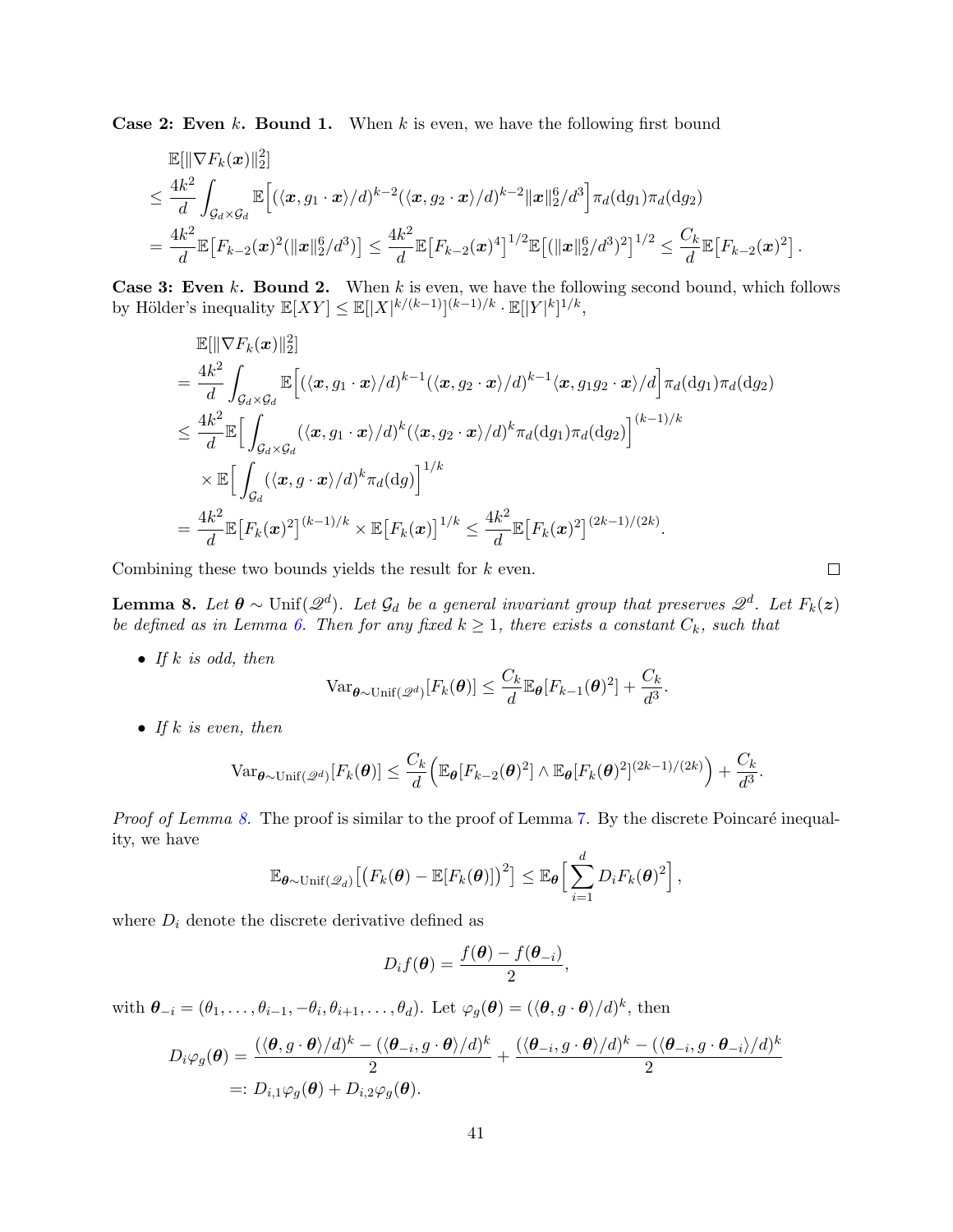We have  $\langle \theta_{-i}, g \cdot \theta \rangle = \langle \theta, g \cdot \theta \rangle - 2\theta_i (g \cdot \theta)_i$ . By Taylor expansion, the first term verifies (recall that  $g \cdot \boldsymbol{\theta} \in \mathscr{Q}^d$  and  $\theta_i^2(g \cdot \boldsymbol{\theta})_i^2 = 1$ )

$$
D_{i,1}\varphi_g(\boldsymbol{\theta})=k(\langle \boldsymbol{\theta}, g\cdot\boldsymbol{\theta}\rangle/d)^{k-1}(\theta_i(g\cdot\boldsymbol{\theta})_i/d)-k(k-1)X_{i,1}(\boldsymbol{\theta}, g)^{k-2}/d^2,
$$

where  $X_{i,1}(\theta, g)$  is on the line segment between  $\langle \theta, g \cdot \theta \rangle / d$  and  $\langle \theta_{-i}, g \cdot \theta \rangle / d$ . Similarly, Taylor expansion on the second term yields

$$
D_{i,2}\varphi_g(\boldsymbol{\theta})=k(\langle \boldsymbol{\theta}_{-i},g\cdot\boldsymbol{\theta}_{-i}\rangle/d)^{k-1}(\theta_i(g^{-1}\cdot\boldsymbol{\theta}_{-i})_i/d)+k(k-1)X_{i,2}(\boldsymbol{\theta},g)^{k-2}/d^2,
$$

where  $X_{i,2}(\theta, g)$  is on the line segment between  $\langle \theta_{-i}, g \cdot \theta_{-i} \rangle / d$  and  $\langle \theta, g \cdot \theta_{-i} \rangle / d$ .

Using Jensen's inequality to separate each of the 4 terms in  $D_i\varphi_q(\theta)$ , using that  $\theta_{-i}$  and  $\theta$  have the same distribution, we get

$$
\mathbb{E}_{\theta}\Big[\sum_{i=1}^{d}D_{i}F_{k}(\theta)^{2}\Big] \n\leq \frac{32k^{2}}{d}\int_{\mathcal{G}_{d}\times\mathcal{G}_{d}}\mathbb{E}\Big[(\langle\theta,g_{1}\cdot\theta\rangle/d)^{k-1}(\langle\theta,g_{2}\cdot\theta\rangle/d)^{k-1}\langle\theta,g_{1}g_{2}\cdot\theta\rangle/d\Big]\pi_{d}(dg_{1})\pi_{d}(dg_{2}) \n+\frac{16k^{2}(k-1)^{2}}{d^{4}}\sum_{s\in\{1,2\}}\sum_{i=1}^{d}\int_{\mathcal{G}_{d}\times\mathcal{G}_{d}}\mathbb{E}\Big[X_{i,s}(\theta,g_{1})^{k-2}X_{i,s}(\theta,g_{2})^{k-2}\Big]\pi_{d}(dg_{1})\pi_{d}(dg_{2}).
$$

Noticing that  $\sup_{i,s,\theta,g} |X_{i,s}(\theta,g)| \leq 1$ , the second term in the above equation can be bounded by  $C_k/d^3$ . The first term in the above equation can be bounded using the same way as bounding the right hand side of Eq. [\(49\)](#page-39-1) as in the proof of Lemma [7.](#page-39-0) This concludes the proof.  $\Box$ 

# <span id="page-41-0"></span>F Kernel concentration for the cyclic group and general  $\sigma$

Throughout this section, we will always take  $\mathcal{G}_d$  = Cyc<sub>d</sub> to be the cyclic group, and  $\mathcal{A}_d$  =  $\mathbb{S}^{d-1}(\sqrt{d})$  to be the sphere. We will write in short  $B(d,k) = B(\mathbb{S}^{d-1}(\sqrt{d});k)$  and  $D(d,k) =$  $D(\mathbb{S}^{d-1}(\sqrt{d}); \text{Cyc}_d; k)$ . We recall that the cyclic group has degeneracy 1, i.e., for each integers  $k \geq 1$ ,  $B(d,k)/D(d,k) = \Theta_d(d)$ .

### <span id="page-41-1"></span>F.1 Main propositions

Let the Gegenbauer decomposition of  $\sigma$  be

$$
\sigma(x) = \sum_{k=0}^{\infty} \xi_{d,k}(\sigma) B(d,k) Q_k^{(d)}(\sqrt{d}x).
$$

For  $S \subseteq \mathbb{N}$ , we define

<span id="page-41-2"></span>
$$
\sigma_{d,S}(x) = \sum_{k \in S} \xi_{d,k}(\sigma) B(d,k) Q_k^{(d)}(\sqrt{d}x). \tag{50}
$$

For any  $\|\boldsymbol{\theta}_1\|_2 = \|\boldsymbol{\theta}_2\|_2 =$  $\sqrt{d}$  and any  $S \subseteq \mathbb{Z}_{\geq 0}$ , denote

> $h_{d,S}(\langle\boldsymbol{\theta}_1,\boldsymbol{\theta}_2\rangle/d)\equiv\mathbb{E}_{\boldsymbol{x}\sim\text{Unif}(\mathbb{S}^{d-1}(\sqrt{d}))}[\sigma_{d,S}(\langle\boldsymbol{\theta}_1,\boldsymbol{x}\rangle/d)]$ √  $d)\sigma_{d,S}(\langle\boldsymbol{\theta}_2,\boldsymbol{x}\rangle/$ √  $d)$ ].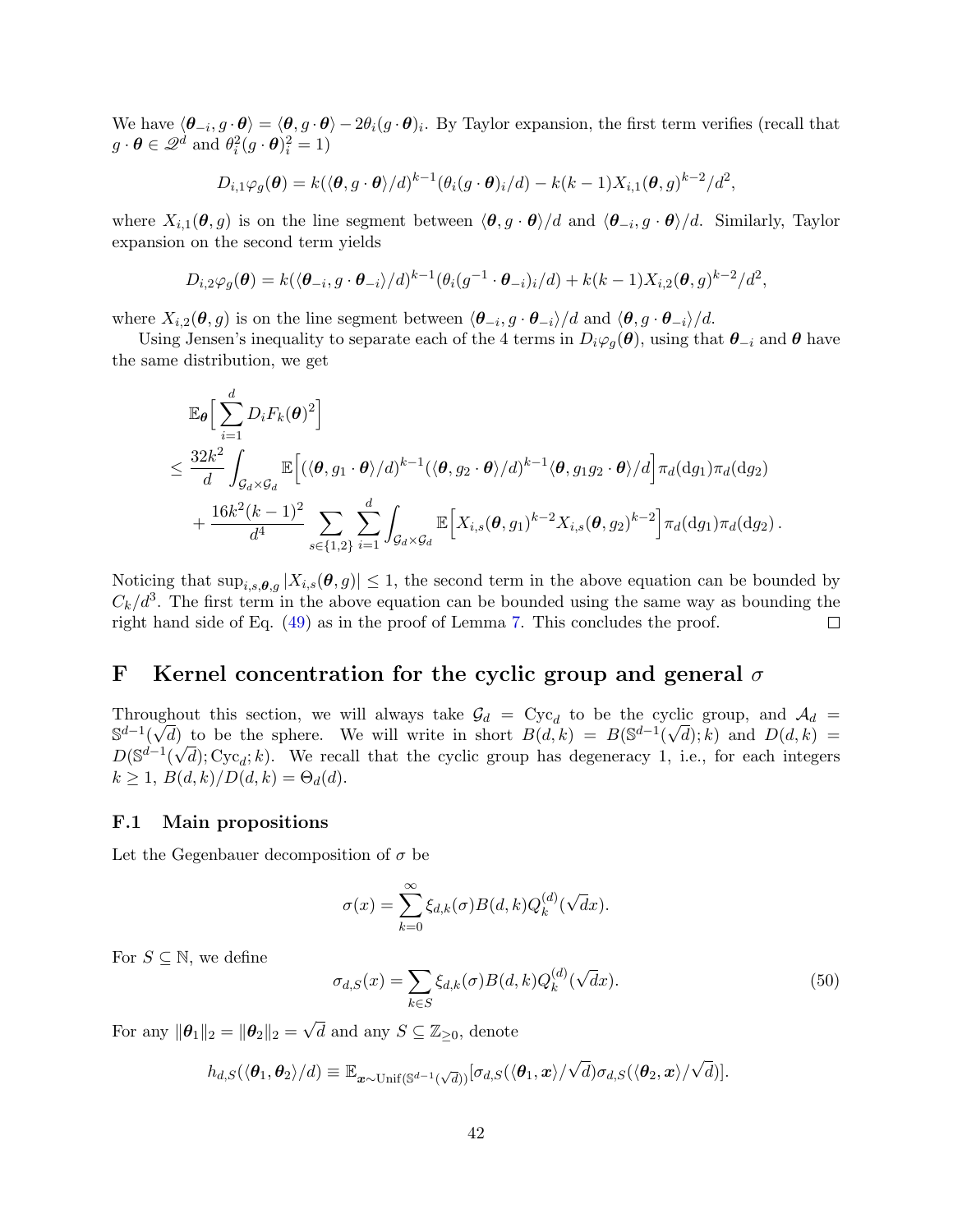<span id="page-42-0"></span>**Proposition 8.** Let  $\ell \geq 2$  be a fixed integer. Assume that  $\sigma \in C^{\ell \vee 3}(\mathbb{R})$  be a  $\ell \vee 3$ 'th continuously differentiable function with derivatives satisfy  $\sup_{0 \le k \le \ell \vee 3} \sigma^{(k)}(u) \le c_0 \exp(c_1 u^2/2)$  for some constants  $c_0 > 0$  and  $c_1 < 1$ .

Define  $H_{d,S} : \mathbb{S}^{d-1}$ (  $\sqrt{d}$ ) ×  $\mathbb{S}^{d-1}$ (  $\sqrt{d}$   $\rightarrow \mathbb{R}$  via

$$
H_{d,S}(\boldsymbol{\theta}_1, \boldsymbol{\theta}_2) \equiv \int_{\text{Cyc}_d} h_{d,S}(\langle \boldsymbol{\theta}_1, g \cdot \boldsymbol{\theta}_2 \rangle / d) \pi_d(\text{d}g). \tag{51}
$$

Then, for  $N = d^p$  for any fixed p, letting  $(\theta_i)_{i \in [N]} \sim \text{Unif}(\mathbb{S}^{d-1})$ √ d)), we have

$$
\sup_{i\in[N]} \left| H_{d,\geq \ell}(\boldsymbol{\theta}_i, \boldsymbol{\theta}_i) - \mathbb{E} H_{d,\geq \ell}(\boldsymbol{\theta}, \boldsymbol{\theta}) \right| = o_{d,\mathbb{P}}(1) \cdot \mathbb{E} H_{d,\geq \ell}(\boldsymbol{\theta}, \boldsymbol{\theta}). \tag{52}
$$

Moreover, we have  $\mathbb{E} H_{d,\geq \ell}(\boldsymbol{\theta}, \boldsymbol{\theta}) = O_d(d^{-1}).$ 

*Proof of Proposition [8.](#page-42-0)* We let  $C, C_k, C_{k,\ell}$  be constants that depend on  $\sigma, k$ , and  $\ell$  but independent of dimension d. The exact values of these constant can change from line to line. **Step 1. Finite subset**  $S \subseteq \{2, 3, ...\}$ . Note we have

$$
H_{d,S}(\boldsymbol{\theta}_1,\boldsymbol{\theta}_2)\equiv\sum_{k\in S}\xi_{d,k}(\sigma)^2B(d,k)\int_{\mathrm{Cyc}_d}Q_k^{(d)}(\langle\boldsymbol{\theta}_1,g\cdot\boldsymbol{\theta}_2\rangle)\pi_d(\mathrm{d}g).
$$

By Lemma [1](#page-29-1) and Proposition [5,](#page-30-3) for any  $S \subseteq \mathbb{N}$  with finite cardinality  $|S| < \infty$ , we have

$$
\mathbb{E}[H_{d,S}(\boldsymbol{\theta},\boldsymbol{\theta})] = \sum_{k \in S} \xi_{d,k}(\sigma)^2 D(d,k) = \Theta_d(d^{-1}).
$$

Moreover, by Proposition [7,](#page-36-1) we have

$$
\sup_{i\in[N]} \Big| H_{d,S}(\boldsymbol{\theta}_i,\boldsymbol{\theta}_i) - \mathbb{E}[H_{d,S}(\boldsymbol{\theta},\boldsymbol{\theta})] \Big| \leq \sum_{k\in S} \xi_{d,k}(\sigma)^2 D(d,k) \sup_{i\in[N]} \Big| \Upsilon_k(\boldsymbol{\theta}_i) - 1 \Big| = o_d(1) \cdot \mathbb{E}[H_{d,S}(\boldsymbol{\theta},\boldsymbol{\theta})].
$$

Step 2. For general set  $S = \{u : u \ge \ell\}.$ 

By Lemma [12,](#page-47-0) we have  $\sup_{d\geq 1} \sup_{\gamma \in [-1,1]} |h_{d,\gamma}^{(\ell)}|$  $\left|\frac{\partial f}{\partial x}\right|_{\alpha,\geq \ell}(\gamma)$   $\leq C_{\ell}$ . Therefore, for any  $\gamma \in [-1,1]$ , we have

$$
\left| h_{d,\geq \ell}(\gamma) - \sum_{k=0}^{\ell-1} \frac{1}{k!} h_{d,\geq \ell}^{(k)}(0) \gamma^k \right| \leq C_{\ell} \cdot |\gamma|^{\ell+1}.
$$
 (53)

By Lemma [13,](#page-47-1) for any  $k \leq \ell - 1$ , we have

<span id="page-42-2"></span><span id="page-42-1"></span>
$$
\left| h_{d,\geq \ell}^{(k)}(0) \right| \leq C_{k,\ell} \cdot d^{-(\ell-k)/2}.\tag{54}
$$

Moreover, by the Hanson-Wright inequality as in Lemma [3,](#page-33-1) since  $N$  is at most polynomial in  $d$ , then for any  $\delta > 0$ , we have

<span id="page-42-3"></span>
$$
\sup_{1 \le k \le \ell+1} \sup_{g \in \text{Cyc}_d \backslash \mathbf{I}} \sup_{i \in [N]} \left| \langle \boldsymbol{\theta}_i, g \cdot \boldsymbol{\theta}_i \rangle^k \right| \cdot d^{-k/2-\delta} = o_{d,\mathbb{P}}(1),\tag{55}
$$

and

<span id="page-42-4"></span>
$$
\sup_{1 \le k \le \ell+1} \sup_{g \in \text{Cyc}_d \backslash \mathbf{I}} \mathbb{E}\left[ \left| \langle \boldsymbol{\theta}_i, g \cdot \boldsymbol{\theta}_i \rangle^k \right| \right] \cdot d^{-k/2-\delta} = o_d(1). \tag{56}
$$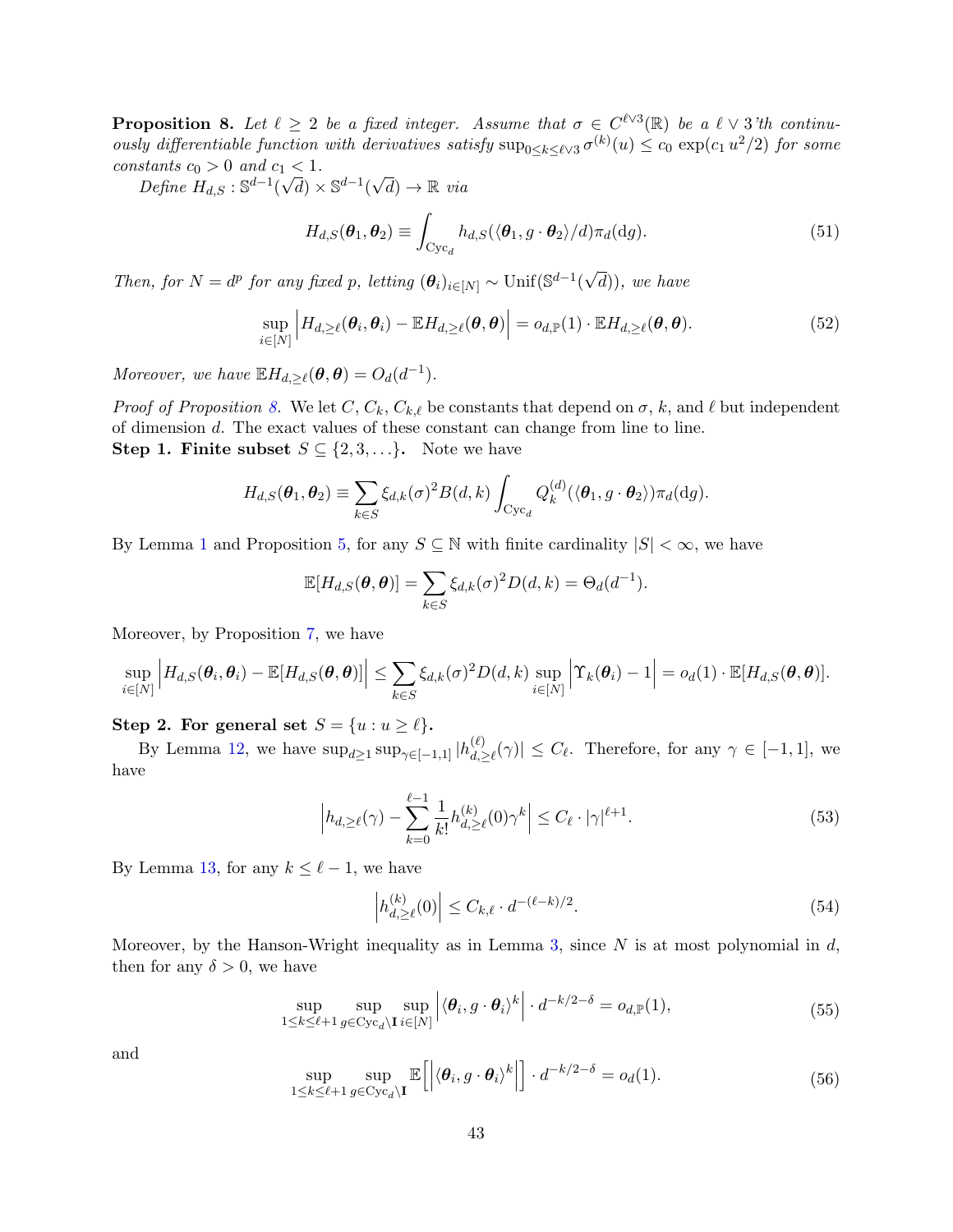Therefore, by Eq.  $(53)$ ,  $(54)$ ,  $(55)$  and  $(56)$ , we have

$$
\sup_{g \in \text{Cyc}_{d} \backslash \mathbf{I}} \sup_{i \in [N]} \left| h_{d, \geq \ell}(\langle \boldsymbol{\theta}_{i}, g \cdot \boldsymbol{\theta}_{i} \rangle / d) \right| = O_{d, \mathbb{P}}(d^{-\ell/2 + \delta}),
$$

and

$$
\sup_{g \in \text{Cyc}_d \setminus \mathbf{I}} \mathbb{E}\Big[\Big|h_{d,\geq \ell}(\langle \boldsymbol{\theta}, g \cdot \boldsymbol{\theta}\rangle/d)\Big|\Big] = O_d(d^{-\ell/2+\delta}).
$$

As a result, for any  $\ell \geq 3$ , we have

$$
\sup_{i \in [N]} \left| H_{d,\geq \ell}(\theta_i, \theta_i) - \mathbb{E} H_{d,\geq \ell}(\theta, \theta) \right|
$$
\n
$$
= \sup_{i \in [N]} \left| \int_{\text{Cyc}_d \backslash \mathbf{I}} h_{d,\geq \ell}(\langle \theta_i, g \cdot \theta_i \rangle / d) \pi_d(\text{d}g) - \mathbb{E} \int_{\text{Cyc}_d \backslash \mathbf{I}} h_{d,\geq \ell}(\langle \theta, g \cdot \theta \rangle / d) \pi_d(\text{d}g) \right|
$$
\n
$$
\leq \sup_{i \in [N]} \left| \int_{\text{Cyc}_d \backslash \mathbf{I}} h_{d,\geq \ell}(\langle \theta_i, g \cdot \theta_i \rangle / d) \pi_d(\text{d}g) \right| + \left| \mathbb{E} \int_{\text{Cyc}_d \backslash \mathbf{I}} h_{d,\geq \ell}(\langle \theta, g \cdot \theta \rangle / d) \pi_d(\text{d}g) \right|
$$
\n
$$
\leq O_{d,\mathbb{P}}(d^{-\ell/2+\delta}) = o_{d,\mathbb{P}}(d^{-1}).
$$

By the arguments in Step 1, for any  $\ell \geq 2$ , we have

$$
\sup_{i\in[N]}\Big|H_{d,\geq\ell}(\boldsymbol{\theta}_i,\boldsymbol{\theta}_i)-\mathbb{E}H_{d,\geq\ell}(\boldsymbol{\theta},\boldsymbol{\theta})\Big|\leq o_{d,\mathbb{P}}(d^{-1}).
$$

Finally, for any  $\ell \geq 2$ , for any  $\sigma$  such that  $\sigma_{d,\geq \ell}$  that is non-trivial (if  $\sigma_{d,\geq \ell} = 0$ , this proposition holds trivially), we have

$$
\mathbb{E} H_{d,\geq \ell}(\boldsymbol{\theta},\boldsymbol{\theta}) = \Theta_d(d^{-1}).
$$

This proves the proposition.

<span id="page-43-0"></span>**Proposition 9.** Let  $\ell \geq 2$  be a fixed integer. Assume that  $\sigma \in C(\mathbb{R})$  be a continuous function with  $|\sigma(u)| \leq c_0 \exp(c_1 u^2/2)$  for some constants  $c_0 > 0$  and  $c_1 < 1$ .  $\sqrt{d}$ ) × S<sup>d-1</sup>(  $\begin{aligned} &\text{constants } \textit{c}_{0} > \\ &\sqrt{d}) \rightarrow \mathbb{R} \text{ via} \end{aligned}$ 

Define  $H_{d,S}$ :  $\mathbb{S}^{d-1}$ (

$$
H_{d,S}(\boldsymbol{\theta}_1, \boldsymbol{\theta}_2) \equiv \int_{\text{Cyc}_d} h_{d,S}(\langle \boldsymbol{\theta}_1, g \cdot \boldsymbol{\theta}_2 \rangle / d) \pi_d(\text{d}g). \tag{57}
$$

Then, for  $N = O(d^p)$  for any fixed p, letting  $(\theta_i)_{i \in [N]} \sim \text{Unif}(\mathbb{S}^{d-1})$ √ d)), we have

$$
\sup_{i\in[N]} \left| \mathbb{E}_{\boldsymbol{\theta}}[H_{d,\geq \ell}(\boldsymbol{\theta}_i,\boldsymbol{\theta})^2] - \mathbb{E}_{\boldsymbol{\theta},\boldsymbol{\theta}'}[H_{d,\geq \ell}(\boldsymbol{\theta}',\boldsymbol{\theta})^2] \right| = o_{d,\mathbb{P}}(1) \cdot \mathbb{E}_{\boldsymbol{\theta},\boldsymbol{\theta}'}[H_{d,\geq \ell}(\boldsymbol{\theta}',\boldsymbol{\theta})^2]. \tag{58}
$$

Proof of Proposition [9.](#page-43-0) Denoting  $\mu_k(\sigma) = \mathbb{E}_{G \sim \mathcal{N}(0,1)}[\sigma(G) \text{He}_k(G)]$ . Let  $q = \min\{k \geq \ell : \mu_k(\sigma) \neq \ell\}$ 0} and let  $u = q + 2$ . We consider the case when  $q < \infty$ , since for  $q = \infty$ , the claim holds trivially. We have the expression

$$
\mathbb{E}_{\boldsymbol{\theta}}[H_{d,\geq \ell}(\boldsymbol{\theta}_i, \boldsymbol{\theta})^2] = \sum_{k=\ell}^{\infty} \xi_{d,k}(\sigma)^4 B(d,k) \int_{\text{Cyc}_d} Q_k^{(d)}(\langle \boldsymbol{\theta}_i, g \cdot \boldsymbol{\theta}_i \rangle) \pi_d(\text{d}g)
$$
  
= 
$$
\mathbb{E}_{\boldsymbol{\theta}}[H_{d,[\ell,u)}(\boldsymbol{\theta}_i, \boldsymbol{\theta})^2] + \mathbb{E}_{\boldsymbol{\theta}}[H_{d,\geq u}(\boldsymbol{\theta}_i, \boldsymbol{\theta})^2].
$$

 $\hfill\square$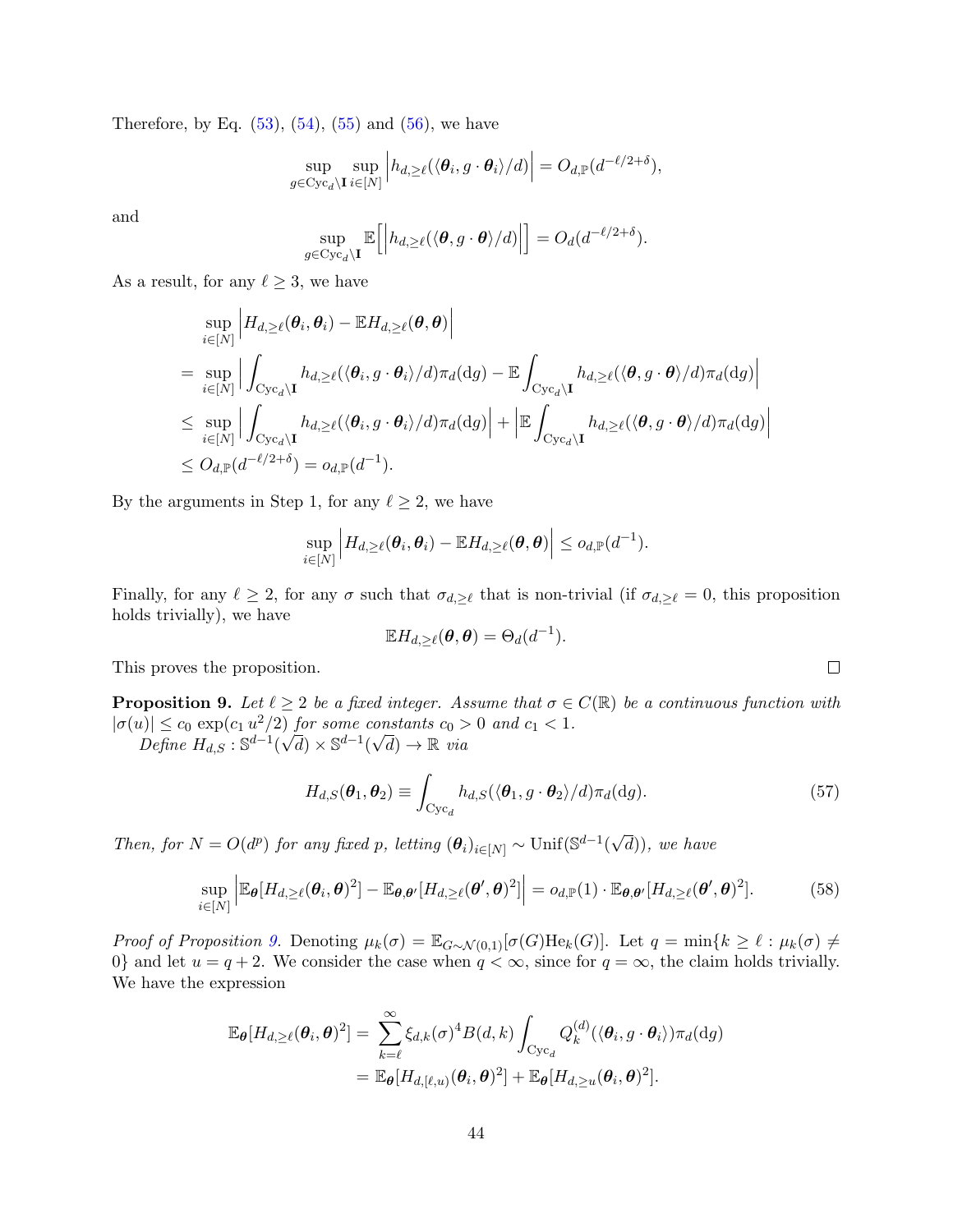Step 1. Upper bounding  $\mathbb{E}_{\theta,\theta'}[H_{d,\geq u}(\theta',\theta)^2]$  and  $\mathbb{E}_{\theta}[H_{d,\geq u}(\theta_i,\theta)^2]$ . We have

<span id="page-44-0"></span>
$$
\sup_{\theta_i} \mathbb{E}_{\theta}[H_{d,\geq u}(\theta_i, \theta)^2]
$$
\n
$$
= \sup_{\theta_i} \sum_{k=u}^{\infty} \xi_{d,k}(\sigma)^4 \sum_{l \in [D(d,k)]} \overline{Y}_{kl}^{(d)}(\theta_i)^2 \leq \sup_{\theta_i} \sum_{k=u}^{\infty} \xi_{d,k}(\sigma)^4 \sum_{l \in [B(d,k)]} Y_{kl}^{(d)}(\theta_i)^2
$$
\n
$$
= \sum_{k=u}^{\infty} \xi_{d,k}(\sigma)^4 B(d,k) Q_k^{(d)}(d) = \sum_{k=u}^{\infty} \xi_{d,k}(\sigma)^4 B(d,k)
$$
\n
$$
\leq \left[ \sup_{k \geq u} B(d,k)^{-1} \right] \cdot \left[ \sum_{k=u}^{\infty} \xi_{d,k}(\sigma)^2 B(d,k) \right]^2
$$
\n
$$
= B(d,u)^{-1} \mathbb{E}_{x,\theta \sim \text{Unif}(\mathbb{S}^{d-1}(\sqrt{d}))} [\sigma(\langle x, \theta \rangle / \sqrt{d})^2] = \Theta_d(d^{-u}).
$$
\n(59)

This also gives

<span id="page-44-1"></span>
$$
\mathbb{E}_{\boldsymbol{\theta},\boldsymbol{\theta}'}[H_{d,\geq u}(\boldsymbol{\theta}',\boldsymbol{\theta})^2] = \Theta_d(d^{-u}).
$$
\n(60)

Step 2. Upper bounding  $\sup_{i \in [N]} \left| \mathbb{E}_{\theta} [H_{d,[\ell,u)}(\theta_i, \theta)^2] - \mathbb{E}_{\theta, \theta'} [H_{d,[\ell,u)}(\theta', \theta)^2] \right|$ . By Proposition [7,](#page-36-1) we have  $\overline{1}$ 

<span id="page-44-2"></span>
$$
\sup_{i\in[N]} \left| \mathbb{E}_{\theta}[H_{d,[\ell,u)}(\theta_i, \theta)^2] - \mathbb{E}_{\theta,\theta'}[H_{d,[\ell,u)}(\theta', \theta)^2] \right|
$$
\n
$$
\leq \sum_{k=\ell}^{u-1} \xi_{d,k}(\sigma)^4 D(d,k) \sup_{i\in[N]} \left| \frac{B(d,k)}{D(d,k)} \int_{\text{Cyc}_d} Q_k^{(d)}(\langle \theta_i, g \cdot \theta_i \rangle) \pi_d(\text{d}g) - 1 \right|
$$
\n
$$
= o_{d,\mathbb{P}}(1) \cdot \left[ \sum_{k=\ell}^{u-1} \xi_{d,k}(\sigma)^4 D(d,k) \right] = o_{d,\mathbb{P}}(1) \cdot \mathbb{E}_{\theta,\theta'}[H_{d,[\ell,u)}(\theta', \theta)^2].
$$
\n(61)

Step 3. Lower bounding  $\mathbb{E}_{\theta, \theta'}[H_{d, \geq \ell}(\theta', \theta)^2]$ . We have

<span id="page-44-3"></span>
$$
\mathbb{E}_{\boldsymbol{\theta},\boldsymbol{\theta}'}[H_{d,\geq \ell}(\boldsymbol{\theta}',\boldsymbol{\theta})^2] = \sum_{k=\ell}^{\infty} \xi_{d,k}(\sigma)^4 D(d,k) \geq \xi_{d,q}(\sigma)^4 D(d,q) = \Theta_d(d^{-q-1}).\tag{62}
$$

The last equality is by Proposition [5,](#page-30-3) and the fact that

$$
\lim_{d \to \infty} \xi_{d,q}(\sigma)^2 B(d,q) = \mu_q(\sigma)^2/q! > 0.
$$

**Step 4. Complete the proof.** By Eq.  $(59)$ ,  $(60)$ ,  $(61)$  and  $(62)$ , we have

$$
\sup_{i \in [N]} \left| \mathbb{E}_{\boldsymbol{\theta}}[H_{d,\geq \ell}(\boldsymbol{\theta}_{i}, \boldsymbol{\theta})^{2}] - \mathbb{E}_{\boldsymbol{\theta}, \boldsymbol{\theta}'}[H_{d,\geq \ell}(\boldsymbol{\theta}', \boldsymbol{\theta})^{2}] \right|
$$
\n
$$
\leq \sup_{i \in [N]} \left| \mathbb{E}_{\boldsymbol{\theta}}[H_{d,[\ell,u)}(\boldsymbol{\theta}_{i}, \boldsymbol{\theta})^{2}] - \mathbb{E}_{\boldsymbol{\theta}, \boldsymbol{\theta}'}[H_{d,[\ell,u)}(\boldsymbol{\theta}', \boldsymbol{\theta})^{2}] \right|
$$
\n
$$
+ \sup_{i \in [N]} \left| \mathbb{E}_{\boldsymbol{\theta}}[H_{d,\geq \ell}(\boldsymbol{\theta}_{i}, \boldsymbol{\theta})^{2}] \right| + \left| \mathbb{E}_{\boldsymbol{\theta}, \boldsymbol{\theta}'}[H_{d,\geq \ell}(\boldsymbol{\theta}', \boldsymbol{\theta})^{2}] \right|
$$
\n
$$
\leq o_{d,\mathbb{P}}(1) \cdot \mathbb{E}_{\boldsymbol{\theta}, \boldsymbol{\theta}'}[H_{d,[\ell,u)}(\boldsymbol{\theta}', \boldsymbol{\theta})^{2}] + \Theta_{d}(d^{-u}) = o_{d,\mathbb{P}}(1) \cdot \mathbb{E}_{\boldsymbol{\theta}, \boldsymbol{\theta}'}[H_{d,\geq \ell}(\boldsymbol{\theta}', \boldsymbol{\theta})^{2}].
$$

This completes the proof.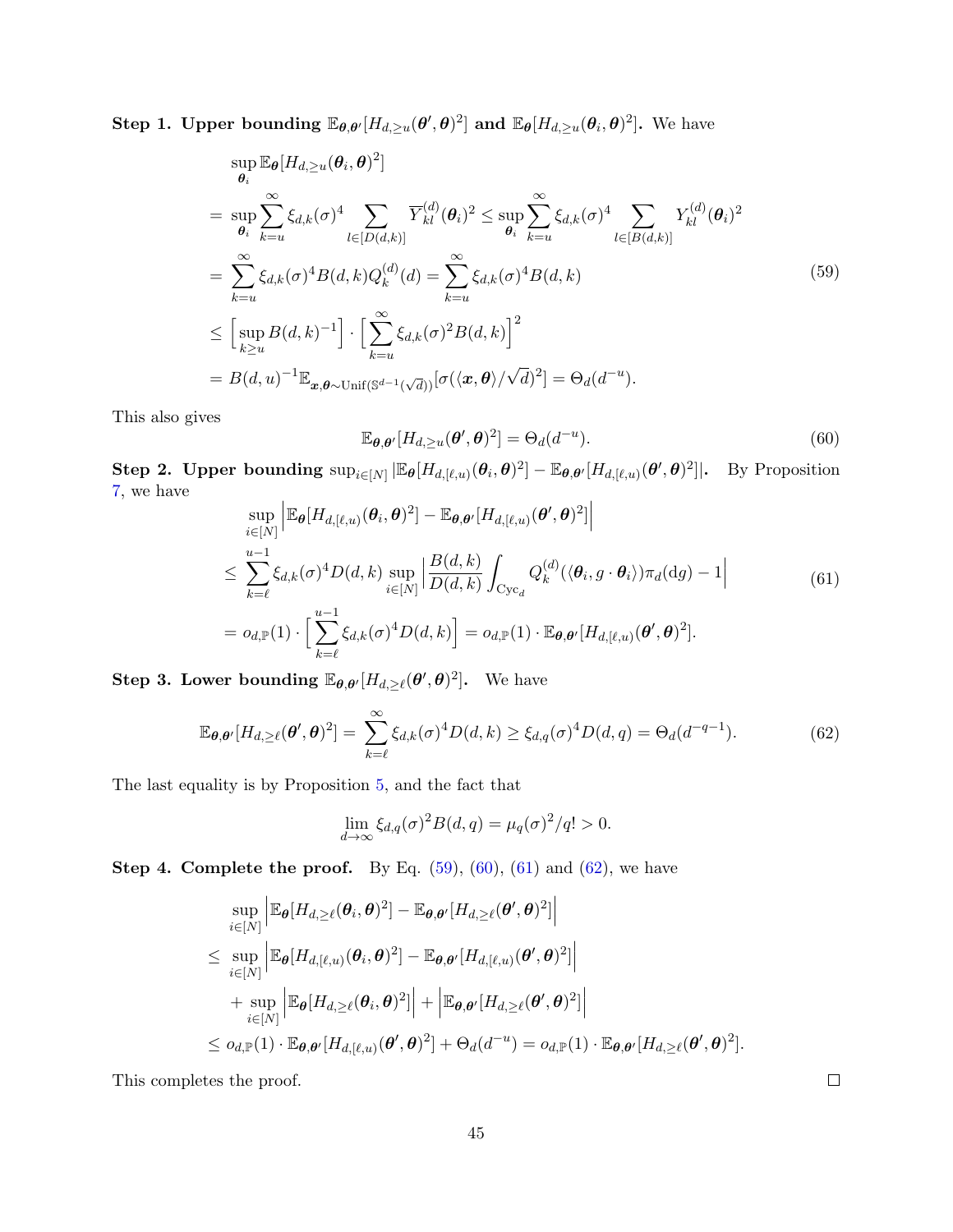## <span id="page-45-0"></span>F.2 Auxiliary lemmas

The following lemma is a reformulation of [\[GMMM19,](#page-14-10) Lemma 5].

<span id="page-45-2"></span>**Lemma 9.** Assume  $\sigma \in C(\mathbb{R})$  with  $\sigma(u)^2 \le c_0 \exp(c_1 u^2/2)$  for some constants  $c_0 > 0$  and  $c_1 < 1$ . Then

- (a)  $\mathbb{E}_{G \sim \mathsf{N}(0,1)}[\sigma(G)^2] < \infty$ .
- (b) Let  $||x||_2 =$  $\sqrt{d}$ . Then there exists  $d_0 = d_0(c_1)$  such that, for  $\mathbf{w} \sim \text{Unif}(\mathbb{S}^{d-1}),$

$$
\sup_{d\geq d_0} \mathbb{E}_{\boldsymbol{w}}[\sigma(\langle \boldsymbol{w}, \boldsymbol{x} \rangle)^2] < \infty \,. \tag{63}
$$

 $(c)$  Let  $||x||_2 =$  $\sqrt{d}$ ,  $\boldsymbol{w} \sim \text{Unif}(\mathbb{S}^{d-1})$  and  $\tau \sim \chi(d)$ / √ d. Then we have

$$
\lim_{d\to\infty} \mathbb{E}_{\mathbf{w},\tau} \left[ \left( \sigma(\tau \langle \mathbf{w}, \mathbf{x} \rangle) - \sigma(\langle \mathbf{w}, \mathbf{x} \rangle) \right)^2 \right] = 0. \tag{64}
$$

<span id="page-45-1"></span>**Lemma 10.** Assume that  $\psi, \phi \in C(\mathbb{R})$  with  $\psi(u)^2, \phi(u)^2 \leq c_0 \exp(c_1 u^2/2)$  for some constants  $c_0 > 0$  and  $c_1 < 1$ . Denote

$$
E_d[\psi, \phi](\gamma) \equiv \mathbb{E}_{\mathbf{w} \sim \text{Unif}(\mathbb{S}^{d-1})}[\psi(\langle \mathbf{x}, \mathbf{w} \rangle) \phi(\langle \mathbf{x}', \mathbf{w} \rangle)],
$$
  

$$
E[\psi, \phi](\gamma) \equiv \mathbb{E}_{\mathbf{g} \sim \mathcal{N}(\mathbf{0}, \mathbf{I}_d/d)}[\psi(\langle \mathbf{x}, \mathbf{g} \rangle) \phi(\langle \mathbf{x}', \mathbf{g} \rangle)],
$$

where  $||x||_2 = ||x'||_2 = \sqrt{\frac{2}{\pi}}$  $\overline{d}$  such that  $\langle x, x' \rangle / d = \gamma$  (by an invariance argument,  $E_d$  and E do not depend on the choice of  $\boldsymbol{x}$  and  $\boldsymbol{x}'$ ). Then we have

<span id="page-45-3"></span>
$$
\lim_{d \to \infty} \sup_{\gamma \in [-1,1]} \left| E_d[\psi, \phi](\gamma) - E[\psi, \phi](\gamma) \right| = 0,\tag{65}
$$

and

<span id="page-45-4"></span>
$$
\sup_{\gamma \in [-1,1]} \left| E[\psi,\phi](\gamma) \right| < \infty. \tag{66}
$$

Proof of Lemma [10.](#page-45-1) Let  $g \sim \mathcal{N}(0, I_d/d)$ ,  $w = g/||g||_2$  and  $\tau = ||g||_2$ . Then we have  $w \sim$ Unif( $\mathbb{S}^{d-1}$ ),  $\tau \sim \chi(d)/\sqrt{d}$  independently. We further denote

$$
\overline{E}_d[\psi,\phi](\gamma) \equiv \mathbb{E}_{\boldsymbol{w},\tau}[\psi(\tau\langle \boldsymbol{x},\boldsymbol{w}\rangle)\phi(\langle \boldsymbol{x}',\boldsymbol{w}\rangle)]
$$

where  $\|\boldsymbol{x}\|_2 = \|\boldsymbol{x}'\|_2 = \sqrt{\}$  $\overline{d}$  such that  $\langle x, x' \rangle / d = \gamma$ . Note we have

$$
\lim_{d \to \infty} \sup_{\gamma \in [-1,1]} \left| E_d[\psi, \phi](\gamma) - \overline{E}_d[\psi, \phi](\gamma) \right|
$$
\n
$$
\leq \lim_{d \to \infty} \sup_{\gamma \in [-1,1]} \left| \mathbb{E}_{\mathbf{w},\tau} \left\{ \left[ \psi(\tau \langle \mathbf{x}, \mathbf{w} \rangle) - \psi(\langle \mathbf{x}, \mathbf{w} \rangle) \right] \phi(\langle \mathbf{x}', \mathbf{w} \rangle) \right\} \right|
$$
\n
$$
\leq \lim_{d \to \infty} \mathbb{E}_{\mathbf{w},\tau} \left\{ \left[ \psi(\tau \langle \mathbf{x}, \mathbf{w} \rangle) - \psi(\langle \mathbf{x}, \mathbf{w} \rangle) \right]^2 \right\}^{1/2} \mathbb{E}_{\mathbf{w}} [\phi(\langle \mathbf{x}', \mathbf{w} \rangle)^2]^{1/2} = 0,
$$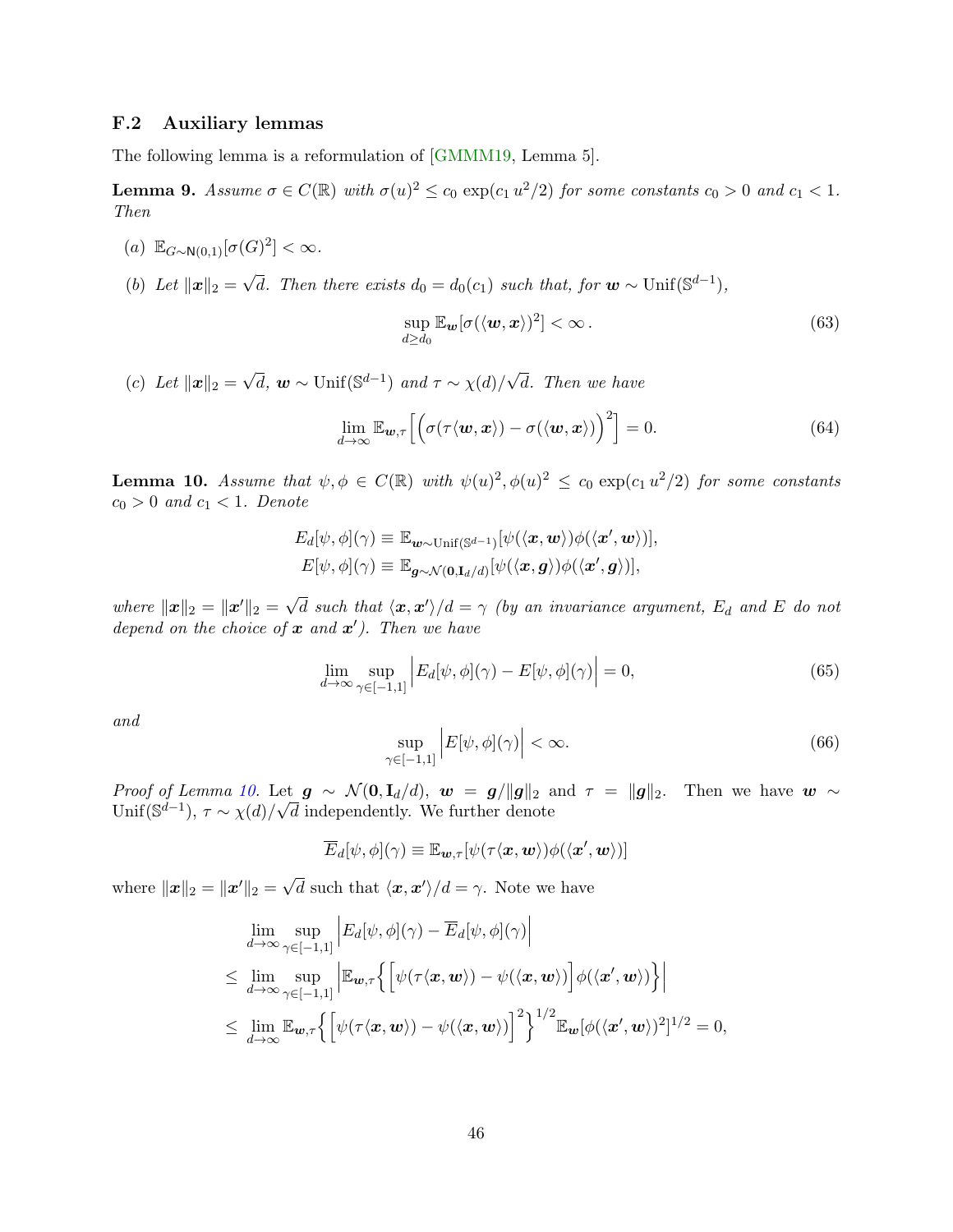where the last equality is by (b) and (c) in Lemma [9.](#page-45-2) Moreover, we have

$$
\lim_{d \to \infty} \sup_{\gamma \in [-1,1]} \left| \overline{E}_d[\psi, \phi](\gamma) - E[\psi, \phi](\gamma) \right|
$$
\n
$$
\leq \lim_{d \to \infty} \sup_{\gamma \in [-1,1]} \left| \mathbb{E}_{\mathbf{w}, \tau} \left\{ \left[ \phi(\tau \langle \mathbf{x}, \mathbf{w} \rangle) - \phi(\langle \mathbf{x}, \mathbf{w} \rangle) \right] \psi(\tau \langle \mathbf{x}', \mathbf{w} \rangle) \right\} \right|
$$
\n
$$
\leq \lim_{d \to \infty} \mathbb{E}_{\mathbf{w}, \tau} \left\{ \left[ \phi(\tau \langle \mathbf{x}, \mathbf{w} \rangle) - \phi(\langle \mathbf{x}, \mathbf{w} \rangle) \right]^2 \right\}^{1/2} \mathbb{E}_{G \sim \mathcal{N}(0,1)} [\psi(G)^2]^{1/2} = 0,
$$

where the last equality is by (a) and (c) in Lemma [9.](#page-45-2) Combining the two equations above proves Eq.  $(65)$ .

Finally, note that we have

$$
\sup_{\gamma \in [-1,1]} \left| E[\psi,\phi](\gamma) \right| \leq \mathbb{E}_{\mathbf{g}}[\psi(\langle \mathbf{x}, \mathbf{g} \rangle)^2]^{1/2} \mathbb{E}_{\mathbf{g}}[\phi(\langle \mathbf{x}', \mathbf{g} \rangle)^2]^{1/2} \n= \mathbb{E}_{G \sim \mathcal{N}(0,1)}[\psi(G)^2]^{1/2} \mathbb{E}_{G \sim \mathcal{N}(0,1)}[\phi(G)^2]^{1/2} < \infty.
$$

 $\Box$ 

This proves Eq. [\(66\)](#page-45-4).

<span id="page-46-0"></span>**Lemma 11.** Assume that  $\sigma \in C^{\ell}(\mathbb{R})$  with derivatives satisfy  $\sup_{0 \le k \le \ell} |\sigma^{(k)}(u)|^2 \le c_0 \exp(c_1 u^2/2)$ for some constants  $c_0 > 0$  and  $c_1 < 1$ . Denote

$$
h_d(\gamma) \equiv \mathbb{E}_{\mathbf{w}\sim\text{Unif}(\mathbb{S}^{d-1})}[\sigma(\langle \mathbf{x}, \mathbf{w} \rangle) \sigma(\langle \mathbf{x}', \mathbf{w} \rangle)],
$$
  

$$
h(\gamma) \equiv \mathbb{E}_{\mathbf{g}\sim\mathcal{N}(\mathbf{0}, \mathbf{I}_d/d)}[\sigma(\langle \mathbf{x}, \mathbf{g} \rangle) \sigma(\langle \mathbf{x}', \mathbf{g} \rangle)],
$$

where  $||x||_2 = ||x'||_2 = \sqrt{\frac{2}{\pi}}$  $\overline{d}$  such that  $\langle x, x' \rangle / d = \gamma$  (by an invariance argument,  $h_d$  and h do not depend on the choice of  $\boldsymbol{x}$  and  $\boldsymbol{x}'$ ). Then we have

$$
\lim_{d \to \infty} \sup_{0 \le k \le \ell} \sup_{\gamma \in [-1,1]} \left| h_d^{(k)}(\gamma) - h^{(k)}(\gamma) \right| = 0,
$$

and

$$
\sup_{0\leq k\leq \ell}\sup_{\gamma\in[-1,1]}\left|h^{(k)}(\gamma)\right|<\infty.
$$

*Proof of Lemma [11.](#page-46-0)* For  $k = 0$ , the result is implied by Lemma [10](#page-45-1) by observing that  $h'_d = E_d[\sigma, \sigma]$ and  $h' = E[\sigma, \sigma]$ .

For  $k = 1$ , the result is implied by Lemma [10](#page-45-1) by the fact that  $h'_d = E_d[u\sigma(u), \sigma'(u)]$  and  $h' = E[u\sigma(u), \sigma'(u)]$ , and there exist constants  $c_0 > 0$  and  $c_1 < 1$  such that  $\sigma'(u)$ ,  $u\sigma(u) \leq c_0 e^{c_1 u^2/2}$ . Indeed, for  $\|\boldsymbol{x}\|_2 = \|\boldsymbol{x}'\|_2 = \sqrt{d}$  such that  $\langle \boldsymbol{x}, \boldsymbol{x}' \rangle/d = \gamma$ , we have (similarly for  $h'$ )

$$
h'_d(\gamma) = \lim_{\delta \to 0} \delta^{-1} \Big\{ \mathbb{E}_{\mathbf{w}} \Big[ \sigma(\langle \mathbf{x}, \mathbf{w} \rangle) \sigma(\langle (1-\delta^2)^{1/2} \mathbf{x}' + \delta \mathbf{x}, \mathbf{w} \rangle) \Big] - \mathbb{E}_{\mathbf{w}} \Big[ \sigma(\langle \mathbf{x}, \mathbf{w} \rangle) \sigma(\langle \mathbf{x}', \mathbf{w} \rangle) \Big] \Big\}
$$
  
=  $\mathbb{E}_{\mathbf{w}} \Big[ \sigma(\langle \mathbf{x}, \mathbf{w} \rangle) \sigma'(\langle \mathbf{x}', \mathbf{w} \rangle) \langle \mathbf{x}, \mathbf{w} \rangle \Big] = E_d[u \sigma(u), \sigma'(u)](\gamma).$ 

By an induction argument, for any fixed k,  $h_d^{(k)}$  $\binom{k}{d}$  can be identified by a fixed number of combinations of  $E_d[\psi, \phi]$  with  $\psi, \phi \in \Lambda_k \equiv \{u^s \sigma^{(t)}(u)\}_{0 \le s, t \le k}$ . Further, for any fixed k, there exists  $c_{0,k} > 0$ and  $c_{1,k} < 1$  such that, for any  $\psi \in \Lambda_k$ , we have  $\psi(u) \leq c_{0,k}e^{c_{1,k}u^2/2}$ . Applying Lemma [10](#page-45-1) proves the lemma.  $\Box$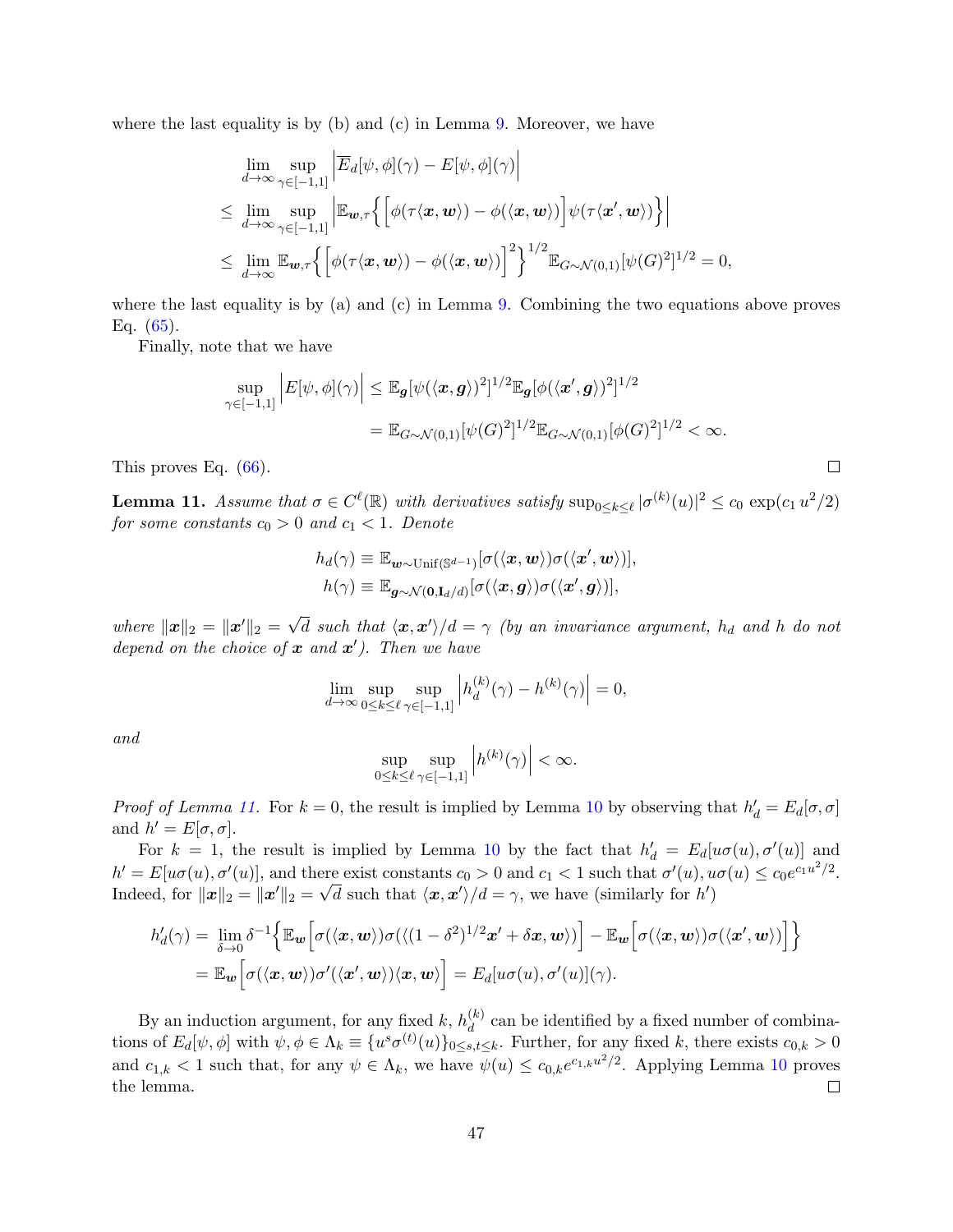<span id="page-47-0"></span>**Lemma 12.** Assume that  $\sigma \in C^k(\mathbb{R})$  with derivatives satisfy  $\sup_{0 \le s \le k} |\sigma^{(s)}(u)|^2 \le c_0 \exp(c_1 u^2/2)$ for some constants  $c_0 > 0$  and  $c_1 < 1$ . For any  $\|\boldsymbol{\theta}_1\|_2 = \|\boldsymbol{\theta}_2\|_2 = \sqrt{d}$  and any  $\ell \ge 1$ , denote

$$
h_{d,S}(\langle \boldsymbol{\theta}_1, \boldsymbol{\theta}_2 \rangle/d) \equiv \mathbb{E}_{\boldsymbol{x}\sim \text{Unif}(\mathbb{S}^{d-1}(\sqrt{d}))}[\sigma_{d,S}(\langle \boldsymbol{\theta}_1, \boldsymbol{x} \rangle/\sqrt{d})\sigma_{d,S}(\langle \boldsymbol{\theta}_2, \boldsymbol{x} \rangle/\sqrt{d})].
$$

where  $\sigma_{d,S}$  is given in Eq. [\(50\)](#page-41-2). Then we have

$$
\sup_{d\geq 1} \sup_{\gamma \in [-1,1]} \left| h_{d,\geq \ell}^{(k)}(\gamma) \right| \leq C_{k,\ell}.
$$

Proof of Lemma [12.](#page-47-0) Note we have

$$
h_{d,\geq \ell}(\gamma) = h_d(\gamma) - h_{d,\lt(\ell)}(\gamma).
$$

By Lemma [11,](#page-46-0) we have

$$
\sup_{d\geq 1} \sup_{\gamma \in [-1,1]} \left| h_d^{(k)}(\gamma) \right| \leq C_k.
$$

Moreover, since  $h_{d,<\ell}(\gamma)$  is a degree  $\ell-1$  polynomial on  $[-1,1]$  and its coefficients converge to the coefficients of  $h_{\leq \ell}$  with  $h_{\leq \ell}(\langle \theta_1, \theta_2 \rangle / d) = \mathbb{E}_{\boldsymbol{x} \sim \mathcal{N}(\mathbf{0}, \mathbf{I}_d)}[\sigma_{d,\leq \ell}(\langle \theta_1, \boldsymbol{x} \rangle / \sqrt{d}) \sigma_{d,\leq \ell}(\langle \theta_2, \boldsymbol{x} \rangle / \sqrt{d})]$ . Then, it is easy to see that

$$
\sup_{d\geq 1} \sup_{\gamma \in [-1,1]} \left| h_{d,<\ell}^{(k)}(\gamma) \right| \leq C_{k,\ell}.
$$

This proves the lemma.

<span id="page-47-1"></span>**Lemma 13.** Assume that  $\sigma \in C^{\ell}(\mathbb{R})$  with derivatives satisfy  $\sup_{0 \le s \le \ell} |\sigma^{(s)}(u)|^2 \le c_0 \exp(c_1 u^2/2)$ for some constants  $c_0 > 0$  and  $c_1 < 1$ . Then there exists constant  $\overline{C_{k,\ell}}$ , such that

$$
\left| h_{d,\geq \ell}^{(k)}(0) \right| \leq C_{k,\ell} \cdot d^{-(\ell-k)/2}
$$

Proof of Lemma [13.](#page-47-1) We let C,  $C_k$ ,  $C_{k,\ell}$  be constants that depend on  $\sigma$ , k, and  $\ell$  but independent of dimension d. The exact values of these constant can change from line to line.

We let  $\tilde{\tau}_d$  be the measure of  $\langle e_1, x \rangle$  when  $x \sim \text{Unif}(\mathbb{S}^{d-1}(\sqrt{d}))$  (hence converging weakly to a standard Gaussian), and  $\tilde{Q}_k^{(d)}$  $k_{k}^{(d)}(x) = \sqrt{B(d,k)}Q_{k}^{(d)}$  $\binom{d}{k}(x/\sqrt{d})$  to be the rescaled Gegenbauer polynomials, forming an orthonormal system with respect to  $\tilde{\tau}_d$ . In particular  $\tilde{Q}_k^{(d)}$  $k^{(u)}_k$  converges to the k-th Hermite polynomial. We let  $\langle \cdot, \cdot \rangle$  denote the scalar product with respect to  $\tilde{\tau}_d$ .

By the definition of  $h_{d,\geq \ell}$ , we have

$$
\langle h_{d,\geq \ell}(\cdot/\sqrt{d}), \tilde{Q}_k^{(d)} \rangle = 0, \quad \forall k \leq \ell - 1.
$$
 (67)

<span id="page-47-3"></span><span id="page-47-2"></span>.

Let  $\tilde{h}_{d,\geq \ell}(x)$  be obtained from  $h_{d,\geq \ell}(x)$  by removing its Taylor expansion up to term  $x^{\ell-1}$ , i.e., we have  $(L)$ 

$$
\tilde{h}_{d,\geq \ell}(x) = h_{d,\geq \ell}(x) - \sum_{k=0}^{\ell-1} \frac{h_{d,\geq \ell}^{(k)}(0)}{k!} x^k.
$$

Then Eq. [\(67\)](#page-47-2) gives

$$
\sum_{j=0}^{\ell-1} \langle \tilde{Q}_k^{(d)}, x \rangle^j \left( \frac{h_{d,\geq \ell}^{(k)}(0)}{j!d^{j/2}} \right) = -\frac{\Delta_k(d)}{d^{\ell/2}}, \quad \forall k \leq \ell - 1,
$$
\n
$$
\Delta_k(d) \equiv d^{\ell/2} \langle \tilde{h}_{d,\geq \ell}(\cdot/\sqrt{d}), \tilde{Q}_k \rangle.
$$
\n(68)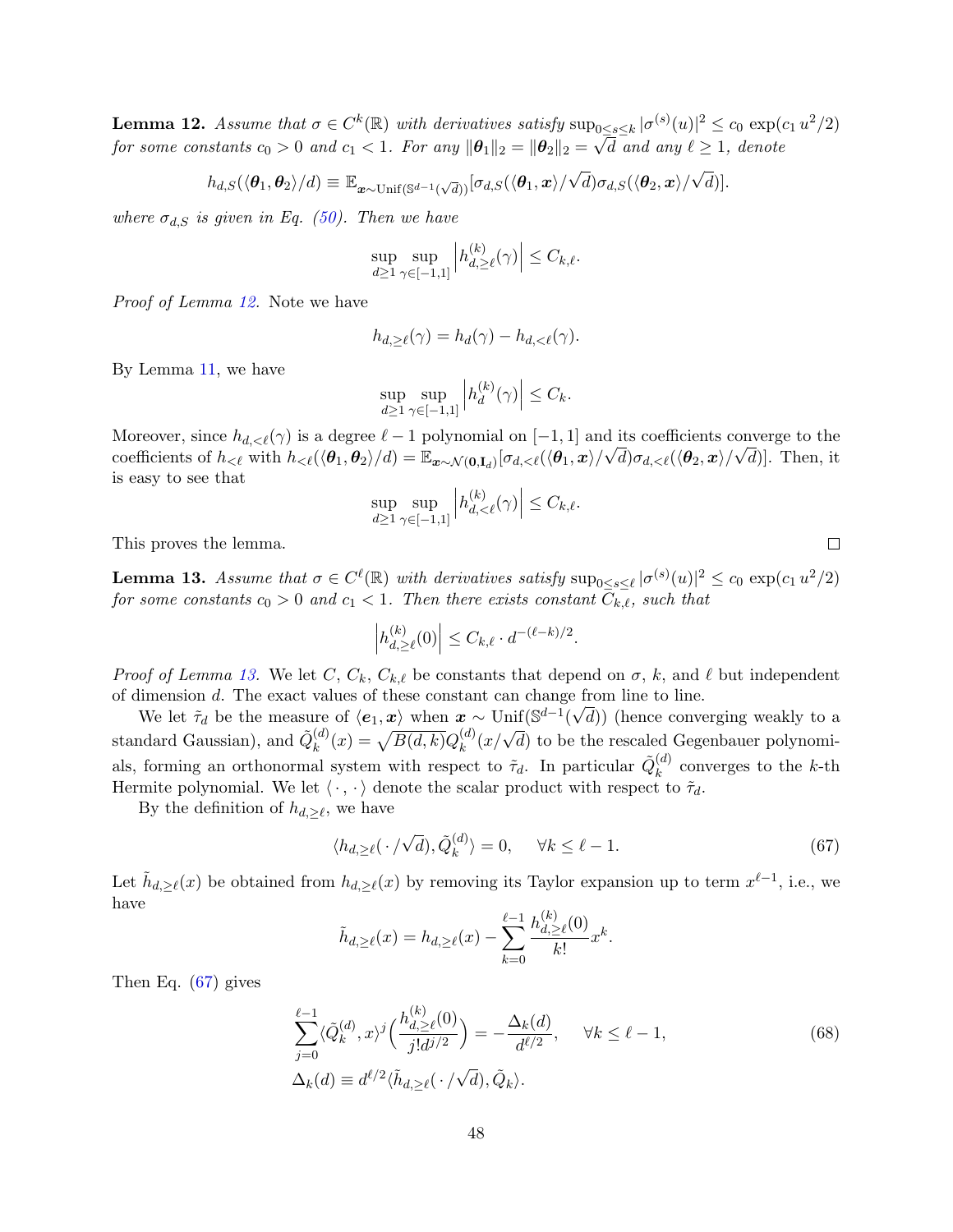We claim that  $\sup_{d\geq 1} |\Delta_k(d)| \leq C_{k,\ell}$ . Indeed, by Rodrigues formula, there exist non-negative constants  $A_{d,k}$ ,  $\tilde{A}_{d,k}$  with  $\sup_{d\geq 1} A_{d,k} \vee \tilde{A}_{d,k} \leq C_k$ , such that

<span id="page-48-0"></span>
$$
\Delta_{k}(d) = (-1)^{k} d^{\ell/2} A_{d,k} \int_{-1}^{1} \tilde{h}_{d,\geq \ell}(x/\sqrt{d}) \frac{d^{k}}{dx^{k}} \left(1 - \frac{x^{2}}{d}\right)^{\frac{d-3}{2}+k} dx
$$
  
\n
$$
= A_{d,k} d^{(\ell-k)/2} \int_{-1}^{1} \tilde{h}_{d,\geq \ell}^{(k)}(x/\sqrt{d}) \left(1 - \frac{x^{2}}{d}\right)^{\frac{d-3}{2}+k} dx
$$
  
\n
$$
= \tilde{A}_{d,k} d^{(\ell-k)/2} \cdot \mathbb{E}_{X_{d} \sim \tilde{\tau}_{d}} \left\{ \tilde{h}_{d,\geq \ell}^{(k)}(X_{d}/\sqrt{d}) \left(1 - \frac{X_{d}^{2}}{d}\right)^{k} \right\}.
$$
\n(69)

By the definition of  $\tilde{h}_{d,\geq \ell}$ , using the Taylor expansion in the integral form, we have

$$
\tilde{h}_{d,\geq \ell}(\gamma) = \int_0^{\gamma} h_{d,\geq \ell}^{(\ell)}(u) \frac{(\gamma - u)^{\ell - 1}}{(\ell - 1)!} \mathrm{d}u,
$$

and hence for any  $k \leq \ell - 1$ , we have

$$
\tilde{h}_{d,\geq \ell}^{(k)}(\gamma) = \int_0^{\gamma} h_{d,\geq \ell}^{(\ell)}(u) \frac{(\gamma - u)^{\ell - 1 - k}}{(\ell - 1 - k)!} \mathrm{d}u,
$$

so that for any  $\gamma \in [-1, 1]$ , we have

$$
\sup_{d\geq 1} |\tilde{h}_{d,\geq \ell}^{(k)}(\gamma)| \leq C_{k,\ell} \cdot \sup_{d\geq 1} \sup_{u\in [-1,1]} |h_{d,\geq \ell}^{(\ell)}(u)| \cdot |\gamma|^{\ell-k} \leq C_{k,\ell} \cdot |\gamma|^{\ell-k}.
$$

The last inequality is by Lemma [12](#page-47-0) (here we used the assumption that  $\sigma \in C^{\ell}(\mathbb{R})$ ). Therefore, by Eq. [\(69\)](#page-48-0), we have (note  $X_d$  converges in distribution to a standard Gaussian random variable)

$$
|\Delta_k(d)| \le C_{k,\ell} \cdot \mathbb{E}_{X_d \sim \tilde{\tau}_d} \{ |X_d|^{\ell-k} \} \le C_{k,\ell}.
$$
 (70)

To conclude, we reconsider Eq. [\(68\)](#page-47-3). Let  $M(d) = (M_{k,q}(d))_{0 \leq k,q \leq \ell-1} \in \mathbb{R}^{\ell \times \ell}$  be the matrix with entries  $M_{k,q}(d) \equiv \langle \tilde{Q}_k^{(d)} \rangle$  $\mathcal{L}_{k}^{(d)}, x^q$ ,  $\xi(d) = (\xi_q(d))_{0 \leq q \leq \ell-1} \in \mathbb{R}^{\ell}$  the vector with entries  $\xi_q(d) \equiv$  $h_{d}^{(q)}$  $\Delta(d) = (\Delta_0(d), \ldots, \Delta_{\ell-1}(d))^T \in \mathbb{R}^{\ell}$ . We can therefore rewrite this equation as

<span id="page-48-1"></span>
$$
\mathbf{M}(d)\boldsymbol{\xi}(d) = \boldsymbol{\Delta}(d)/d^{\ell/2}.\tag{71}
$$

As  $d \to \infty$ ,  $M(d)$  converges entrywise to  $M(\infty) = (M_{k,q}(\infty))_{0 \leq k,q \leq \ell-1}$ , whereby

$$
M_{k,q}(\infty) \equiv \mathbb{E}_{G \sim \mathcal{N}(0,1)}[\text{He}_k(G)G^q]/\sqrt{k!}.
$$

Since  $M(\infty)$  is non-singular (because the Hermite polynomials are a basis), it follows that  $\sigma_{\min}(M(d))$ is bounded away from zero for d large enough, and therefore  $\sup_{d\geq 1}\sigma_{\max}(M(d)^{-1})<\infty$ . Therefore combining with Eq. [\(70\)](#page-48-1), we get

$$
\|\xi(d)\|_2 \le C_{\ell} \cdot \|\Delta(d)\|_2 \cdot d^{-\ell/2} \le C_{\ell} \cdot d^{-\ell/2}.\tag{72}
$$

Therefore, for any  $0 \leq k \leq \ell - 1$ , we have

$$
\left| h_{d,\geq \ell}^{(k)}(0) \right| \leq k! d^{k/2} |\xi_k(d)| \leq C_{k,\ell} \cdot d^{-(\ell-k)/2}.
$$
 (73)

This proves the lemma.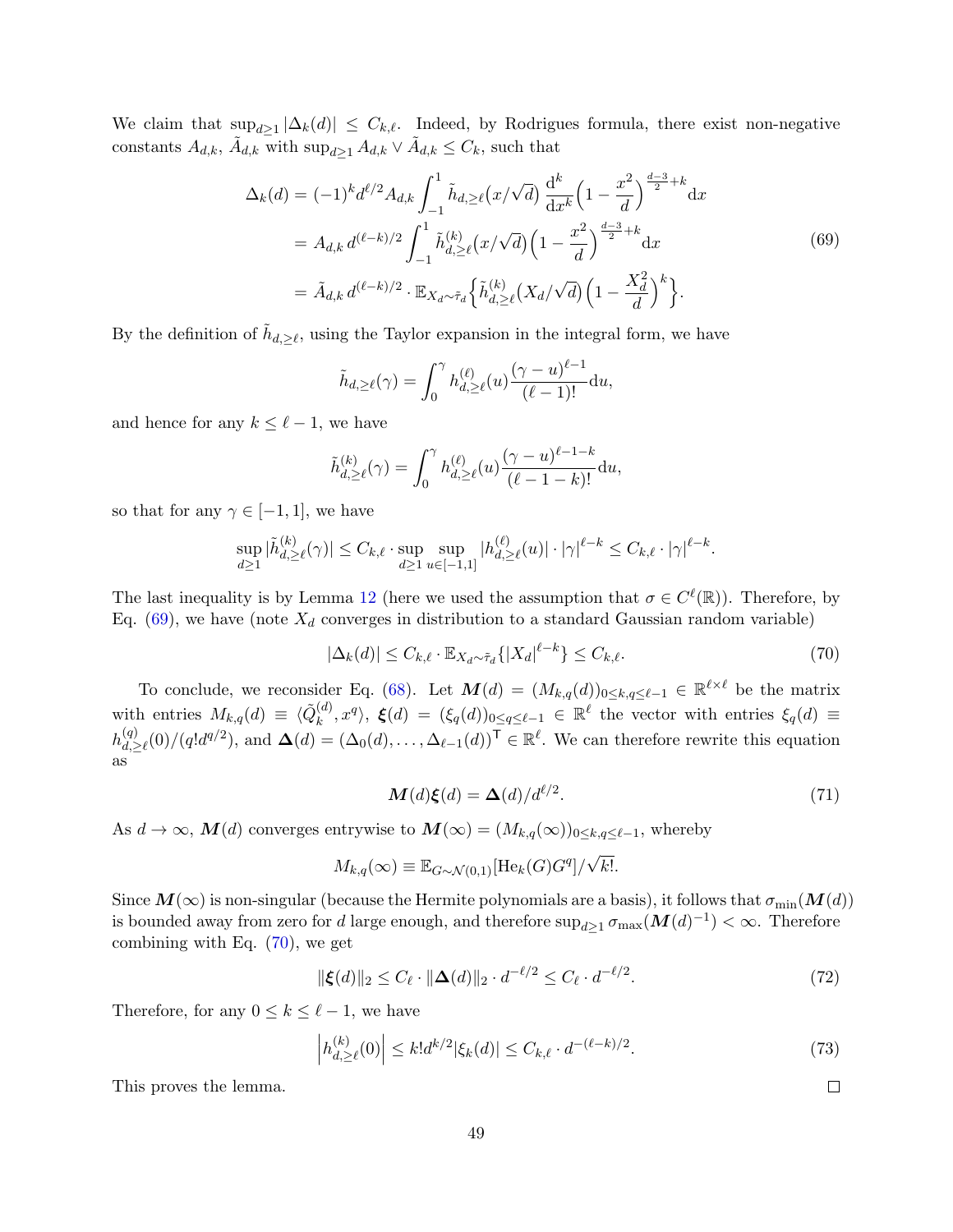#### <span id="page-49-0"></span>G Hypercontractivity of general activation  $\sigma$  for  $(\mathbb{S}^{d-1})$ √  $(d)$ , Cyc<sub>d</sub>)

Let us consider an activation function  $\sigma : \mathbb{R} \to \mathbb{R}$  and denote for  $x \in \mathbb{S}^{d-1}$  $\sqrt{d}$ ) and  $\mathbf{w} \in \mathbb{S}^{d-1}(1)$ ,

$$
\overline{\sigma}(\boldsymbol{x};\boldsymbol{w}) = \int_{\mathrm{Cyc}_d} \sigma(\langle \boldsymbol{x}, g \cdot \boldsymbol{w} \rangle) \pi_d(\mathrm{d}g) = \frac{1}{d} \sum_{i=0}^{d-1} \sigma(\langle \boldsymbol{x}, \boldsymbol{L}^i \boldsymbol{w} \rangle),
$$

where  $L \in \mathbb{R}^{d \times d}$  is the cyclic permutation matrix that shifts the coordinates by one (hence  $L^i$  shifts the coordinates by  $i$ ).

Denote  $\overline{\sigma}_{\geq \ell} = \overline{P}_{\geq \ell} \overline{\sigma}$  the projection of  $\overline{\sigma}$  orthogonal to cyclic polynomials of degree less or equal to  $\ell$ . From the discussion in Section [C.2,](#page-28-2) we have

$$
\overline{\mathsf{P}}_{\geq \ell} \overline{\sigma}(\cdot; \mathbf{w}) = \overline{\mathsf{P}}_{\geq \ell} \mathcal{S} [\sigma(\langle \cdot, \mathbf{w} \rangle / \sqrt{d})] = \mathcal{S} \overline{\mathsf{P}}_{> \ell} [\sigma(\langle \cdot, \mathbf{w} \rangle / \sqrt{d})],
$$

where  $S: L^2(\mathbb{S}^{d-1})$  $\overline{d})$   $\rightarrow$   $L^2$ ( $\mathbb{S}^{d-1}$ (  $(d)$ ,  $Cyc_d$ ) is the symmetrization operator defined in Section [C.1](#page-28-1) and  $\overline{P}_{\geq \ell} : L^2(\mathbb{S}^{d-1})$ √  $\overline{d})$   $\rightarrow$   $L^2$ ( $\mathbb{S}^{d-1}$ ( √  $\frac{d^1(\sqrt{d})}{dx^2}$  is the projection orthogonal to (general) polynomials of degree less or equal to  $\ell$  in  $L^2(\mathbb{S}^{d-1}(\sqrt{d}))$  (see Section [H\)](#page-57-0). Hence, denoting  $\sigma_{>\ell} = \overline{\mathsf{P}}_{>\ell}\sigma$ , we have

$$
\overline{\sigma}_{\geq \ell}(\boldsymbol{x}; \boldsymbol{w}) = \frac{1}{d} \sum_{i=0}^{d-1} \sigma_{\geq \ell}(\langle \boldsymbol{x}, \boldsymbol{L}^i \boldsymbol{w} \rangle).
$$
 (74)

<span id="page-49-1"></span>**Proposition 10.** Consider fixed integers  $m \geq 1$  and  $\ell \geq 4m$ . Let  $\sigma : \mathbb{R} \to \mathbb{R}$  be a differentiable activation function such that  $|\sigma(x)|, |\sigma'(x)| \leq c_0 \exp(c_1 x^2/(8m))$  for some constants  $c_0 > 0$  and c<sub>1</sub> < 1. Let  $\mathbf{x} \sim \text{Unif}(\mathbb{S}^{d-1}(\sqrt{d}))$  and  $\mathbf{w} \sim \text{Unif}(\mathbb{S}^{d-1}(1))$ , then for any  $\varepsilon > 0$ ,

$$
\mathbb{E}_{\boldsymbol{x},\boldsymbol{w}}\Big[\overline{\sigma}_{>\ell}(\boldsymbol{x};\boldsymbol{w})^{2m}\Big]^{1/(2m)} = d^{\varepsilon-1/2} \cdot O_d(1). \tag{75}
$$

#### <span id="page-49-2"></span>G.1 Proof of Proposition [10](#page-49-1)

The goal of this proof is to replace  $x \sim \text{Unif}(\mathbb{S}^{d-1})$ √ d)) by  $g \sim N(0, I_d)$  and using Proposition [11](#page-52-1) (stated in Section [G.2\)](#page-52-0), which is the Gaussian equivalent of Proposition [10.](#page-49-1)

Recall that  $\sigma_{\geq \ell}$  is defined as the projection of  $\sigma$  orthogonal to degree  $\ell$  polynomials with respect to the distribution  $\langle x, e \rangle$  with  $x \sim \text{Unif}(\mathbb{S}^{d-1}(\sqrt{d}))$  and  $||e||_2 = 1$  arbitrary. We can write it explicitly in terms of Gegenbauer polynomials:

$$
\sigma_{>l}(x) = \sigma(x) - \sum_{k=0}^{\ell} \xi_{d,k} B(\mathbb{S}^{d-1}; k) Q_k(\sqrt{d}x).
$$

Let us introduce  $\varphi_{>\ell}$  defined as the projection of  $\sigma$  orthogonal to degree  $\ell$  polynomials with respect to the Gaussian measure. It is given explicitely by

$$
\varphi_{>l}(x) = \sigma(x) - \sum_{k=0}^{\ell} \frac{\mu_k(\sigma)}{k!} \text{He}_k(x),
$$

where  $He_k$  denote the k-th Hermite polynomial (see Section [H.1.3](#page-59-0) for definitions).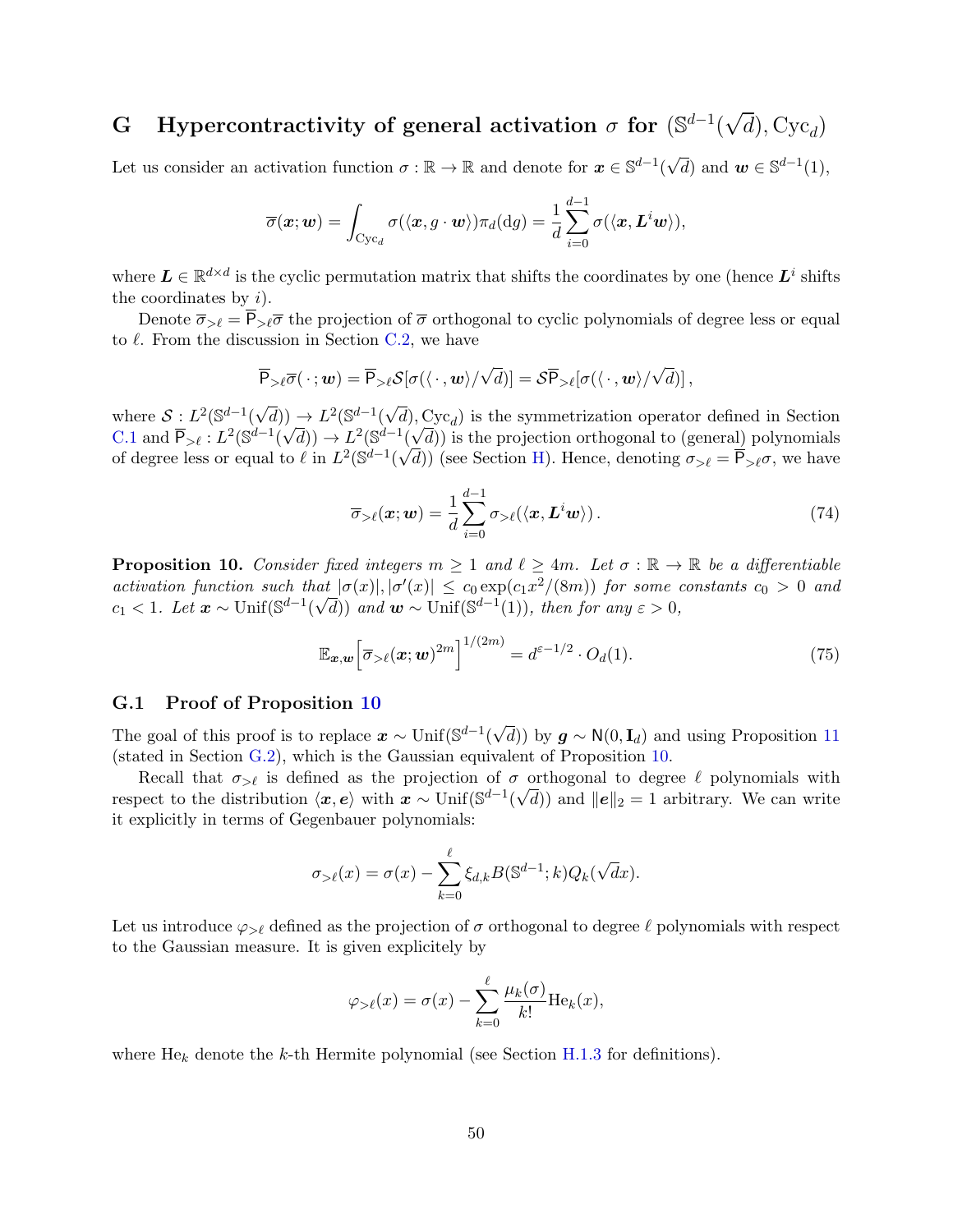Consider the symmetrized activation functions

$$
\overline{\sigma}_{>\ell}(\boldsymbol{x};\boldsymbol{w}) = \overline{\sigma}(\boldsymbol{x};\boldsymbol{w}) - \sum_{k=0}^{\ell} \xi_{d,k} B(\mathbb{S}^{d-1}; k) \overline{Q}_k(\boldsymbol{x};\boldsymbol{w}) ,\\ \overline{\varphi}_{>\ell}(\boldsymbol{g};\boldsymbol{w}) = \overline{\sigma}(\boldsymbol{g};\boldsymbol{w}) - \sum_{k=0}^{\ell} \frac{\mu_k(\sigma)}{k!} \overline{\text{He}}_k(\boldsymbol{g};\boldsymbol{w})\,,
$$

where we denoted the symmetrized polynomials

$$
\overline{Q}_k(\boldsymbol{x}; \boldsymbol{w}) = \frac{1}{d} \sum_{i=0}^{d-1} Q_k(\sqrt{d} \langle \boldsymbol{x}, \boldsymbol{L}^i \boldsymbol{w} \rangle),
$$
  

$$
\overline{\text{He}}_k(\boldsymbol{g}; \boldsymbol{w}) = \frac{1}{d} \sum_{i=0}^{d-1} \text{He}_k(\langle \boldsymbol{g}, \boldsymbol{L}^i \boldsymbol{w} \rangle).
$$

Consider  $x \sim \text{Unif}(\mathbb{S}^{d-1})$  $(\sqrt{d})$ ,  $g \sim N(0, I_d)$  and  $w \sim \text{Unif}(\mathbb{S}^{d-1}(1))$ . Because  $\langle x, e \rangle$  converges in distribution to a normal distribution, we expect the moments of  $\overline{\sigma}_{\geq \ell}(x; w)$  to converge to the moments of  $\overline{\varphi}_{\geq \ell}(g; w)$ . Let us show that this convergence occurs with rate  $O_d(d^{\varepsilon - 1/2})$ . By triangle inequality, we have

$$
\mathbb{E}_{\boldsymbol{g},\boldsymbol{w}}\Big[\big(\overline{\sigma}_{\geq \ell}(\sqrt{d}\boldsymbol{g}/\|\boldsymbol{g}\|_2; \boldsymbol{w}) - \overline{\varphi}_{>\ell}(\boldsymbol{g};\boldsymbol{w})\big)^{2m}\Big]^{1/(2m)} \leq R_1 + R_2 + R_3 + R_4\,,
$$

with

$$
R_1 = \mathbb{E}_{\mathbf{g},\mathbf{w}} \Big[ \big( \overline{\sigma} (\sqrt{d}\mathbf{g}/\|\mathbf{g}\|_2; \mathbf{w}) - \overline{\sigma}(\mathbf{g}; \mathbf{w}) \big)^{2m} \Big]^{1/(2m)},
$$
  
\n
$$
R_2 = \mathbb{E}_{\mathbf{g},\mathbf{w}} \Big[ \big( A_{\leq 2} (\sqrt{d}\mathbf{g}/\|\mathbf{g}\|_2; \mathbf{w}) - B_{\leq 2}(\mathbf{g}; \mathbf{w}) \big)^{2m} \Big]^{1/(2m)},
$$
  
\n
$$
R_3 = \mathbb{E}_{\mathbf{x},\mathbf{w}} \Big[ A_{[3:\ell]}(\mathbf{x}; \mathbf{w})^{2m} \Big]^{1/(2m)},
$$
  
\n
$$
R_4 = \mathbb{E}_{\mathbf{g},\mathbf{w}} \Big[ B_{[3:\ell]}(\mathbf{g}; \mathbf{w})^{2m} \Big]^{1/(2m)},
$$

where we denoted  $[3 : \ell] = \{3, \ldots, \ell\}$  and for any subset  $S \subset \{0, \ldots, \ell\},$ 

$$
A_S(\boldsymbol{x}; \boldsymbol{w}) = \sum_{k \in S} \xi_{d,k} B(\mathbb{S}^{d-1}; k) \overline{Q}_k(\boldsymbol{x}; \boldsymbol{w}),
$$

$$
B_S(\boldsymbol{g}; \boldsymbol{w}) = \sum_{k \in S} \frac{\mu_k(\sigma)}{k!} \overline{\text{He}}_k(\boldsymbol{g}; \boldsymbol{w}).
$$

#### Step 1. Bound on  $R_1$ .  $^1$ ;

Denote  $\tau = ||g||_2$ / d and  $x =$ √  $\tau = ||g||_2 / \sqrt{d}$  and  $\boldsymbol{x} = \sqrt{d\boldsymbol{g}}/||g||_2$ , such that  $\tau$  and  $\boldsymbol{x}$  are independent, and  $\boldsymbol{x} \sim$ Unif( $\mathbb{S}^{d-1}(\sqrt{d})$ ). By the mean value theorem, there exists  $\tilde{\tau}$  on the line segment between 1 and  $\tau$ such that

$$
\overline{\sigma}(\tau \cdot \boldsymbol{x}; \boldsymbol{w}) - \overline{\sigma}(\boldsymbol{x}; \boldsymbol{w}) = (\tau - 1) \langle \nabla_{\boldsymbol{x}} \overline{\sigma}(\tilde{\tau} \cdot \boldsymbol{x}; \boldsymbol{w}), \boldsymbol{x} \rangle.
$$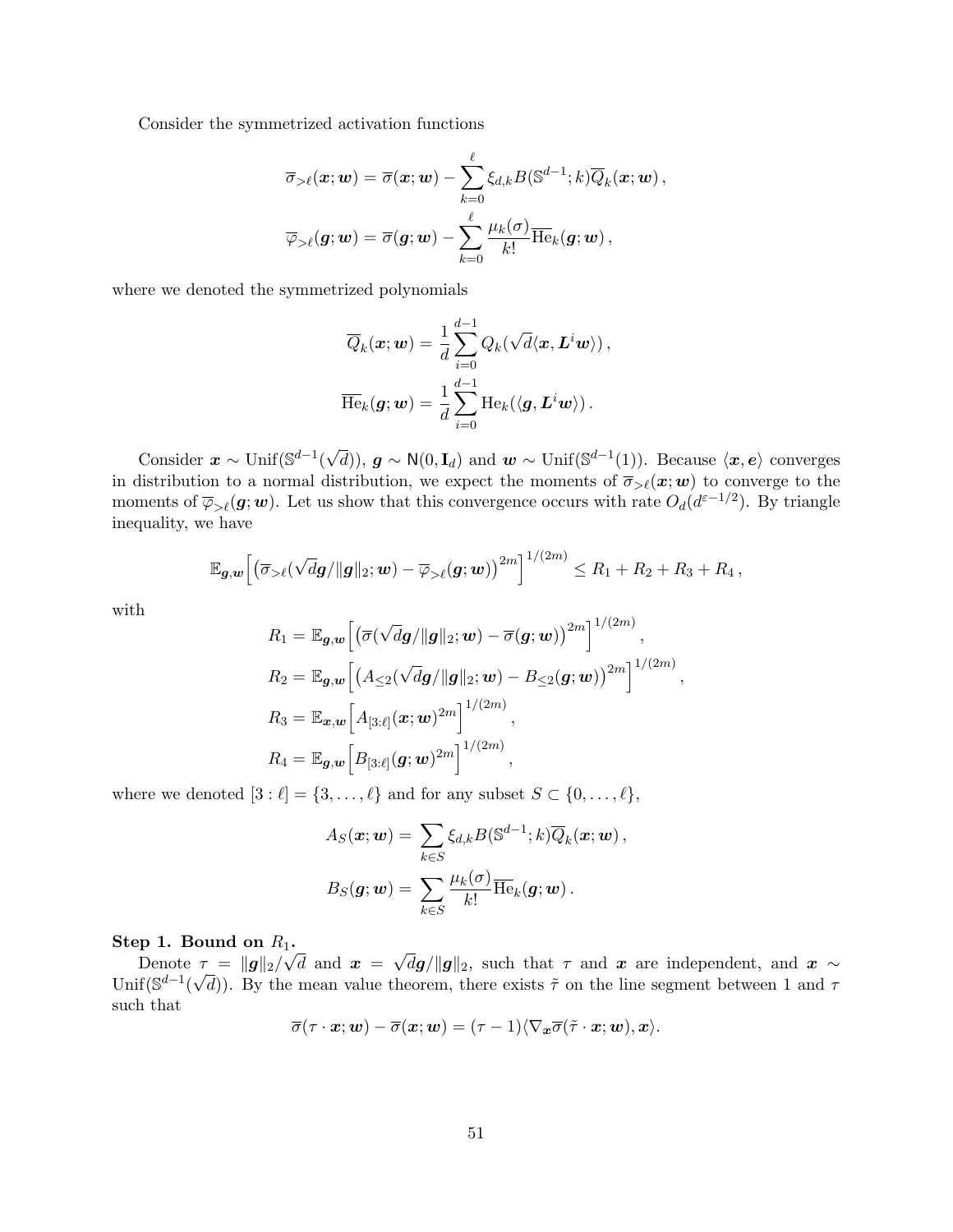By Cauchy-Schwarz inequality, we get

$$
R_1 = \mathbb{E}_{\tau,\boldsymbol{x},\boldsymbol{w}} \Big[ \big(\overline{\sigma}(\tau \cdot \boldsymbol{x}; \boldsymbol{w}) - \overline{\sigma}(\boldsymbol{x}; \boldsymbol{w})\big)^{2m} \Big]^{1/(2m)}
$$
  
\n
$$
= \mathbb{E}_{\tau,\boldsymbol{x},\boldsymbol{w}} \Big[ (\tau - 1)^{2m} \langle \nabla_{\boldsymbol{x}} \overline{\sigma}(\tilde{\tau} \cdot \boldsymbol{x}; \boldsymbol{w}), \boldsymbol{x} \rangle^{2m} \Big]^{1/(2m)}
$$
  
\n
$$
\leq \mathbb{E}_{\tau} \big[ (\tau - 1)^{4m} \big]^{1/(4m)} \cdot \mathbb{E}_{\tau,\boldsymbol{x},\boldsymbol{w}} \Big[ \langle \nabla_{\boldsymbol{x}} \overline{\sigma}(\tilde{\tau} \cdot \boldsymbol{x}; \boldsymbol{w}), \boldsymbol{x} \rangle^{4m} \Big]^{1/(4m)}
$$

Let us bound the first term:

<span id="page-51-0"></span>
$$
\mathbb{E}_{\tau}\big[(\tau-1)^{4m}\big]^{1/(4m)} \leq \mathbb{E}_{\tau}\big[(\tau^2-1)^{4m}\big]^{1/(4m)} \leq C_{4m}\mathbb{E}_{\tau}\big[(\tau^2-1)^2\big]^{1/2} = C_{4m}\sqrt{\frac{2}{d}},\tag{76}
$$

where we used in the first inequality that  $|\tau - 1| \leq |\tau^2 - 1|$  for  $\tau \geq 0$ ; in the second inequality that  $\tau^2 - 1$  is a degree 2 polynomial in  $g \sim N(0, I_d)$  and verifies the hypercontractivity property of Lemma [15;](#page-55-1) last equality, that  $d \cdot \tau^2 = ||g||_2^2$  follows a chisquared distribution of degree d.

For the second term, we have

$$
\langle \nabla_{\boldsymbol{x}} \overline{\sigma}(\tilde{\tau} \cdot \boldsymbol{x}; \boldsymbol{w}), \boldsymbol{x} \rangle = \frac{1}{d} \sum_{i=0}^{d-1} \langle \boldsymbol{x}, \boldsymbol{L}^i \boldsymbol{w} \rangle \sigma^{(1)}(\langle \tilde{\tau} \cdot \boldsymbol{x}, \boldsymbol{L}^i \boldsymbol{w} \rangle) .
$$

Recall that  $\tilde{\tau} \cdot x$  is between  $\tau \cdot x$  and x which have marginal distributions  $g \sim N(0, I_d)$  and  $\mathbf{x} \sim \text{Unif}(\mathbb{S}^{d-1}(\sqrt{d}))$  respectively. Denote  $x_1$  the first coordinate of  $\mathbf{x}$  (therefore  $\tau \cdot x_1 \sim \mathsf{N}(0,1)$ ). By Jensen's inequality and using that by rotation  $\langle x, L^i w \rangle$  has the same distribution as  $x_1$ , we get

<span id="page-51-1"></span>
$$
\mathbb{E}_{\tau,\boldsymbol{x},\boldsymbol{w}}\Big[\langle\nabla_{\boldsymbol{x}}\overline{\sigma}(\tilde{\tau}\cdot\boldsymbol{x};\boldsymbol{w}),\boldsymbol{x}\rangle^{4m}\Big] \leq \mathbb{E}_{\tau,x_1}\Big[x_1^{4m}\sigma'(\tilde{\tau}\cdot x_1)^{4m}\Big] \leq C \cdot \mathbb{E}_{G\sim\mathbb{N}(0,1)}\Big[\max(G^{4m},1)\exp\Big\{c_1\max(G^2,1)/2\Big\}\Big] \tag{77} = O_d(1),
$$

where we used that  $c_1 < 1$ .

Combining Eqs. [\(76\)](#page-51-0) and [\(77\)](#page-51-1) yields

<span id="page-51-2"></span>
$$
R_1 = d^{-1/2} \cdot O_d(1). \tag{78}
$$

#### Step 2. Bound on  $R_3$ .

We have

$$
R_3 = \mathbb{E}_{\bm{x},\bm{w}} \Big[ A_{[3:\ell]}(\bm{x};\bm{w})^{2m} \Big]^{1/(2m)} \leq C_{2m} \mathbb{E}_{\bm{x}} \Big[ \mathbb{E}_{\bm{w}} \Big[ A_{[3:\ell]}(\bm{x};\bm{w})^2 \Big]^m \Big]^{1/(2m)} \\ \leq C_m C_{2m} \mathbb{E}_{\bm{x},\bm{w}} \Big[ A_{[3:\ell]}(\bm{x};\bm{w})^2 \Big]^{1/2},
$$

where in the first inequality we used hypercontractivity of low-degree polynomials on the sphere with respect to  $w$  (Lemma [19\)](#page-61-3), and in the second we used hypercontractivity of low-degree symmetric functions with respect to  $x$  (Lemma 6 in [\[MMM21\]](#page-15-11)). By Lemma [1,](#page-29-1) we have

$$
\mathbb{E}_{\boldsymbol{x},\boldsymbol{w}}\Big[A_{[3:\ell]}(\boldsymbol{x};\boldsymbol{w})^2\Big] = \sum_{k=3}^{\ell} \xi_{d,k}^2 B(\mathbb{S}^{d-1};k) \cdot \frac{D(\mathbb{S}^{d-1};k)}{B(\mathbb{S}^{d-1};k)} = O_d(d^{-1}).
$$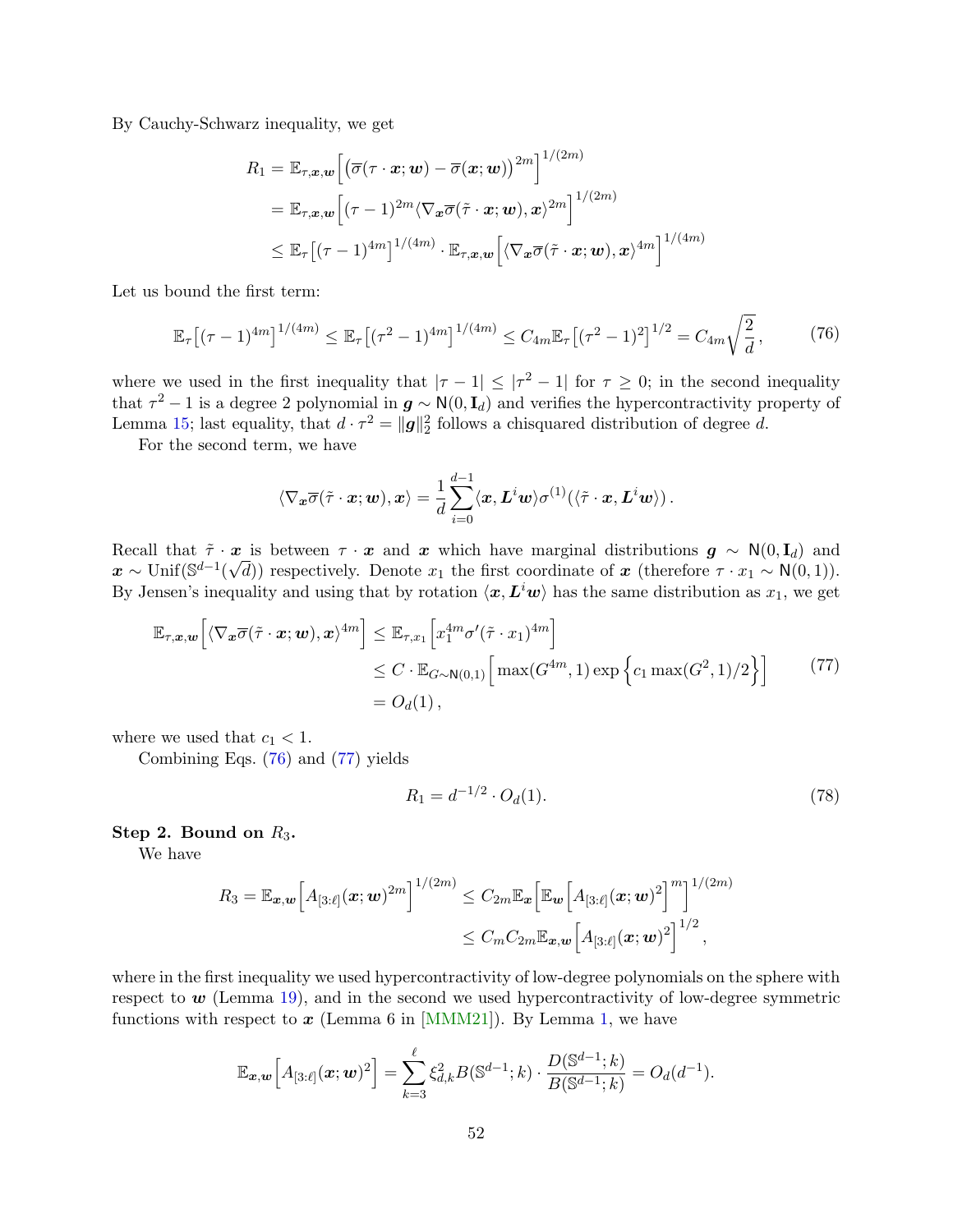We deduce that

<span id="page-52-2"></span>
$$
R_3 = d^{-1/2} \cdot O_d(1). \tag{79}
$$

#### Step 3. Bound on  $R_4$ .

Similarly to  $R_3$ , we have

$$
R_4 = \mathbb{E}_{\bm{g},\bm{w}} \Big[ B_{[3:\ell]}(\bm{g};\bm{w})^{2m} \Big]^{1/(2m)} \leq C_{2m} \mathbb{E}_{\bm{w}} \Big[ \mathbb{E}_{\bm{g}} \Big[ B_{[3:\ell]}(\bm{g};\bm{w})^2 \Big]^m \Big]^{1/(2m)} \\ \leq C_m C_{2m} \mathbb{E}_{\bm{g},\bm{w}} \Big[ B_{[3:\ell]}(\bm{g};\bm{w})^2 \Big]^{1/2},
$$

where in the first inequality we used hypercontractivity of low-degree polynomials with respect to  $g$  (Lemma [15\)](#page-55-1), and in the second we used hypercontractivity of low-degree symmetric functions with respect to  $w$ .

Following the proof of Proposition [11,](#page-52-1) by setting  $m=1$  and  $\overline{\varphi}_{>2}(\bm{g}; \bm{w}) = B_{[3:\ell]}(\bm{g}; \bm{w})$ , we have for any  $\varepsilon > 0$ ,

<span id="page-52-3"></span>
$$
R_4 = d^{\varepsilon - 1/2} \cdot O_d(1). \tag{80}
$$

#### Step 4. Conclude.

The bound on  $R_2$  is more technical and we defer it to Section [G.3.](#page-55-0) By Lemma [16,](#page-55-2) we have

<span id="page-52-4"></span>
$$
R_2 = d^{-1/2} \cdot O_d(1). \tag{81}
$$

Hence combining the bounds [\(78\)](#page-51-2), [\(79\)](#page-52-2), [\(80\)](#page-52-3) and [\(81\)](#page-52-4), we obtain for any  $\varepsilon > 0$ ,

$$
\mathbb{E}_{\boldsymbol{x},\boldsymbol{w}}\Big[\overline{\sigma}_{\geq \ell}(\boldsymbol{x};\boldsymbol{w})^{2m}\Big]^{1/(2m)} \leq \mathbb{E}_{\boldsymbol{g},\boldsymbol{w}}\Big[\overline{\varphi}_{\geq \ell}(\boldsymbol{g};\boldsymbol{w})^{2m}\Big]^{1/(2m)} + O_d(d^{\varepsilon-1/2}).
$$

Using Proposition [11](#page-52-1) concludes the proof.

## <span id="page-52-0"></span>G.2 Proof in the Gaussian case

Recall that we defined

<span id="page-52-5"></span>
$$
\overline{\varphi}_{>\ell}(\mathbf{g};\mathbf{w}) = \frac{1}{d} \sum_{i=0}^{d-1} \varphi_{>\ell}(\langle \mathbf{g}, \mathbf{L}^i \mathbf{w} \rangle), \tag{82}
$$

where

$$
\varphi_{>\ell}(x) = \sigma(x) - \sum_{k=0}^{\ell} \frac{\mu_k(\sigma)}{k!} \text{He}_k(x). \tag{83}
$$

Let us now state and prove the Gaussian version of Proposition [10.](#page-49-1)

<span id="page-52-1"></span>**Proposition 11.** Consider fixed integers  $m \geq 1$  and  $\ell \geq 4m$ . Let  $\sigma : \mathbb{R} \to \mathbb{R}$  be an activation function such that  $|\sigma(x)| \leq c_0 \exp(c_1x^2/(8m))$  for some constants  $c_0 > 0$  and  $c_1 < 1$ . Let  $\boldsymbol{g} \sim$  $\mathsf{N}(0,\mathbf{I}_d)$  and  $\mathbf{w} \sim \text{Unif}(\mathbb{S}^{d-1}(1)),$  then

$$
\mathbb{E}_{\boldsymbol{g},\boldsymbol{w}}\Big[\overline{\varphi}_{>\ell}(\boldsymbol{g};\boldsymbol{w})^{2m}\Big]^{1/(2m)} = d^{-1/2} \cdot O_d(1). \tag{84}
$$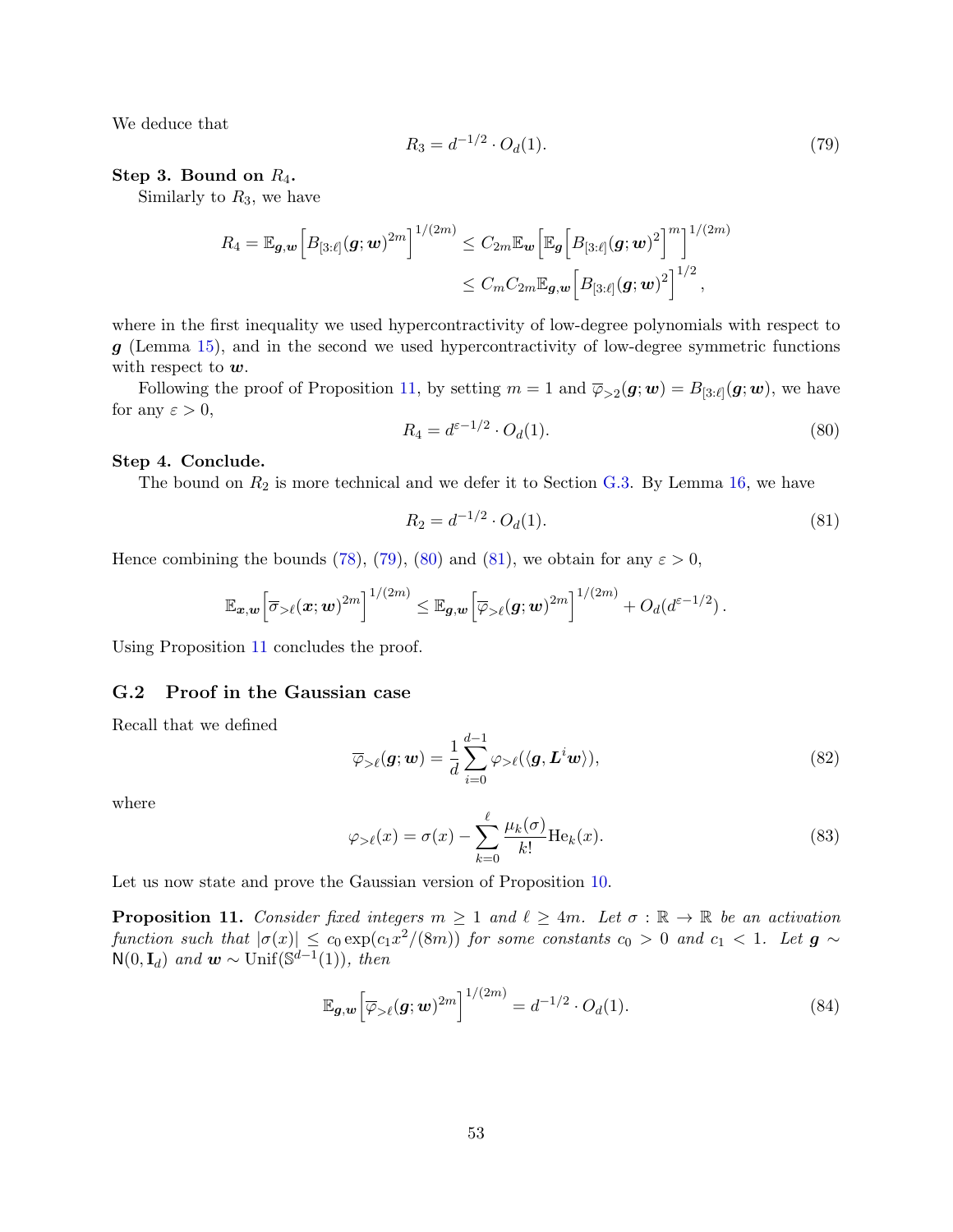*Proof of Proposition [11.](#page-52-1)* Let us expand  $\overline{\varphi}_{\geq \ell}$  as in Eq. [\(82\)](#page-52-5)

$$
\mathbb{E}_{\boldsymbol{g},\boldsymbol{w}}\Big[d^{2m}\cdot\overline{\varphi}_{>\ell}(\boldsymbol{g};\boldsymbol{w})^{2m}\Big]=\sum_{0\leq i_1,\dots,i_{2m}\leq d-1}\mathbb{E}_{\boldsymbol{g},\boldsymbol{w}}\Big[\prod_{k\in [2m]}\varphi_{>\ell}(\langle \boldsymbol{g},\boldsymbol{L}^{i_k}\boldsymbol{w}\rangle)\Big].
$$

Let us consider the event

$$
\mathcal{A}_{\varepsilon} := \left\{ \boldsymbol{w} \in \mathbb{S}^{d-1}(1); \sup_{k \in [d-1]} |\langle \boldsymbol{w}, \boldsymbol{L}^k \boldsymbol{w} \rangle| \leq C d^{\varepsilon - 1/2} \right\},\
$$

and for each set of indices  $\mathcal{I} = \{i_1, \ldots, i_{2m}\}\$ , consider separately the expectation over  $\mathcal{A}_{\varepsilon}$  and  $\mathcal{A}_{\varepsilon}^c$ .

$$
\mathbb{E}_{g,w}\Big[\prod_{i\in\mathcal{I}}\varphi_{>\ell}(\langle g,L^iw\rangle)\Big]=A+B,
$$

where

$$
A:=\mathbb{E}_{\boldsymbol{w}}\Big[\boldsymbol{1}_{\mathcal{A}_{\varepsilon}}\mathbb{E}_{\boldsymbol{g}}\Big[\prod_{i\in\mathcal{I}}\varphi_{>\ell}(\langle\boldsymbol{g},\boldsymbol{L}^i\boldsymbol{w}\rangle)\Big]\Big],\\B:=\mathbb{E}_{\boldsymbol{w}}\Big[\boldsymbol{1}_{\mathcal{A}^c_{\varepsilon}}\mathbb{E}_{\boldsymbol{g}}\Big[\prod_{i\in\mathcal{I}}\varphi_{>\ell}(\langle\boldsymbol{g},\boldsymbol{L}^i\boldsymbol{w}\rangle)\Big]\Big].
$$

By Cauchy-Schwarz and Jensen's inequality, we have

$$
B \leq \mathbb{P}(\mathcal{A}_{\varepsilon}^c)^{1/2} \cdot \mathbb{E}_{\mathbf{g},\mathbf{w}} \Big[ \prod_{i \in \mathcal{I}} \varphi_{> \ell}(\langle \mathbf{g}, \mathbf{L}^i \mathbf{w} \rangle)^2 \Big]^{1/2},
$$

with

$$
\mathbb{E}_{\mathbf{g},\mathbf{w}} \Big[ \prod_{i \in \mathcal{I}} \varphi_{> \ell} (\langle \mathbf{g}, \mathbf{L}^i \mathbf{w} \rangle)^2 \Big]^{1/2} \leq \prod_{i \in \mathcal{I}} \mathbb{E}_{\mathbf{g},\mathbf{w}} \Big[ \varphi_{> \ell} (\langle \mathbf{g}, \mathbf{L}^i \mathbf{w} \rangle)^{4m} \Big]^{1/(4m)}
$$
  
= 
$$
\mathbb{E}_G \Big[ \varphi_{> \ell} (G)^{4m} \Big]^{1/2} = O_d(1),
$$

where we used Hölder's inequality and that  $\varphi_{\geq \ell}$  is the sum of a degree  $\ell$  polynomial and  $\sigma$  with  $|\sigma(x)| \leq c_0 \exp(c_1 x^2/(8m))$ , with constants  $c_0 > 0$  and  $c_1 < 1$ . Combining these bounds and Lemma [17,](#page-57-3) we deduce there exists a constant C independent of d and  $\mathcal I$  such that

<span id="page-53-0"></span>
$$
B \le C \exp(-cd^{2\varepsilon}).\tag{85}
$$

Similarly, by Hölder's inequality, we have the following first bound on  $A$ :

<span id="page-53-1"></span>
$$
A \leq \prod_{i \in \mathcal{I}} \mathbb{E}_{\mathbf{g},\mathbf{w}} \left[ \varphi_{> \ell} (\langle \mathbf{g}, \mathbf{L}^i \mathbf{w} \rangle)^{2m} \right]^{1/(2m)} = \mathbb{E}_G \left[ \varphi_{> \ell} (G)^{2m} \right] \leq C. \tag{86}
$$

Fix  $w \in \mathcal{A}_{\varepsilon}$ . Denote  $\mathcal{I}_{0}$  the set of distinct indices in  $\mathcal{I}$  and  $p = |\mathcal{I}_{0}| \leq 2m$ . Denote for each  $i \in \mathcal{I}_{0}$ ,  $r_i$  the multiciplity of i in I, and  $g_i = \langle g, L^i w \rangle$ . We have  $\sup_{i \neq j} |\mathbb{E}[g_i g_j]| \leq \sup_{k \in [d-1]} |\langle w, L^k w \rangle| \leq$  $Cd^{\varepsilon-1/2}$  and  $\mathbb{E}[g_i^2]=1$ . Hence, if there exists  $i \in \mathcal{I}$  that appears only once, we have by taking  $\psi(x) = \varphi_{> \ell}(x)$  and  $q = 2m \leq \ell/2$  in Lemma [14](#page-54-0) stated below

$$
\left| \mathbb{E}_{\boldsymbol{g}} \Big[ \prod_{i \in \mathcal{I}} \varphi_{> \ell} (\langle \boldsymbol{g}, \boldsymbol{L}^i \boldsymbol{w} \rangle ) \Big] \right| \leq C' d^{(2m+1)(\varepsilon - 1/2)},
$$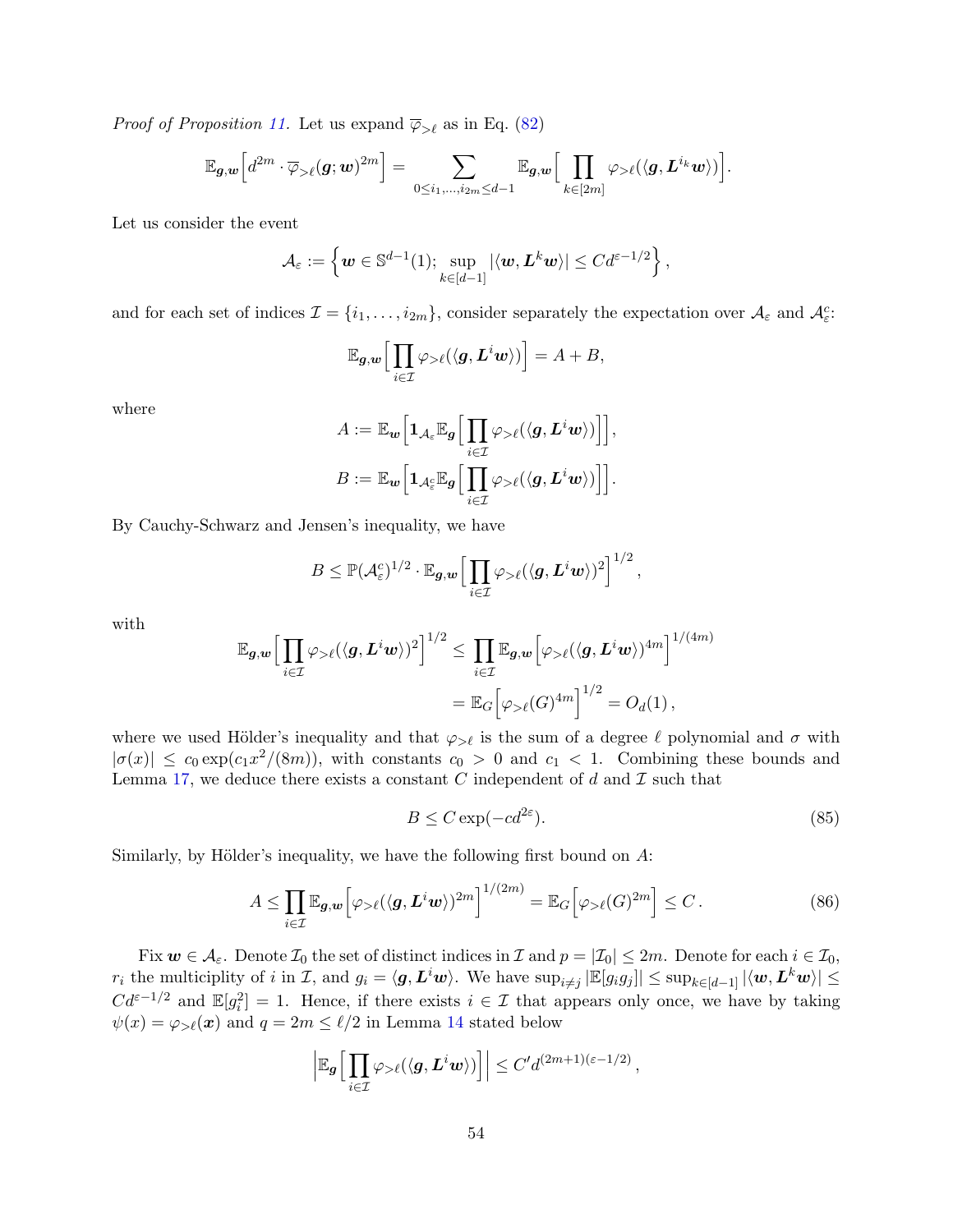where  $C'$  is independent of  $w$ . We deduce that

<span id="page-54-1"></span>
$$
A \le C' d^{(2m+1)(\varepsilon - 1/2)}.
$$
\n
$$
(87)
$$

There are at most  $m^{2m}d^m$  sets of indices  $\mathcal I$  with no isolated index. Hence, combining the bounds [\(85\)](#page-53-0), [\(86\)](#page-53-1) and [\(87\)](#page-54-1), we get

$$
\mathbb{E}_{\boldsymbol{g},\boldsymbol{w}}[d^{2m}\cdot\overline{\varphi}_{\geq \ell}(\boldsymbol{g};\boldsymbol{w})^{2m}] \leq Cd^{2m}\exp(-cd^{2\varepsilon})+Cm^{2m}d^{m}+C'd^{2m}\cdot d^{(2m+1)(\varepsilon-1/2)}.
$$

Taking  $\varepsilon \leq 1/(4m+2)$ , we get

$$
\mathbb{E}_{\boldsymbol{g},\boldsymbol{w}}[\overline{\varphi}_{>\ell}(\boldsymbol{g};\boldsymbol{w})^{2m}]^{1/(2m)}=d^{-1/2}\cdot O_d(1)\,,
$$

which concludes the proof.

The proof of Proposition [11](#page-52-1) relies on the following key lemma:

<span id="page-54-0"></span>**Lemma 14.** Let  $q, p, m \ge 1$  be three integers such that  $p \le 2m$ . Let  $\psi : \mathbb{R} \to \mathbb{R}$  be a function such that  $|\psi(x)| \leq c_0 \exp(c_1 x^2/(4m))$  for some constants  $c_0 > 0$  and  $c_1 < 1$ . Furthermore, for all  $k=0,\ldots,2q,$ 

$$
\mu_k(\psi) = \mathbb{E}_G[\psi(G) \text{He}_k(G)] = 0,
$$

where  $G \sim N(0, 1)$ , i.e.,  $\psi$  is orthogonal to all polynomials of degree less or equal to q with respect to the standard normal distribution. Let  $g = (g_1, \ldots, g_p) \sim N(0, \Sigma)$  with  $\Sigma_{11} = \ldots = \Sigma_{pp} = 1$  and  $\sup_{i \neq j} |\Sigma_{ij}| \leq C d^{\varepsilon - 1/2}$ . Let  $(r_1, \ldots, r_p)$  be p integers such that  $r_1 + \ldots + r_p = 2m$  and there exists k such that  $r_k = 1$ . Then there exists  $C' > 0$  depending only on  $c_0, c_1, C, q, m$  such that

$$
\left| \mathbb{E}_{\mathbf{g}} \Big[ \prod_{k \in [p]} \psi(g_k)^{r_k} \Big] \right| \le C' d^{(q+1)(\varepsilon - 1/2)}.
$$
\n(88)

*Proof of Lemma [14.](#page-54-0)* Without loss of generality, let us assume that  $r_1 = 1$ . Let us rewrite the expectation with respect to  $\tilde{g} \sim N(0, I_p)$ :

$$
\mathbb{E}_{\mathbf{g}}\Big[\prod_{k\in[p]} \psi(g_k)^{r_k}\Big] = \frac{1}{\sqrt{\det(\boldsymbol{\Sigma})}} \mathbb{E}_{\tilde{\mathbf{g}}}\Big[\prod_{k\in[p]} \psi(\tilde{g}_k)^{r_k} \cdot \exp\left\{\tilde{\mathbf{g}}^{\mathsf{T}} \mathbf{M}\tilde{\mathbf{g}}/2\right\}\Big],\tag{89}
$$

where we denoted  $M = I_p - \Sigma^{-1}$ .

By Taylor expansion around 0 at order  $q+1$ , there exists  $\zeta(\tilde{g})$  between 0 and  $\tilde{g}^{\mathsf{T}}M\tilde{g}/2$  such that

$$
\exp\left\{\tilde{\boldsymbol{g}}^{\mathsf{T}}\boldsymbol{M}\tilde{\boldsymbol{g}}/2\right\} = \sum_{s=0}^{q} \frac{1}{2^{s}s!} (\tilde{\boldsymbol{g}}^{\mathsf{T}}\boldsymbol{M}\tilde{\boldsymbol{g}})^{s} + \frac{1}{2^{q+1}(q+1)!} \exp\{\zeta(\tilde{\boldsymbol{g}})\} \cdot (\tilde{\boldsymbol{g}}^{\mathsf{T}}\boldsymbol{M}\tilde{\boldsymbol{g}})^{q+1}.
$$

Notice that the terms  $s = 0, \ldots, q$  are polynomials of degree smaller or equal to 2q in  $\tilde{g}$ . By the assumption of orthonormality of  $\psi$  to polynomials of degree less or equal to 2q, we deduce

$$
\begin{split} &\left| \mathbb{E}_{\boldsymbol{g}} \Big[ \prod_{k \in [p]} \psi(g_k)^{r_k} \Big] \right| \\ &= \frac{1}{2^{q+1}(q+1)!\sqrt{\det(\boldsymbol{\Sigma})}} \Big| \mathbb{E}_{\tilde{\boldsymbol{g}}} \Big[ \prod_{k \in [p]} \psi(\tilde{g}_k)^{r_k} \cdot \exp\{\zeta(\tilde{\boldsymbol{g}})\} \cdot (\tilde{\boldsymbol{g}}^\mathsf{T} \boldsymbol{M} \tilde{\boldsymbol{g}})^{q+1} \Big] \Big| \\ &\leq \frac{ \| \boldsymbol{M} \|_{\mathrm{op}}^{q+1} }{2^{q+1}(q+1)!\sqrt{\det(\boldsymbol{\Sigma})}} \mathbb{E}_{\tilde{\boldsymbol{g}}} \Big[ \prod_{k \in [p]} |\psi(\tilde{g}_k)|^{r_k} \cdot \exp\{\| \boldsymbol{M} \|_{\mathrm{op}} \| \tilde{\boldsymbol{g}} \|_2^2\} \cdot \| \tilde{\boldsymbol{g}} \|_2^{2(q+1)} \Big] \,. \end{split}
$$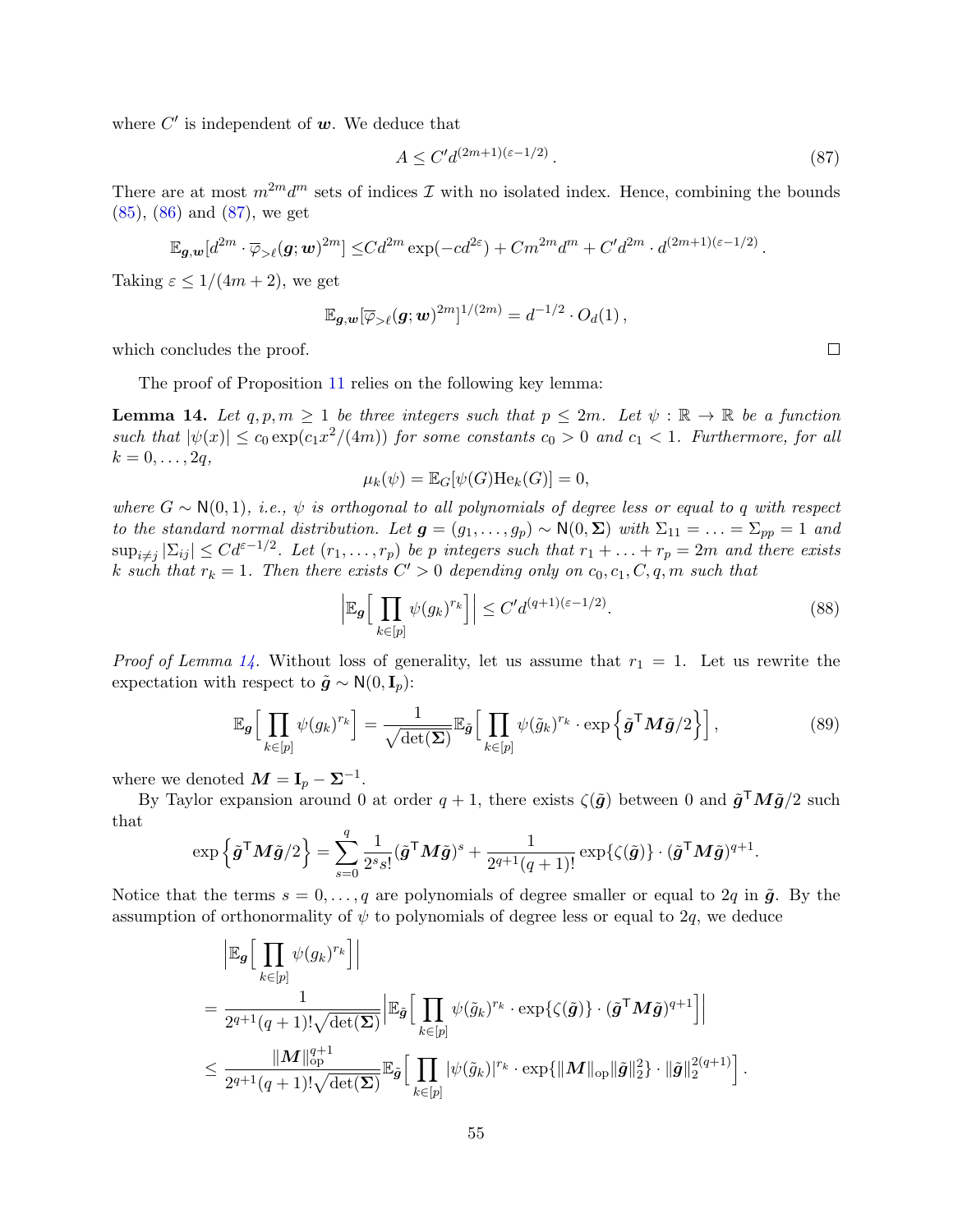Furthermore, from the bound  $|\psi(x)| \leq c_0 \exp(c_1 x^2/(4m))$  and that  $r_k \leq 2m$ , we have

<span id="page-55-3"></span>
$$
\left| \mathbb{E}_{g} \Big[ \prod_{k \in [p]} \psi(g_k)^{r_k} \Big] \right| \leq \frac{c_0^{2m} p^{2q} \| \mathbf{M} \|_{\text{op}}^{q+1}}{2^{q+1} (q+1)! \sqrt{\det(\boldsymbol{\Sigma})}} \mathbb{E}_{G} \Big[ G^{2q+2} \exp\{c_1 G^2 / 2 + \| \mathbf{M} \|_{\text{op}} G^2 \} \Big]^p. \tag{90}
$$

From the assumptions on  $\Sigma$ , we have  $\|\Sigma - \mathbf{I}_p\|_{\text{op}} \leq \|\Sigma - \mathbf{I}_p\|_F \leq p \sup_{i \neq j} |\Sigma_{ij}| = O_d(d^{\varepsilon - 1/2})$ , and therefore  $||M||_{op} = O_d(d^{\varepsilon - 1/2})$  and  $\det(\mathbf{\Sigma})^{-1/2} = O_d(1)$ .

From the assumption that  $c_1 < 1$  and taking d sufficiently large such that  $||M||_{op} < (1 - c_1)/4$ , the expectation on the right hand side of Eq. [\(90\)](#page-55-3) is bounded by a constant. We deduce that

$$
\mathbb{E}_{\boldsymbol{g}}\Big[\prod_{k\in[p]} \psi(g_k)^{r_k}\Big] = \|\boldsymbol{M}\|_{\text{op}}^{q+1} \cdot O_d(1) = d^{(q+1)(\varepsilon-1/2)} \cdot O_d(1),
$$

which concludes the proof.

#### <span id="page-55-0"></span>G.3 Technical lemmas

The first lemma is a straightforward consequence of the proof of Lemma [20](#page-62-0) (we include a proof for completeness).

<span id="page-55-1"></span>**Lemma 15.** For any  $\ell \in \mathbb{N}$  and  $f \in L^2(\mathbb{R}^d, \gamma_d)$  to be a degree  $\ell$  polynomial on  $\mathbb{R}^d$ , where  $\gamma_d =$  $N(0, I_d)$  is the isotropic Gaussian distribution. Then for any  $q \geq 2$ , we have

$$
||f||_{L^{q}(\mathbb{R}^{d},\gamma_{d})}^{2} \leq (q-1)^{\ell} \cdot ||f||_{L^{2}(\mathbb{R}^{d},\gamma_{d})}^{2}.
$$

*Proof of Lemma [15.](#page-55-1)* Let  $\varepsilon = (\varepsilon_{i,j})_{i \in [d], j \in [D]}$  ~ Unif $(\mathscr{Q}^{dD})$  and define for  $i = 1, \ldots, d$ ,

$$
G_i = \frac{\varepsilon_{i,1} + \ldots + \varepsilon_{i,D}}{\sqrt{D}}.
$$

Consider f a degree  $\ell$  polynomial on  $\mathbb{R}^d$  and define

$$
\tilde{f}(\varepsilon) = f(G_1, \ldots, G_d).
$$

From hypercontractivity of low degree polynomials on the hypercube (Lemma [18\)](#page-61-2), we have

<span id="page-55-4"></span>
$$
\|\tilde{f}\|_{L^{q}(\mathcal{Q}^{d^2})}^2 \le (q-1)^{\ell} \cdot \|\tilde{f}\|_{L^{2}(\mathcal{Q}^{d^2})}^2.
$$
\n(91)

Furthermore, by the multivariate central limit theorem, as  $D \to \infty$  for d fixed,  $(G_1, \ldots, G_d)$  converges in distribution to  $g \sim N(0, I_d)$ . By dominated convergence theorem, we have  $\|\tilde{f}\|^2_{L^q(Q^{dD})} \to$  $||f||^2_{L^q(\mathbb{R}^d,\gamma_d)}$  and  $||\tilde{f}||^2_{L^2(\mathbb{R}^d,\gamma_d)} \to ||f||^2_{L^2(\mathbb{R}^d,\gamma_d)}$ , and taking the limit in inequality [\(91\)](#page-55-4) yields the result.  $\Box$ 

<span id="page-55-2"></span>Lemma 16. Follow the notations in Section [G.1.](#page-49-2) We have

$$
\mathbb{E}_{\bm{g},\bm{w}}\Big[\big(A_{\leq 2}(\sqrt{d}\bm{g}/\|\bm{g}\|_2;\bm{w})-B_{\leq 2}(\bm{g};\bm{w})\big)^{2m}\Big]^{1/(2m)}=O_d(d^{-1/2}).
$$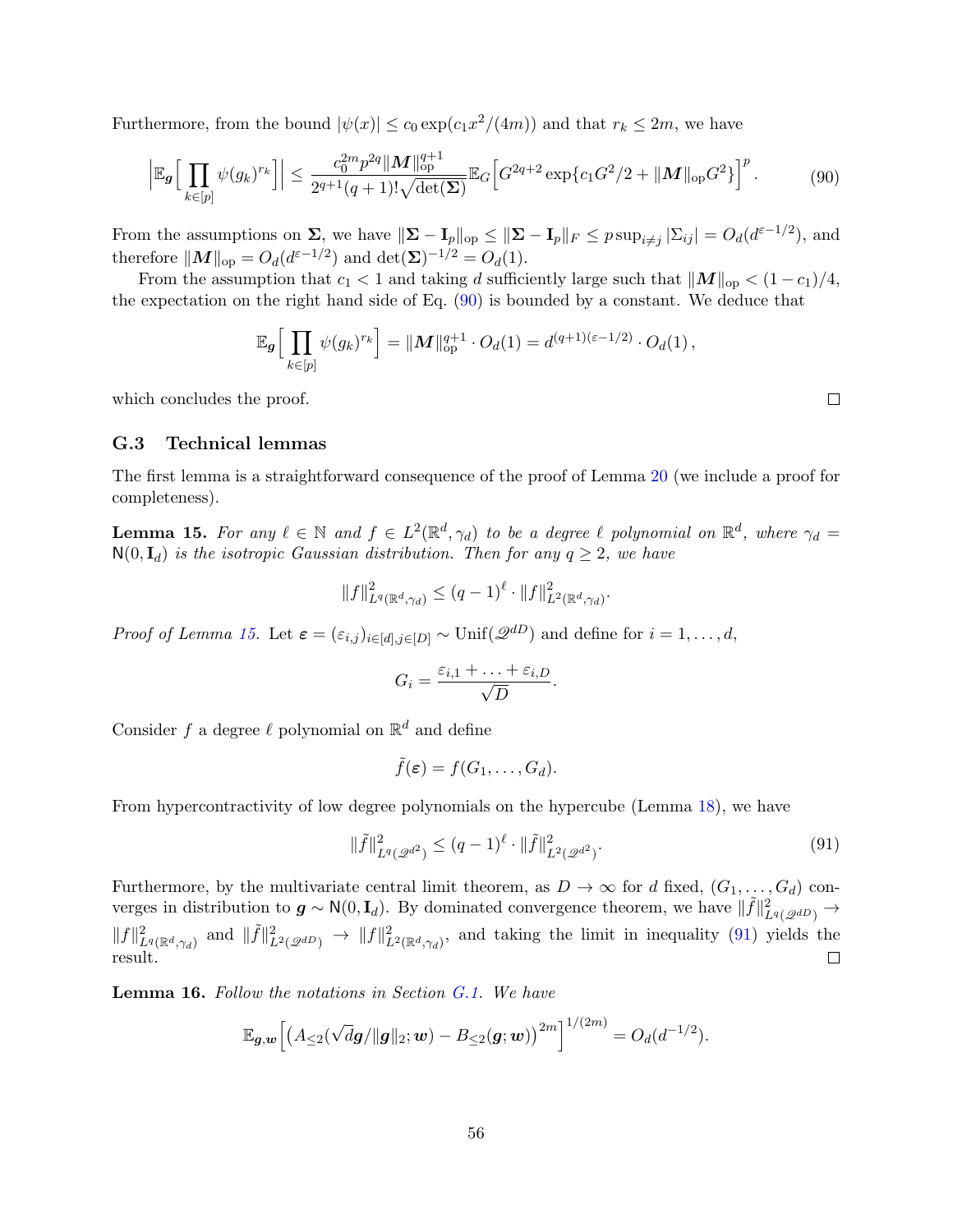*Proof of Lemma [16.](#page-55-2)* Denote  $\tau = ||g||_2$ / √ d and  $x =$ √  $dg/\Vert g\Vert_2$ . Recall that we defined

$$
A_{\leq 2}(\boldsymbol{x},\boldsymbol{w}) = \xi_{d,0} + \xi_{d,1} B(\mathbb{S}^{d-1}; 1) \overline{Q}_1(\boldsymbol{x}; \boldsymbol{w}) + \xi_{d,2} B(\mathbb{S}^{d-1}; 2) \overline{Q}_2(\boldsymbol{x}; \boldsymbol{w}) ,
$$
  

$$
B_{\leq 2}(\tau \cdot \boldsymbol{x}, \boldsymbol{w}) = \mu_0(\sigma) + \mu_1(\sigma) \overline{\text{He}}_1(\tau \cdot \boldsymbol{x}; \boldsymbol{w}) + \frac{\mu_2(\sigma)}{2} \overline{\text{He}}_2(\tau \cdot \boldsymbol{x}; \boldsymbol{w}) ,
$$

Let us bound the difference of each term separately.

#### Step 1. Bound 0th order term.

Following the same argument as in the bound of  $R_1$  in Section [G.1,](#page-49-2) we have

<span id="page-56-2"></span>
$$
c_0 := |\mu_0(\sigma) - \xi_{d,0}| = \left| \mathbb{E}_{\tau,x_1} \left[ \sigma(\tau \cdot x_1) - \sigma(x_1) \right] \right|
$$
  
\$\leq \mathbb{E}\_{\tau} \left[ (\tau - 1)^2 \right]^{1/2} \mathbb{E}\_{\tau,x\_1} \left[ x\_1^2 \sigma'(\tilde{\tau} \cdot x\_1)^2 \right]^{1/2} = O\_d(d^{-1/2}). \tag{92}

#### Step 2. Bound 1st order term.

We have  $He_1(x) = x$  and  $B(\mathbb{S}^{d-1}; 1)^{1/2} \cdot Q_1(x)$ √  $dx$ ) = x. Hence,

$$
c_1 := \mathbb{E}_{\mathbf{g},\mathbf{w}} \Big[ \Big( \mu_1(\sigma) \overline{\text{He}}_1(\tau \cdot \mathbf{x}; \mathbf{w}) - \xi_{d,1} B(\mathbb{S}^{d-1}; 1) \overline{Q}_1(\mathbf{x}; \mathbf{w}) \Big)^{2m} \Big] = \mathbb{E}_{\tau} \Big[ \Big( \tau \cdot \mu_1(\sigma) - \xi_{d,1} B(\mathbb{S}^{d-1}; 1)^{1/2} \Big)^{2m} \Big] \cdot \mathbb{E}_{\mathbf{x},\mathbf{w}} \Big[ B(\mathbb{S}^{d-1}; 1)^m \overline{Q}_1(\mathbf{x}; \mathbf{w})^{2m} \Big].
$$

Using the convergence of Gegenbauer coefficients to Hermite coefficients (see Eq. [\(110\)](#page-60-3) in Section [H.1.3\)](#page-59-0), there exists a constant  $C > 0$  such that

<span id="page-56-0"></span>
$$
\mathbb{E}_{\tau}\Big[\Big(\tau \cdot \mu_1(\sigma) - \xi_{d,1} B(\mathbb{S}^{d-1};1)^{1/2}\Big)^{2m}\Big]^{1/(2m)} \le C\Big[\mathbb{E}_{\tau}\big[\tau^{2m}\big]^{1/(2m)} + 1\Big] = O_d(1),\tag{93}
$$

where we used for example that low-degree polynomials of  $\tau^2$  are hypercontractive (see the bound on  $R_1$  in Section [G.1\)](#page-49-2). From the same argument as in the bound of  $R_3$  in Section [G.1,](#page-49-2) we have

<span id="page-56-1"></span>
$$
\mathbb{E}_{\boldsymbol{x},\boldsymbol{w}}\Big[B(\mathbb{S}^{d-1};1)^m\overline{Q}_1(\boldsymbol{x};\boldsymbol{w})^{2m}\Big]^{1/(2m)} \le C_{2m} \frac{D(\mathbb{S}^{d-1};1)^{1/2}}{B(\mathbb{S}^{d-1};1)^{1/2}} = O_d(d^{-1/2}).\tag{94}
$$

Combining Eqs. [\(93\)](#page-56-0) and [\(94\)](#page-56-1) yields

<span id="page-56-3"></span>
$$
c_1 = O_d(d^{-1/2}).\tag{95}
$$

#### Step 3. Bound 2nd order term.

We have  $\text{He}_2(x) = x^2 - 1$  and  $B(\mathbb{S}^{d-1}; 2)^{1/2} \cdot Q_2(x)$ √  $\overline{d}x) = a_{2,d} \cdot (x^2 - 1)$  with  $a_{2,d} = \Theta_d(1)$ . We can rewrite √

$$
\text{He}_2(\tau \cdot x_1) = \tau^2 B(\mathbb{S}^{d-1}; 2)^{1/2} \cdot Q_2(\sqrt{d}x)/a_{2,d} + \tau^2 - 1.
$$

Hence, by triangle inequality,

$$
c_1 := \mathbb{E}_{\mathbf{g},\mathbf{w}} \Big[ \Big( \mu_2(\sigma) \overline{\text{He}}_2(\tau \cdot \mathbf{x}; \mathbf{w}) / 2 - \xi_{d,2} B(\mathbb{S}^{d-1}; 2) \overline{Q}_2(\mathbf{x}; \mathbf{w}) \Big)^{2m} \Big]^{1/(2m)}
$$
  
\$\leq \mathbb{E}\_{\tau} \Big[ \Big( \tau \cdot \mu\_2(\sigma) / (2a\_{2,d}) - \xi\_{d,2} B(\mathbb{S}^{d-1}; 2)^{1/2} \Big)^{2m} \Big]^{1/(2m)} \cdot \mathbb{E}\_{\mathbf{x},\mathbf{w}} \Big[ B(\mathbb{S}^{d-1}; 2)^m \overline{Q}\_2(\mathbf{x}; \mathbf{w})^{2m} \Big]^{1/(2m)} \Big]^{1/(2m)}\$  
\$+\frac{|\mu\_2(\sigma)|}{2} \mathbb{E}\_{\tau} \Big[ (\tau^2 - 1)^{2m} \Big]^{1/(2m)} \,.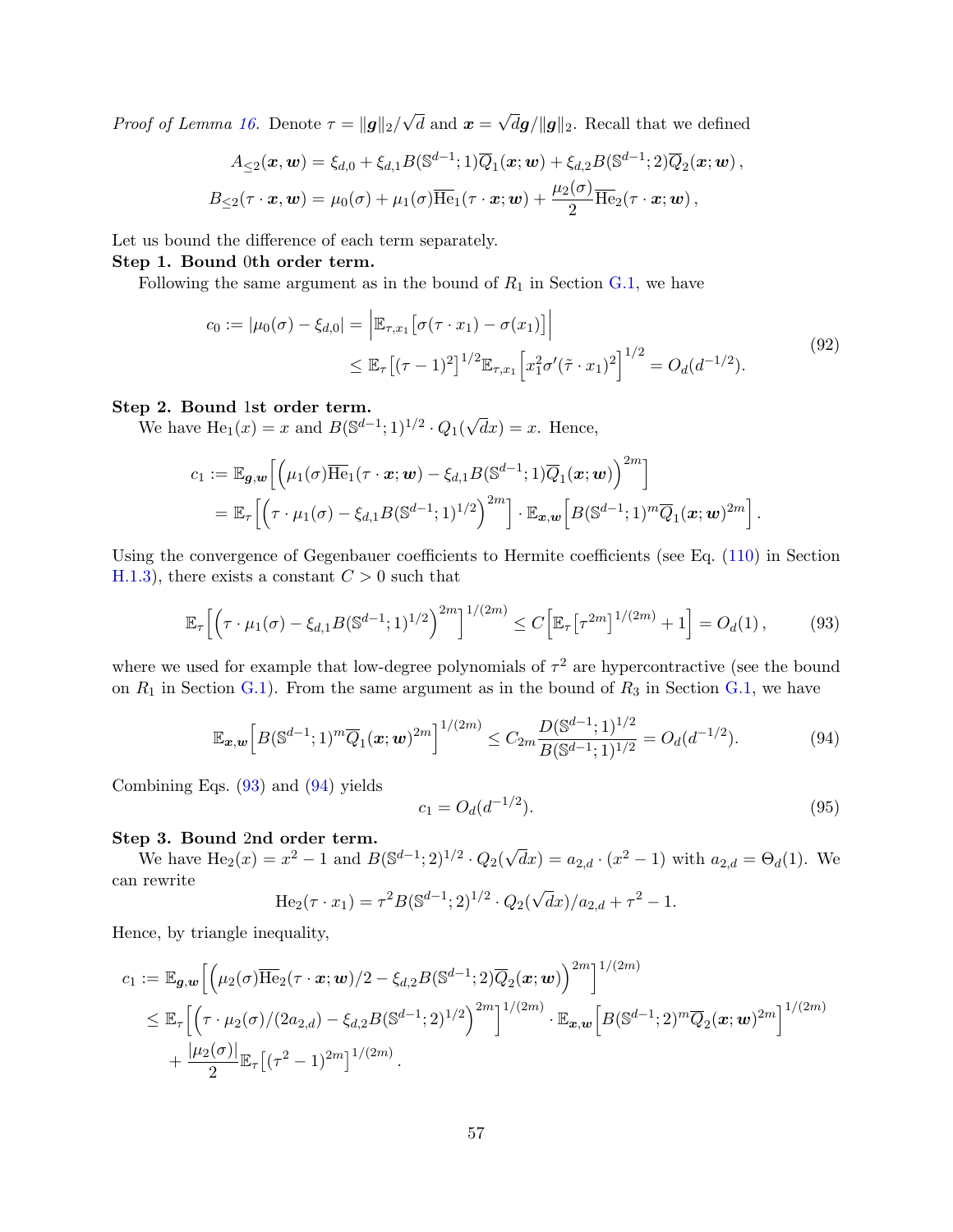The first term is bounded as the 1-st order term while the second term is bounded as the 0-th order term. Combining the two yields

<span id="page-57-4"></span>
$$
c_2 = O_d(d^{-1/2}).\tag{96}
$$

Step 4. Conclude.

Combining the bounds  $(92)$ ,  $(95)$  and  $(96)$ , we get by triangle inequality

$$
\mathbb{E}_{\tau,\bm{x},\bm{w}}\Big[\big(A_{\leq 2}(\bm{x};\bm{w})-B_{\leq 2}(\tau\cdot\bm{x};\bm{w})\big)^{2m}\Big]^{1/(2m)}\leq c_0+c_1+c_2=O_d(d^{-1/2}),
$$

which concludes the proof.

<span id="page-57-3"></span>**Lemma 17.** Let  $\varepsilon > 0$  and  $\boldsymbol{w} \sim \text{Unif}(\mathbb{S}^{d-1}(1))$ . Then there exists  $C, c > 0$  such that

 $\mathbb{P}(\mathcal{A}_{\varepsilon}^c) \leq C \exp(-c d^{2\varepsilon}).$ 

Proof of Lemma [17.](#page-57-3) Let us use the correspondence between uniform distribution and Gaussian distribution:  $\mathbf{w} \sim \mathbf{z}/\|\mathbf{z}\|_2$ , where  $\mathbf{z} \sim \mathsf{N}(0, \mathbf{I}_d)$ . We have for  $k = 1, \ldots, d-1$ ,

$$
\mathbb{P}(|\langle \boldsymbol{w}, \boldsymbol{L}^k \boldsymbol{w} \rangle| \geq t) = \mathbb{P}(|\langle \boldsymbol{z}, \boldsymbol{L}^k \boldsymbol{z} \rangle / \|\boldsymbol{z}\|_2^2| \geq t) \leq \mathbb{P}(|\langle \boldsymbol{z}, \boldsymbol{L}^k \boldsymbol{z} \rangle / d| \geq t/2) + \mathbb{P}(\|\boldsymbol{z}\|_2^2 \leq d/2).
$$

Note that for any  $k \in [d-1]$ , we have  $||\mathbf{L}^k||_F \leq \sqrt{d}$  and  $||\mathbf{L}^k||_{op} \leq 1$ . By the Hanson-Wright inequality, for any  $k \neq 0$ , we have

$$
\mathbb{P}\Big(\big|\langle \mathbf{z}, \mathbf{L}^k \mathbf{z}\rangle/d\big| > t\Big) \leq 2\exp\{-cd \cdot \min(t^2, t)\}.
$$

Furthermore, by standard concentration of the norm of Gaussian vectors, we have

$$
\mathbb{P}(\|z\|_2^2 \le d/2) \le C \exp(-cd).
$$

Taking  $t = C d^{\varepsilon - 1/2}$  and combining the above two bounds, we get

$$
\mathbb{P}(|\langle \boldsymbol{w}, \boldsymbol{L}^k \boldsymbol{w} \rangle| \ge t) \le 2 \exp(-cd^{2\varepsilon}) + C \exp(-cd).
$$

Taking the union bounds over  $k \in [d-1]$  concludes the proof.

# <span id="page-57-0"></span>H Technical background of function spaces

#### <span id="page-57-1"></span>H.1 Functions on the sphere

#### <span id="page-57-2"></span>H.1.1 Functional spaces over the sphere

For  $d \geq 3$ , we let  $\mathbb{S}^{d-1}(r) = \{x \in \mathbb{R}^d : ||x||_2 = r\}$  denote the sphere with radius r in  $\mathbb{R}^d$ . We will For  $a \ge 3$ , we let  $S^2$   $\lceil (r) \rceil = \{x \in \mathbb{R}^n : ||x||_2 = r\}$  denote the sphere with radius  $r$  in  $\mathbb{R}^n$ . We will mostly work with the sphere of radius  $\sqrt{d}$ ,  $S^{d-1}(\sqrt{d})$  and will denote by  $\tau_d$  the uniform prob measure on  $\mathbb{S}^{d-1}(\sqrt{d})$ . All functions in this section are assumed to be elements of  $L^2(\mathbb{S}^{d-1}(\sqrt{d}), \tau_d)$ , with scalar product and norm denoted as  $\langle \cdot, \cdot \rangle_{L^2}$  and  $|| \cdot ||_{L^2}$ :

$$
\langle f, g \rangle_{L^2} \equiv \int_{\mathbb{S}^{d-1}(\sqrt{d})} f(\boldsymbol{x}) g(\boldsymbol{x}) \, \tau_d(\mathrm{d}\boldsymbol{x}) \,. \tag{97}
$$

For  $\ell \in \mathbb{Z}_{\geq 0}$ , let  $\tilde{V}_{d,\ell}$  be the space of homogeneous harmonic polynomials of degree  $\ell$  on  $\mathbb{R}^d$ (i.e. homogeneous polynomials  $q(x)$  satisfying  $\Delta q(x) = 0$ ), and denote by  $V_{d,\ell}$  the linear space of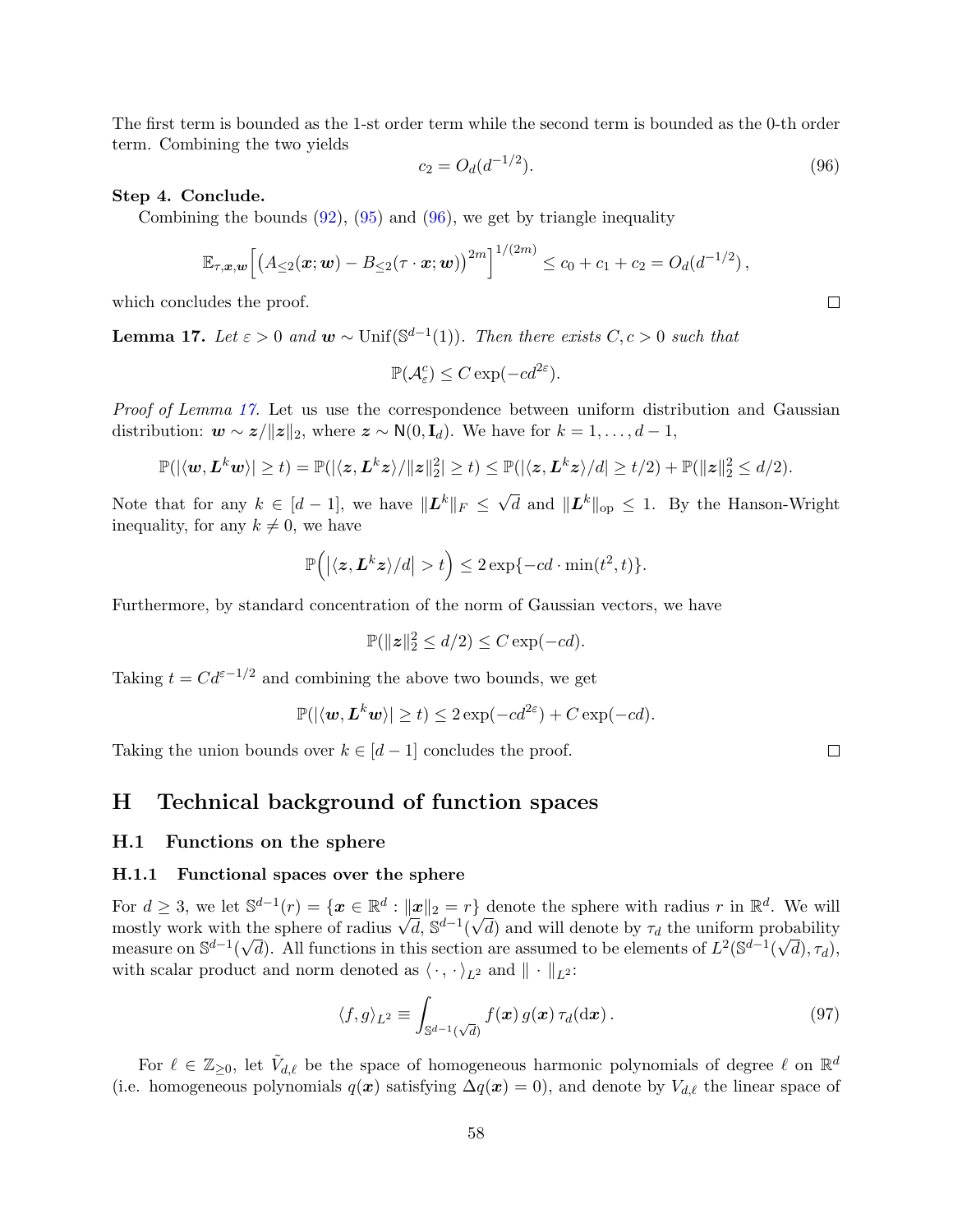functions obtained by restricting the polynomials in  $\tilde{V}_{d,\ell}$  to  $\mathbb{S}^{d-1}$ √ d). With these definitions, we have the following orthogonal decomposition

$$
L^2(\mathbb{S}^{d-1}(\sqrt{d}), \tau_d) = \bigoplus_{\ell=0}^{\infty} V_{d,\ell}.
$$
\n(98)

The dimension of each subspace is given by

$$
\dim(V_{d,\ell}) = B(\mathbb{S}^{d-1}; \ell) = \frac{2\ell + d - 2}{d - 2} {\ell + d - 3 \choose \ell}. \tag{99}
$$

For each  $\ell \in \mathbb{Z}_{\geq 0}$ , the spherical harmonics  $\{Y_{\ell,j}^{(d)}\}_{1 \leq j \leq B(\mathbb{S}^{d-1};\ell)}$  form an orthonormal basis of  $V_{d,\ell}$ :

$$
\langle Y_{ki}^{(d)}, Y_{sj}^{(d)} \rangle_{L^2} = \delta_{ij} \delta_{ks}.
$$

Note that our convention is different from the more standard one, that defines the spherical harmonics as functions on  $\mathbb{S}^{d-1}(1)$ . It is immediate to pass from one convention to the other by a simple scaling. We will drop the superscript d and write  $Y_{\ell,j} = Y_{\ell,j}^{(d)}$  whenever clear from the context. √

We denote by  $\overline{P}_k$  the orthogonal projections to  $V_{d,k}$  in  $L^2(\mathbb{S}^{d-1})$  $d, \tau_d$ ). This can be written in terms of spherical harmonics as

$$
\overline{\mathsf{P}}_k f(\boldsymbol{x}) \equiv \sum_{l=1}^{B(\mathbb{S}^{d-1};k)} \langle f, Y_{kl} \rangle_{L^2} Y_{kl}(\boldsymbol{x}). \tag{100}
$$

We also define  $\overline{P}_{\leq \ell} \equiv \sum_{k=0}^{\ell} \overline{P}_k$ ,  $\overline{P}_{>\ell} \equiv \mathbf{I} - \overline{P}_{\leq \ell} = \sum_{k=\ell+1}^{\infty} \overline{P}_k$ , and  $\overline{P}_{<\ell} \equiv \overline{P}_{\leq \ell-1}$ ,  $\overline{P}_{\geq \ell} \equiv \overline{P}_{>\ell-1}$ .

### <span id="page-58-0"></span>H.1.2 Gegenbauer polynomials

The  $\ell$ -th Gegenbauer polynomial  $Q_{\ell}^{(d)}$  $\ell^{(a)}$  is a polynomial of degree  $\ell$ . Consistently with our convention for spherical harmonics, we view  $Q_{\ell}^{(d)}$  $\overset{(d)}{\ell}$  as a function  $Q_{\ell}^{(d)}$  $\mathcal{L}_{\ell}^{(d)}:[-d,d]\rightarrow\mathbb{R}.$  The set  $\{Q_{\ell}^{(d)}\}$  $\ell^{(a)}\}_{\ell \geq 0}$  forms an for spherical nationics, we view  $Q_{\ell}$  as a function  $Q_{\ell}$ .  $[-a, a] \to \mathbb{R}$ . The set  $\{Q_{\ell}\}$   $\ell \ge 0$  forms and orthogonal basis on  $L^2([-d, d], \tilde{\tau}_d^1)$ , where  $\tilde{\tau}_d^1$  is the distribution of  $\sqrt{d}\langle \mathbf{x}, \mathbf{e}_1$ the normalization condition:

$$
\langle Q_k^{(d)}(\sqrt{d}\langle e_1, \cdot \rangle), Q_j^{(d)}(\sqrt{d}\langle e_1, \cdot \rangle)\rangle_{L^2(\mathbb{S}^{d-1}(\sqrt{d}))} = \frac{1}{B(\mathbb{S}^{d-1};k)} \delta_{jk}.
$$
\n(101)

In particular, these polynomials are normalized so that  $Q_{\ell}^{(d)}$  $\binom{a}{\ell}(d) = 1$ . As above, we will omit the superscript (d) in  $Q_{\ell}^{(d)}$  when clear from the context. √

Gegenbauer polynomials are directly related to spherical harmonics as follows. Fix  $v \in \mathbb{S}^{d-1}($ d) and consider the subspace of  $V_\ell$  formed by all functions that are invariant under rotations in  $\mathbb{R}^d$ that keep  $v$  unchanged. It is not hard to see that this subspace has dimension one, and coincides with the span of the function  $Q_{\ell}^{(d)}$  $\stackrel{(a)}{\ell}(\langle \boldsymbol{v}, \, \cdot \, \rangle).$ 

We will use the following properties of Gegenbauer polynomials

1. For  $\mathbf{x}, \mathbf{y} \in \mathbb{S}^{d-1}$  ( √ d)

$$
\langle Q_j^{(d)}(\langle \boldsymbol{x}, \cdot \rangle), Q_k^{(d)}(\langle \boldsymbol{y}, \cdot \rangle) \rangle_{L^2} = \frac{1}{B(\mathbb{S}^{d-1}; k)} \delta_{jk} Q_k^{(d)}(\langle \boldsymbol{x}, \boldsymbol{y} \rangle).
$$
(102)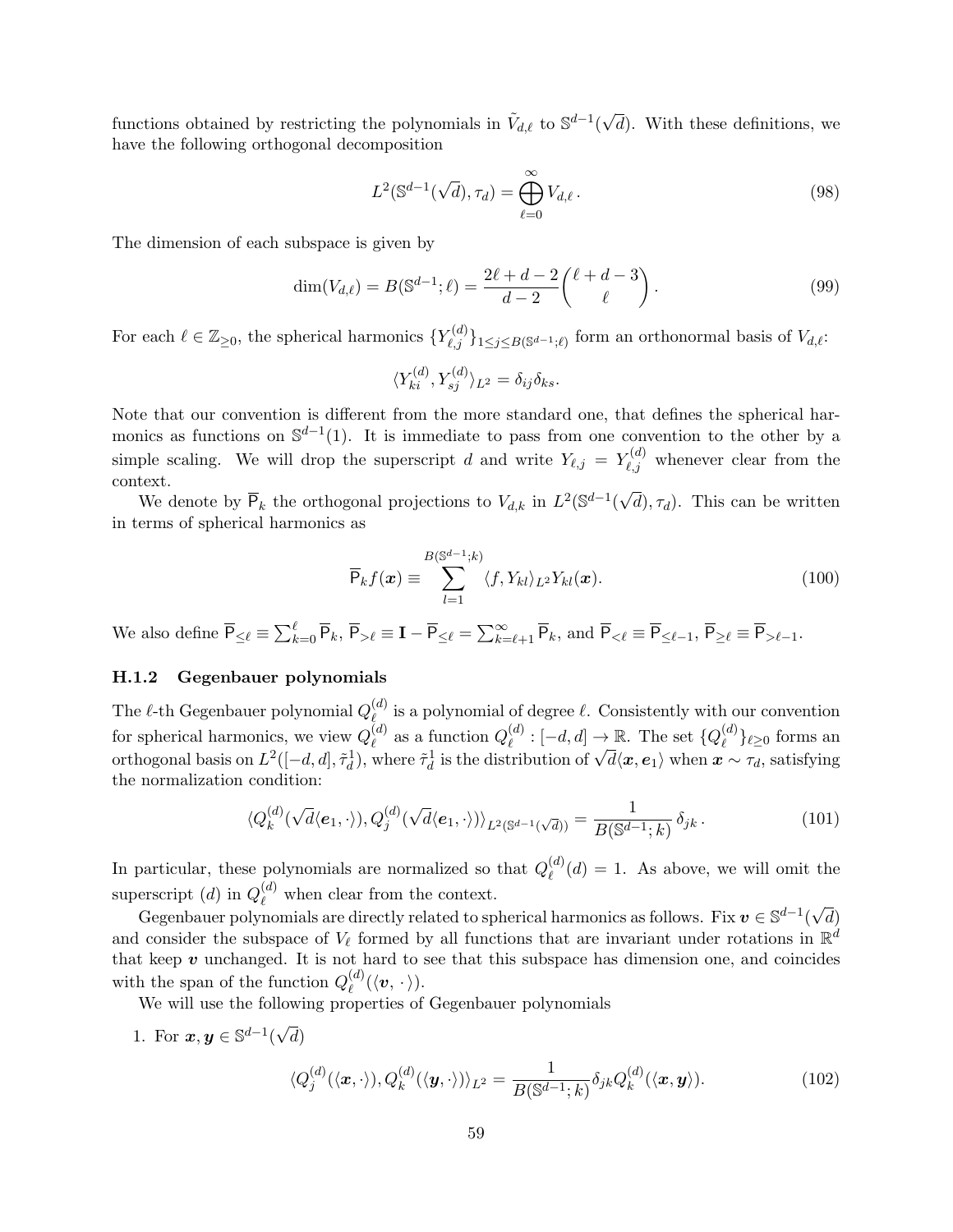2. For  $x, y \in \mathbb{S}^{d-1}$  ( √ d)

$$
Q_k^{(d)}(\langle \mathbf{x}, \mathbf{y} \rangle) = \frac{1}{B(\mathbb{S}^{d-1}; k)} \sum_{i=1}^{B(\mathbb{S}^{d-1}; k)} Y_{ki}^{(d)}(\mathbf{x}) Y_{ki}^{(d)}(\mathbf{y}).
$$
\n(103)

These properties imply that —up to a constant—  $Q_k^{(d)}$  $\mathbf{f}_{k}^{(a)}(\langle \mathbf{x}, \mathbf{y} \rangle)$  is a representation of the projector onto the subspace of degree  $-k$  spherical harmonics

$$
(\overline{\mathsf{P}}_k f)(\boldsymbol{x}) = B(\mathbb{S}^{d-1}; k) \int_{\mathbb{S}^{d-1}(\sqrt{d})} Q_k^{(d)}(\langle \boldsymbol{x}, \boldsymbol{y} \rangle) f(\boldsymbol{y}) \tau_d(\mathrm{d}\boldsymbol{y}). \tag{104}
$$

For a function  $\sigma \in L^2([ \sqrt{d}$ ,  $\sqrt{d}$ ,  $\tau_d^1$ ) (where  $\tau_d^1$  is the distribution of  $\langle e_1, x \rangle$  when  $x \sim \text{Unif}(\mathbb{S}^{d-1}(\$ √  $d)))$ denoting its spherical harmonics coefficients  $\xi_{d,k}(\sigma)$  to be

<span id="page-59-3"></span><span id="page-59-1"></span>
$$
\xi_{d,k}(\sigma) = \int_{\left[-\sqrt{d},\sqrt{d}\right]} \sigma(x) Q_k^{(d)}(\sqrt{d}x) \tau_d^1(\mathrm{d}x),\tag{105}
$$

then we have the following equation holds in  $L^2([ \sqrt{d}, \sqrt{d}$ ,  $\tau_d^1$ ) sense

$$
\sigma(x) = \sum_{k=0}^{\infty} \xi_{d,k}(\sigma) B(\mathbb{S}^{d-1}; k) Q_k^{(d)}(\sqrt{d}x).
$$

For any rotationally invariant kernel  $H_d(\boldsymbol{x}_1, \boldsymbol{x}_2) = h_d(\langle \boldsymbol{x}_1, \boldsymbol{x}_2 \rangle/d),$  with  $h_d(\phi)$ √  $\overline{d} \cdot$ )  $\in L^2([$  $h_d(\langle x_1, x_2 \rangle/d), \text{ with } h_d(\sqrt{d} \cdot) \in L^2([-\sqrt{d}, \sqrt{d}], \tau_d^1),$ we can associate a self adjoint operator  $\mathscr{H}_d: L^2(\mathbb{S}^{d-1}(\sqrt{d})) \to L^2(\mathbb{S}^{d-1}(\sqrt{d}))$  via

$$
\mathscr{H}_d f(\boldsymbol{x}) \equiv \int_{\mathbb{S}^{d-1}(\sqrt{d})} h_d(\langle \boldsymbol{x}, \boldsymbol{x}_1 \rangle / d) f(\boldsymbol{x}_1) \, \tau_d(\mathrm{d}\boldsymbol{x}_1) \,. \tag{106}
$$

By rotational invariance, the space  $V_k$  of homogeneous polynomials of degree k is an eigenspace  $\sum_{k=0}^{\infty} \xi_{d,k}(h_d) \overline{P}_k f$ . The eigenvalues can be computed via of  $\mathcal{H}_d$ , and we will denote the corresponding eigenvalue by  $\xi_{d,k}(h_d)$ . In other words  $\mathcal{H}_d f(\mathbf{x}) \equiv$ 

$$
\xi_{d,k}(h_d) = \int_{[-\sqrt{d},\sqrt{d}]} h_d(x/\sqrt{d}) Q_k^{(d)}(\sqrt{d}x) \tau_d^1(\mathrm{d}x) \,. \tag{107}
$$

#### <span id="page-59-0"></span>H.1.3 Hermite polynomials

The Hermite polynomials  $\{{\rm He}_k\}_{k\geq 0}$  form an orthogonal basis of  $L^2(\mathbb{R},\gamma),$  where  $\gamma({\rm d} x)=e^{-x^2/2}{\rm d} x/\sqrt{2\pi}$ is the standard Gaussian measure, and  $He_k$  has degree k. We will follow the classical normalization (here and below, expectation is with respect to  $G \sim N(0, 1)$ ):

<span id="page-59-2"></span>
$$
\mathbb{E}\left\{\mathrm{He}_j(G)\,\mathrm{He}_k(G)\right\} = k!\,\delta_{jk} \,. \tag{108}
$$

As a consequence, for any function  $g \in L^2(\mathbb{R}, \gamma)$ , we have the decomposition

$$
g(x) = \sum_{k=0}^{\infty} \frac{\mu_k(g)}{k!} \operatorname{He}_k(x), \qquad \mu_k(g) \equiv \mathbb{E}\big\{g(G) \operatorname{He}_k(G)\big\}.
$$
 (109)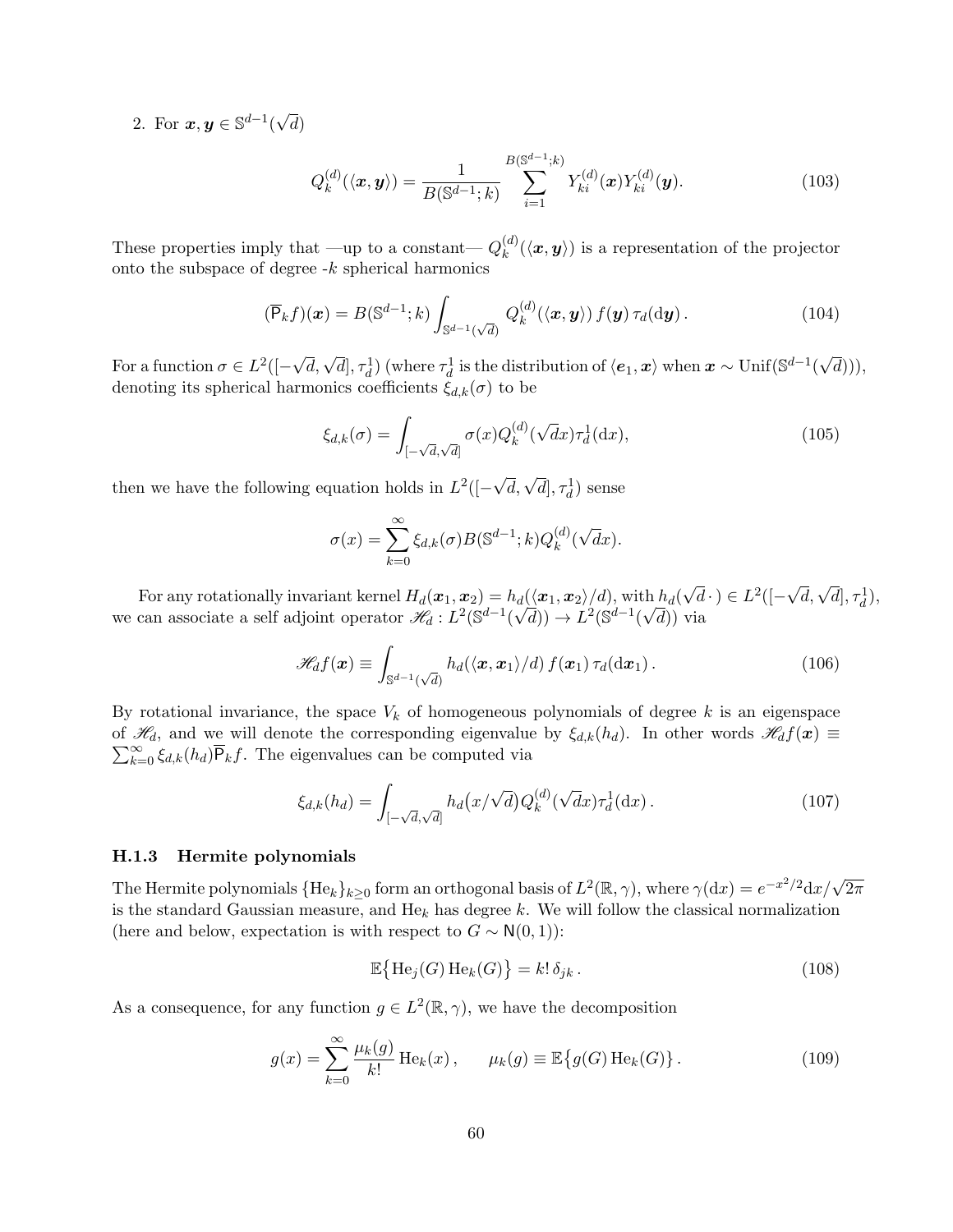The Hermite polynomials can be obtained as high-dimensional limits of the Gegenbauer polyno-The Hermite polynomials can be obtained as high-dimensional limits of the Gegenbauer polynomials introduced in the previous section. Indeed, the Gegenbauer polynomials (up to a  $\sqrt{d}$  scaling in domain) are constructed by Gram-Schmidt orthogonalization of the monomials  $\{x^k\}_{k\geq 0}$  with respect to the measure  $\tilde{\tau}_d^1$ , while Hermite polynomial are obtained by Gram-Schmidt orthogonalization with respect to  $\gamma$ . Since  $\tilde{\tau}_d^1 \Rightarrow \gamma$  (here  $\Rightarrow$  denotes weak convergence), it is immediate to show that, for any fixed integer  $k$ ,

$$
\lim_{d \to \infty} \text{Coeff}\{Q_k^{(d)}(\sqrt{d}x) \, B(\mathbb{S}^{d-1};k)^{1/2}\} = \text{Coeff}\left\{\frac{1}{(k!)^{1/2}} \text{He}_k(x)\right\}. \tag{110}
$$

Here and below, for P a polynomial,  $\text{Coeff}\{P(x)\}\$ is the vector of the coefficients of P. As a consequence, for any fixed integer  $k$ , we have

<span id="page-60-3"></span><span id="page-60-2"></span>
$$
\mu_k(\sigma) = \lim_{d \to \infty} \xi_{d,k}(\sigma) (B(\mathbb{S}^{d-1}; k)k!)^{1/2},\tag{111}
$$

where  $\mu_k(\sigma)$  and  $\xi_{d,k}(\sigma)$  are given in Eq. [\(109\)](#page-59-2) and [\(105\)](#page-59-3).

### <span id="page-60-0"></span>H.2 Functions on the hypercube

Fourier analysis on the hypercube is a well studied subject [\[O'D14\]](#page-15-12). The purpose of this section is to introduce some notations that make the correspondence with proofs on the sphere straightforward. For convenience, we will adopt the same notations as for their spherical case.

#### <span id="page-60-1"></span>H.2.1 Fourier basis

Denote  $\mathscr{Q}^d = \{-1, +1\}^d$  the hypercube in d dimension. Let us denote  $\tau_d$  to be the uniform probability measure on  $\mathscr{Q}^d$ . All the functions will be assumed to be elements of  $L^2(\mathscr{Q}^d, \tau_d)$  (which contains all the bounded functions  $f: \mathscr{Q}^d \to \mathbb{R}$ , with scalar product and norm denoted as  $\langle \cdot, \cdot \rangle_{L^2}$ and  $\|\cdot\|_{L^2}$ :

$$
\langle f, g \rangle_{L^2} \equiv \int_{\mathscr{Q}^d} f(\boldsymbol{x}) g(\boldsymbol{x}) \tau_d(\mathrm{d} \boldsymbol{x}) = \frac{1}{2^n} \sum_{\boldsymbol{x} \in \mathscr{Q}^d} f(\boldsymbol{x}) g(\boldsymbol{x}).
$$

Notice that  $L^2(\mathcal{Q}^d, \tau_d)$  is a  $2^n$  dimensional linear space. By analogy with the spherical case we decompose  $L^2(\mathcal{Q}^d, \tau_d)$  as a direct sum of  $d+1$  linear spaces obtained from polynomials of degree  $\ell = 0, \ldots, d$ 

$$
L^2(\mathscr{Q}^d, \tau_d) = \bigoplus_{\ell=0}^d V_{d,\ell}.
$$

For each  $\ell \in \{0, \ldots, d\}$ , consider the Fourier basis  ${Y_{\ell,S}^{(d)}}_{S \subseteq [d], |S| = \ell}$  of degree  $\ell$ , where for a set  $S \subseteq [d]$ , the basis is given by

$$
Y_{\ell,S}^{(d)}(\boldsymbol{x}) \equiv x^S \equiv \prod_{i \in S} x_i.
$$

It is easy to verify that (notice that  $x_i^k = x_i$  if k is odd and  $x_i^k = 1$  if k is even)

$$
\langle Y_{\ell,S}^{(d)}, Y_{k,S'}^{(d)} \rangle_{L^2} = \mathbb{E}[x^S \times x^{S'}] = \delta_{\ell,k} \delta_{S,S'}.
$$

Hence  ${Y_{\ell,S}^{(d)}\}_{S \subseteq [d], |S| = \ell}$  form an orthonormal basis of  $V_{d,\ell}$  and

$$
\dim(V_{d,\ell})=B(\mathscr{Q}^d;\ell)=\binom{d}{\ell}.
$$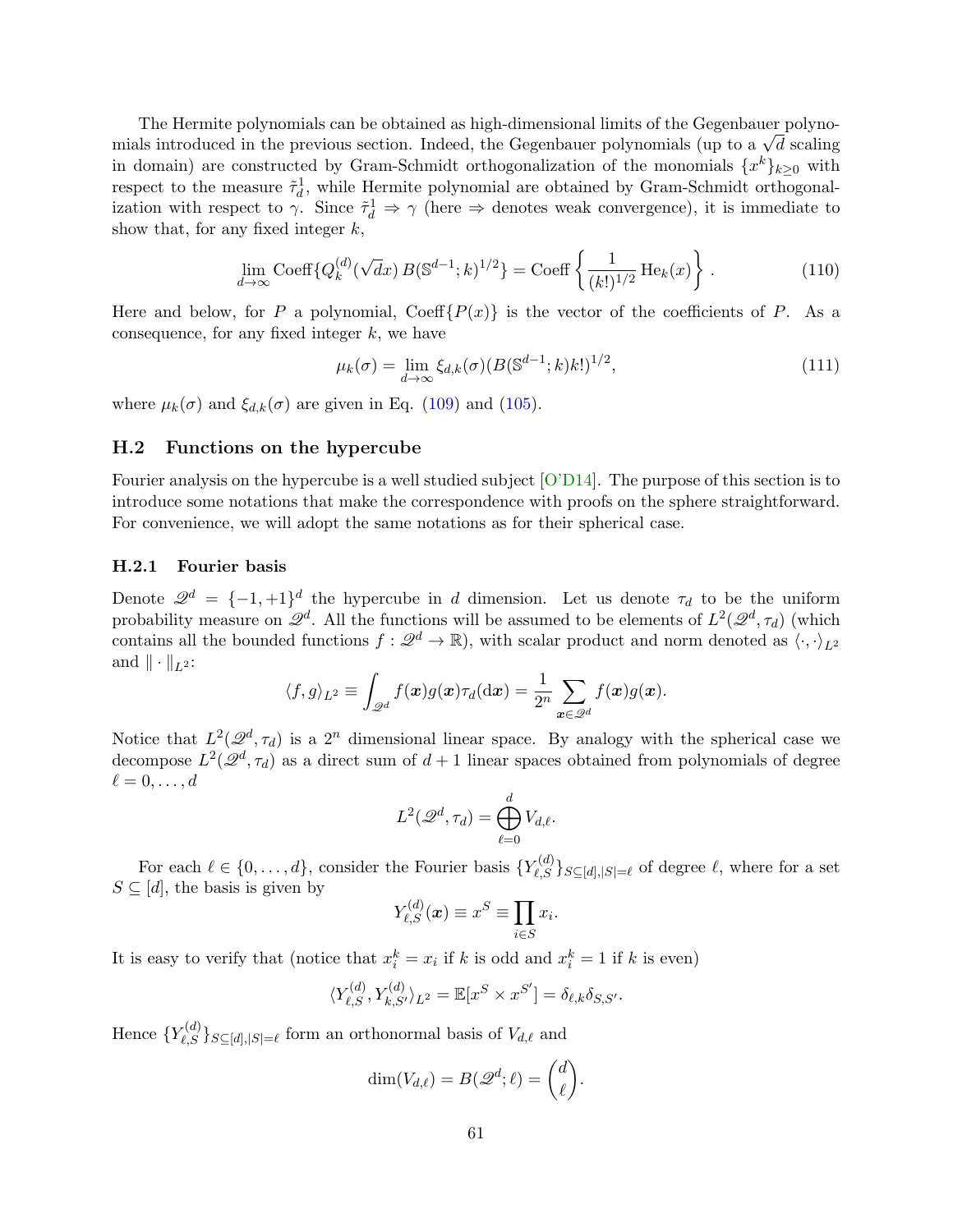As above, we will omit the superscript  $(d)$  in  $Y_{\ell,S}^{(d)}$  when clear from the context.

### <span id="page-61-0"></span>H.2.2 Hypercubic Gegenbauer

We consider the following family of polynomials  $\{Q_{\ell}^{(d)}\}$  $\{\mu^{(a)}_e\}_{e=0,\dots,d}$  that we will call hypercubic Gegenbauer, defined as

$$
Q_{\ell}^{(d)}(\langle \boldsymbol{x}, \boldsymbol{y} \rangle) = \frac{1}{B(\mathscr{Q}^d; \ell)} \sum_{S \subseteq [d], |S| = \ell} Y_{\ell,S}^{(d)}(\boldsymbol{x}) Y_{\ell,S}^{(d)}(\boldsymbol{y}).
$$

Notice that the right hand side only depends on  $\langle x, y \rangle$  and therefore these polynomials are uniquely defined. In particular,

$$
\langle Q_{\ell}^{(d)}(\langle \mathbf{1}, \cdot \rangle), Q_{k}^{(d)}(\langle \mathbf{1}, \cdot \rangle) \rangle_{L^{2}} = \frac{1}{B(\mathscr{Q}^{d}; k)} \delta_{\ell k}.
$$

Hence  $\{Q_{\ell}^{(d)}\}$  $\mathcal{L}^{(d)}\}_{\ell=0,\ldots,d}$  form an orthogonal basis of  $L^2(\{-d,-d+2,\ldots,d-2,d\},\tilde{\tau}_d^1)$  where  $\tilde{\tau}_d^1$  is the distribution of  $\langle \mathbf{1}, \mathbf{x} \rangle$  when  $\mathbf{x} \sim \tau_d$ , i.e.,  $\tilde{\tau}_d^1 \sim 2\text{Bin}(d, 1/2) - d/2$ .

We have

$$
\langle Q^{(d)}_{\ell} (\langle \boldsymbol{x}, \cdot \rangle), Q^{(d)}_{k} (\langle \boldsymbol{y}, \cdot \rangle) \rangle_{L^2} = \frac{1}{B(\mathscr{Q}^d; k)} Q_k(\langle \boldsymbol{x}, \boldsymbol{y} \rangle) \delta_{\ell k}.
$$

For a function  $\sigma(\cdot)$ √  $\overline{d}$ )  $\in L^2(\{-d, -d+2, \ldots, d-2, d\}, \tilde{\tau}_d^1)$ , denote its hypercubic Gegenbauer coefficients  $\xi_{d,k}(\sigma)$  to be

$$
\xi_{d,k}(\sigma) = \int_{\{-d,-d+2,\dots,d-2,d\}} \sigma(x/\sqrt{d}) Q_k^{(d)}(x) \tilde{\tau}_d^1(\mathrm{d}x).
$$

Notice that by weak convergence of  $\langle 1, x \rangle /$ √  $d$  to the normal distribution, we have also convergence of the (rescaled) hypercubic Gegenbauer polynomials to the Hermite polynomials, i.e., for any fixed  $k$ , we have

$$
\lim_{d \to \infty} \operatorname{Coeff} \{ Q_k^{(d)}(\sqrt{d}x) B(\mathcal{Q}^d; k)^{1/2} \} = \operatorname{Coeff} \left\{ \frac{1}{(k!)^{1/2}} \operatorname{He}_k(x) \right\}.
$$
 (112)

# <span id="page-61-1"></span>H.3 Hypercontractivity of Gaussian measure and uniform distributions on the sphere and the hypercube

By Holder's inequality, we have  $||f||_{L^p} \le ||f||_{L^q}$  for any f and any  $p \le q$ . The reverse inequality does not hold in general, even up to a constant. However, for some measures, the reverse inequality will hold for some sufficiently nice functions. These measures satisfy the celebrated hypercontractivity properties [\[Gro75,](#page-15-13) [Bon70,](#page-14-13) [Bec75,](#page-14-14) [Bec92\]](#page-14-15).

<span id="page-61-2"></span>**Lemma 18** (Hypercube hypercontractivity [\[Bec75\]](#page-14-14)). For any  $\ell = \{0, \ldots, d\}$  and  $f_d \in L^2(\mathscr{Q}^d)$  to be a degree  $\ell$  polynomial, then for any integer  $q \geq 2$ , we have

<span id="page-61-4"></span>
$$
||f_d||_{L^q(\mathscr{Q}^d)}^2 \le (q-1)^{\ell} \cdot ||f_d||_{L^2(\mathscr{Q}^d)}^2.
$$

<span id="page-61-3"></span>**Lemma 19** (Spherical hypercontractivity [\[Bec92\]](#page-14-15)). For any  $\ell \in \mathbb{N}$  and  $f_d \in L^2(\mathbb{S}^{d-1})$  to be a degree  $\ell$  polynomial, for any  $q \geq 2$ , we have

$$
||f_d||_{L^q(\mathbb{S}^{d-1})}^2 \le (q-1)^{\ell} \cdot ||f_d||_{L^2(\mathbb{S}^{d-1})}^2.
$$